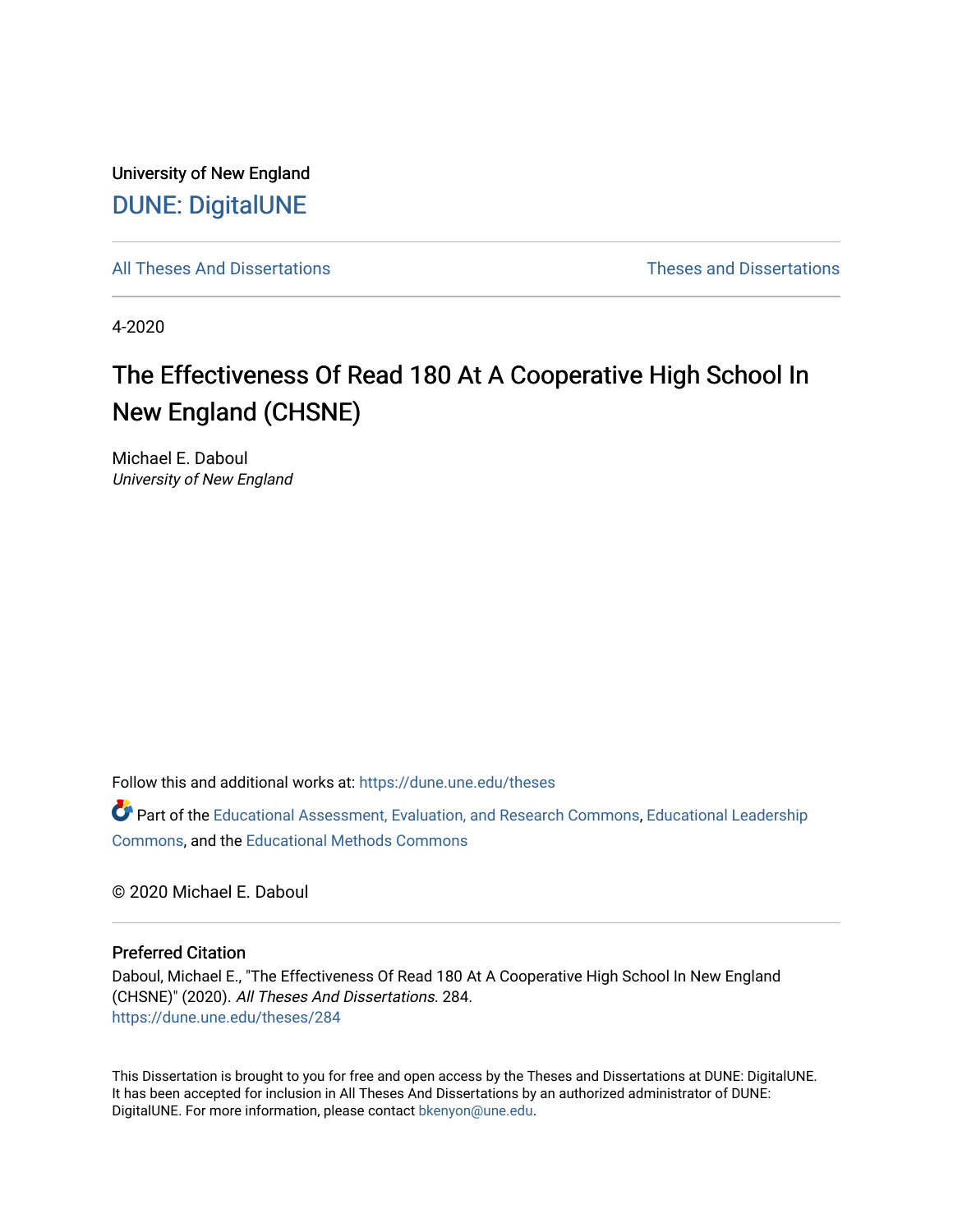# THE EFFECTIVENESS OF READ 180 AT A

# COOPERATIVE HIGH SCHOOL IN NEW ENGLAND (CHSNE)

By Michael E. Daboul

Bachelor of Arts in English - Merrimack College 1996 Masters in the Science of Education - University of New England 2008

# A DISSERTATION

Presented to the Affiliated Faculty of

The College of Graduate and Professional Studies at the University of New England

Submitted in Partial Fulfillment of Requirements

For the degree of Doctor of Education

Portland & Biddeford, Maine

April, 2020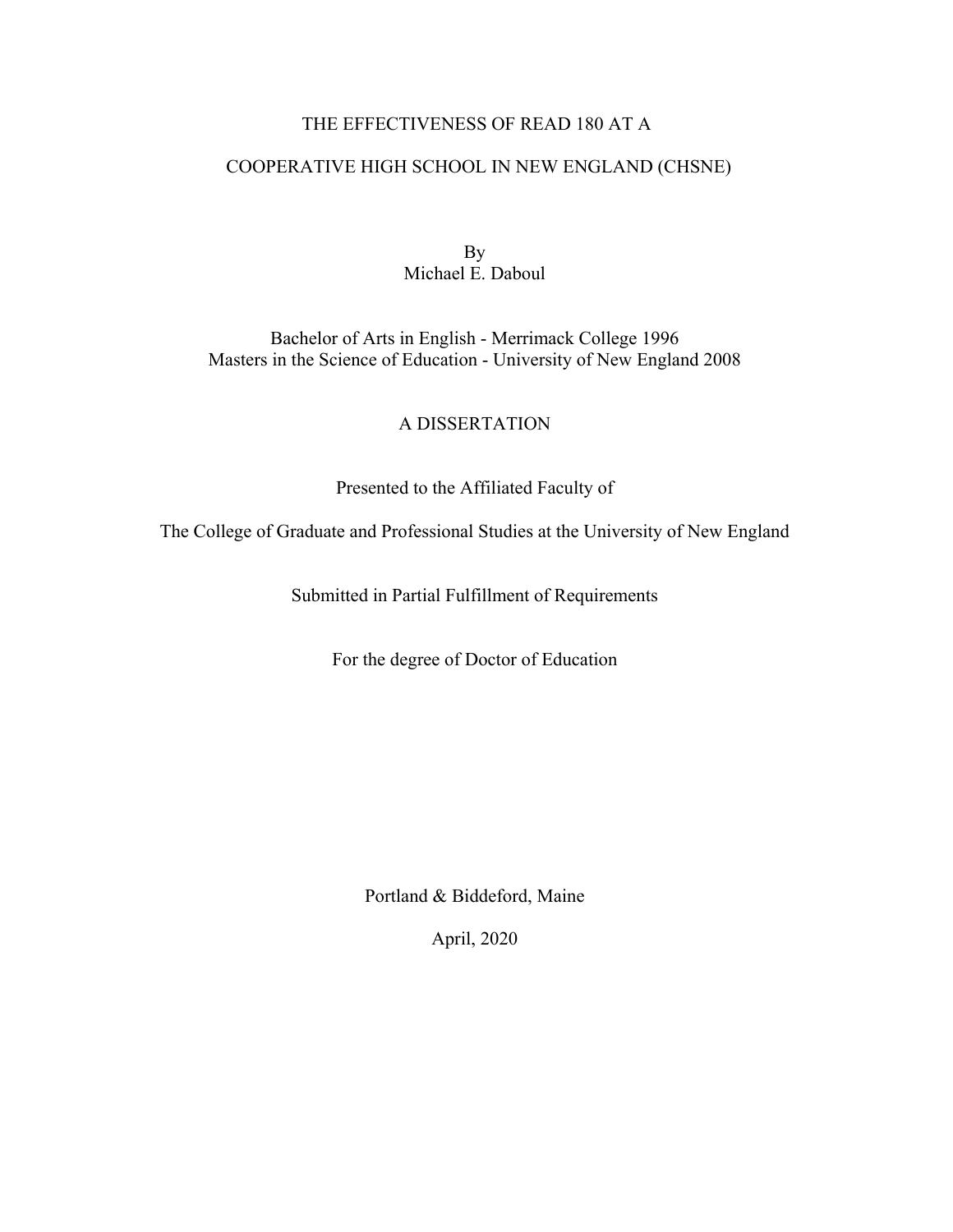Copyright by Michael E. Daboul 2020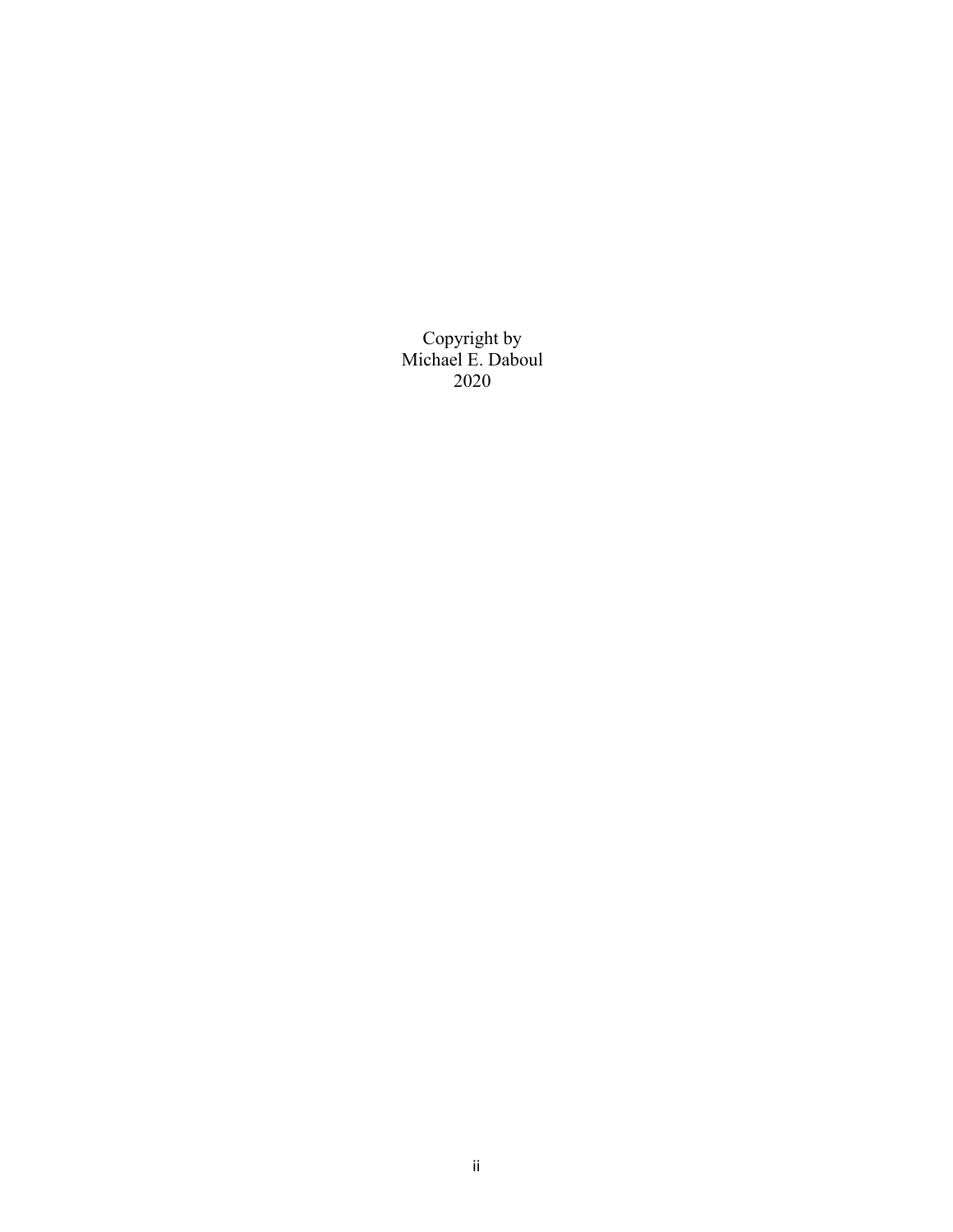# THE EFFECTIVENESS OF READ 180 AT A COOPERATIVE HIGH SCHOOL IN NEW ENGLAND (CHSNE)

# ABSTRACT

Over the last decade, schools have employed a variety of intervention plans to assist below grade-level achieving students to quickly gain missing skills with the ultimate goal of allowing these students access to proper grade level curriculum. These intervention plans have been directly aligned with educational laws in the US such as the *No Child Left Behind Act* and the *Every Student Achieves Act* with very little success. There has been a great deal of research conducted on the most effective and efficient ways to properly diagnose, address, and implement these intervention plans; however there is a lack of literature examining the relationship of the alignment of standards that are common to individual intervention programs and those of the state and federal government. This study fills a gap in the literature and extends the dialogue on this topic focusing specifically on whether Scholastic's READ 180 intervention program is a suitable Response to Intervention. The program allows struggling readers to gain reading skills and achieve credit in a standard high school Freshman English course. The researcher notes alignment of common standards in the READ 180 program and the curriculum of the standard Freshman English course at the Cooperative High School of New England (CHSNE). This study concluded that students who received the READ 180 treatment saw Lexile growth three times greater than the students who did not receive the treatment; however these students earned a passing grade in the standard high school Freshman English class six times less frequently. Further, this study determined that, even though there is direct alignment in the standards in this standard English class and the READ 180 intervention program, growth in the READ 180 standards did not equate to the same growth in the standards in the English course or attainment of credit.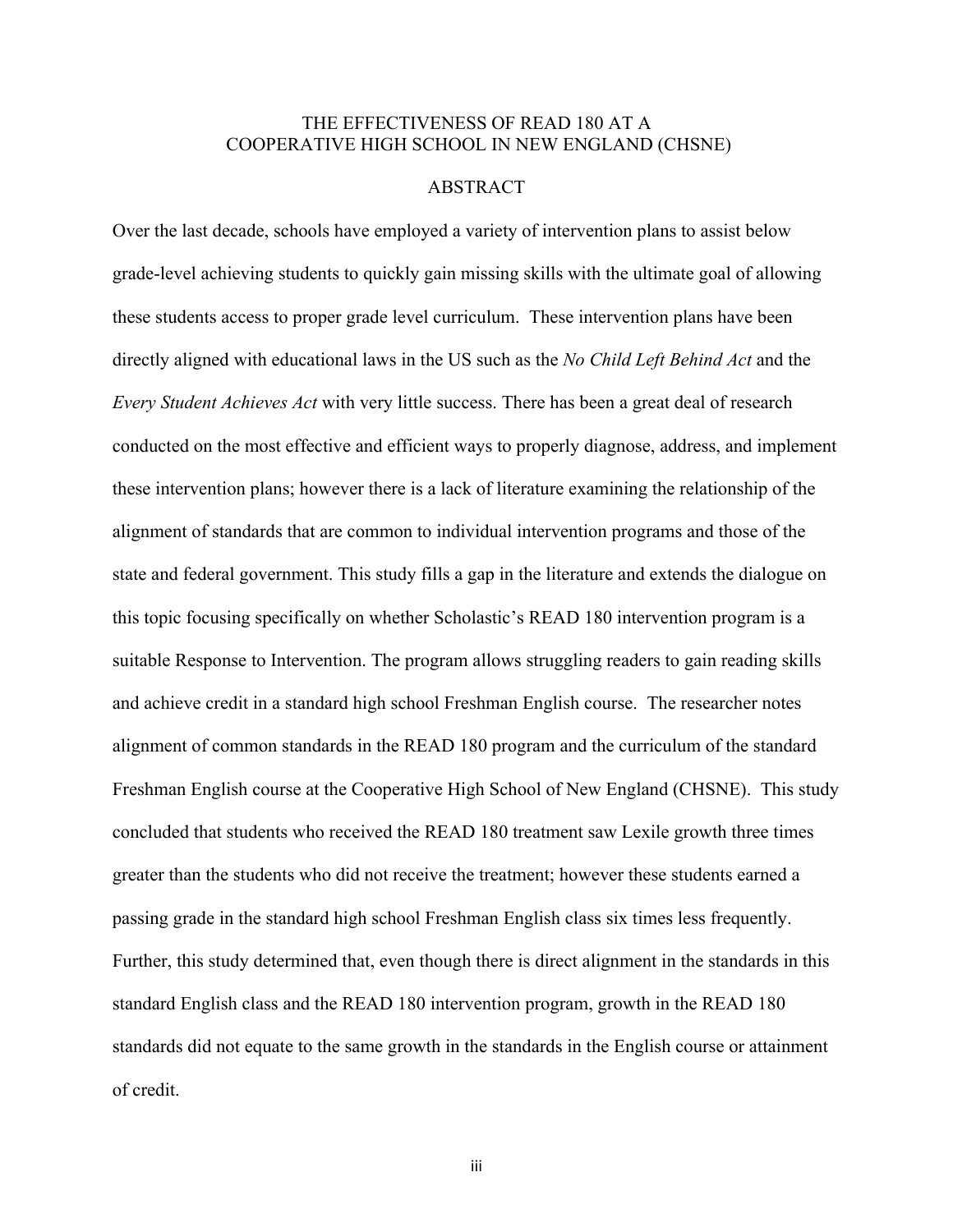University of New England

Doctor of Education Educational Leadership

This dissertation was presented by:

Michael E. Daboul

It was presented on:

April 18th, 2020

And approved by:

Dr. Suzan Nelson, Lead Advisor University of New England

Dr. Corinne Crafton, Secondary Advisor University of New England

Dr. David Hobbs, Affiliated Committee Member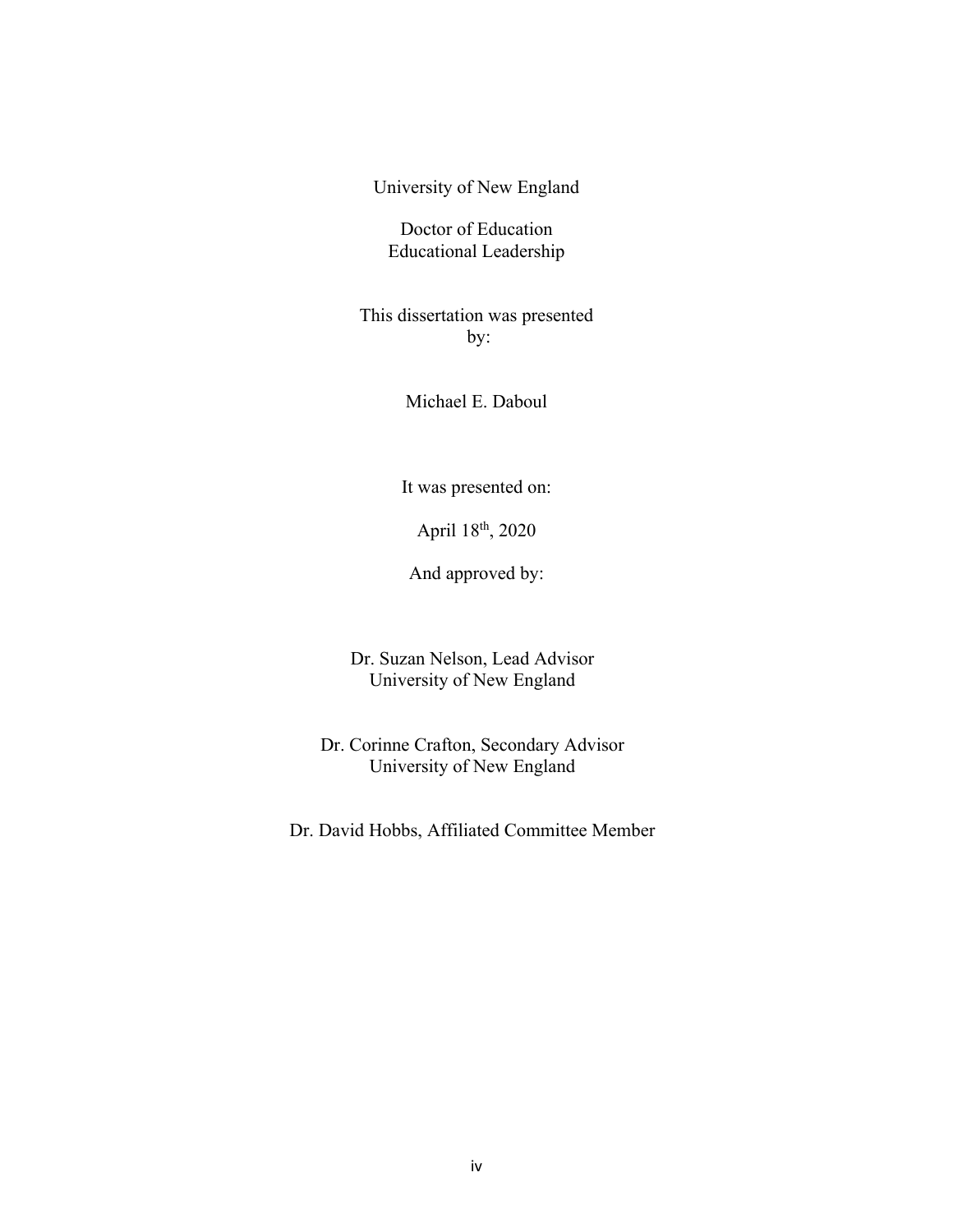#### ACKNOWLEDGEMENTS

I wish to thank my wife Zoe and daughter Charlotte for their continued support throughout this journey. Without their support, encouragement, and guidance, this work would have been impossible.

I would also like to thank my mother Eileen Daboul for her continued support of my education goals and making sure I went back to school fifteen years ago to get my master's degree. I would also like to thank my in-laws Bob and Muffy Copenhaver for their support and encouragement throughout this process.

I wish to thank my dissertation committee, Dr. Suzan Nelson, Dr. Corinne Crafton, and Dr. David Hobbs for their guidance and technical support throughout this dissertation process. Where we started and where we ended up are certainly two different places and your guidance has made this process as enjoyable as possible.

I would also like to thank my life-long school district that has helped shape me into the person I am proud to say I am.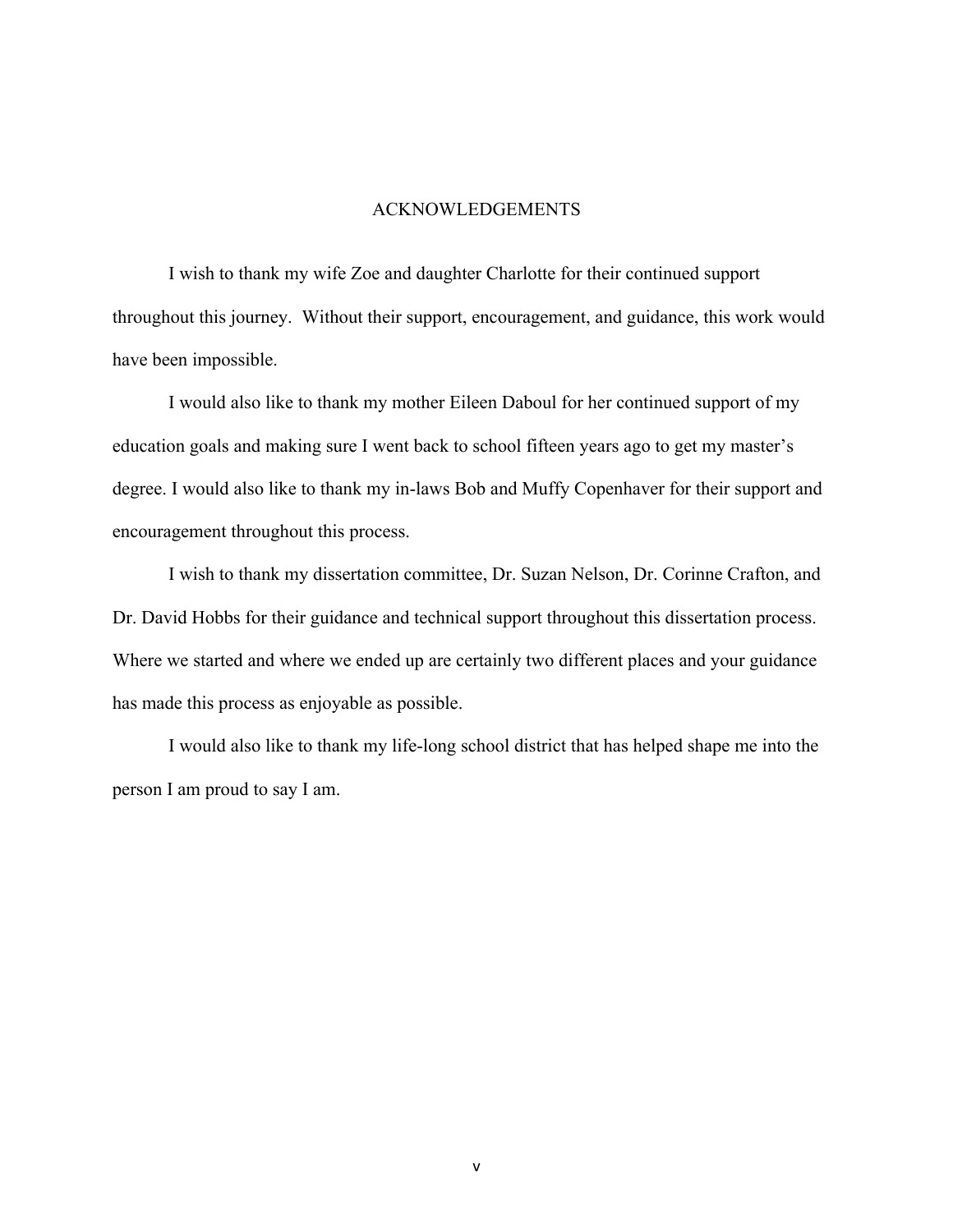# **TABLE OF CONTENTS**

| 1  |
|----|
| 5  |
| 6  |
| 6  |
| 8  |
| 9  |
| 10 |
| 12 |
| 13 |
| 15 |
| 16 |
| 19 |
| 20 |
| 21 |
| 23 |
| 24 |
| 26 |
| 26 |
| 27 |
| 32 |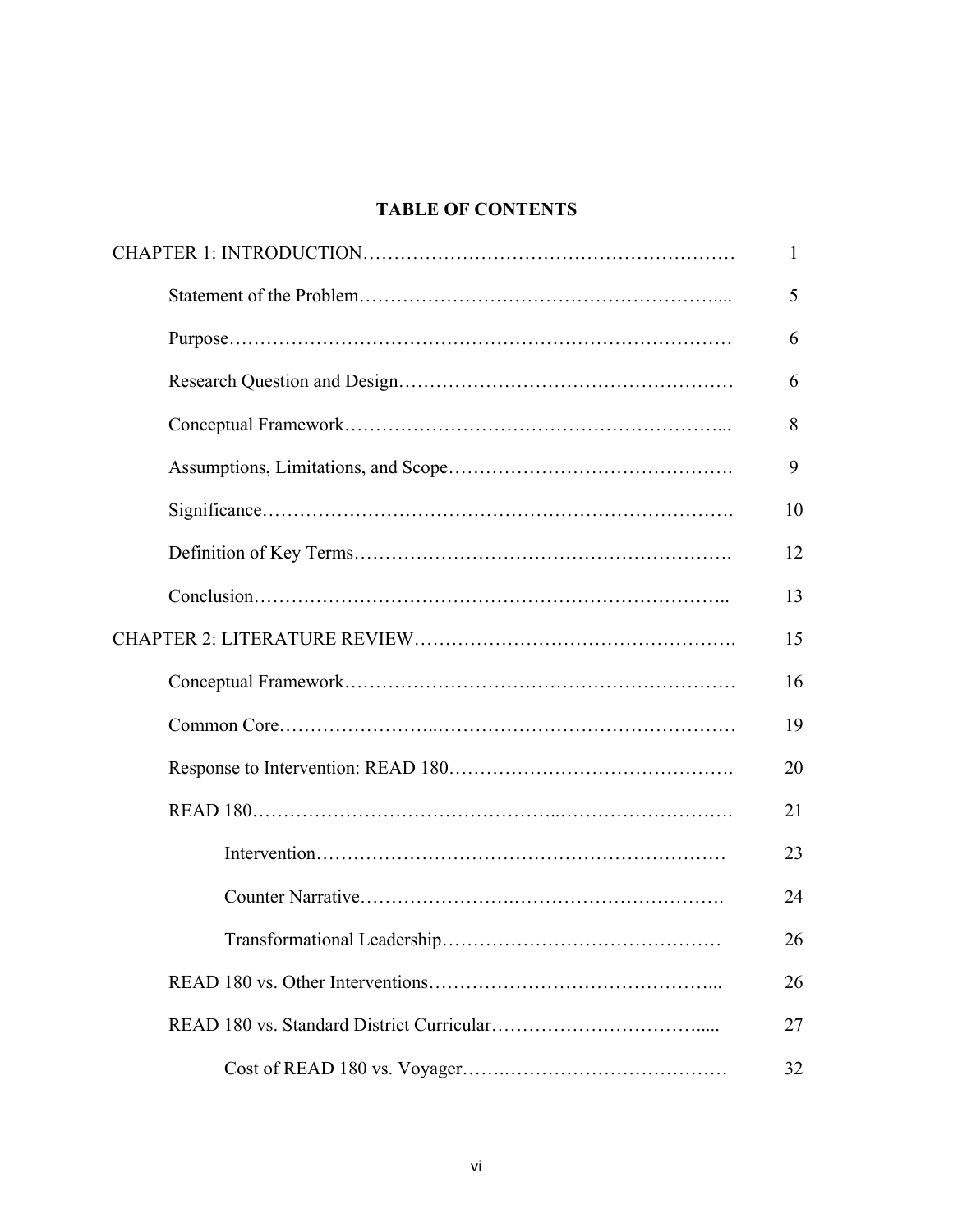|                                                | 33 |
|------------------------------------------------|----|
|                                                | 36 |
|                                                | 39 |
|                                                | 40 |
|                                                | 41 |
|                                                | 41 |
|                                                | 41 |
|                                                | 43 |
| Instrumentation and Data Collection Procedures | 44 |
|                                                | 46 |
|                                                | 47 |
|                                                | 48 |
|                                                | 48 |
|                                                | 49 |
|                                                | 51 |
|                                                | 51 |
|                                                | 52 |
|                                                | 53 |
|                                                | 54 |
|                                                | 55 |
|                                                | 58 |
|                                                | 65 |
|                                                | 67 |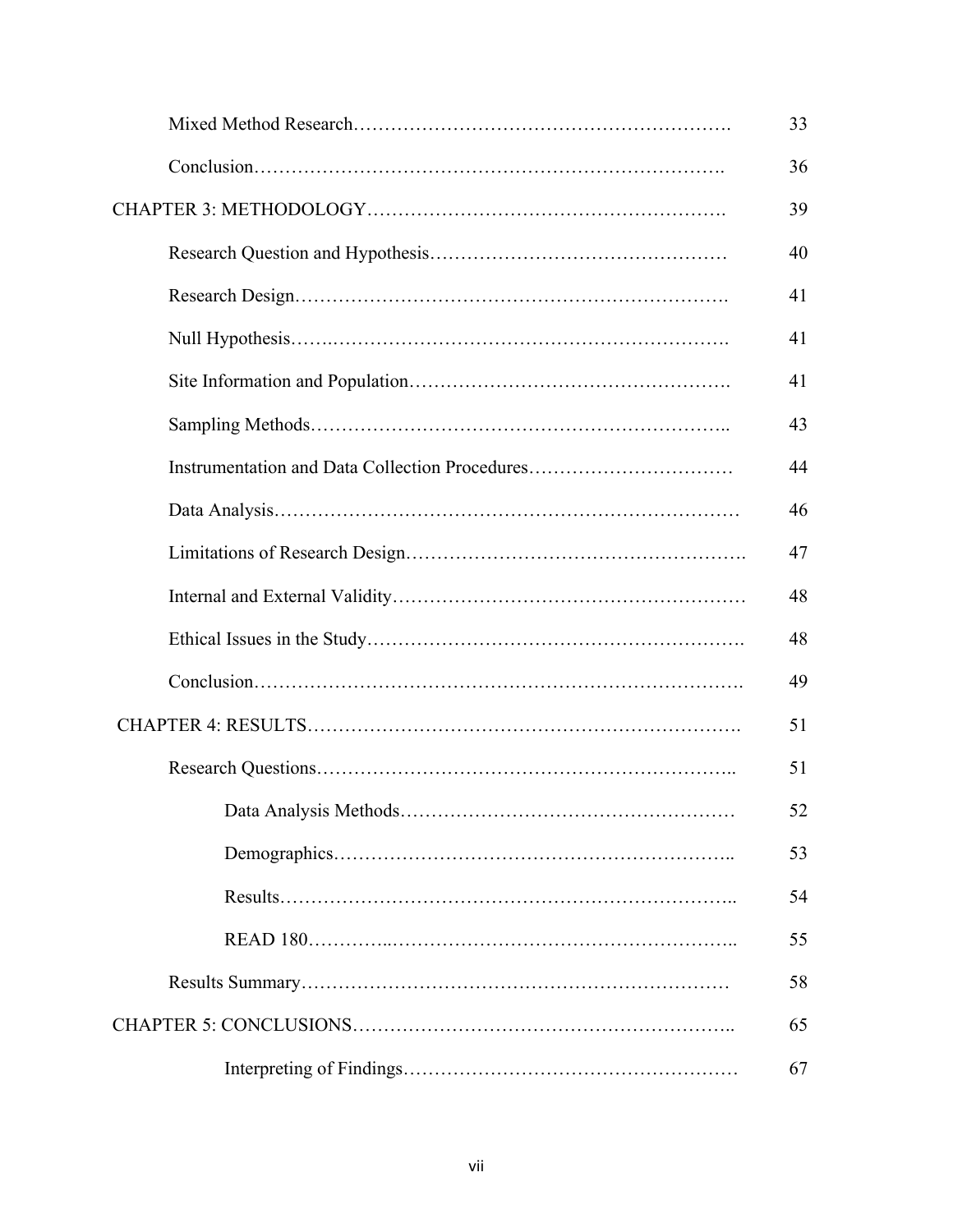| 73 |
|----|
| 74 |
| 76 |

.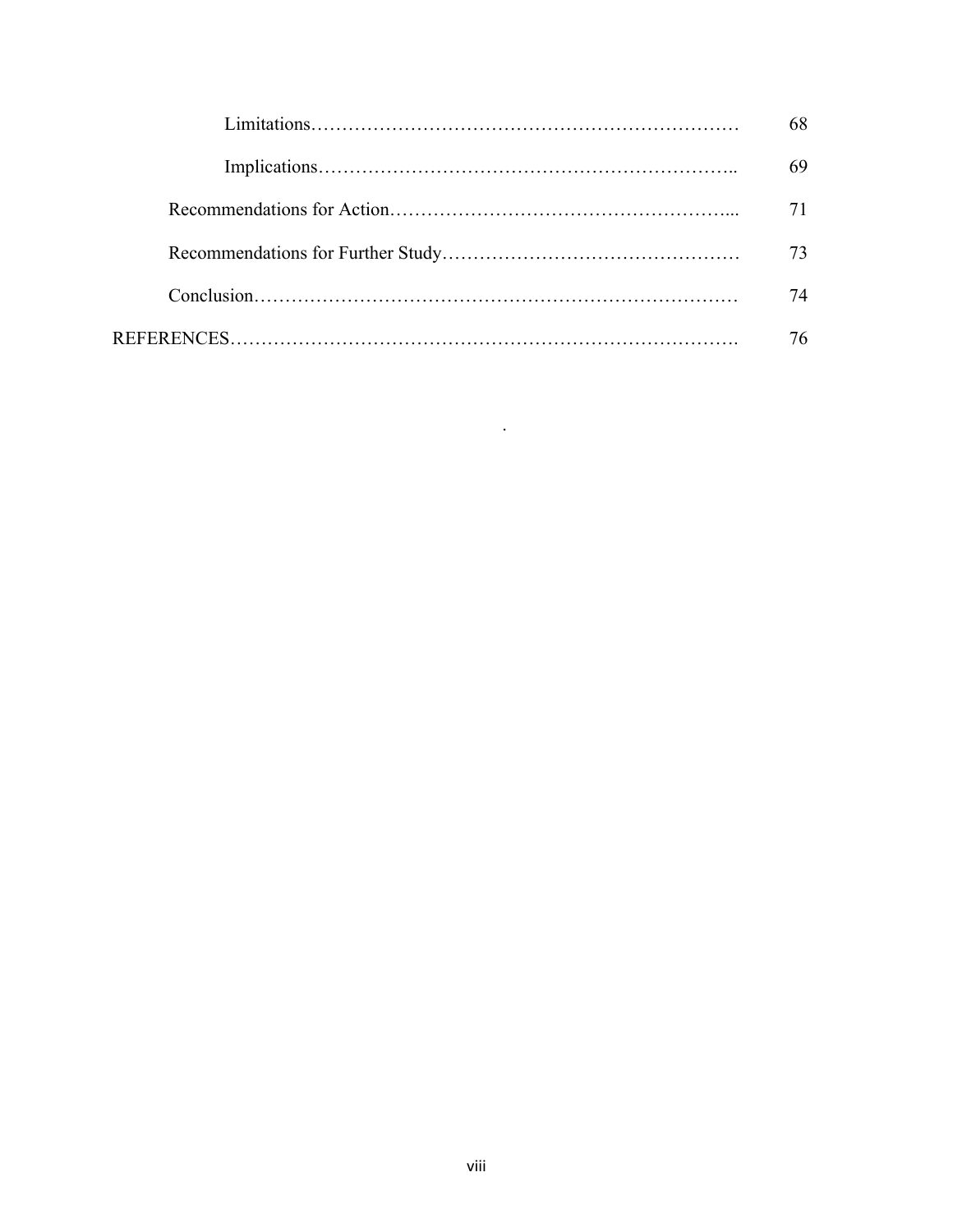# LIST OF TABLES

|                                                              | 54 |
|--------------------------------------------------------------|----|
|                                                              | 55 |
| 3. Correlation results, SRI Test 1 and Trimester 1 Grade     | 56 |
|                                                              | 57 |
|                                                              | 58 |
|                                                              | 59 |
|                                                              | 62 |
| 8. READ 180 Standards vs CHSNE Standards - Below Basic Group | 63 |
| 9. READ 180 Standards vs CHSNE Standards - Basic Group       | 63 |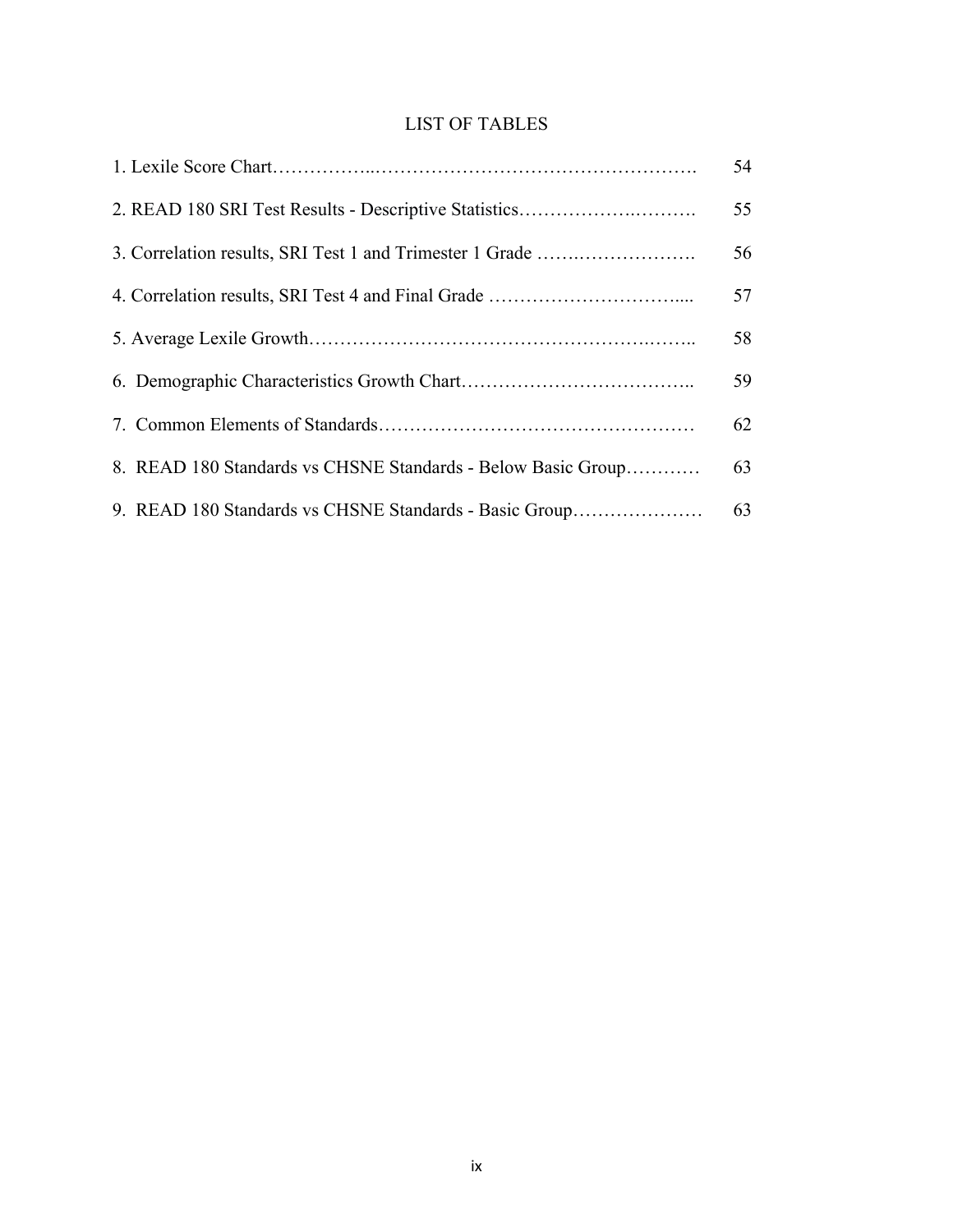### **CHAPTER 1: INTRODUCTION**

Adolescent literacy has become a significant issue in recent years in the United States because of critically low reading levels (Alliance for Excellent Education, 2005). Specifically, one in every three people in the US drop out of high school and one in four families in America are identified as low income and the parents do not have sufficient schooling to improve their economic status (Education News, 2018). Many experts feel the fastest way to improve literacy among adolescents is through Response to Intervention (RtI) or, the use of data which can "diagnose student needs and provide intensive interventions for struggling learners" (Alliance for Excellent Education, 2005, para 6). The Response to Intervention model uses assessment data to inform and leverage available resources to advance student literacy rates. Further, following a format which allows data to drive programming decisions and intervention strategies for struggling readers is the most effective way to allow these students to gain the crucial life skill that society mandates (Alliance for Excellent Education, 2005).

The Cooperative High School in New England (CHSNE), a pseudonym for the site of the study, serves students from four different communities. The student population is roughly 1,100 with a certified teaching staff of 125. CHSNE first opened in the fall of 1958 with an attendance of 474 students. "Dream. Think. Do." These three words greet the students and staff of CHSNE as they pull into the parking lot every morning. Taken together, they summarize the mission of the school, which is to provide opportunities for students to explore their interests and abilities, create supported pathways for students to pursue them, and ensure that students leave school both college and career ready. This mission is directly achieved through the varied and curricular opportunities provided to the students within the building, the community, and/or through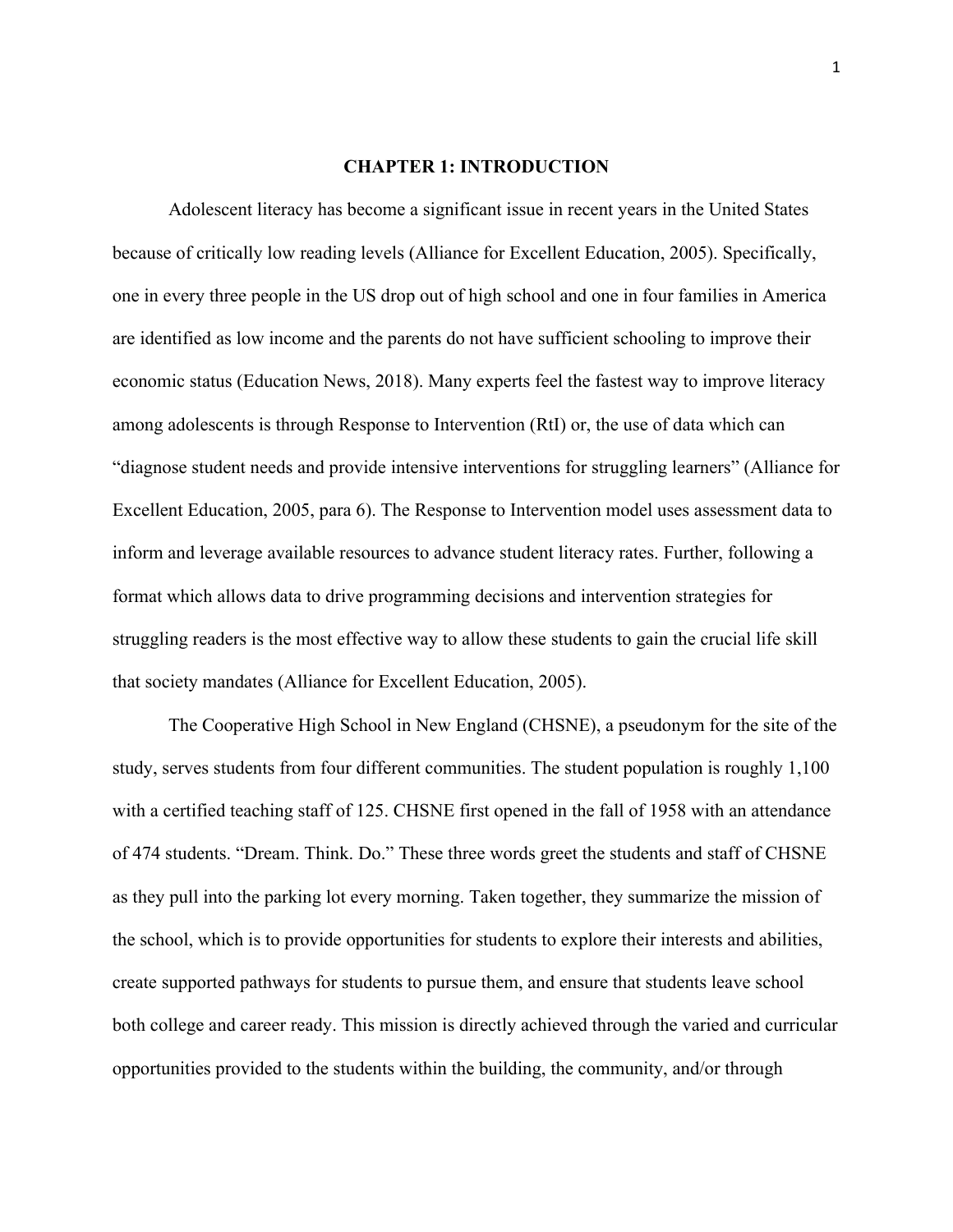distance learning. Further, CHSNE constantly provides professional development for the staff that directly relates to current programs and initiatives.

This school delivers academic expectations through a wide range of academic courses and electives to support 21st-century learning expectations. CHSNE also offers a robust and wide range of athletic and non-athletic extracurricular activities. CHSNE was recognized by the *Excellence in Education Initiative* in 2016 as the high school of the year within its state. This initiative recognizes public schools that meet high standards of excellence and can serve as representatives of the many excellent schools throughout the state. This level of excellence has been achieved through a number of initiatives and programs that have been adopted by CHSNE over the last decade.

For example, in 2008 the high school received data for the incoming freshman class that showed 42% of students were reading below the  $8<sup>th</sup>$  grade reading level. Students were entering CHSNE in the fall without the basic reading skills necessary to complete standard high school curricula. The administration selected the READ 180 reading intervention program over other similar programs to focus on this literacy issue. The goal of this intervention was to use the READ 180 program to fit the needs of the students at CHSNE and help with rapid growth of their literacy rates. This original intervention plan was implemented to quickly increase the literacy rates of CHSNE's students who were reading below the  $9<sup>th</sup>$  grade level as they began high school. After the intervention increased these students' reading levels, staff enroll students who improved their ability to read at least to grade level in standard high school courses. This intervention began at the start of  $9<sup>th</sup>$  grade for these students.

 CHSNE serves some of the wealthiest and poorest students and families in the state. The premise behind utilizing programs such as this reading intervention program is to increase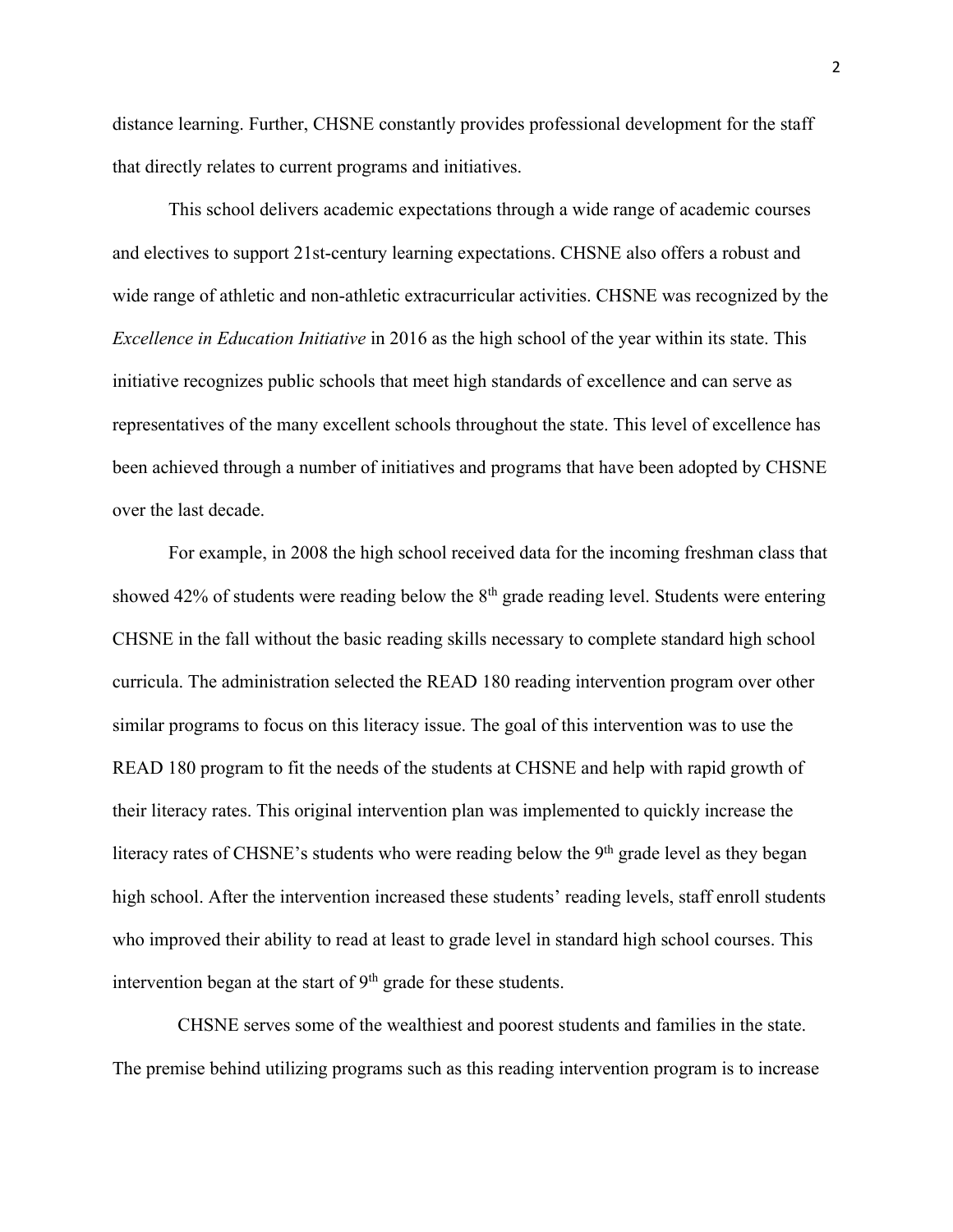literacy and then educate students who attend CHSNE from various sending schools and very different socio-economic backgrounds. Specifically, CHSNE has roughly 20% of its student population who qualify for free and reduced lunch. CHSNE also services a large transient population. Historically, students from one specific sending school have not achieved at the same rate as other students at CHSNE. This lack of achievement is represented in the form of below average reading scores and high failure and dropout rates. The students from this same sending school are also the largest percentage of socioeconomically disadvantaged students attending CHSNE. Therefore, roughly a decade ago, CHSNE began to create approaches to specifically focus on these struggling learners. These students historically have represented the students who were most likely to drop out of high school (Wissick, 2010).

In a 2009 survey conducted in the United States, 51% of high schools that responded stated they began to use a RtI program or similar intervention strategy to address students struggling with literacy. This was an increase from just 16% the year earlier (Spectrum K12, 2009). READ 180, produced by Scholastic and Voyager Passport and produced by Sopris Learning, are two intervention programs designed for students in elementary through high school whose reading ability is below average, which is distinguished by Scholastic as less than proficient and is classified as either Basic or Below Basic (Wissick, 2010). These programs are designed to fill gaps in students' literacy skills through the use of a computer program, specific literature considered to be of high interest to students, and a direct instructional model in reading skills (Wissick, 2010). The software component of the program is interactive and intuitive. It tracks and adapts to each student's progress. According to Wissick, "In addition to the computer program, the READ 180 program includes workbooks designed to address reading comprehension skills, paperback books for independent reading, and audiobooks with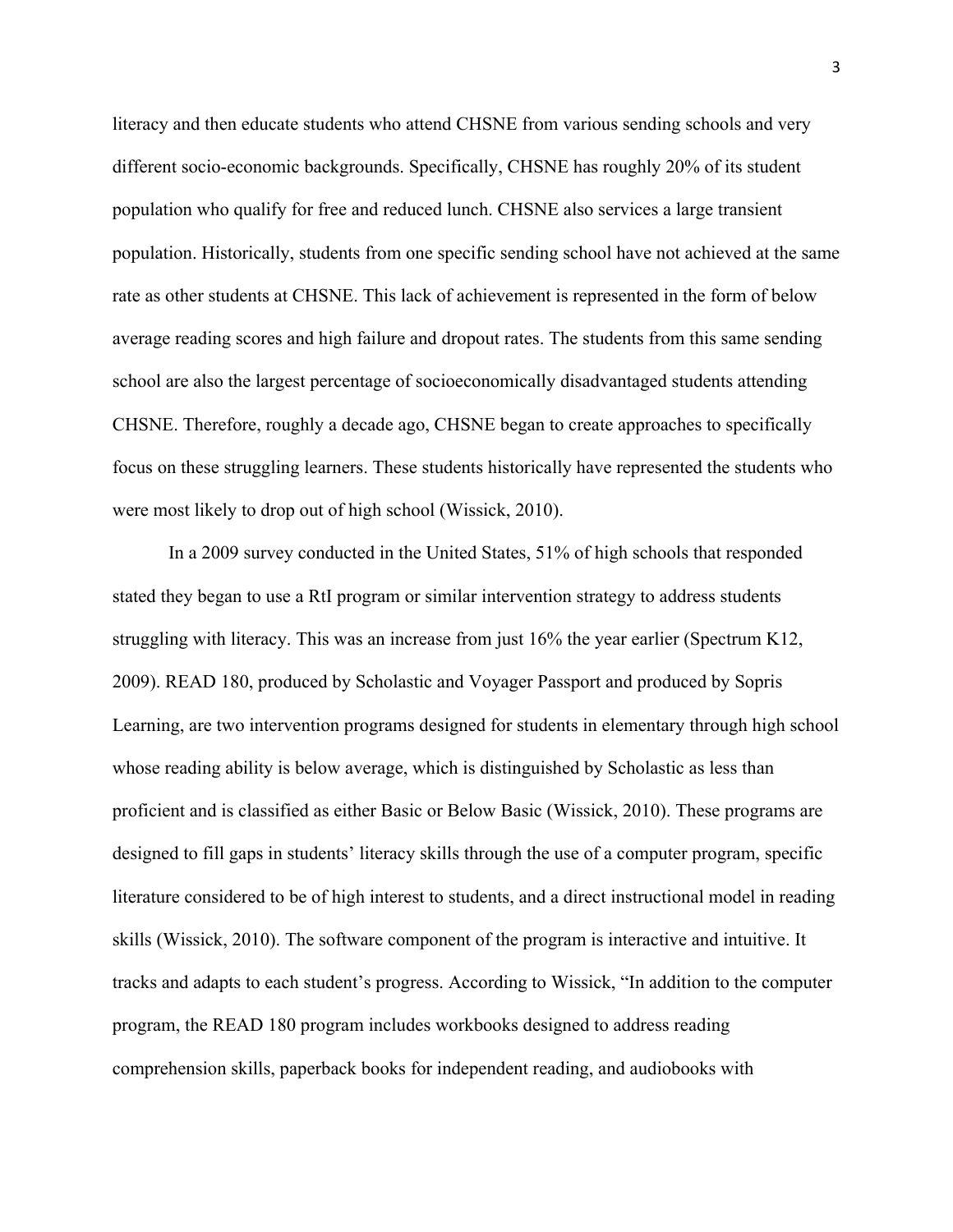corresponding CDs for modeled reading" (2010, para 5). READ 180 has been found to have positive and lasting effects on the comprehension levels and general literacy achievement for adolescent learners specifically those who are struggling readers (Wissick, 2010).

READ 180, owned and developed by Scholastic, is a comprehensive student reading support program that allows for the measurement of a student's reading level, measured in scientific units called Lexiles. A Lexile is an individual reading measurement that represents a person's ability to read, but little research exists on whether this increased readability reflects students' ability to pass standard assessments. Scholastic uses a test called Scholastic Reading Inventory (SRI test) to measure the Lexile scores of individuals,

Scholastic Reading Inventory (SRI) Interactive is a computer-adaptive assessment designed to measure how well students read literature and expository texts of varying difficulties. This psychometrically valid assessment instrument can be used as a diagnostic tool to place students at the best level in the program so they can read with success. (What works clearinghouse, 2007, para 6)

Voyagers and READ 180 both have a computer-based instructional model that supplies the intervention program in the form of direct instructional techniques to students who read below grade level with the specific purpose of quickly increasing these students' Lexile scores by "…merging brain science, growth mindset, ongoing assessment, professional development, and knowledge necessary for school and life" (What works Clearinghouse, 2007, para 4). The READ 180 program, developed more than 15 years ago, is a product that works as a blended learning intervention designed to assist schools and districts by increasing the reading comprehension, academic vocabulary, and writing skills of struggling readers from grades 4 through 12 (READ 180, 2018).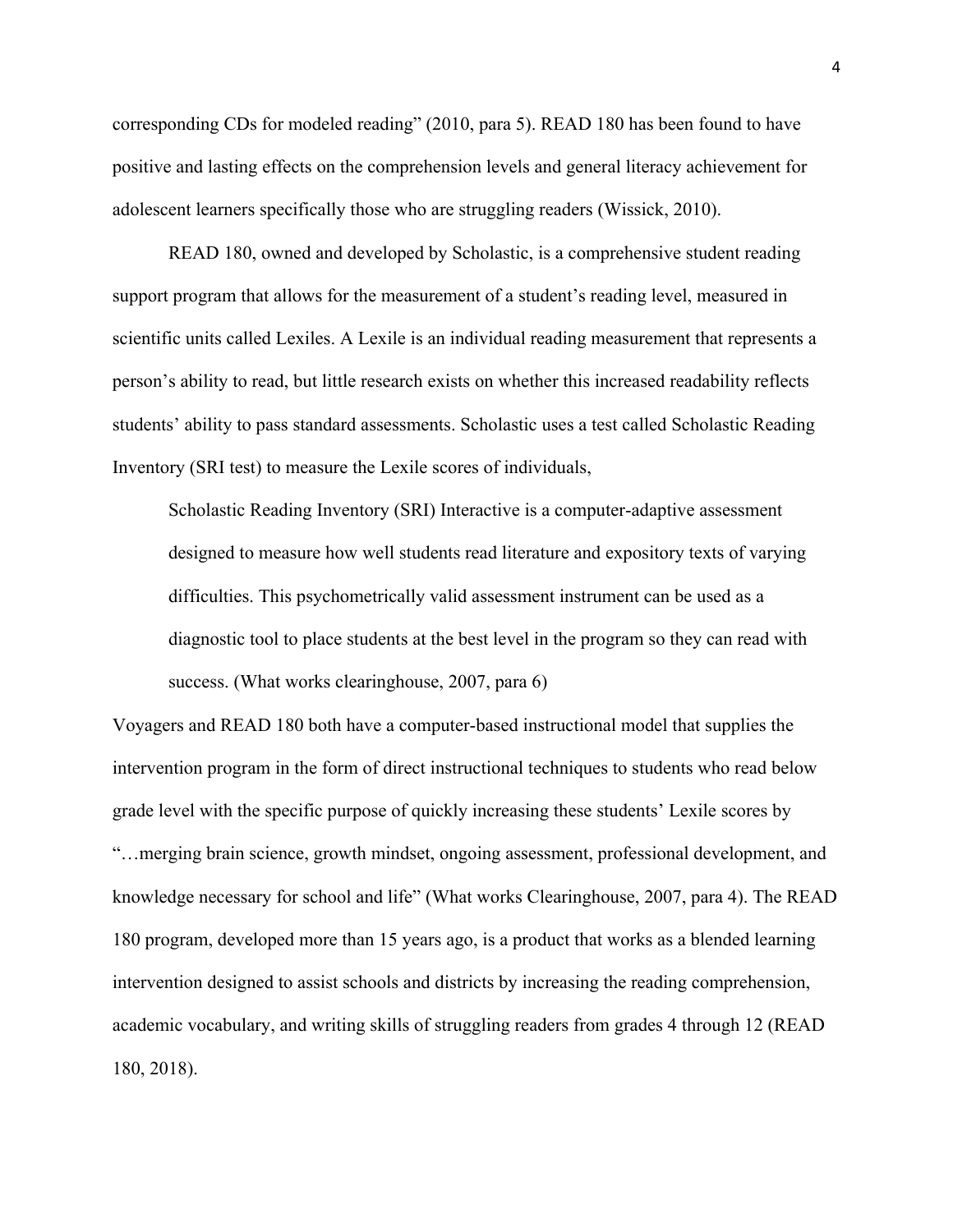#### **Statement of Problem**

Students attending CHSNE who read below grade level have a difficult time passing classes and obtaining credits in standard high school curriculum. Further, little research has been done to identify the impact the READ 180 program has on students' overall ability to earn credit in other disciplines such as a standard high school English course. The READ 180 program was designed with the explicit purpose of gathering data about students' literacy rates and using that data to make informed decisions about necessary interventions and programming for struggling readers. However, what has not been researched is the student's ability to apply these skills in standard high school courses.

Based on Scholastic's SRI scores, this intervention has been successful. The 9<sup>th</sup> grade struggling readers who have entered CHSNE over the last 10 years have all raised their Lexile scores to or close to grade level within their first two years of high school. However, even though these struggling readers increased their Lexile scores to the proficient level, there may not be a correlation between growth in this intervention and earning credits in the standard high school course. The initial findings of the first Scholastic SRI test 10 years ago revealed roughly  $42\%$  of incoming freshmen students were not reading at the  $9<sup>th</sup>$  grade reading level upon entering high school, and from that group,  $8\%$  were reading near the  $4<sup>th</sup>$  grade reading level. Most high schools do not have remedial programs and classes to fit the needs of incoming freshman who read at the 4<sup>th</sup> grade reading level. Despite this seeming success in remediating reading ability, the effect of READ 180 on students' overall learning in other disciplines such English has not been examined.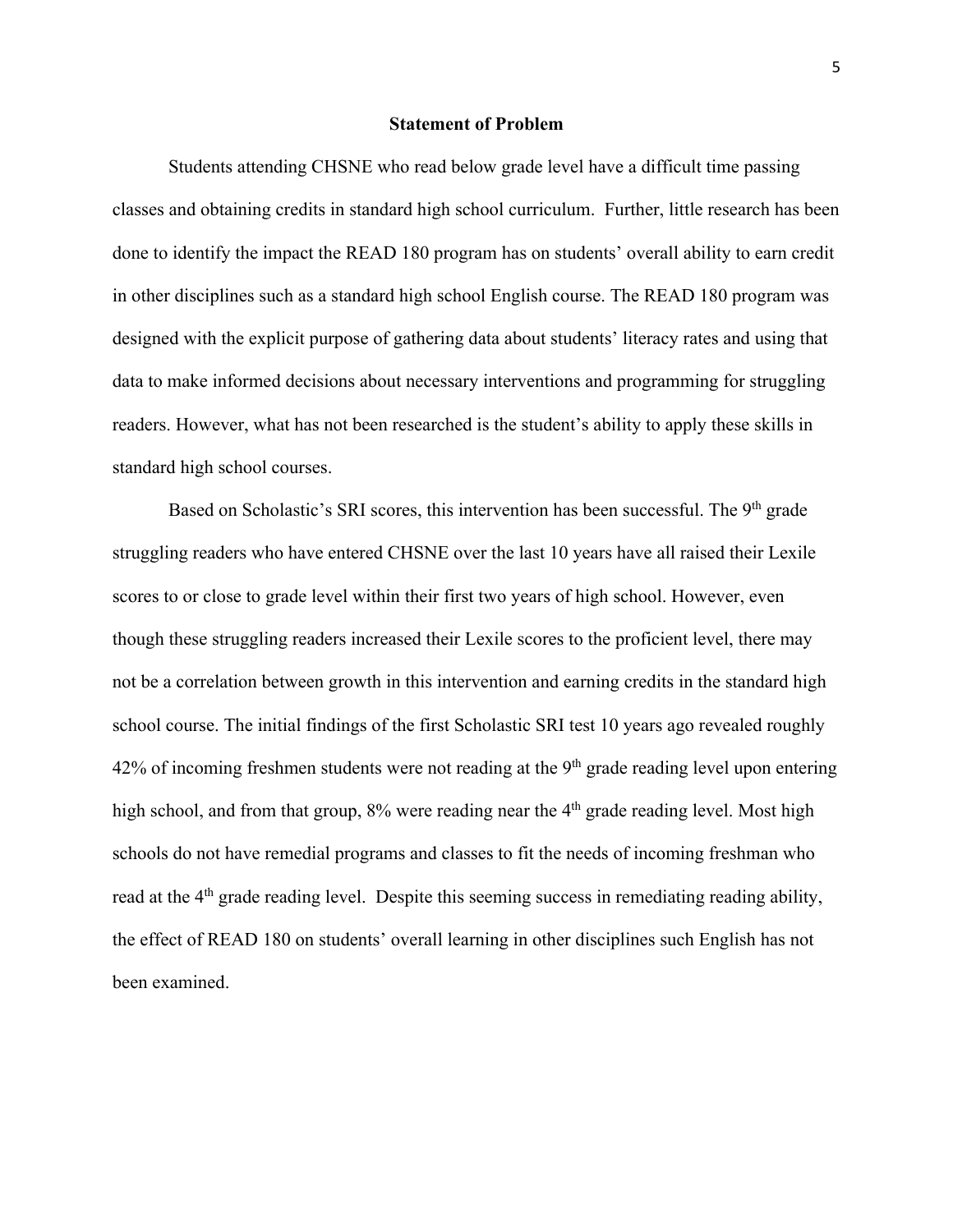#### **Purpose**

The purpose of this study is to examine, using historical data, the effectiveness of the READ 180 reading intervention program on students' overall learning in a standard high school English course. The researcher looked at the correlation between the growth in SRI scores in the READ 180 intervention program and student achievement of credits in a standard high school Freshmen English course at CHSNE. Ultimately, this study examined if the READ 180 intervention program is a suitable program to allow students who read below grade level to become better readers, and established if this intervention, as it is currently presented, allows these students to earn credits in a standard high school curriculum.

# **Research Question & Design**

The primary research question for this study was:

To what extent does academic achievement in standard high school Freshmen English differ for students who participate in the READ 180 and those who do not participate in the intervention?

A quantitative causal-comparative research design was selected as the appropriate methodology to conduct this study because it provides the researcher the ability to study cause and effect relationships with historical secondary data and to study data within a specific area of research. Further, a quantitative case study, when applied appropriately, can become a valuable way for a researcher to evaluate programs and develop theories (Creswell, 2013). The researcher compared the growth in Lexile scores of 40 students who received the READ 180 reading intervention, the dependent variable, and their performance in Freshmen English, the independent variable, compared to the performance of students enrolled in the same Freshmen English class but who did not receive the intervention (control group).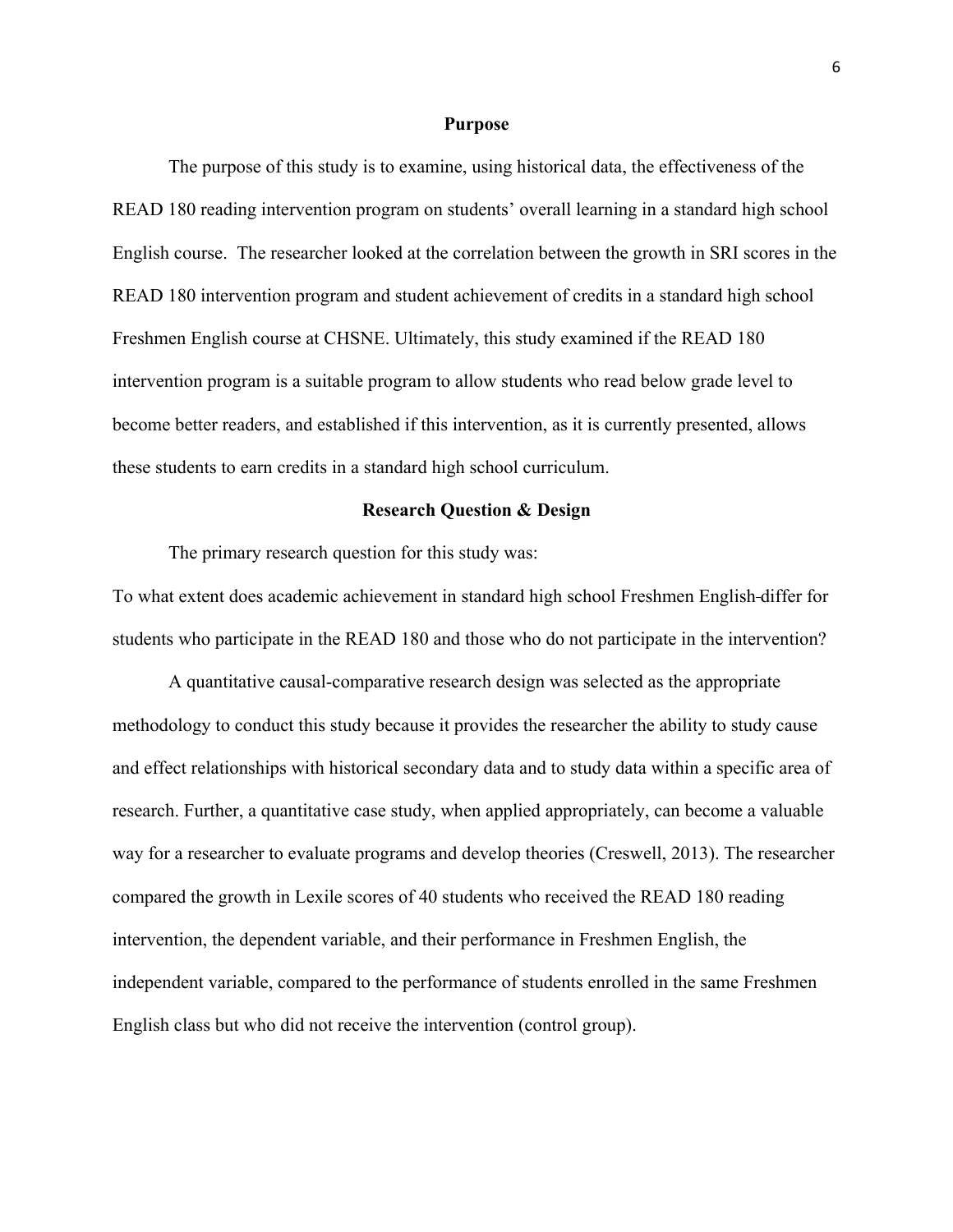This is a quantitative causal-comparative study that used historical secondary data. These historical data points are from the 2018/2019 school year and consist of:

- Descriptive demographic information
- Scholastic Reading Inventory (SRI) scores
- Grades in a standard high school Freshmen English class

All information used in this study has been protected including student names, individually identifiable locations, and any descriptions which might identify students or staff from CHSNE. The results of this research examined if the READ 180 intervention is an effective intervention in preparing struggling readers to successfully complete high school level curricula. Judgement sampling has been used to collect this historical data, which allowed for the researcher to effectively analyze a specific sampling size that possesses a certain characteristic or trait and directly target the population of interest.

# **Identification of the Variables**

The students identified to take the READ 180 intervention are the dependent variable in this study. The dependent variable was the final grade achieved in a standard high school Freshmen English class which show whether students received credit for a standard high school course. A causal comparative quantitative study effectively allows the researcher to make determinations from secondary data where the researcher has no control over the data or the assignments of groups. The focus of this study was to determine the impact of the READ 180 intervention on students' overall ability to earn credits in a standard high school English course. This research design was selected to determine if there is a causal relationship between the intervention program and students earning credit in standard high school courses.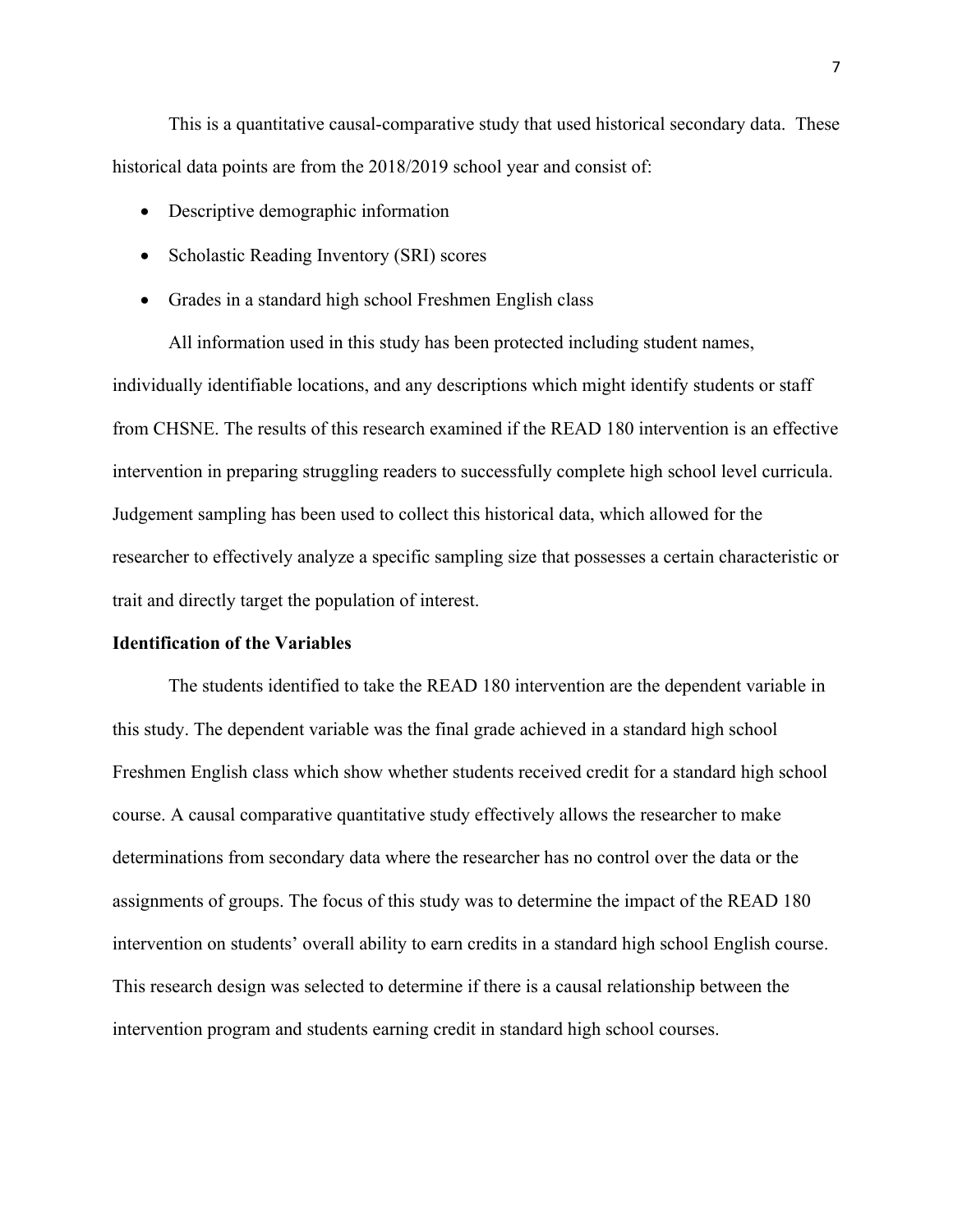#### **Conceptual Framework**

Response to Intervention (RtI) is an appropriate framework to guide this study as its purpose is to use instructional strategies to assist in improvement of students' skills. RtI allows educators to use a multi-tiered approach to properly identify students who have specific learning or behavioral needs. For students who struggle academically, the RtI process starts with the implementation of interventions that increase in difficulty to accelerate student learning. These services can be provided by a number of school personnel including regular education and special education teachers. Progress of students following RtI is very closely monitored to determine both learning rate as well the level of performance in each individual student so informed decisions can be made regarding the duration and intensity of the intervention itself (What is RtI?, 2017). For RtI to be most effective, the following components should be implemented with fidelity and rigor:

- High-quality, scientifically based classroom instruction. All students receive highquality, research-based instruction in the general education classroom.
- Ongoing student assessment. Universal screening and progress monitoring provide information about a student's learning rate and level of achievement, both individually and in comparison with the peer group. These data are then used when determining which students need closer monitoring or intervention. Throughout the RtI process, student progress is monitored frequently to examine student achievement and gauge the effectiveness of the curriculum. Decisions made regarding students' instructional needs are based on multiple data points taken in context over time.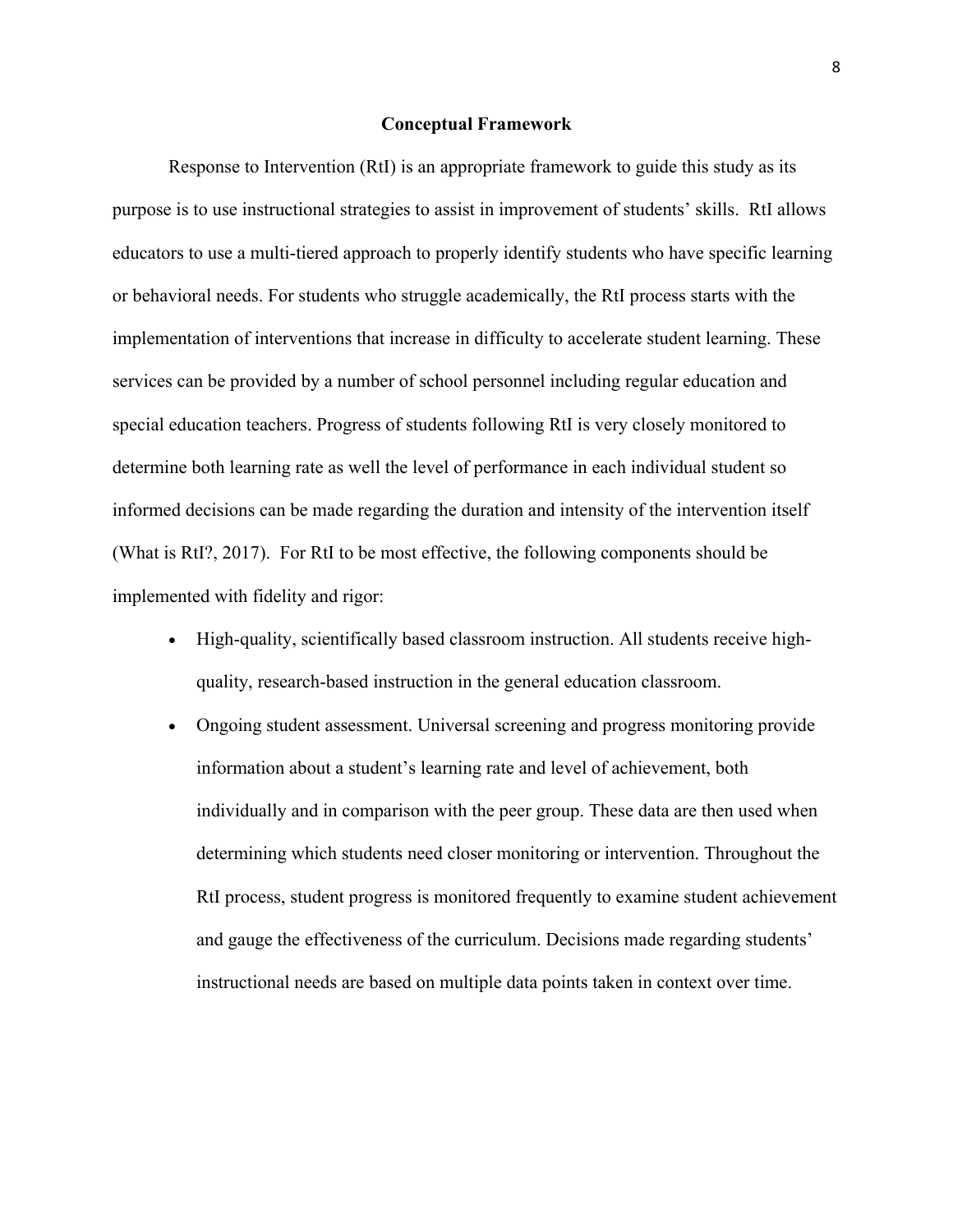- Tiered instruction. A multi-tier approach is used to efficiently differentiate instruction for all students. The model incorporates increasing intensities of instruction offering specific, research-based interventions matched to student needs.
- Parent involvement. Schools implementing RtI provide parents information about their child's progress, the instruction and interventions used, the staff who are delivering the instruction, and the academic or behavioral goals for their child itself. (What is RtI?, 2017, para 2-5)

The student problem-solving model of RtI specifically looks at how the intervention and the implementation of the intervention work to increase student performance. Therefore, the RtI framework allows educators to use performance data of students to determine the overall effectiveness of the intervention based on the individual growth of each student. Further, the RtI model allows for the appropriate adjustments of the intervention to maximize student growth potential in the identified area of weakness (Tilly, Harken, Robinson, & Kurns, 2008). Therefore, the RtI framework was chosen as the framework for this study as two of the standard protocols for RtI are in the area of problem solving and standard protocol (Georgia Department of Education, 2012).

#### **Assumptions, Limitations, and Scope**

Throughout the process of this research, certain assumptions were made by the researcher. Properly identifying and stating these assumptions are part of the research process and can add to the overall acceptance of the research fndings. The assumptions identified are all based on previous studies involving a similar topic, and the potential exists that this study could prove some of these identified assumptions to be false. Specific to this study, which evaluated the effect of the READ 180 reading intervention program on student achievement in standard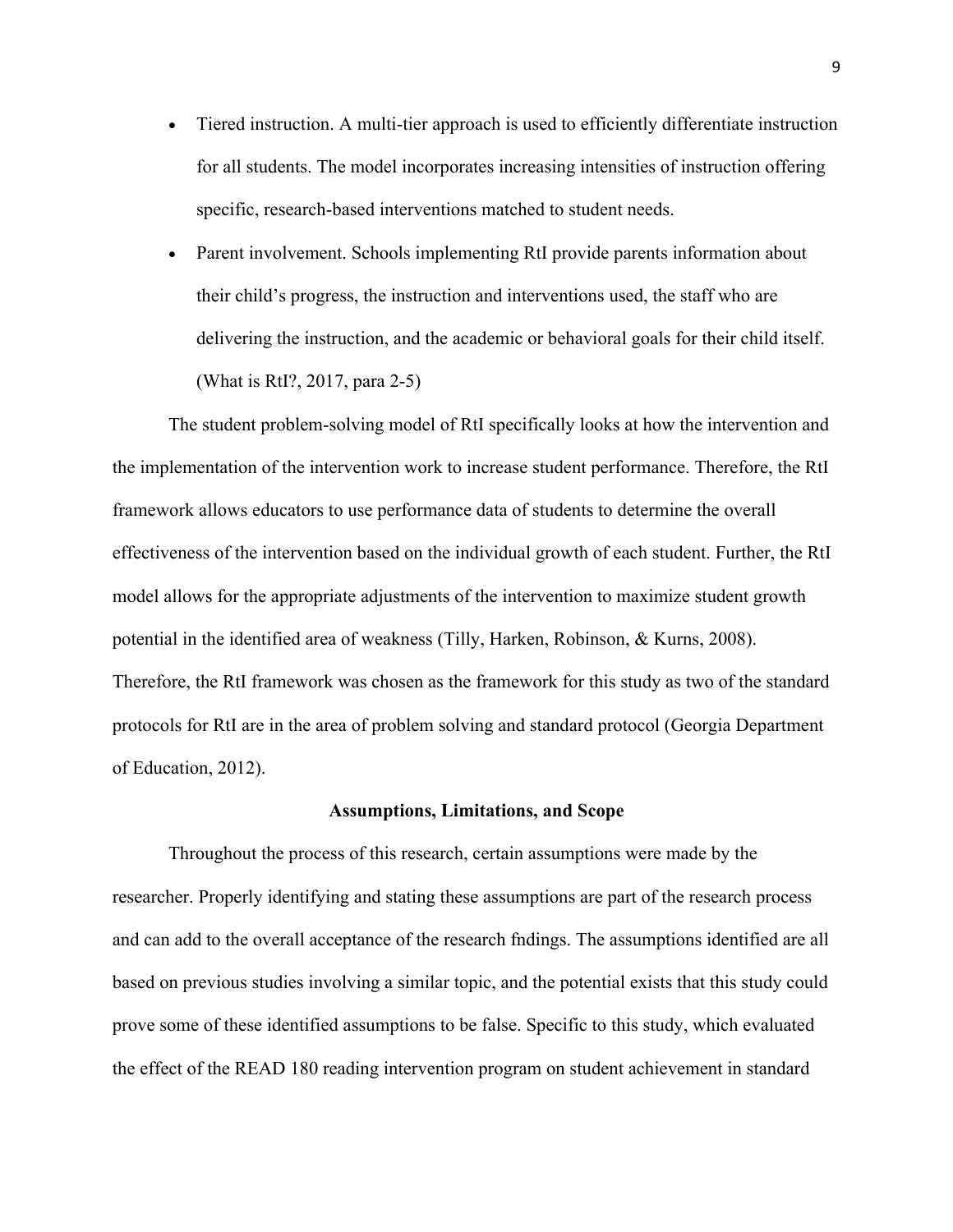high school courses, these assumptions could include the general characteristics of data, variable types, and trends in correlation. There is an assumption to this study that all teachers and administrators who have been involved in the READ 180 intervention are capable and knowledgeable about monitoring student progress so the program can undergo proper implementation. Also, there is an assumption that all data that is part of this study is accurate.

There are a few perceived limitations to this study. First, the majority of students who received the READ 180 intervention and whose records were included in this study came from the same sending school and the same town; therefore, they may not be representative of students from other sending schools. Furthermore, there are two different teachers who teach the READ 180 intervention at CHSNE as well as six different teachers who teach a standard high school Freshmen English class. Although both READ 180 teachers were trained simultaneously in the READ 180 programming, the consistency of the delivery of instruction to the students could be in question. The variety of student learning styles could also be a variable in this study as well as student attendance, tardiness, and suspensions.

#### **Significance**

This study is significant because it explored the relationship between READ180 as a Response to Intervention (RtI) and academic performance in a standard high school English course and it fills a knowledge gap about the effect of the intervention. Further, it is of great significance that high schools continually evaluate intervention programs like READ 180 to measure if the effectiveness of the intervention is in line with both the goals of the school and the needs of the students. Specifically, through a quantitative analysis of historical data, this study sought to examine if the READ 180 program at CHSNE is an effective intervention program to diagnose and treat students who read below the  $9<sup>th</sup>$  grade level with the ultimate goal of having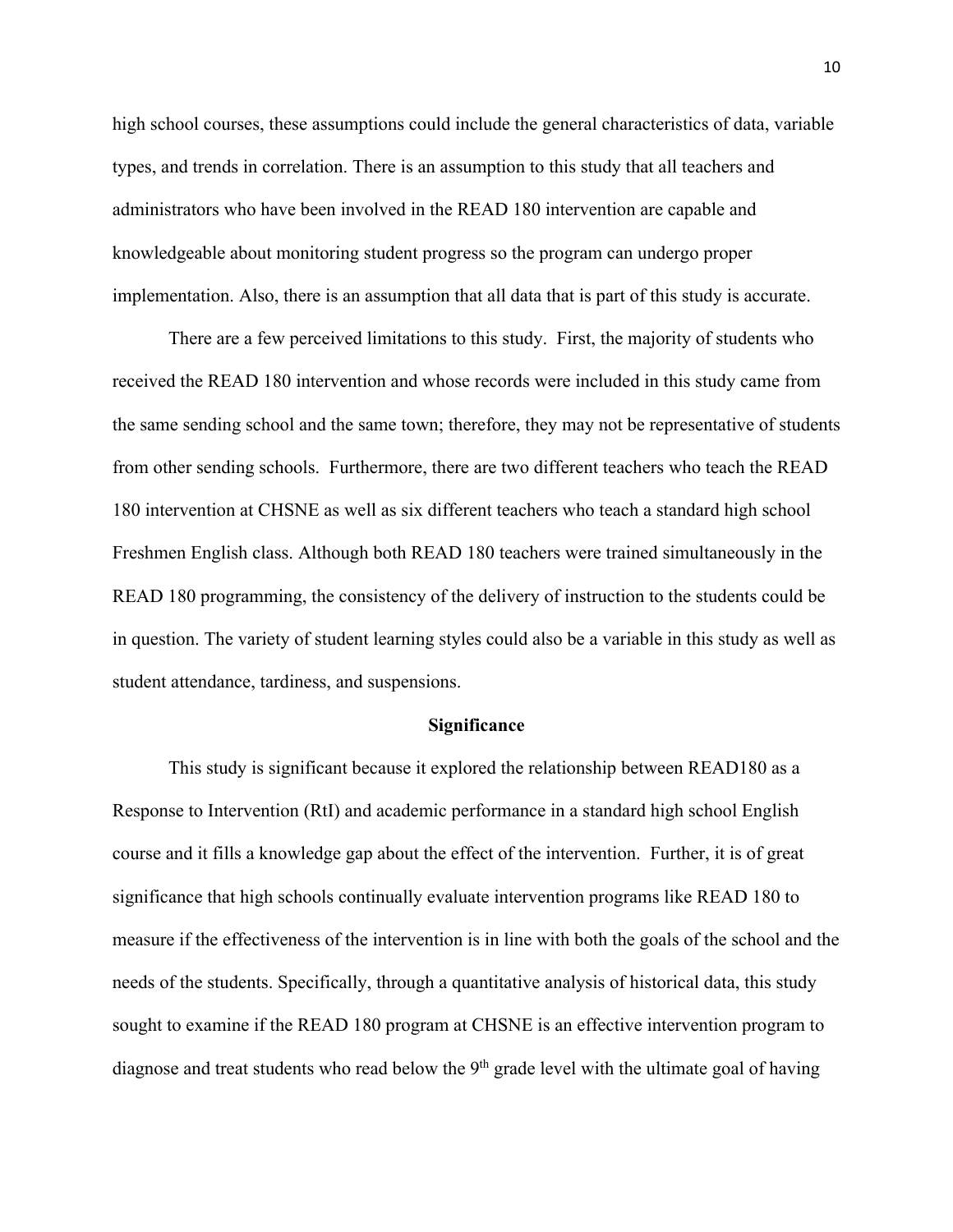these students successfully earn credits in standard high school courses. There is a lack of professional literature that has investigated the effectiveness of READ 180 as both an intervention tool to increase Lexile scores and lead to obtainment of credits and higher academic achievement in standard high school courses.

Further, the use of judgment sampling or purposeful sampling was beneficial to this project for, as Creswell (2013) explained, there are "…three considerations of the purposeful sampling strategy: deciding the participants or sites, selecting the sampling strategy, and determining the sample size" (p. 26). The use of judgment sampling, specifically equating the groups, fits this quantitative research best for it allows the researcher to decide on and control all participants of this study. This study examined in-depth the effect of the READ 180 reading intervention program on student achievement in standard high school courses at this cooperative high school in New England.

To further the current knowledge on this topic and fill potential gaps in previous studies, an argument can be made that there has been a shift in the education system in the United States. A 2014 Forbes article suggested that a college diploma presently possesses a similar value to that of a high school diploma 20 years ago, and this change has a clear impact on the purposefulness of a high school diploma (Farrington, 2014). High schools need to better prepare all students to be either college or career ready and therefore, appropriate programs need to be designed to accomplish this goal. This study may fill a gap in the literature with this premise in mind. While studies have been conducted that have focused on the effectiveness to the READ 180 in increasing Lexile scores, there is not an abundance of studies regarding the effectiveness of the READ 180 intervention program with specific attention to the correlation between increased Lexile scores and the ability to earn credits in a standard high school English course. However,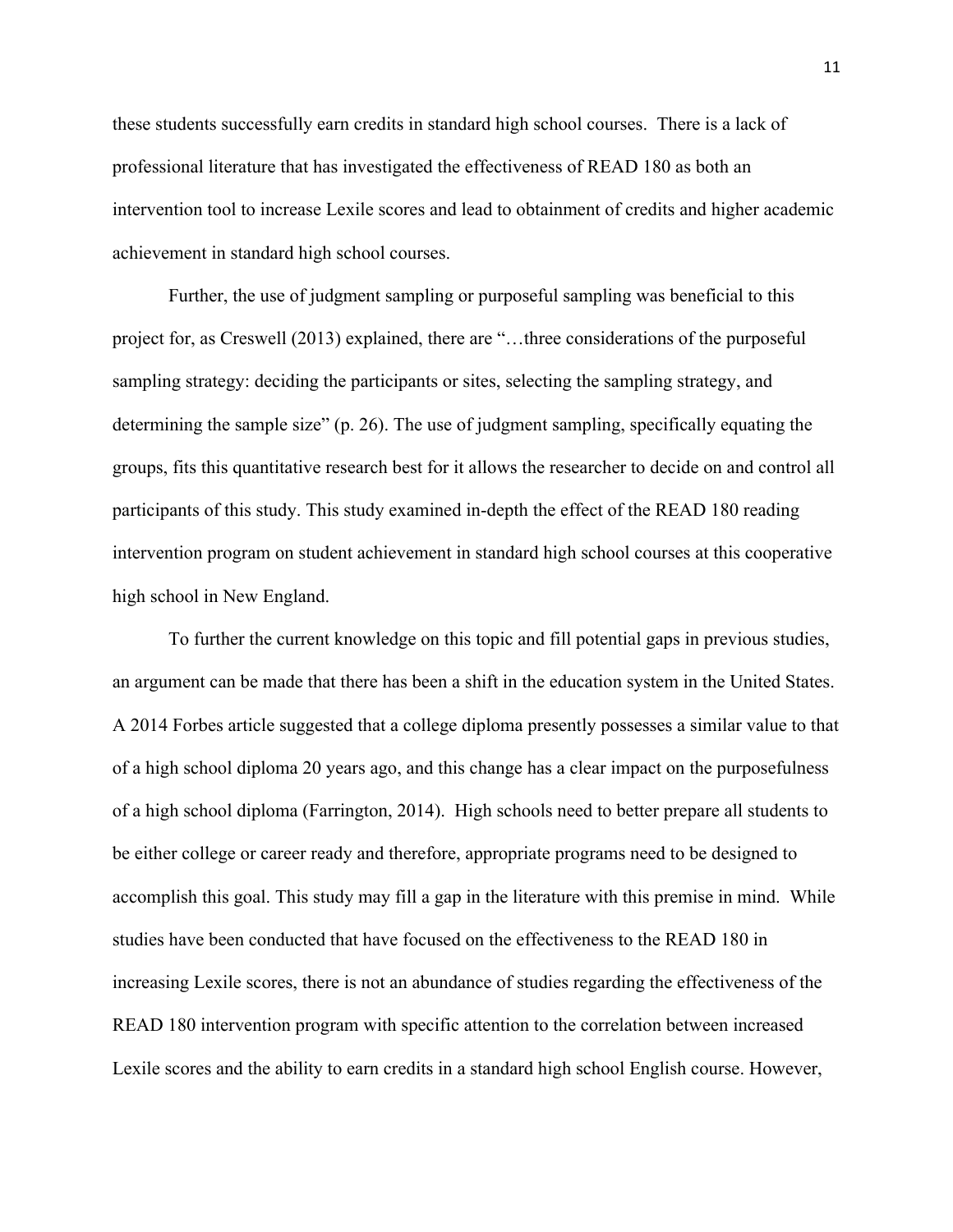there is not an abundance of research that determines if there is a correlation between the effectiveness of the READ 180 program and students earning credits in standard high school courses.

Angela Duckworth (2016), a psychology professor at the University of Pennsylvania and author of critically acclaimed book *Grit: The Power of Passion and Perseverance* offered that students who earn the first twelve credits during their freshman year are most likely to continue with their education and graduate and, in her terms, possess more grit than those who cannot earn credit and continue. Accepting the premise that high schools operate more like colleges did in previous generations and Duckworth's finding that students are more likely to pursue graduation when they earn credits early in their education, coupled with this study that looks at early identification of struggling high school  $9<sup>th</sup>$  graders and the creation of effective academic programming and pathways, findings would be unique and would fill potential gaps in literature.

#### **Definition of Terms**

Lexile(s): the numeric representation of an individual's reading ability or a text's readability or difficulty (Scholastic, 2008).

Judgement sample: A form of random sampling based on the selection or opinion from the researcher. Results from this form of sampling are subject to researcher bias (Creswell, 2013).

READ 180: A reading intervention program designed by Scholastic for students in grades 4 through 12 that read at least two years below grade level and meets all Common Core State Standards (CCSS) (Scholastic, 2008).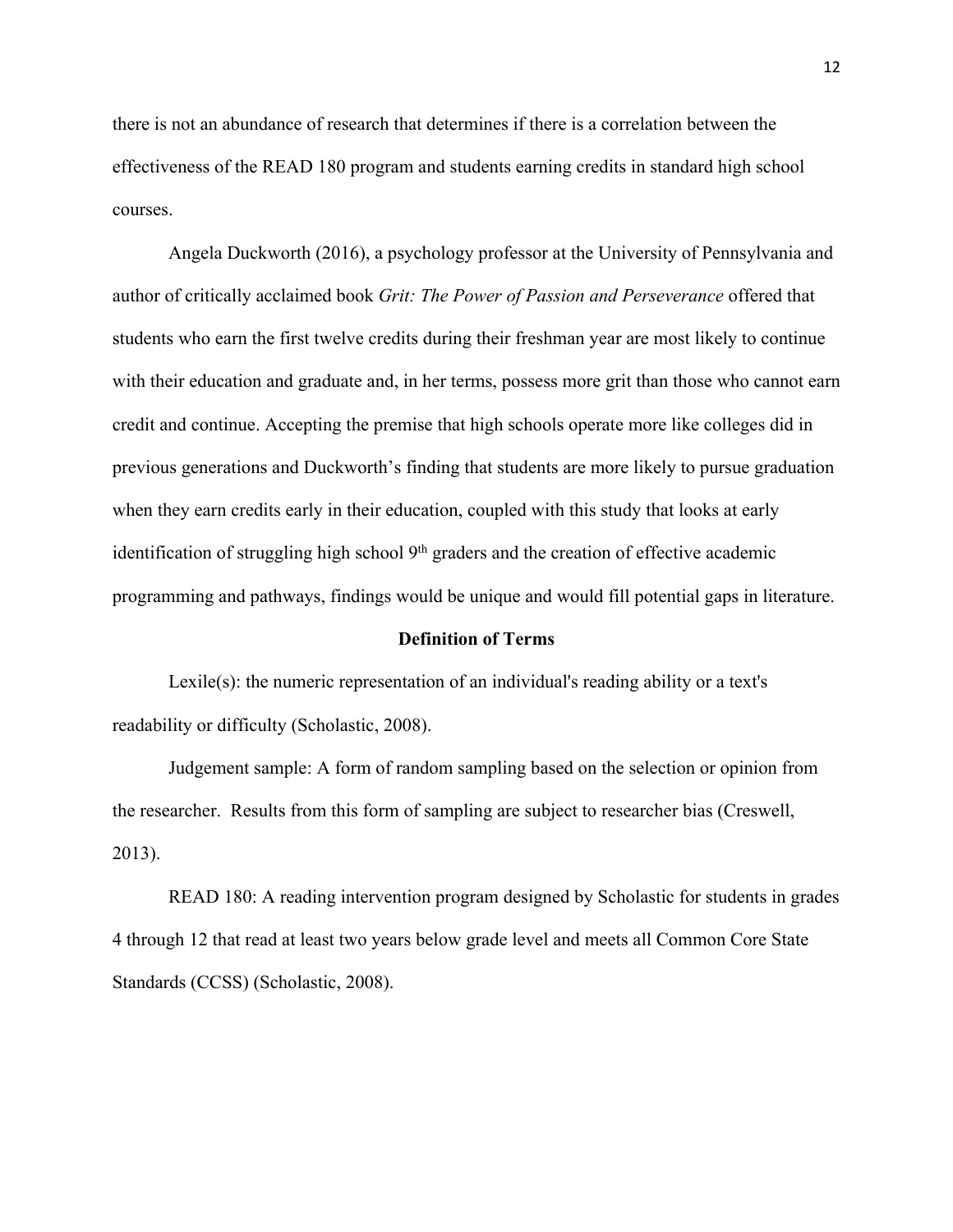Standard high school freshmen English class: Distribution of students of multiple learning levels within the same grade in the same learning environment. This classroom focuses on a personalized learning environment to meet state standards.

Response to intervention (RtI): Early and continuous intervention plan for individual students that provides assessment and assistance in development of skills in a clearly identified area of weakness (What is RtI?, 2017).

Scholastic Reading Inventory (SRI): A computer-adaptive assessment designed to measure how well students read literature and expository texts of varying difficulties. This psychometrically valid assessment instrument can be used as a diagnostic tool to place students at the best level in the program so they can read with success (Scholastic, 2008).

Reading comprehension: The ability to process and understand the meaning of words as well as to integrate with prior knowledge.

Reading intervention: Programs designed to increase the levels of a student's ability to words as well as well as increase levels of fluency and vocabulary.

Targeted intervention: A student who receives extra services with the specific goal to accelerate student learning to close the achievement gap so the student can function within the universal, core group. Ideally, the goal is for the student to function as an independent learner without secondary tier supports (Scholastic, 2008).

#### **Conclusion**

Targeted reading interventions allow school staffs to make informed decisions using individual student data to create programs to support student achievement in specific areas of weakness. Literacy rates of students at CHSNE have been the focal point of such interventions for close to the last decade and specific data points have been identified that have added in the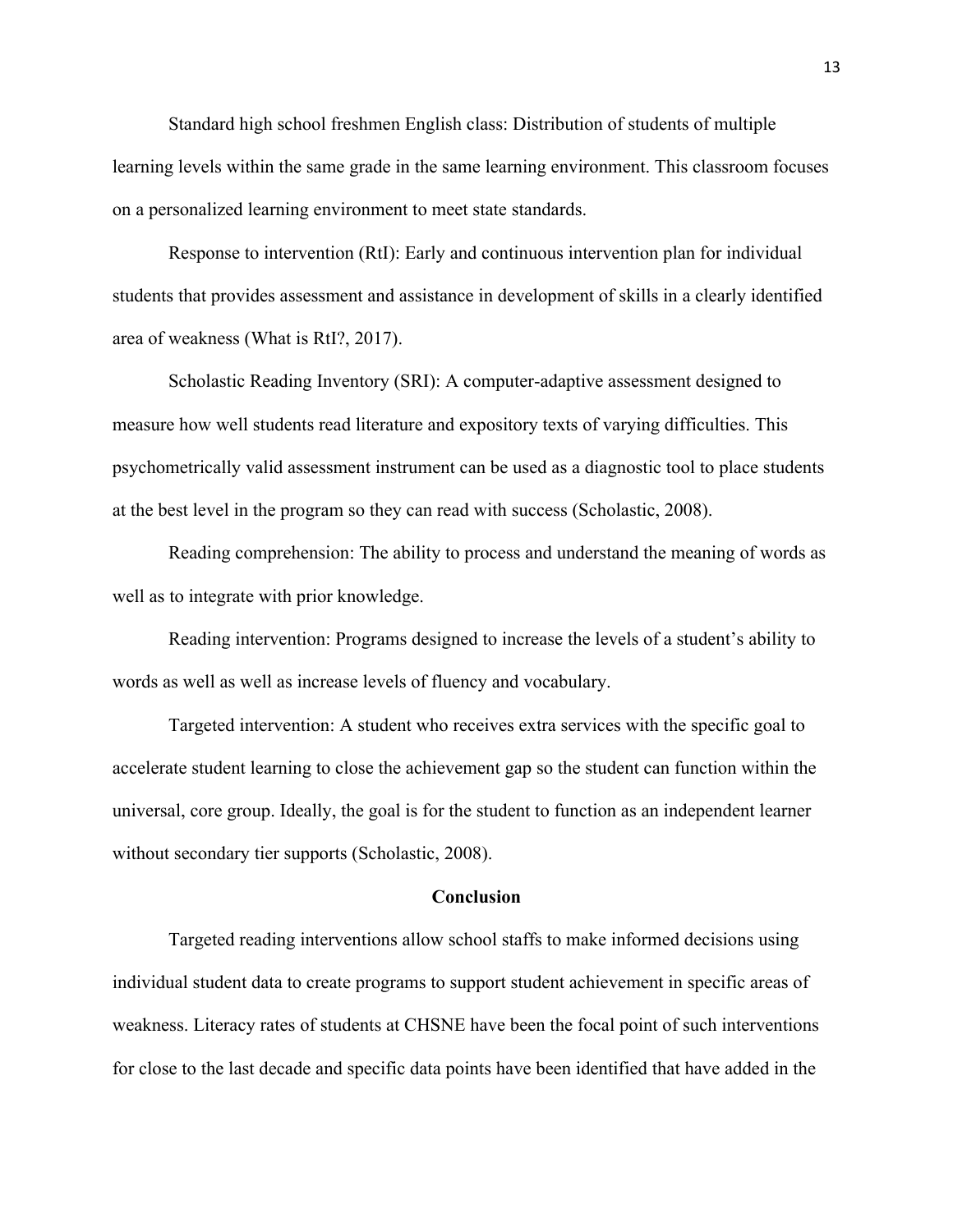decision-making process of school administration to create programs and plans for the students who struggle completing high school level curriculum. These data led to CHSNE identifying student literacy as a specific area of weakness.

Reading may be the single most important skill for children to learn, as it's a portal to the world of knowledge. Despite major efforts to help improve literacy levels, the percentage of struggling readers has barely decreased over the last decade. (Helman & Burns, 2012, para 3)

CHSNE leaders also believe that students' literacy is of the utmost importance for students to be successful and this school to adhere to the mission that all students will graduate college- and career-ready.

This study starts with an introduction to the topic and problem of practice. The purpose of the study, the research question, a summary of the conceptual framework, and the assumptions, limitations, and scope of the study were also presented. Chapter 2 will probe the literature used in this study and Chapter 3 will identify the methodologies used in conducting this research, and analytical techniques used to collect and analyze data. Chapter 4 presents data and findings, and chapter 5 is the Conclusion.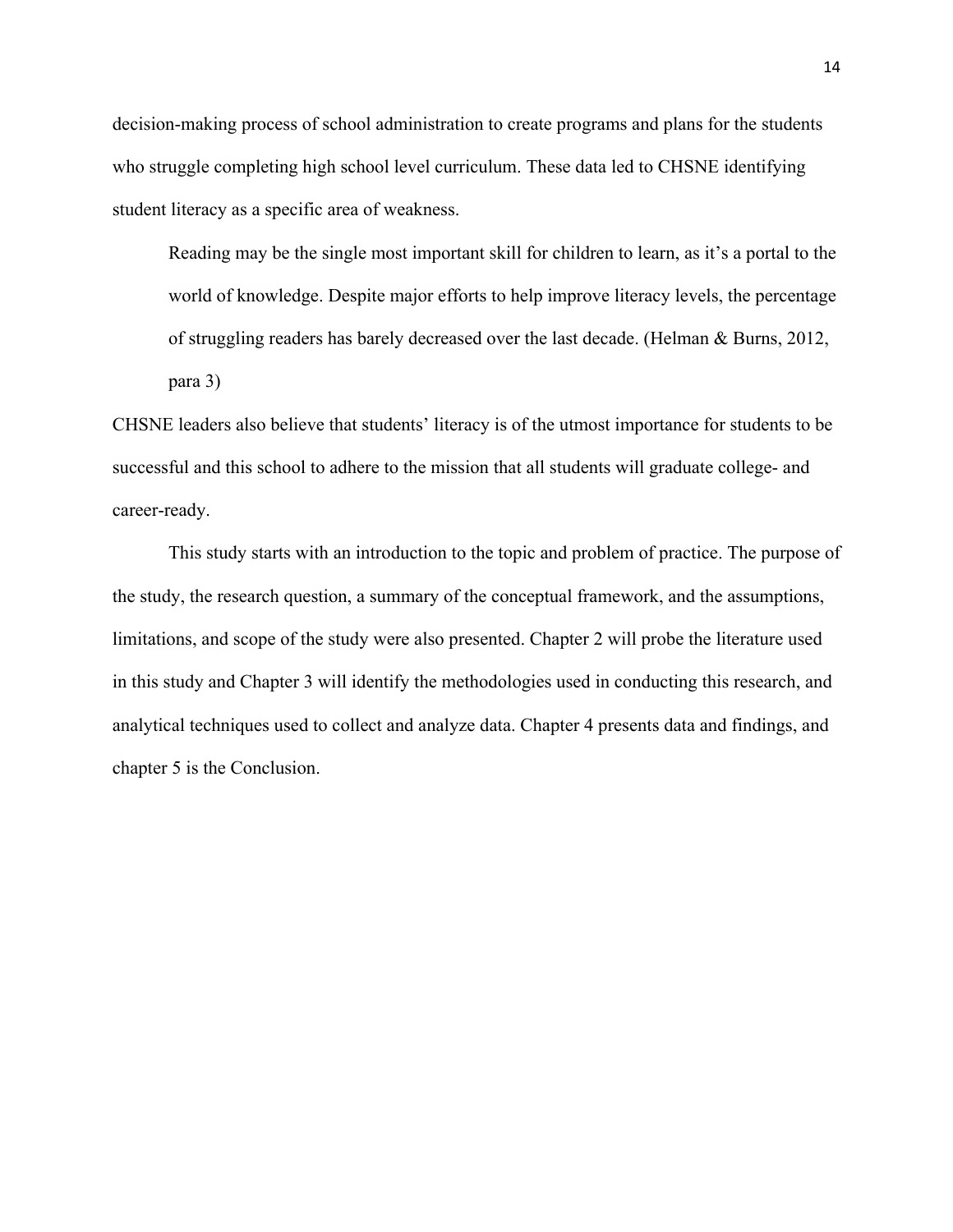## **CHAPTER 2: LITERATURE REVIEW**

The purpose of this study was to examine the effectiveness of the READ 180 reading intervention program on students' overall learning in a standard high school English course. The researcher looked at the correlation between the growth in SRI scores in the READ 180 intervention program and student achievement of credits in a standard high school Freshmen English class. Ultimately, this study considered whether the READ 180 intervention program is a suitable program to support students who read below grade level to become proficient readers, and established if there is a correlation between this intervention, as it is currently presented, and students earning credits in standard high school curriculum. The goal of READ 180 is to increase student fluency in the domains of comprehension and general literacy achievement. Results that show positive growth in both the READ 180 intervention in the form of students progressing to a level of proficiency and attainment of passing grades in Freshman English would be an indication that the READ 180 intervention is an effective response to intervention.

This chapter contains a review of the history of the READ 180 reading intervention program as well as research associated with READ 180 and other intervention programs that have similarly stated desired outcomes. Several studies are also discussed and although not like this study, they have looked at the effectiveness of READ 180 with students who have reading difficulties. These studies are quantitative, qualitative, and mixed-method and look at the READ 180 intervention program versus other similar intervention programs and READ 180 versus standard curricula presented by various school districts as an intervention plan. The lens or conceptual framework will be discussed as well as literature related to the Common Core Standards, Response to Intervention (RtI), and the theoretical framework related to this study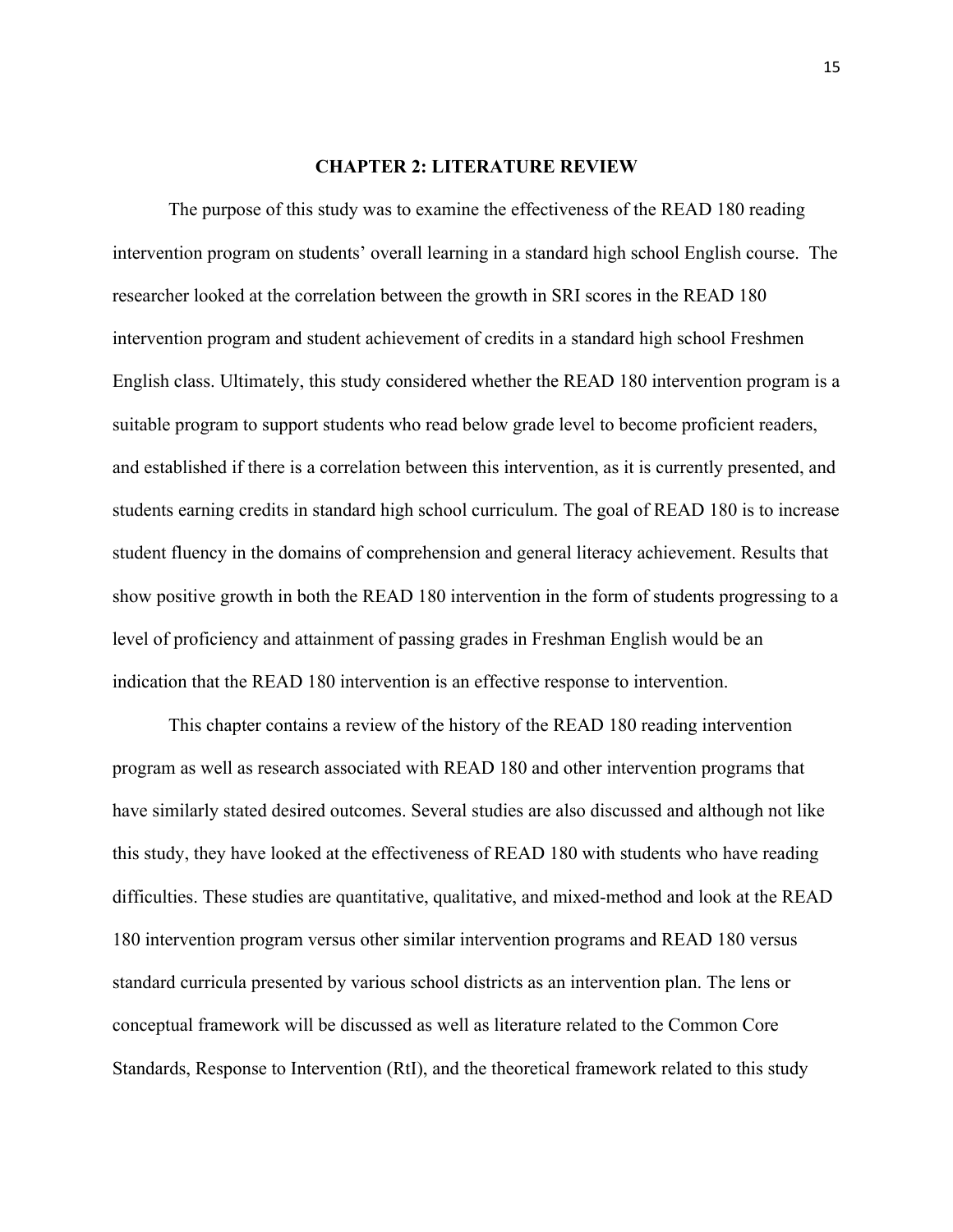that discusses the role of effective Transformational Leadership.

In a 2009 survey conducted in the United States, 51% of high schools that responded stated that they began to use a Response to Intervention (RtI) program or similar intervention strategy to address students struggling with literacy. This was an increase from just 16% the year earlier (Spectrum K12, 2009). This data suggested that schools need to create programming that will identify and treat students who cannot read with the specific purpose of giving these students the ability to earn credits in standard high school courses. The Cooperative High School in New England (CHSNE) began addressing struggling  $9<sup>th</sup>$  grade readers 10 years ago. The initial findings of the first Scholastic Reading Inventory (SRI) test 10 years ago revealed roughly 42% of incoming freshmen students were not reading at the 9<sup>th</sup> grade reading level upon entering high school, and from that group,  $8\%$  were reading near the  $4<sup>th</sup>$  grade reading level and a Response to Intervention (RtI) model was introduced to address this deficit.

A quantitative causal-comparative research design was selected as the appropriate methodology to conduct this study because it provides the researcher the ability to study cause and effect relationships with secondary data and to study phenomena within a specific area of research. Further, a quantitative case study, when applied appropriately, can become a valuable way for a researcher to evaluate programs and develop theories (Creswell, 2013).

#### **Conceptual Framework**

Over the past ten years the researcher has worked closely with a population of struggling high school learners who have been delivered the READ 180 intervention based on their inability to read at grade level. This study looked at the effectiveness of this intervention. Response to Intervention (RtI) was an appropriate framework to guide this study as its purpose is to use instructional strategies to assist in improvement of student's skills. RtI allows educators to use a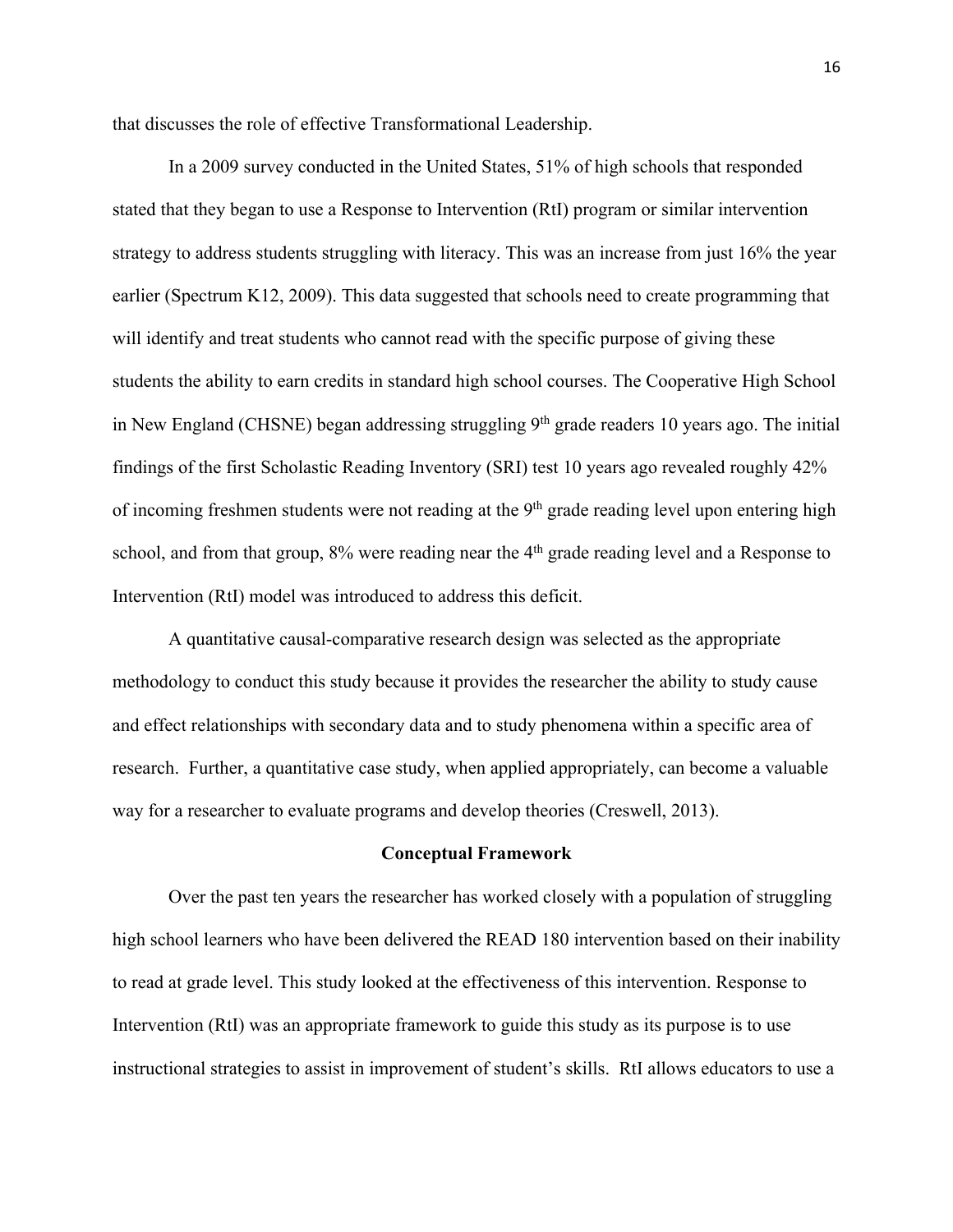multi-tiered approach to properly identify students who have specific learning or behavioral needs. For students that struggle academically, the RtI process starts with the implementation of interventions that increase in difficulty to accelerate student learning. These services can be provided by several school personnel including regular education and special education teachers. Progress of students following RtI is very closely monitored to determine both learning rate as well the level of performance in each individual student so informed decisions can be made regarding the duration and intensity of the intervention itself (What is RtI?, 2017). For RtI to be most effective, the following components should be implemented with fidelity and rigor:

- High-quality, scientifically based classroom instruction. All students receive highquality, research-based instruction in the general education classroom.
- Ongoing student assessment. Universal screening and progress monitoring provide information about a student's learning rate and level of achievement, both individually and in comparison, with the peer group. These data are then used when determining which students need closer monitoring or intervention. Throughout the RtI process, student progress is monitored frequently to examine student achievement and gauge the effectiveness of the curriculum. Decisions made regarding students' instructional needs are based on multiple data points taken in context over time.
- Tiered instruction. A multi-tier approach is used to efficiently differentiate instruction for all students. The model incorporates increasing intensities of instruction offering specific, research-based interventions matched to student needs.
- Parent involvement. Schools implementing RtI provide parents information about their child's progress, the instruction and interventions used, the staff who are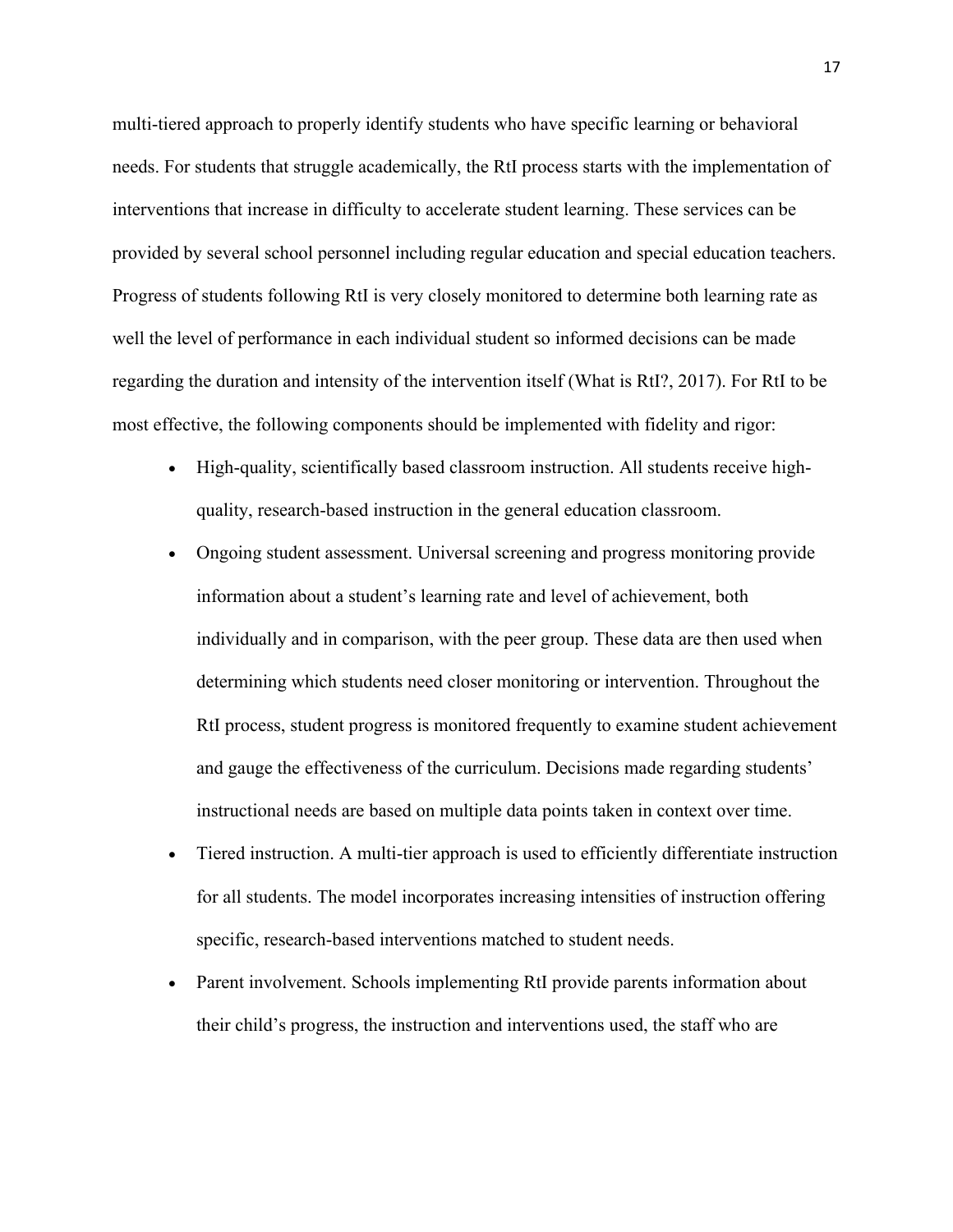delivering the instruction, and the academic or behavioral goals for their child itself. (What is RtI?, 2017, para 2-5)

The student problem-solving model of RtI specifically looks at how the intervention and the implementation of the intervention work to increase student performance. Therefore, the RtI framework allows for educators to use performance data of students to determine the overall effectiveness of the intervention based on the individual growth of each student. Further, the RtI model allows for the appropriate adjustments of the intervention to maximize student growth potential in the identified area of weakness (Tilly, Harken, Robinson, & Kurns, 2008). Therefore, the RtI framework was chosen for this study as two of the standard protocols for RtI are in the area of problem solving and standard protocol (Georgia Department of Education, 2012).

This causal comparative quantitative study examined if there was a correlation between increased Lexile scores and passing a standard high school English course. CHSNE used as the basis for this study with a population of roughly 1,100 students, has used the READ 180 software for more than ten years to determine and track the individual Lexile scores of all students. Students whose Lexile score is at the lowest level, known as Below Basic, are entered into a reading intervention program at the start of  $9<sup>th</sup>$  grade designed to boost their reading scores with the goal of having students read well enough to complete high school curriculum.

The researcher has been the vice principal of CHSNE for the last 13 years as well as previously teaching English at CHSNE for 11 years. These experiences have created a special interest for the researcher to see students succeed at CHSNE. The researcher has lived a constant struggle with students who enter CHSNE after being socially promoted from middle school. These students did not pass enough courses in middle school to be promoted to high school but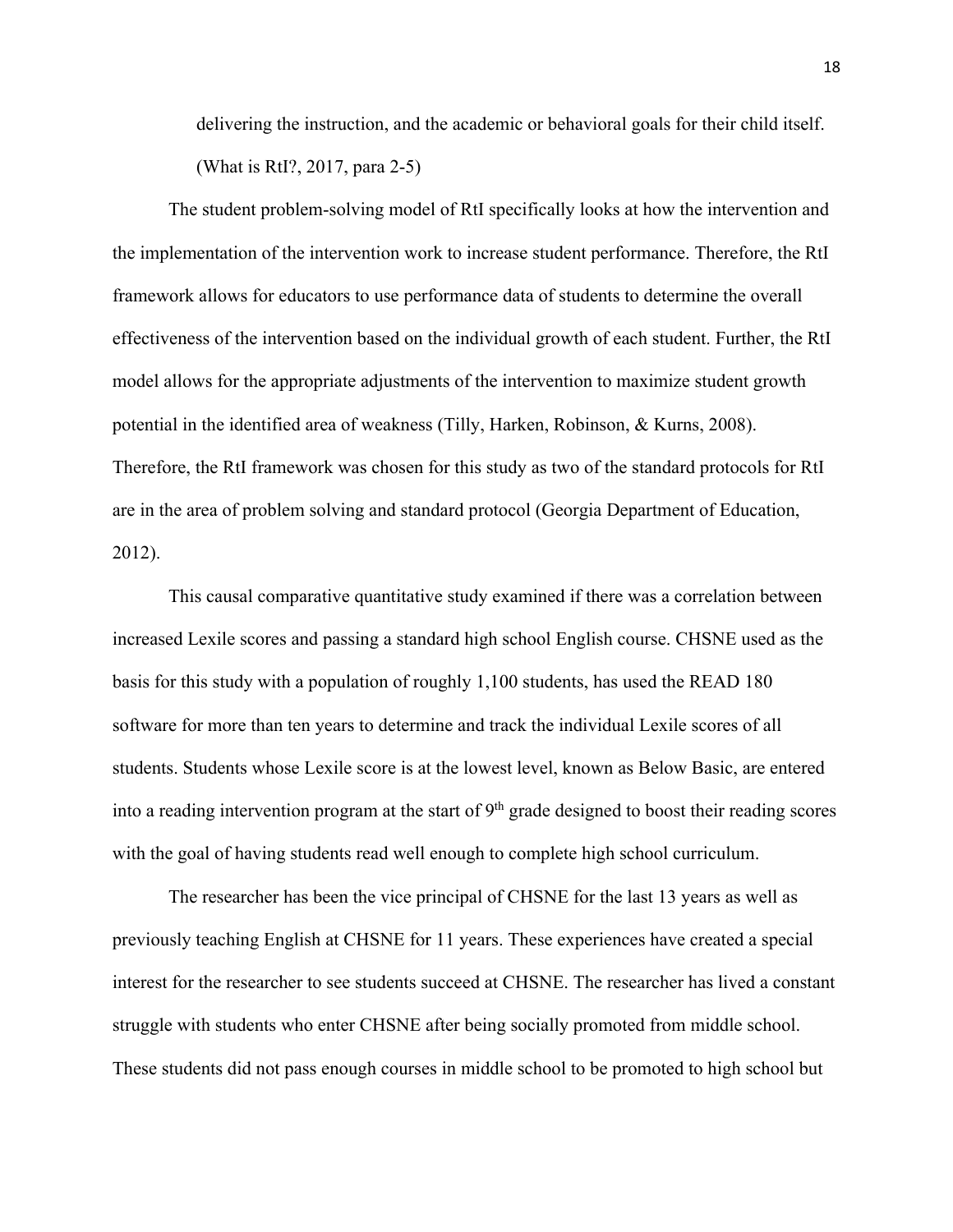rather were sent on to high school because they were too old to stay in middle school. The lack of skills and being socially promoted result in these students entering high school without the ability to complete entry-level curriculum.

# **Common Core**

The Common Core standards were implemented to help create a generation of learners in this country that will leave high school college and career ready however, statistics suggested that high school graduates in this country are not prepared for college.

Today, far less than half of U.S. 12th graders are 'college ready.'" The National Assessment Governing Board estimates not quite 40 percent are college ready. The ACT folks estimate 26 percent are college ready across the four subjects that comprise their suite of questions. (Finn, 2015, para 8)

This data suggested that high school graduates are not prepared for the rigors of the curriculum colleges offer. If these students are not prepared after receiving the standard high school curriculum, then there is no way the students who enter high school with a  $5<sup>th</sup>$  grade reading level will ever meet this standard.

The Common Core State Standards (CCSS, 2019) asks students to read more complex, fact-based forms of literature that require students to have background knowledge of grade appropriate science and social studies topics. It is left to each individual state to determine how these standards will be met. However, these standards are impossible to achieve for a high school student who reads four or more grade levels below their actual grade. Schools must respond to these vigorous goals in the Common Core with equally vigorous Response to Intervention (RtI) programs that will allow schools and teachers to identify where an individual student struggles and then create a plan to fill those gaps. A 2015 study conducted by the John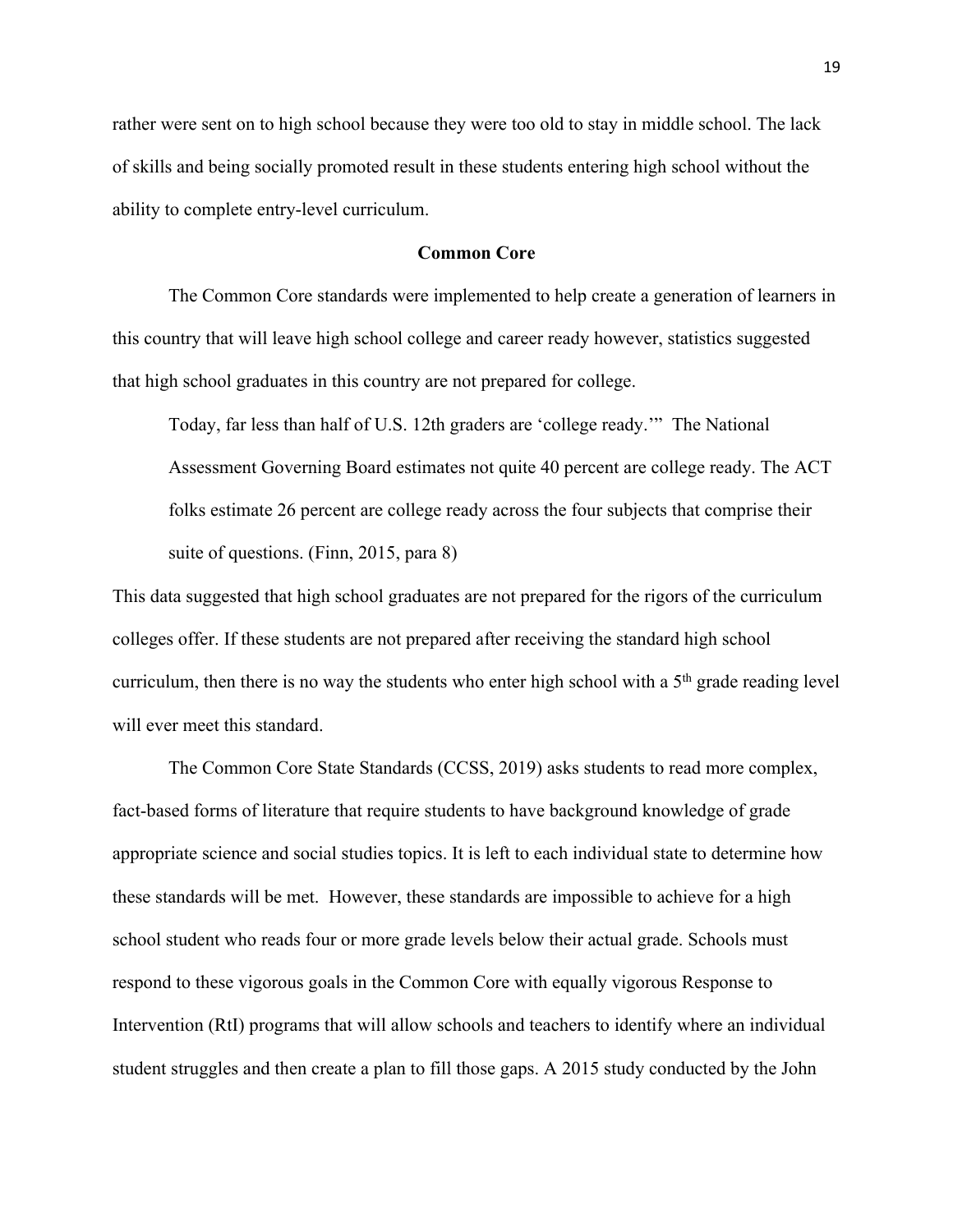Hopkins School of Education reported that, despite the attempts of school districts to implement early literacy intervention programs inspired by No Child Left Behind (NCLB), 66% of all eighth-grade students failed to score proficient in the National Assessment of Educational Progress (NAEP). This same study went on to find,

Unless these students receive the intensive reading instruction they need in high school, their chances of graduating and securing gainful employment are slim to none. The Baltimore Curriculum Project and the Johns Hopkins Institute for Education Policy hosted an event recently to discuss the adolescent crisis in America. (Moje, 2017, para 1-2)

The goal of the Common Core is to have all students graduate high school college and career ready. The only way schools can accomplish this with their most struggling readers is to use the RtI approach.

#### **Response to Intervention: READ 180**

READ 180, produced by Scholastic, is one such intervention program designed for students in elementary through high school whose reading ability is below grade level, which is distinguished by Scholastic as less than proficient and is classified as either Basic or Below Basic (Scholastic Research and Validation, 2008). The READ 180 program is designed to fill gaps in students' literacy skills using a computer program, specific literature considered to be of high interest to students, and a direct instructional model in reading skills (Scholastic Research and Validation, 2008). The software component of the program is interactive and intuitive. It tracks and adapts to each student's progress. "In addition to the computer program, the READ 180 program includes workbooks designed to address reading comprehension skills, paperback books for independent reading, and audiobooks with corresponding CDs for modeled reading"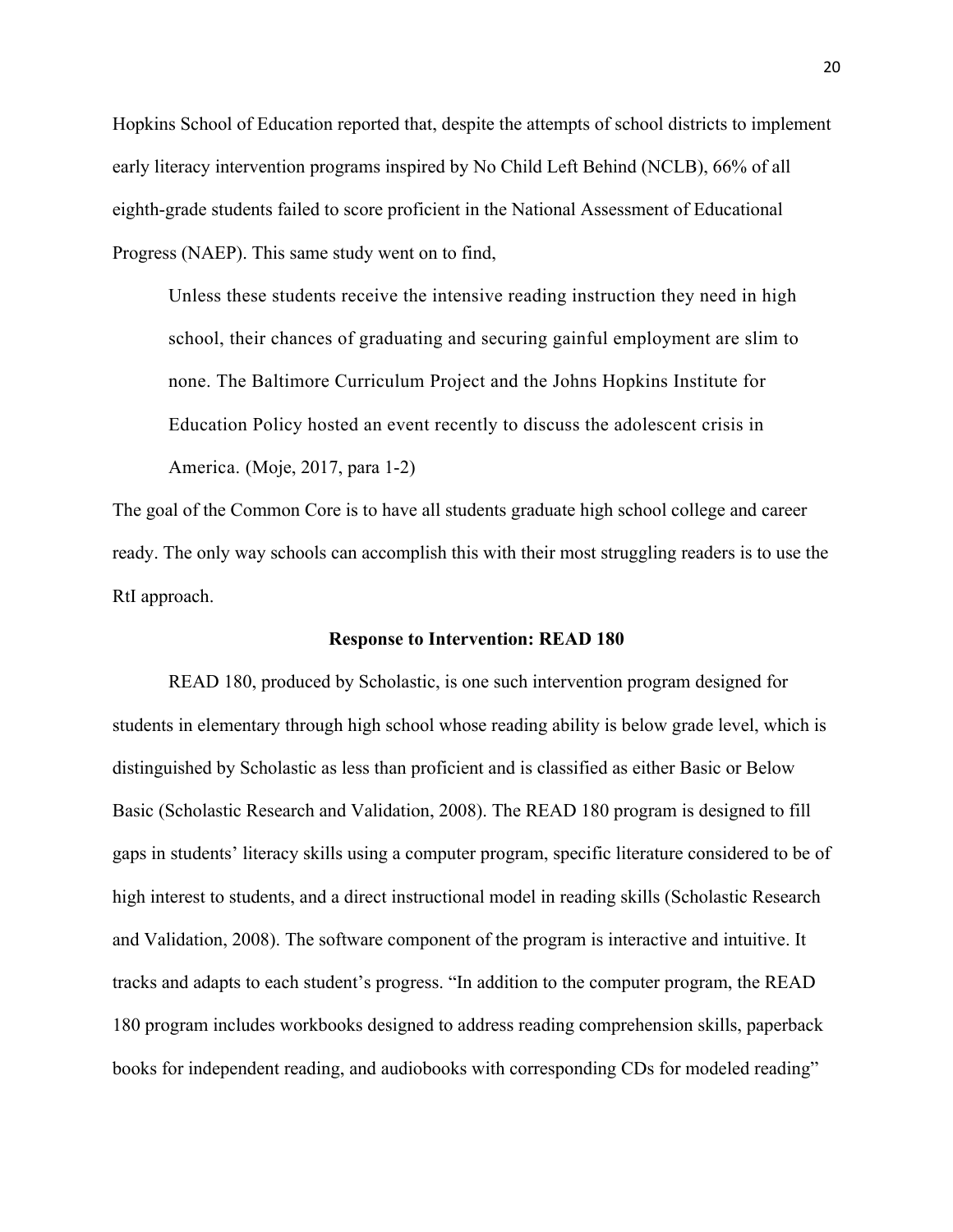(Wissick, 2010, pp. 938-939). READ 180 has been found to have positive and lasting effects on the comprehension levels and general literacy achievement for adolescent learners specifically those that are struggling readers (Wissick, 2010).

Scholastic, which developed and owns the READ 180 program, describes the comprehensive student reading support program and claims that "…world's leading learning solution is proven to raise reading achievement by merging brain science, growth mindset, ongoing assessment, professional development, and knowledge necessary for school and life" (READ 180, 2018, para. 1). The READ 180 program was created in 1985 and the product works as a blended learning intervention designed to assist schools and districts to increase the reading comprehension, academic vocabulary, and writing skills of struggling readers in grades 4 through 12 using both a computerized learning module and comprehensive teacher instructional practice (READ 180, 2018).

#### **READ 180**

READ 180 was created by Dr. Ted Hasselbring from research started in 1985. Hasselbring, who was part of a Cognition and Technology Group at Vanderbilt University, used a grant from the United States Department of Education, Office of Special Education, to develop a computer program that "used student performance data to individualize and differentiate the path of computerized reading instruction" (Scholastic, 2015, para. 2). This program later became what is known as READ 180. Hasselbring and his peers first put the READ 180 program to work in The Orange County Literacy Project where over 10,000 struggling readers were used to collect data based on their literacy rate. This data drove the instructional model of READ 180 and personalized the computer-based reading program for each student. "The results were overwhelmingly positive with regard to these students being able to increase reading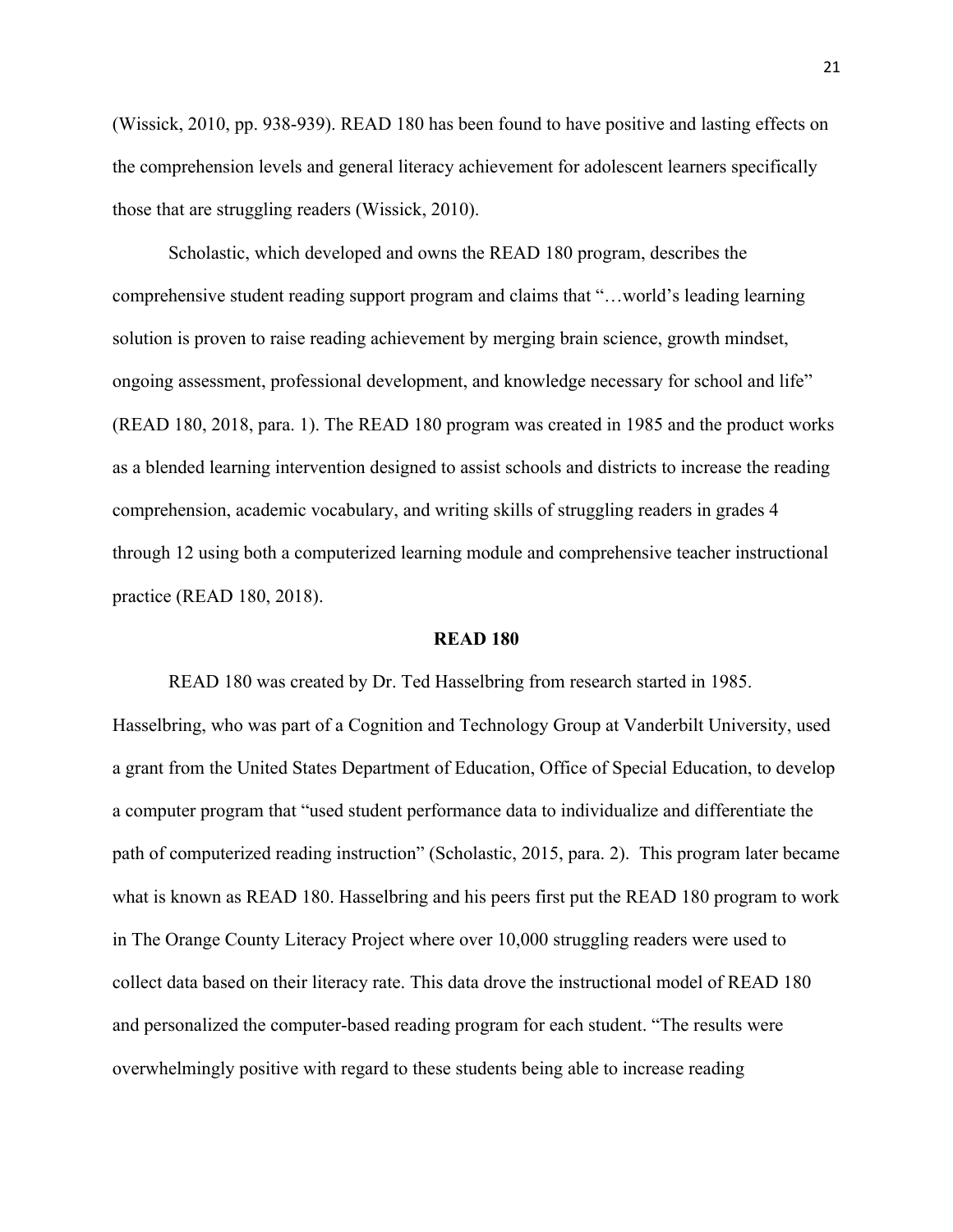comprehension, which led to the partnership between Scholastic, the Orange County school district, and Vanderbilt to license the READ 180 program with the program's first launch taking place in 1999 prior to the implementation of the Common Core Standards" (Scholastic, 2015, para 7).

Scholastic and the READ 180 program have addressed including the Common Core Standards, to which all students are expected to be held, with the creation and implementation of READ 180 Next Generation (Scholastic, 2013). Dowling (2016), in her dissertation that reported on teachers' attitudes regarding the READ 180 program, examined if the updated Next Generation version of READ 180 fit the criteria of the Common Core Standards and found that Next Generation includes a variety of types of literature that are updated and are of high interest. This updated version of the program also offers a variety of informational texts aligned with Common Core State Standards (Wissick, 2010). The informational texts are accompanied by text-based comprehension questions that aim to build higher-order thinking skills that accelerate students to grade level (Dowling, 2016). Dowling concluded that the READ 180 Next Generation program does in fact align with the Common Core Standards, and programs like READ 180 can and will be successfully implemented into schools and districts if adequate resources are dedicated to the program (p. 12). The study further concluded that following this formula will ensure districts are properly preparing students to meet the Common Core Standards. Having adequate funding, resources, support, and professional development for teachers, principals, and district leaders is integral to ensuring the success of a program aligned to prepare students for Common Core standards (Dowling, 2016).

Since the first launch of the READ 180 program, numerous studies were conducted to evaluate the effectiveness of this reading intervention program and further its effectiveness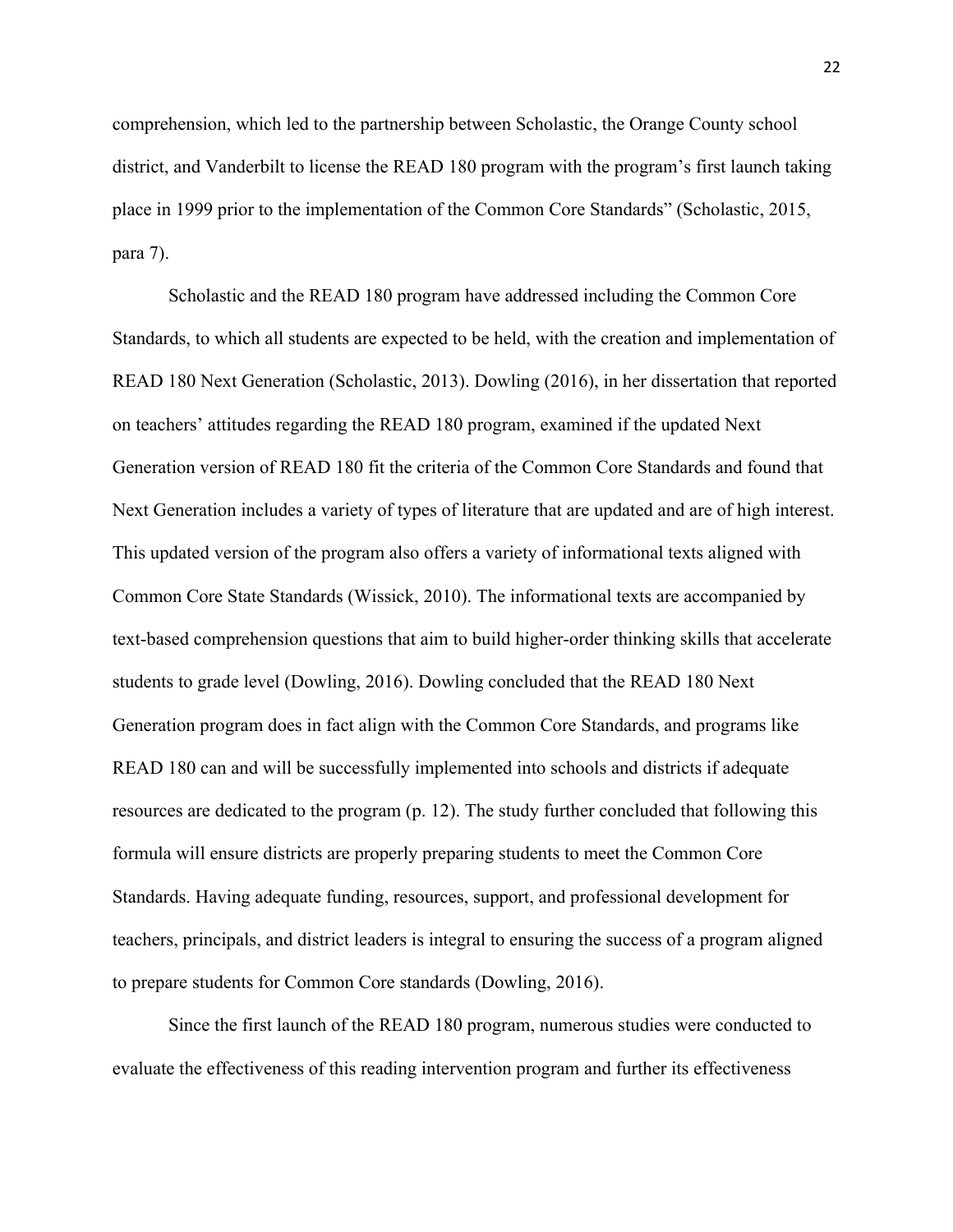within certain sub-groups within the school setting especially special education students or students who are eligible under Section 504 to receive modifications or accommodations from schools. There is support for the READ 180 program as an effective reading intervention program for struggling readers. Scholastic stated that they have helped over one million students become better readers and further references their multi-tiered approach that combines a *Positive Behavioral Interventions and Supports* (PBIS) method and an RtI model to deliver universal, targeted, and intensive supports (Scholastic, 2015). "The What Works Clearinghouse determined that the extent of evidence for the impact of READ 180 on student achievement is medium to large for general literacy achievement and for comprehension" (What works Clearinghouse, 2007, para 9). Scholastic's READ 180 has developed skills of struggling readers for over a decade and therefore has a plethora of data that relate directly to the importance of early identification of struggling readers to create appropriate personalized learning opportunities. **Intervention**

School districts across America have collected data that shows that more and more high school students do not read at an appropriate grade level to function within society upon graduation and are certainly not college- and career-ready. Further, this data also suggested that high schools need to do a better job of implementing appropriate intervention programs to assist these struggling learners. It is of the utmost importance to this proposed study that schools, specifically high schools, create and offer appropriate reading intervention programs for their struggling readers. The National Center for Educational Statistics (NCES) stated that approximately 3.5% of high school students drop out of school yearly and only roughly 75% of students who are entering the 9<sup>th</sup> grade eventually graduate (as cited in Chapman, Laird,  $\&$ KewalRamani, 2010, p. 4). The NCES attributed poor academic skills rooted in below grade-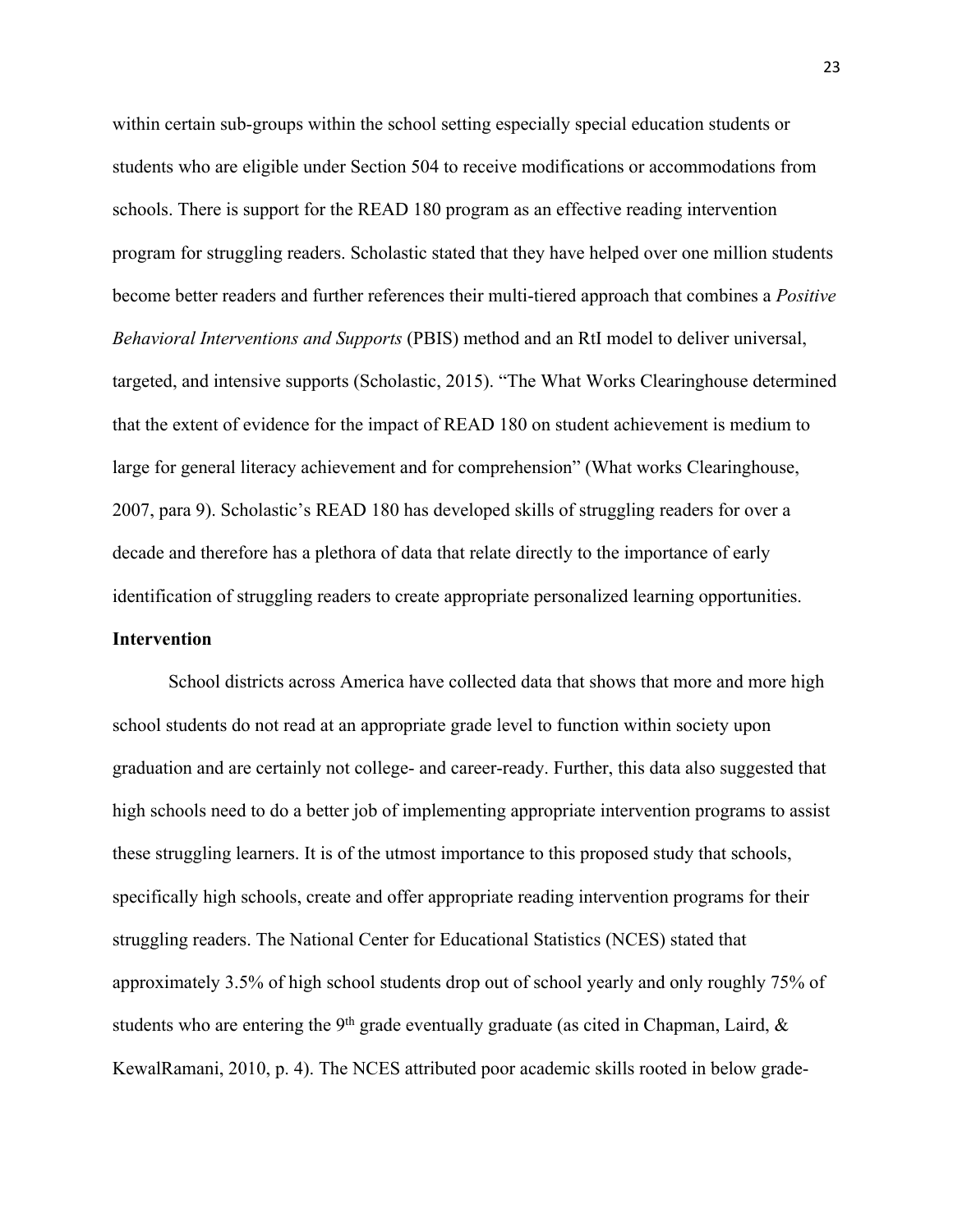level reading ability as a major cause for students not completing high school and further asserted that schools must implement appropriate interventions "that address both their proximal needs (i.e., what they need right now to be successful in their current courses) and distal needs (i.e., what they need to close large skill gaps) to assure graduation" (Chapman et al., 2010, p. A14). Findings from the National Center for Learning Disabilities (NCLD) suggested that intervention programs such as READ 180 serve a purpose outside of the intervention itself and can be a very powerful tool to identify struggling readers at an early age.

If early identification of struggling readers is successful, schools and districts can create appropriate personalized interventions and learning opportunities for each student, and these learning opportunities can be measured and evaluated through a competency-based evaluation system, which would truly measure exactly what students know. The No Child Left Behind (NCLB) act stated that one in 16 public school students has an individual education plan (IEP) and one in fifty has a 504 plan but 76% of students who repeated a grade in 2014/2015 were general education students (National Center for Learning Disabilities, 2017). Programs like READ 180 have become a large part of the treating shortcomings in adolescent literacy in the United States; however, the greater importance of intervention programs such as READ 180 is using their data collection software for early identification of struggling readers so appropriate and individualized programs can be created for these students.

#### **Counter-Narrative**

Interventions such as READ 180 have also been criticized heavily and have not had success within some schools and districts across the United States. Whitford, in her 2011 publication in the *Language Arts Journal of Michigan*, *READ 180: Policy Gone Wrong*, stated that her district implemented the READ 180 intervention program completely as a response to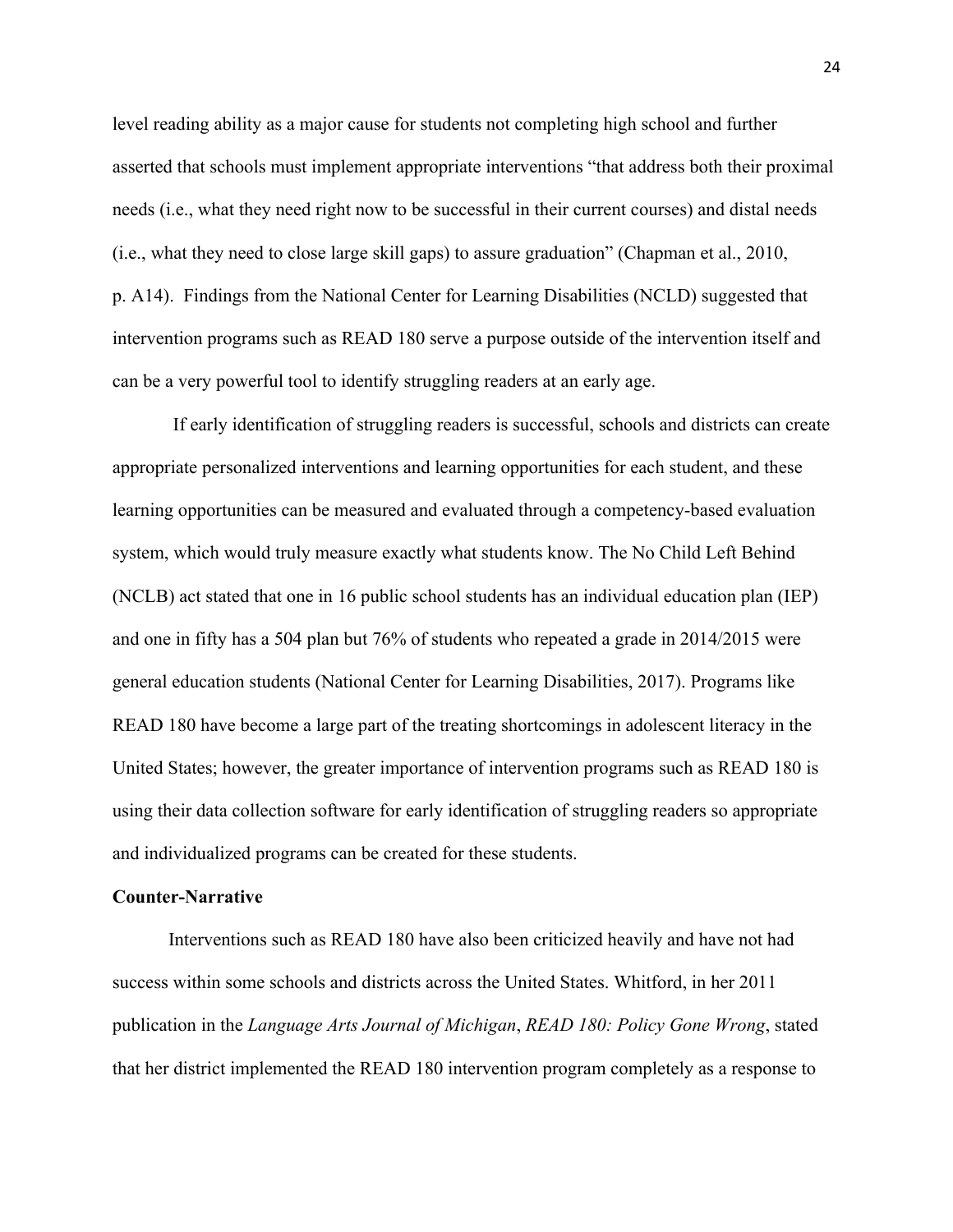NCLB, but her students did not achieve many of the gains that other schools and districts did, citing specifically the rigidity of the program (Whitford, 2011). However, Whitford did state that the READ 180 program was successful in properly identifying the students in her district that were in most need of a reading intervention program.

The NCES (2010) stated that many high school staffs have attempted to implement reading intervention programs, like READ 180, that were offered to students either before or after school or in place of an English class. This schedule has often failed as these struggling readers who most often have attendance problems as well, so consistent participation in the intervention that takes place prior to school or right after is unlikely. The NCES stated:

Students are more likely to engage in intervention programs when participation in such programs is seen as directed rather than invitational. The best ways to accomplish this shift are to embed intervention courses into the school's/student's master schedule, require the student to attend, track attendance and participation rates, and follow up with students who display disengagement from the intervention classes. (2017, p. 8)

It is imperative for an intervention program such as READ 180 to be to be offered at a time that the most students in need can access the programming while at the same time, the students who participate in the intervention are still able to access other curriculum and programs at the school that are of high interest to them and allow them to accumulate credits towards graduation. If this does not happen, it is likely that students will lose interest in school and the intervention will fail. However, if the READ 180 program is used as a diagnostic tool for early identification of struggling readers and then paired with curriculum of high interest and a competency-based learning environment, struggling learners will have a unique learning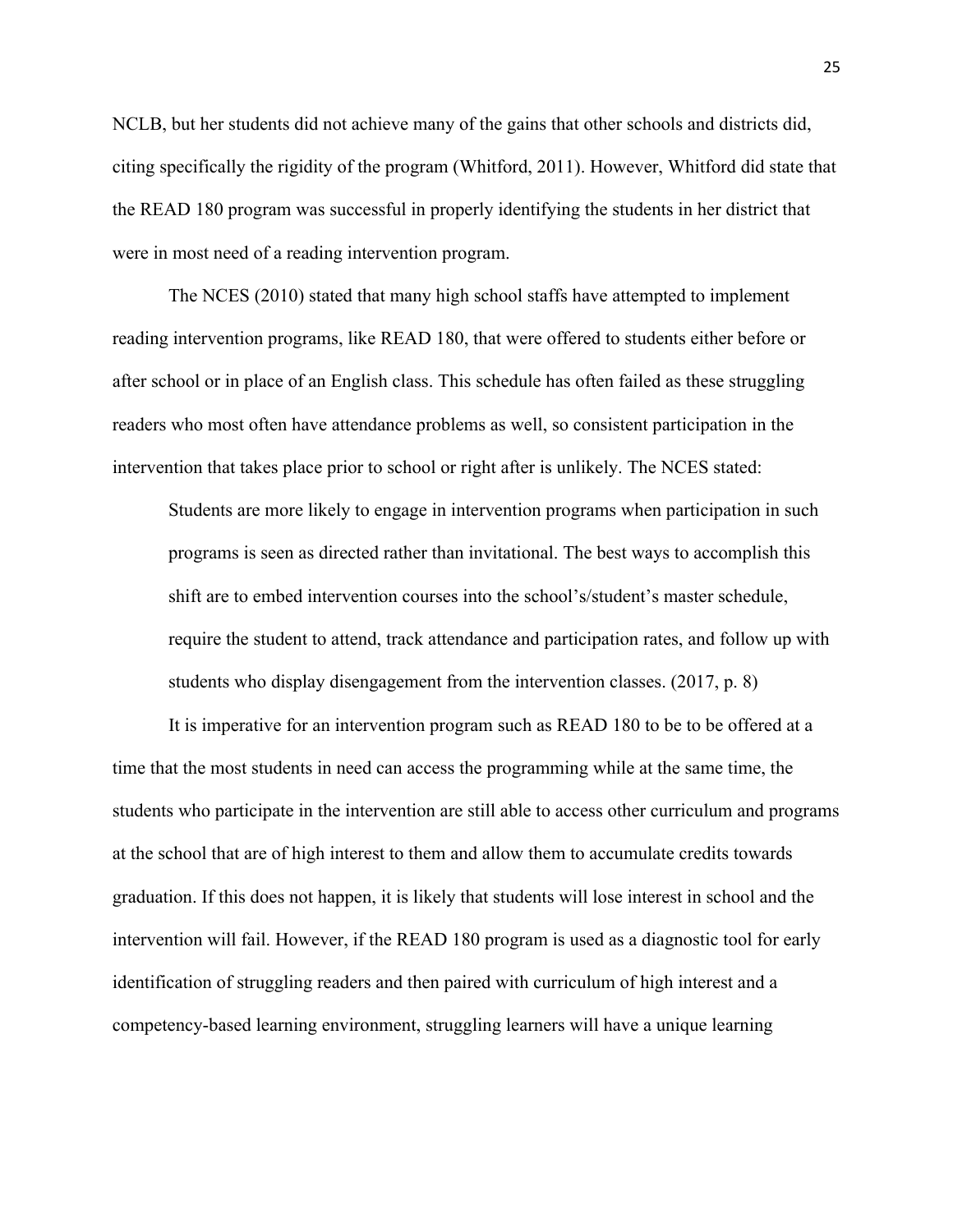opportunity during which they can gain valuable skills and earn credit towards a high school diploma.

## **Transformational Leadership**

The Bass Transformation Leadership Theory suggested that an effective transformational leader is capable of establishing and growing relationships with a variety of people and further, suggests that an effective leader using this theory will be able to transform people's expectations, perceptions, and aspirations while establishing a culture of cohesion, commitment, trust, and performance (Bass, 2008). The data collected in this study may allow for personnel, teaching, and administrative oversight and growth among all these characteristics that Bass describes and therefore was an effective lens to measure the success of this study.

## **READ 180 vs Other Interventions**

Scholastic Research (2008) conducted a quasi-experimental study that measured the effects of the READ 180 program on  $9<sup>th</sup>$  grade students in California. Students who were considered struggling readers were selected for that study who scored less than proficient in the Basic or Below Basic performance level the previous year on the state reading test. Students were measured against a comparison-group of students based on reading scores and demographic information. Effectiveness ratings were based on the findings of comparing the 285 students who received the READ 180 intervention and the 285 students in the comparison-group who received an alternative intervention. The study reported student outcomes after one year of program implementation (Scholastic Research, 2008). That study reported a statistically significant effect of READ 180 on the English Language Arts subtest of the California Standards Test (Scholastic Research, 2008). Similar to the Scholastic study, it is important to point out that Scholastic owns and has developed the READ 180 and there is a potential for the findings are biased.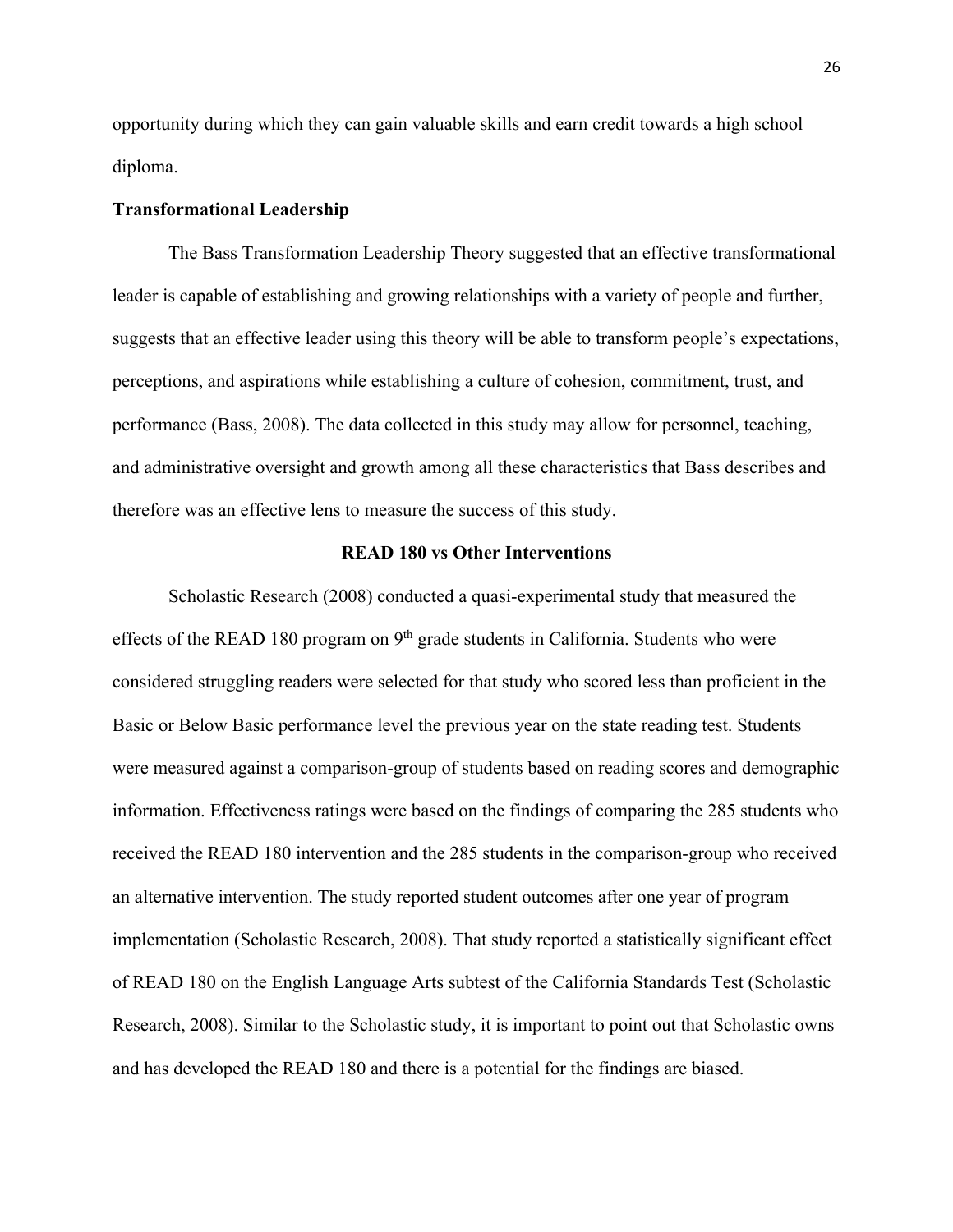Holland, Jones, and Parker (2013) also compared the effectiveness of the READ 180 intervention program with that of Voyagers Journeys III. This study, conducted during the 2010- 2011 school year in an urban high school in Texas, specifically looked at how these two programs benefited student literacy rates in an RtI program. The SRI was used to measure student growth for the READ 180 model while the Texas Assessment of Knowledge and Skills (TAKS) was used for Voyagers. There were  $172.9<sup>th</sup>$  grade students who took a full year of the READ 180 intervention while 114 students took a full year of the Voyager program. An analysis of covariance or ANCOVAs and t-tests were used to determine if either program had a significant impact on reading achievement. The ANCOVAs results showed that both intervention programs had a significant impact on student literacy rates with the Voyager group making greater gains by a .05% degree of significance over the one-year time span of this study.

The findings from the t-test showed that the students in the READ 180 program made significant gains in overall Lexile scores in literacy over the students who were part of the Voyagers sub group. Holland et al. (2013) determined that both intervention programs were effective tools for students when used as an RtI but could not determine which program was more successful.

# **READ 180 vs. Standard District Curricula**

Haslam, White, and Klinge (2006) conducted a quasi-experiment that studied the effects of READ 180 on middle school students in Texas. The students in this study, who attended the Austin Independent School District of Texas, were all classified as struggling readers. Intervention students were paired with students in a comparison-group through a one-to-one propensity score matching method. Effectiveness ratings were based on the results from comparing the 307 students who received the READ 180 intervention and the 307 students who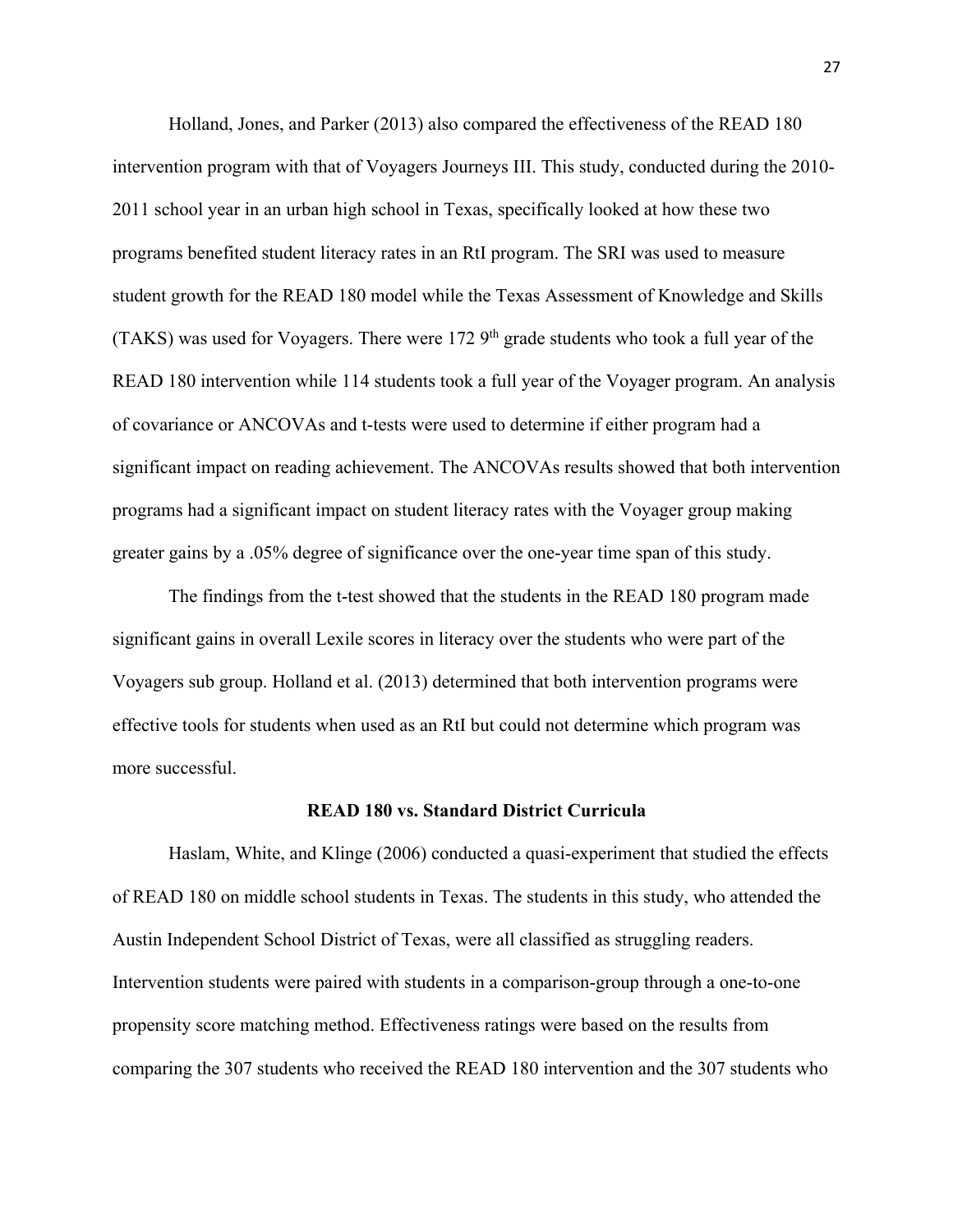received the district's standard curriculum. This study was based on data collected from student outcomes after one year of the program. Haslam et al. (2006) found that the students who received the READ 180 program performed statistically significantly better on the Texas Assessment of Knowledge and Skills Reading Test.

Similar to Haslam, White, and Klinge (2006), Lang, Torgesen, Petscher, Vogel, Chanter, and Lefsky, (2008) conducted a randomized controlled test of almost 1,300 ninth-grade students in seven different high schools in Florida. These students were also classified as struggling readers. Students were chosen for that study who were classified as students in the high-risk or moderate-risk classifications as determined by the Florida Comprehensive Assessment Test (FCAT). Effectiveness was determined using the findings from comparing the 100 high-risk students who received the READ 180 program against 90 high-risk students who received the district's standard curriculum. Also, a comparison was used between 207 moderate-risk students who received the READ 180 intervention and 202 moderate-risk students who received standard curriculum. Similar to the findings of Haslam et al. (2006), Lang et al.'s study also reported student outcomes after one year of program implementation. Lang et al. (2008) also reported a statistically significant effect of READ 180 on the Florida Comprehensive Assessment Test for moderate-risk students (Lang et al., 2008).

White, Haslam, and Hewes (2006) conducted a quasi-experiment that examined the effects of READ 180 on three groups of students in twelve Arizona schools. This group of students were all in the READ 180 program and were reading at least one level below grade. These students were compared to a group of students with a similar reading level and demographics who were not receiving the READ 180 intervention. Rather, they were receiving the standard district curriculum. Effectiveness ratings were based on the findings from three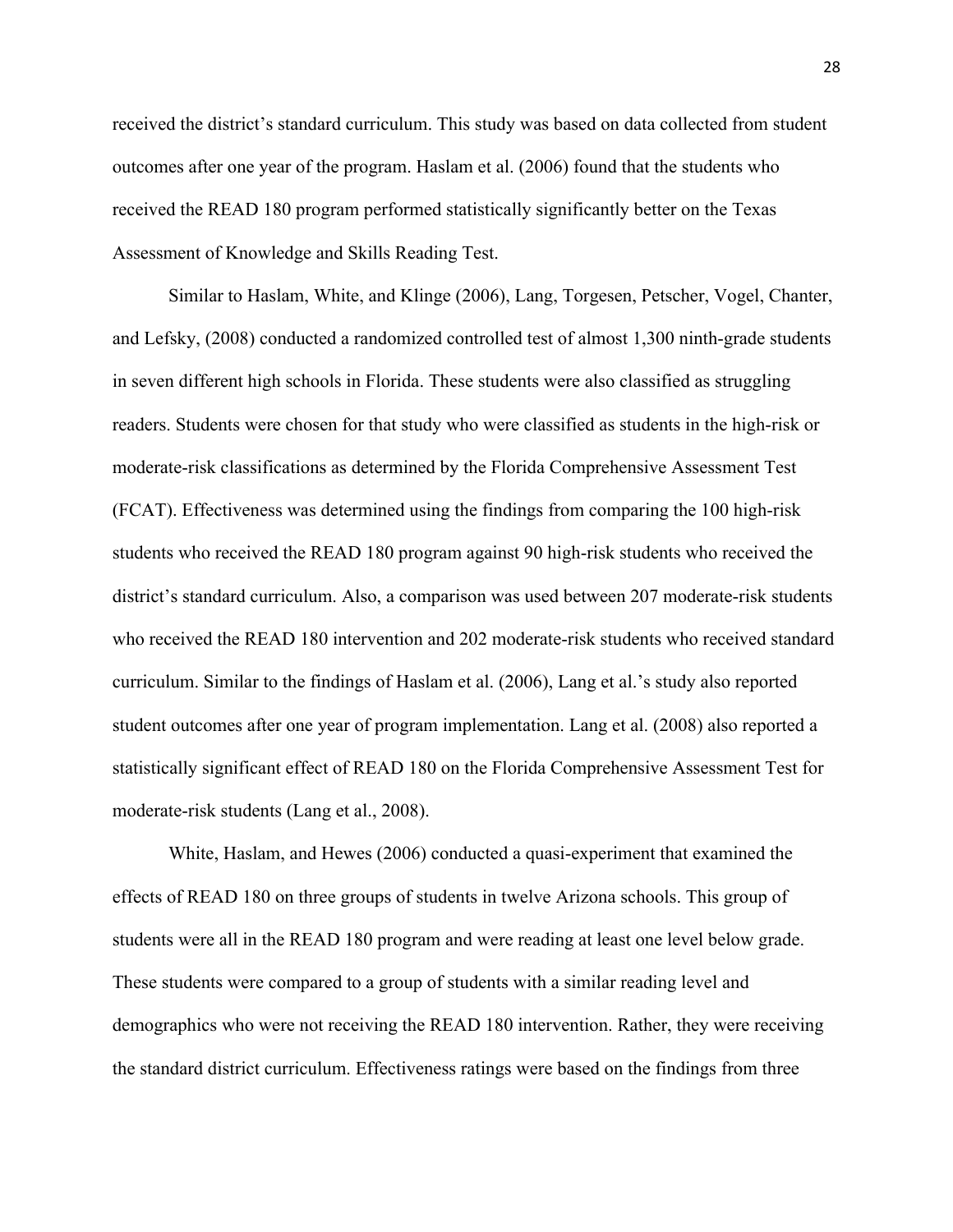cohorts of students. The first cohort was developed during the 2003/2004 school year and had 826 grade 9 students who received the READ 180 intervention compared to the 826 students who received standard district curriculum. In 2004/2005 the second cohort was formed the same way, however consisted only of 815 students. Finally, Cohort 3 was formed the next school year with the same perameters and consisted of 1,029 in each group. The study also reported findings after the first year of program implementation. White, Haslam, and Hewes, (2006) reported a statistically significant positive effect of READ 180 on the TerraNova Reading Test among cohort 2 and cohort 3 students.

McWhorter (2009) conducted a quasi-experimental study that looked at the effects of the READ 180 intervention program and at its effects on reading achievement scores of  $9<sup>th</sup>$  grade students in a Title 1 eligible high school in South Carolina. There were 89 students who were a part of this study which was conducted from 2008-2009. The district began using the READ 180 intervention as a response to below average testing scores and the school's continued failure to make annual yearly progress (AYP). Students were assigned to either the READ 180 program or the standard district curriculum for one semester based on results from the Measures of Academic Progress-English Language Arts (MAP; Northwest Evaluation Association, 2014). There were 89 students placed in the group that would receive the READ 180 intervention. These 89 students represented the students who performed in the lowest 25<sup>th</sup> percentile and had no-better-than-average test scores, but those test scores were on the decline as well. The other group of students who received the standard curriculum included 365 students. MAP reading pretest scores were used to compare both groups at the end of the study. The MAP pretest scores were also used to help control for established group differences. In contrast to previously reviewed studies, the overall results of McWhorter (2009) revealed no significant difference in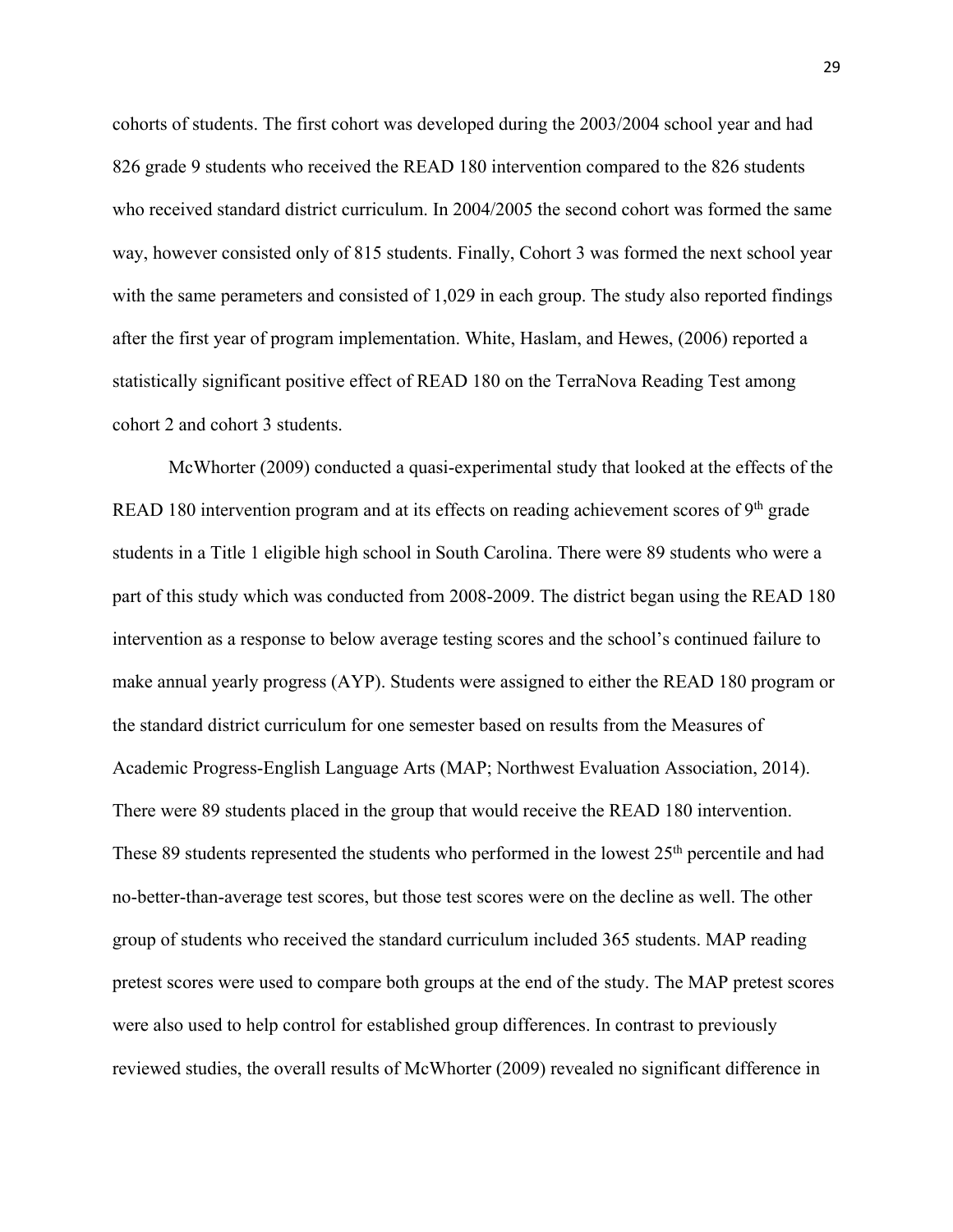the READ 180 MAP reading scores when pre- and post-test scores were analyzed. This study provided no statistical support that the READ 180 intervention program had a positive effect on students when comparing both curricula (McWhorter, 2009).

Loadman, Lomax, Moore, and Zhu (2010) also conducted a study on the effects of the READ 180 intervention; however, this study focused on low-performing incarcerated youth in the state of Ohio. The study was conducted from 2006-2008 at the Ohio Department of Youth Services (ODYS). There were 1,149 students who participated in this study. Each was between the ages of 14 and 22 years old and read at the 9<sup>th</sup> or  $10<sup>th</sup>$  grade reading level. Students were randomly assigned to one of two groups with 609 being assigned to the READ 180 intervention and the remaining 540 assigned to the standard English curriculum. This study used two evaluations to establish grouping of students as well as to collect data with pre- and post-tests The Scholastic Reading Inventory (SRI; Scholastic, 2013) was used to select students for the study as well as for pre- and post-testing. The California Achievement Test (CAT; CTB Macmillan/McGraw-Hill, 2015) was also used as a pre-post measurement (Loadman et al., 2010).

The Loadman et al. (2010) study, unlike the others reviewed thus far, was conducted over a 2-year span and the results from the final longitudinal linear model showed that the READ 180 program had a positive impact on these low performing incarcerated students in Ohio. Further, the study suggested that the experimental group that received the intervention made a gain of 16.01 more SRI points (Lexiles) compared to the group that did not receive the READ 180 programming at the end of this trial. Loadman et al. (2010) also found that the experimental group who continued with the READ 180 intervention for more than two quarters gained 45.87 more SRI points compared to the standard English curriculum (Loadman et al., 2010). Overall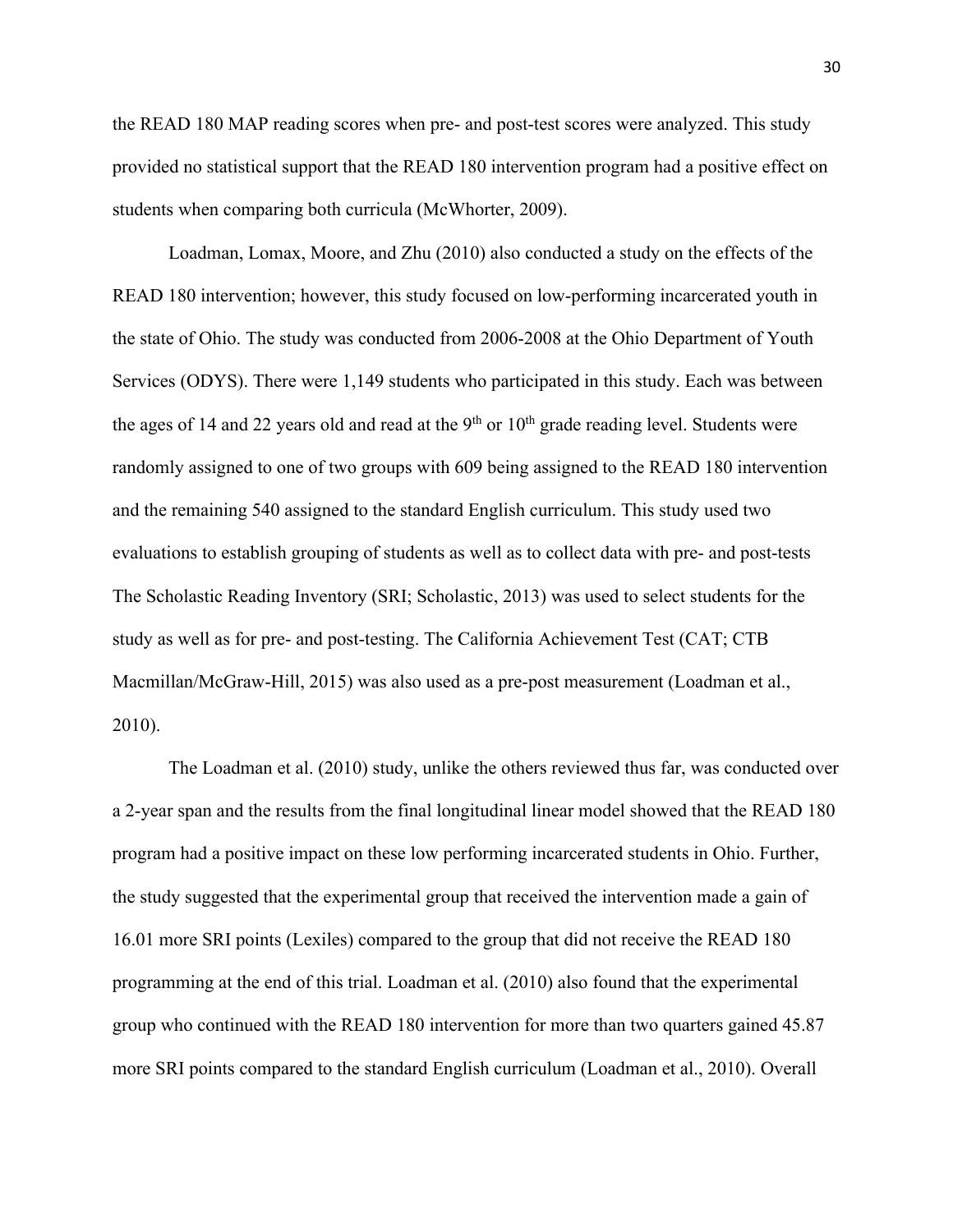the study found that the there was a statistically significant impact that the READ 180 curriculum had on these incarcerated students compared to the standard English curriculum by 70-80 SRI points in one academic year (Loadman et al., 2010, p. 3).

Rakestraw (2013) conducted a study that evaluated the effectiveness of READ 180 as a Response to Intervention (RtI) tool. The one-year study in 2010 included  $7<sup>th</sup>$  and  $8<sup>th</sup>$  grade students in a middle school in Georgia. This targeted intervention group consisted of 59 seventh grade students and 43 eighth grade students who scored 810 or less on the Georgia Criterion Reference Competency Test. The control group in this study was randomly selected and consisted of 102 seventh graders and 102 eighth graders.

The experimental group received the READ 180 intervention and the control group received the standard school curriculum. The 2010 and 2011 Georgia Criterion Referenced Competency Test (CRCT) was used to compare student progress as part of the non-equivalent control group design. An ANCOVA model was used to analyze and compare differences in the CRCT scores between the experimental groups and the control group. Rakestraw (2013) found the READ 180 program did have a positive influence on student's literacy rates. This is evidenced by the fact that the average test scores by students in the experimental group that participated in this study grew by 13.34 points which signifies student growth in reading comprehension (Rakestraw, 2013). However, this study did not determine that even with this significant growth in literacy rates, there was no the same significant growth in academic courses.

Another study that looked to evaluate the effectiveness of the READ 180 program with struggling high school readers was conducted by Smith (2012) in Jacksonville, Florida. This study had 303 students participate in the READ 180 intervention program while almost 2,000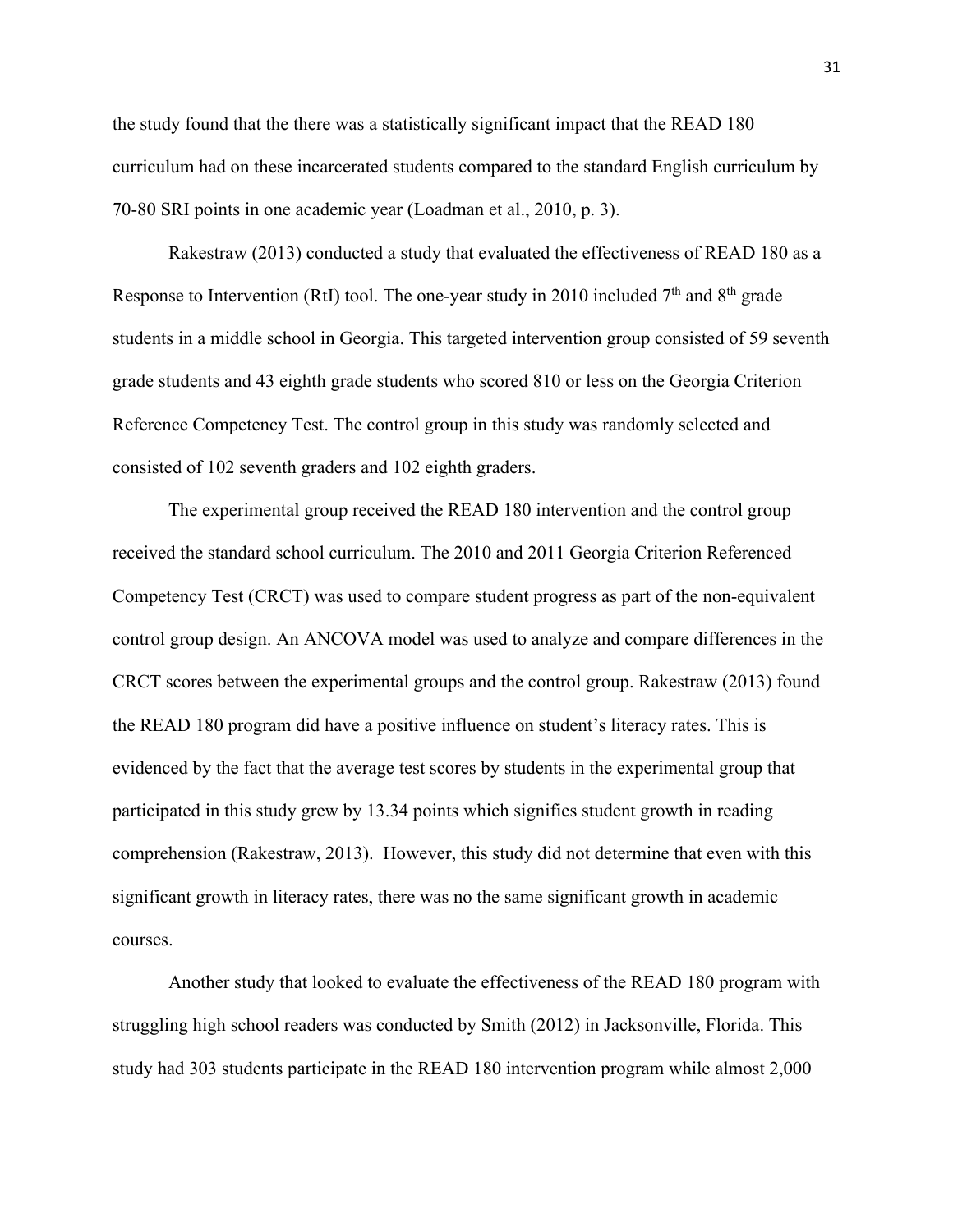students were given the standard high school English curriculum. This study used the ninth grade Florida Comprehensive Assessment Test (FCAT) (Florida Department of Education, 2010) to determine if students were eligible for the READ 180 intervention. Pre and post-test FCAT scores were used to monitor student's progress.

The results of this study suggested that READ 180 was not an effective way for students to achieve higher scores on the FCAT. Only 33% of the students in the READ 180 group for this study met the yearly minimum gain on the FCAT. This study did however determine that students classified as a minority or with low socio-economic status did perform better on the FCAT if they had received the READ 180 intervention. Students who came from a middle class, white families did not see the same gains. Smith (2012) determined that the READ 180 program was too expensive for producing such minimal gains in student achievement on the FCAT and for the program to be potentially successful, the district would need to employee other interventions as well (Smith, 2012).

#### **Cost of READ 180 vs Voyager**

The starting cost for READ 180 is roughly \$30,000 for 60 licenses. Along with the licenses comes appropriate teacher and student materials, training for staff members, and technical support. These licenses become property of the district and because the recommendation of READ 180 is a maximum of 15 students in a READ 180 intervention class, this pricing allows for a district to create four sections of the intervention at this pricing (Brown, 2019).

The cost of the Voyager Universal Literacy System is roughly \$244 per student for the first year and them \$160 per student each year after. Included in this per pupil cost is student learning materials and assessment record sheets for each grade level as well as appropriate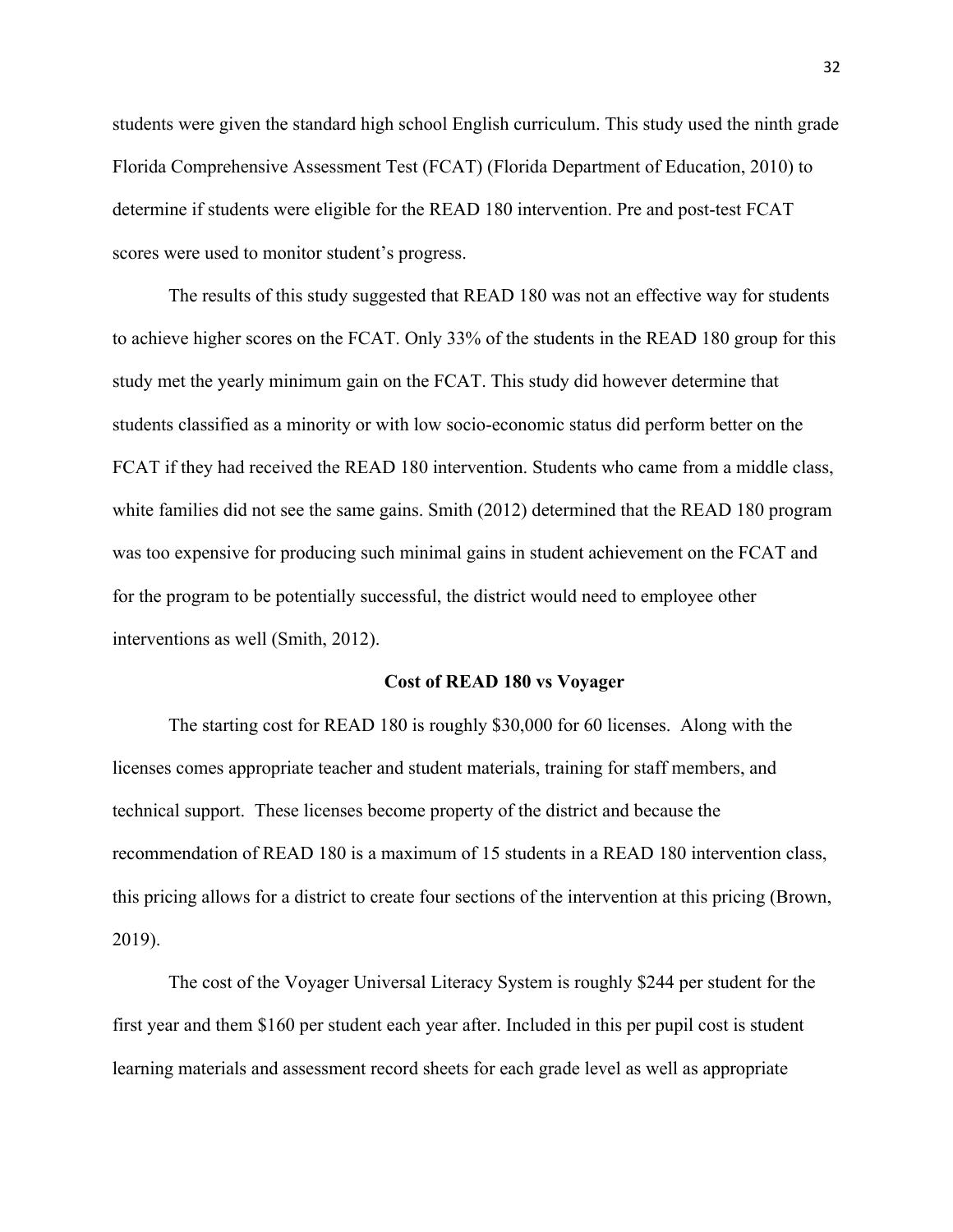teacher support materials including "…teacher's guides for reading intervention and enrichment activities, a classroom management packet, a literature library, and a teacher supply pack with manipulatives, CDs, puppets, games, and additional materials" (What works clearinghouse, 2007, para 6). In comparison of these two literacy intervention programs that are designed to remediate the same needs of struggling readers, the Voyagers intervention is half the cost of READ 180 supplying almost identical support, materials, and licenses. The CHSNE has spent close to \$30,000 a year on the READ 180 program over the last ten years.

## **Mixed Method Research**

Vogel (2013) used a mixed method approach to study 21  $9<sup>th</sup>$  grade students in a southern California high school. This study looked to measure the effectiveness of READ 180 with student's cognitive reading abilities. This study was 16 weeks in length, and the data was collected from interviews, observations, and student documents, as well as Scholastic Reading Inventory (SRI) test scores.

The qualitative findings for this study came in the form of student interviews and showed that students with a higher SRI level liked READ 180 but did not find it interesting or challenging. The students with a lower SRI level felt that READ 180 was challenging for them and sometimes felt it was too challenging. Several students shared that having a teacher work with them directly in a one-to-one manner was very effective. Students shared that they also felt that having choice in selecting reading materials was positive and that having time to work on their individual needs related to struggling with literacy was also helpful (Vogel, 2013).

The teacher was also interviewed as a part of this study and shared that she felt that the READ 180 testing was not accurate compared to other standardized tests. The instructor also thought that READ 180 was a very basic program and was not challenging enough for students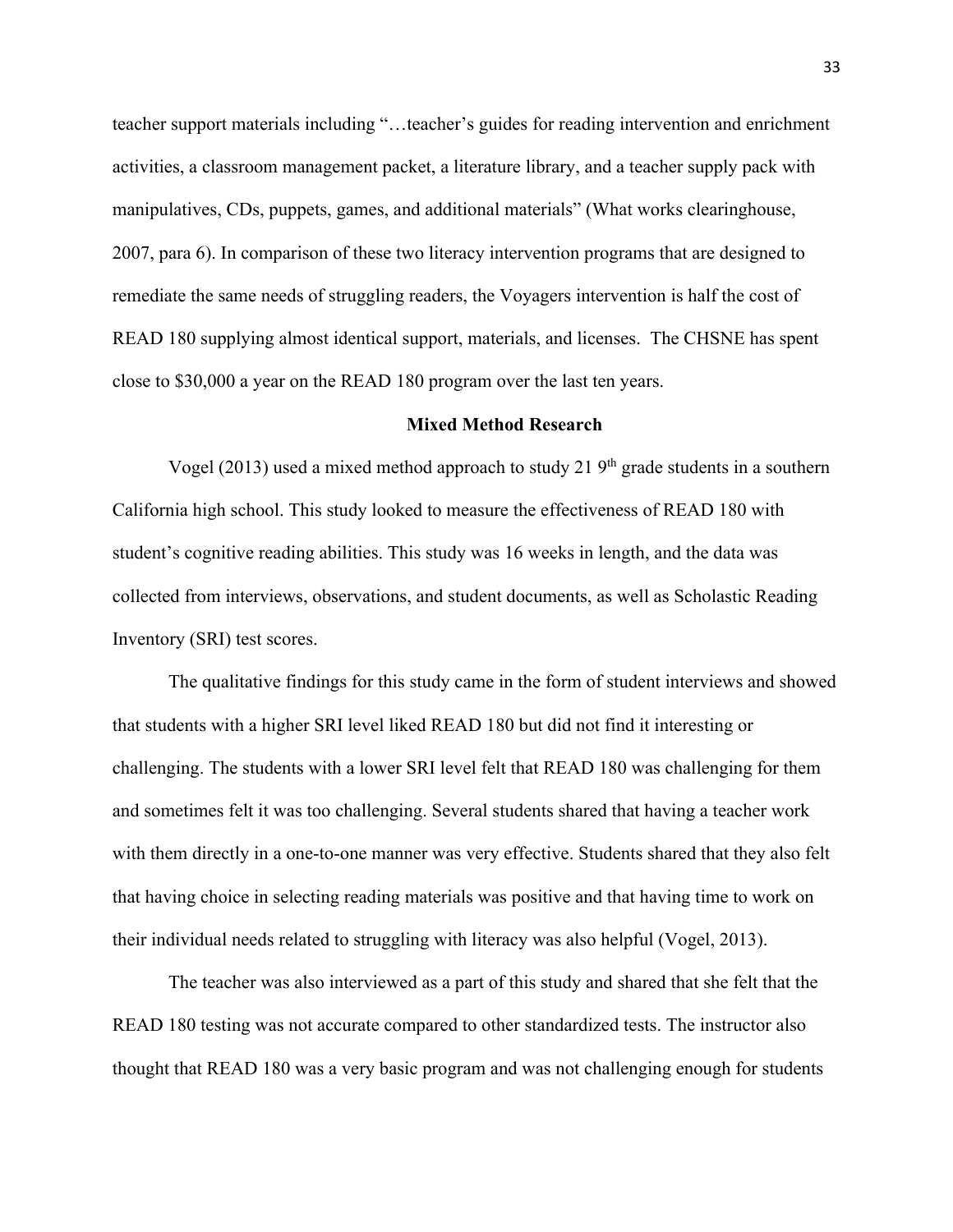who were not at the Basic or Below Basic level. The teacher concluded that READ would best serve students who were at least three grade levels behind in reading skills.

Vogel (2013) also used quantitative data in this study to measure the effectiveness of the READ 180 program. This study looked at the SRI (Scholastic Reading Inventory) portion of the program and reports that 9 of the 21 students raised their SRI level during the 16-week period. Also, students took 147 reading quizzes and passed 86. This study also signifies that the READ 180 program was effective in treating students who read far below grade level however, this study does not make a comparison to see if this growth in Lexile scores translates into these students passing standard high school courses which was the purpose of the proposed study.

Vogel's 2013 study showed that the READ 180 program was useful for at-risk high school students that were struggling readers if the instructor properly followed the READ 180 model. Further, the study showed students were successful in making gains in their reading abilities using READ 180. This study attributed many of the successes of READ 180 to the fact that the program has a very large one-to-one component (Vogel, 2013).

A similar study was conducted by Rajana (2012) examining the effectiveness of the READ 180 program including nine district high schools. The district had been using READ 180 as their primary intervention tool for 6 years at the time of this study. The results of this study suggest that over two-thirds of the participants in the READ 180 intervention had significant Lexile growth during this one-year study. Specifically, the results showed that high school students were the group that gained the least in Lexile growth throughout this district. Gains were still achieved however not as strong as the gains made at the middle schools and alternative schools from this district that participated in the study.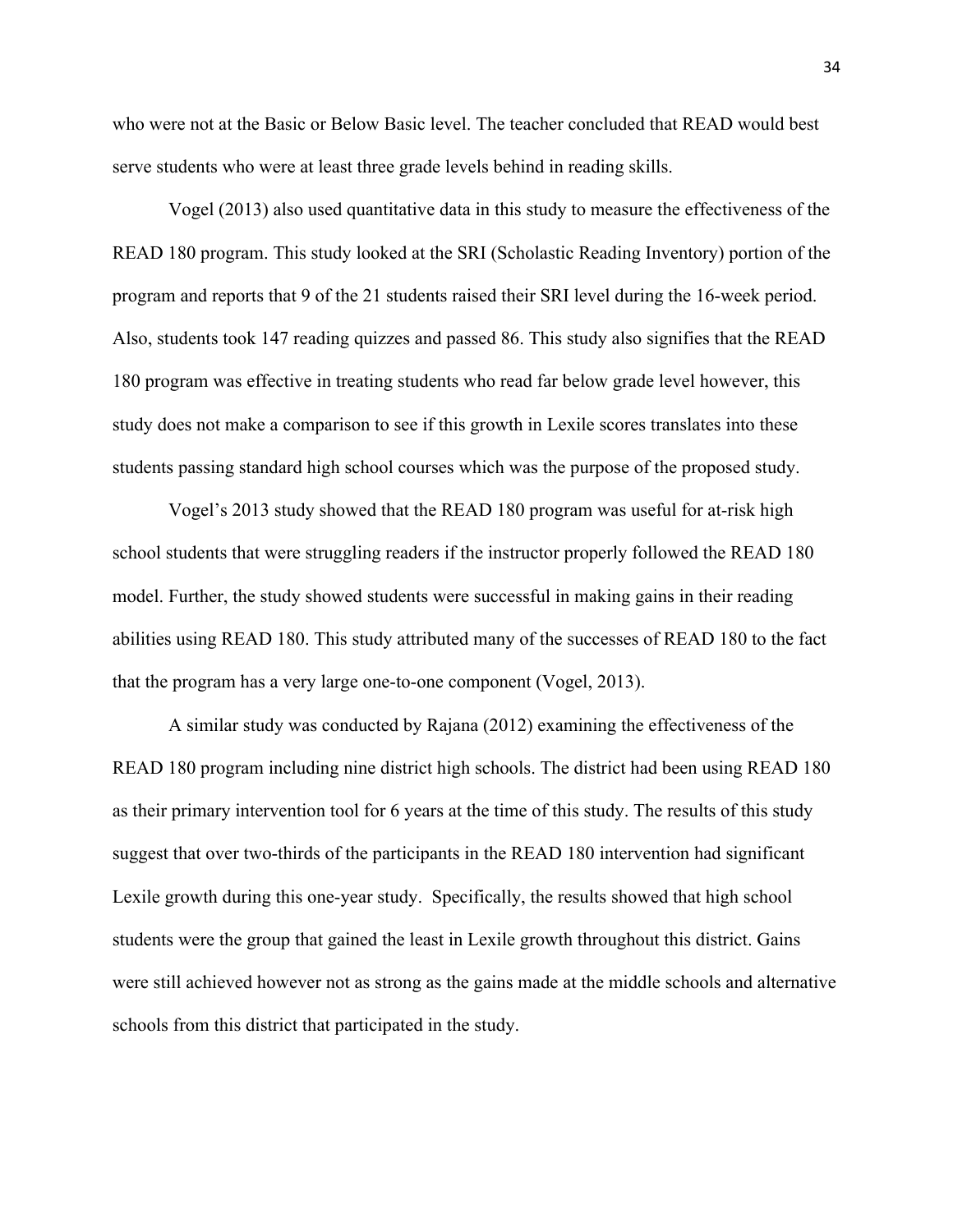Rajana (2012) also concluded that the READ 180 intervention was a valuable and effective tool for high schools when the program itself was followed and the appropriate time was allocated by instructors; however, this study did not make a connection to the success of students reading growth and the achievement of credits in standard high school curriculum.

Gober highlighted the depth and reach of Scholastic's READ 180 program in her 2014 dissertation that studied the effects of the READ 180 program on non-English speaking students. Gober stated, "According to Scholastic (2013b), READ 180, is implemented in over 40,000 classrooms, serves more than one million students, and is the most thoroughly researched and documented reading intervention program in the world" (p. 26). The findings are mostly positive with regards to the effectiveness of the READ 180 intervention in treating struggling readers as well as being used as a diagnostic tool.

Gober (2014), in her continued analysis of the READ 180 program and how interventions such as this program are necessary for school districts to reach struggling students, suggested that programs like READ 180 are becoming a necessity and no longer can districts rely on what has worked in the past as working in the future. Gober (2014) suggested that districts that truly want to be successful in reaching all their students and creating successful pathways for everyone need to collect and analyze their own data and make proper consideration about programming that would be most effective for their students. The next step in scholarly findings is to address the effectiveness of the READ 180 program as a tool that allows these struggling readers to earn credits in standard high school courses. Currently, research has shown the effectiveness of READ180, but little-to-no research has examined whether participation in the intervention promotes academic achievement in standard curriculum. Studies have compared READ180 with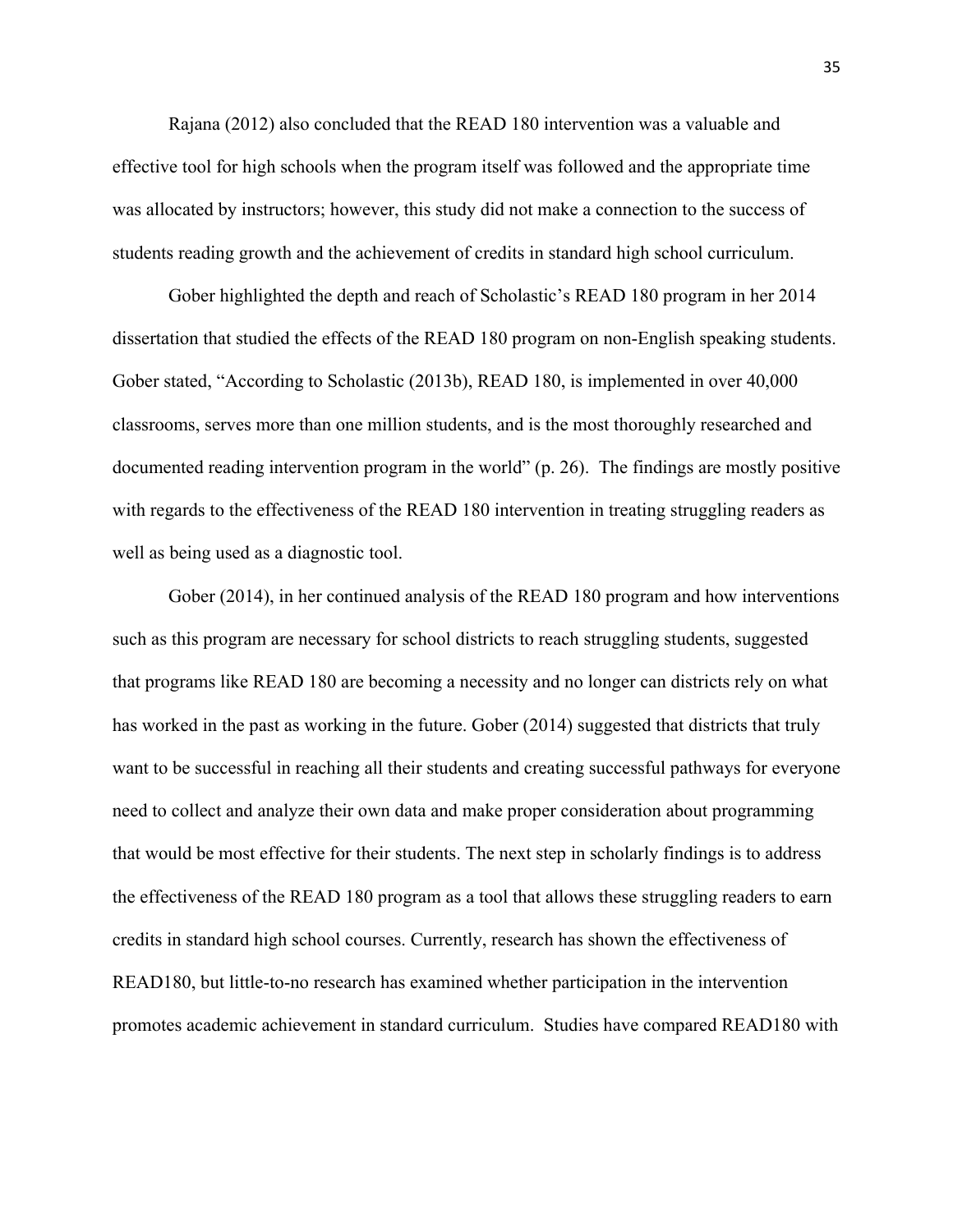standard curriculum, but it is clear they did not look to see how students who had exposure to READ180 performed academically in content areas.

# **Conclusion**

For high schools to have students graduate and be college or career ready, schools are now required to not only properly identify which students are struggling with literacy, but also create programs and interventions that will close any gaps in literacy. Scholastic has created an online program that completes both of these tasks. READ 180 allows schools to properly collect and analyze data that provides statistical information on individual student's literacy rates and provides a computerized learning model to allow struggling readers, identified through the collected data, to obtain grade-level reading ability with the goal of earning credits in standard high school curriculum.

Twelve studies were reviewed that have significantly contributed to the field of youth literacy and the need for schools to identify struggling readers and implement appropriate programs to remediate these conditions. Each of these twelve studies assessed the effectiveness of the READ 180 literacy program. Many of these studies did that by comparing a control group of students who received their district's standard English curriculum versus the experimental group of students who received the READ 180 intervention. Haslam, et al (2006), Lang. et al (2008), Loadman, et al (2010), Ranjana (2012), Rakestraw (2013), Vogel (2013) were all studies conducted in this manner that did find that the READ 180 program had a statistically significant impact on increasing literacy rates among high school students. Further, each of these studies also found the READ 180 program had an even greater effect on student's growth in literacy when those students were classified as struggling readers or disadvantaged.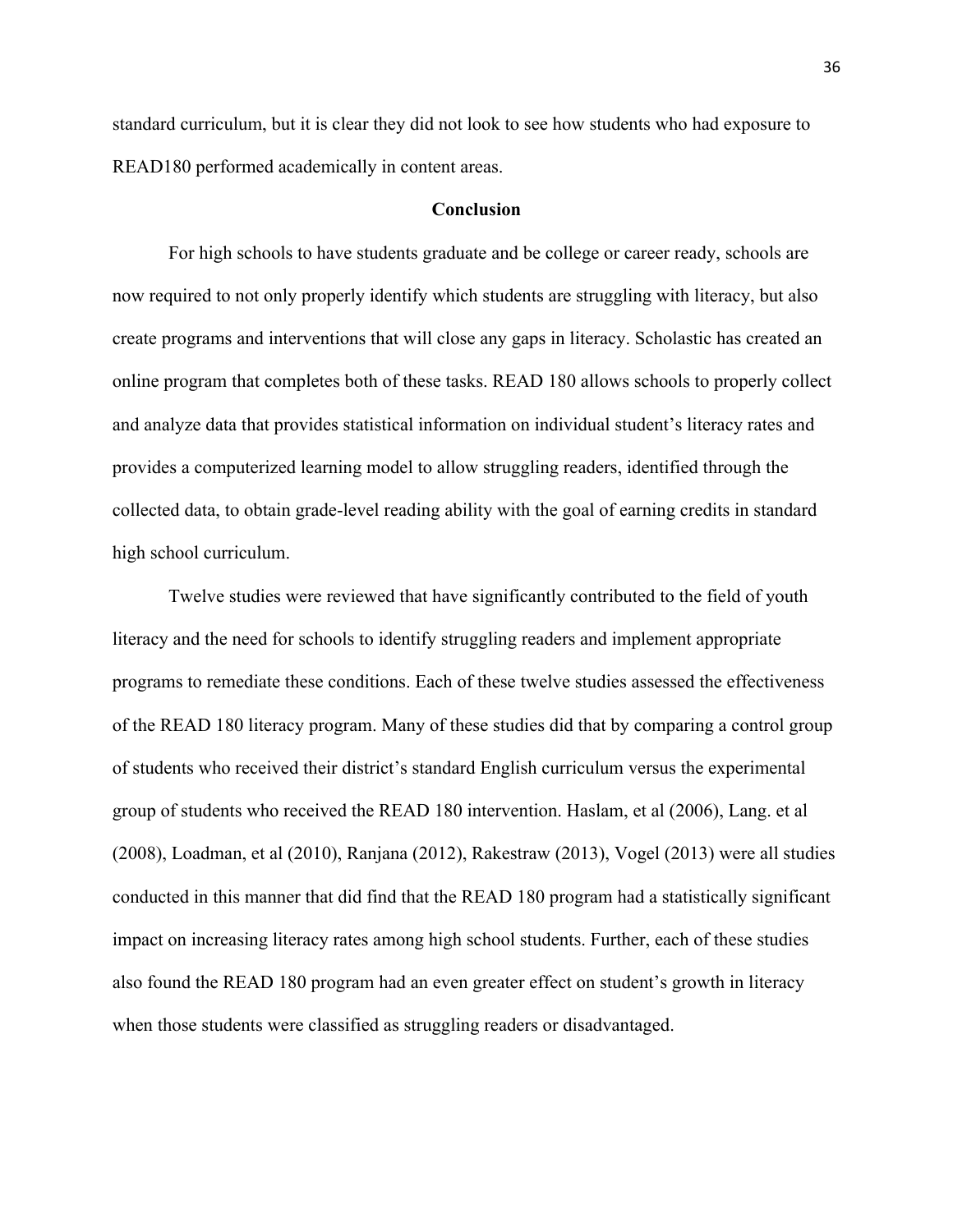Conversely, Smith (2012), who conducted a similarly formatted study, found the READ 180 program did not significantly impact student's literacy rates and further found that the cost of the READ 180 program made it prohibitive. It is important to note that Smith (2012) also stated that the implementation strategy that the READ 180 program requires was not followed, which could have had an impact on the findings of this study.

McWhorter (2009) concluded that there was not enough of a statistical finding that would lead to either the READ 180 program or the standard district English curriculum being more superior than the other. However, McWhorter (2009) did find that the READ 180 program had a significant impact on students' Lexile growth who were labeled as struggling readers. Loadman, et al. (2010), Ranjana (2012), and Rakestraw (2013) also found that struggling readers who were involved in the READ 180 program did in fact have significant Lexile growth while for students who were considered as proficient readers, the impact or growth was less.

Scholastic Research (2008), Holland et al (2013), and White (2005) conducted studies that directly compared the READ 180 program with an alternative but similar reading intervention program. Scholastic (2008) and White (2005) found that the READ 180 intervention program out performed by a statistically significant amount the other program in this comparison. It is important to note however, that Scholastic owns and has developed the READ 180 program. Holland et al. (2013) were unable to determine if the READ 180 program or its counterpart performed better but did again note that when it came to looking specifically at the growth of struggling readers, READ 180 allowed for the greatest growth on student's reading scores.

A common element to each of these studies was that each study that properly followed the READ 180 directions for program implementation found at a minimum, a degree of success.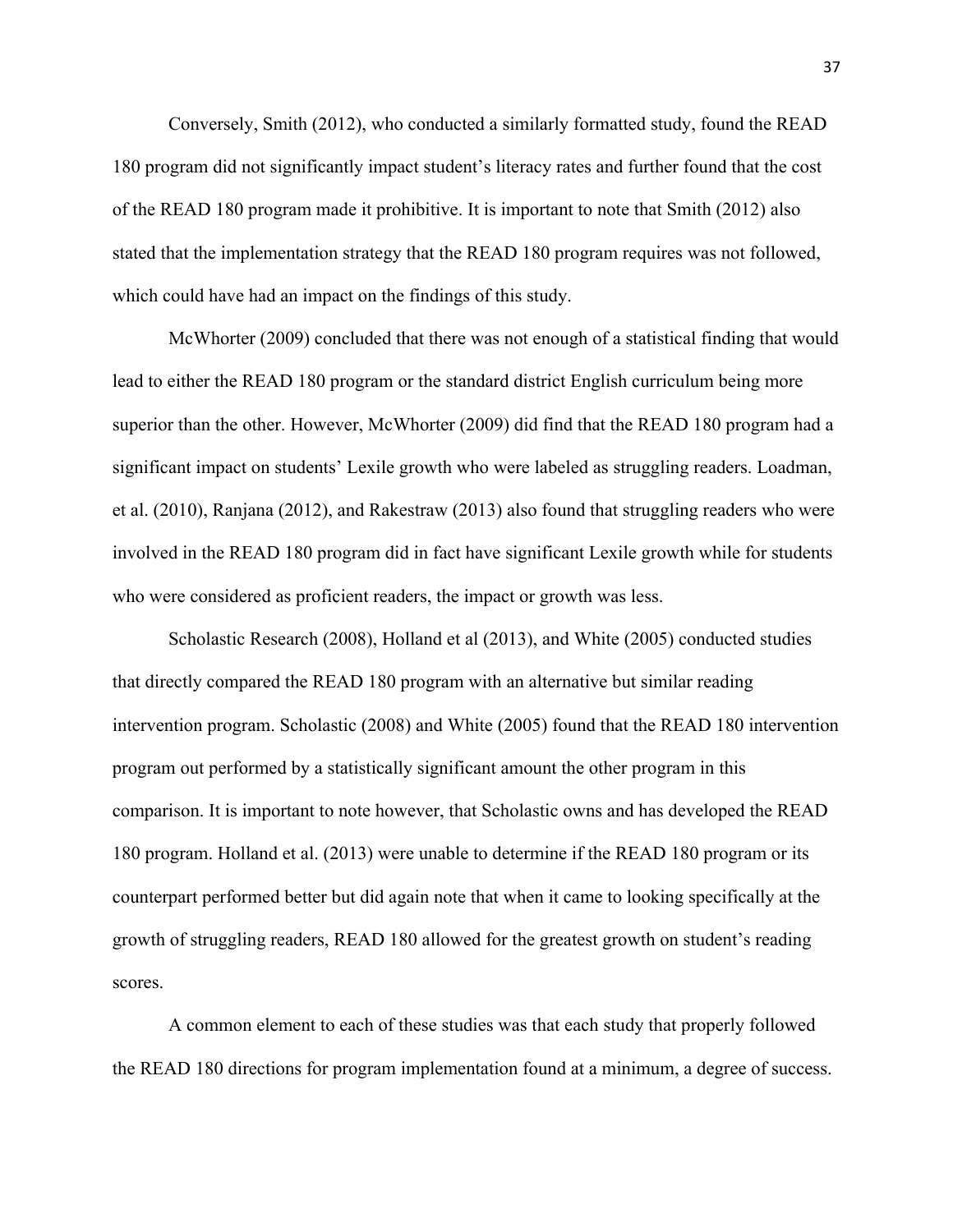The studies that noted the district did not follow the instruction provided by READ 180 all noted that there were not significant gains. Many of these same districts were not able to provide appropriate professional development and training for the teachers or provide the appropriate amount of support staff to properly conduct the program, and these are potential reasons they noted the program's lack of success.

According to Scholastic Research and Validation (2006) the intervention program has seen much success. The findings from most of the studies in this literature review agree with that point. However, there is a lack of literature that gathered on the effectiveness of READ 180 in not only helping students achieve grade-level reading skills but also to determine if that growth translates into these same students earning credits in their high schools. The purpose of this study was to evaluate the effectiveness of the READ 180 reading intervention program on students' overall learning in a standard high school English course. In Chapter Three the methodology used to conduct this research, the research question and design, as well as the cite population will be discussed.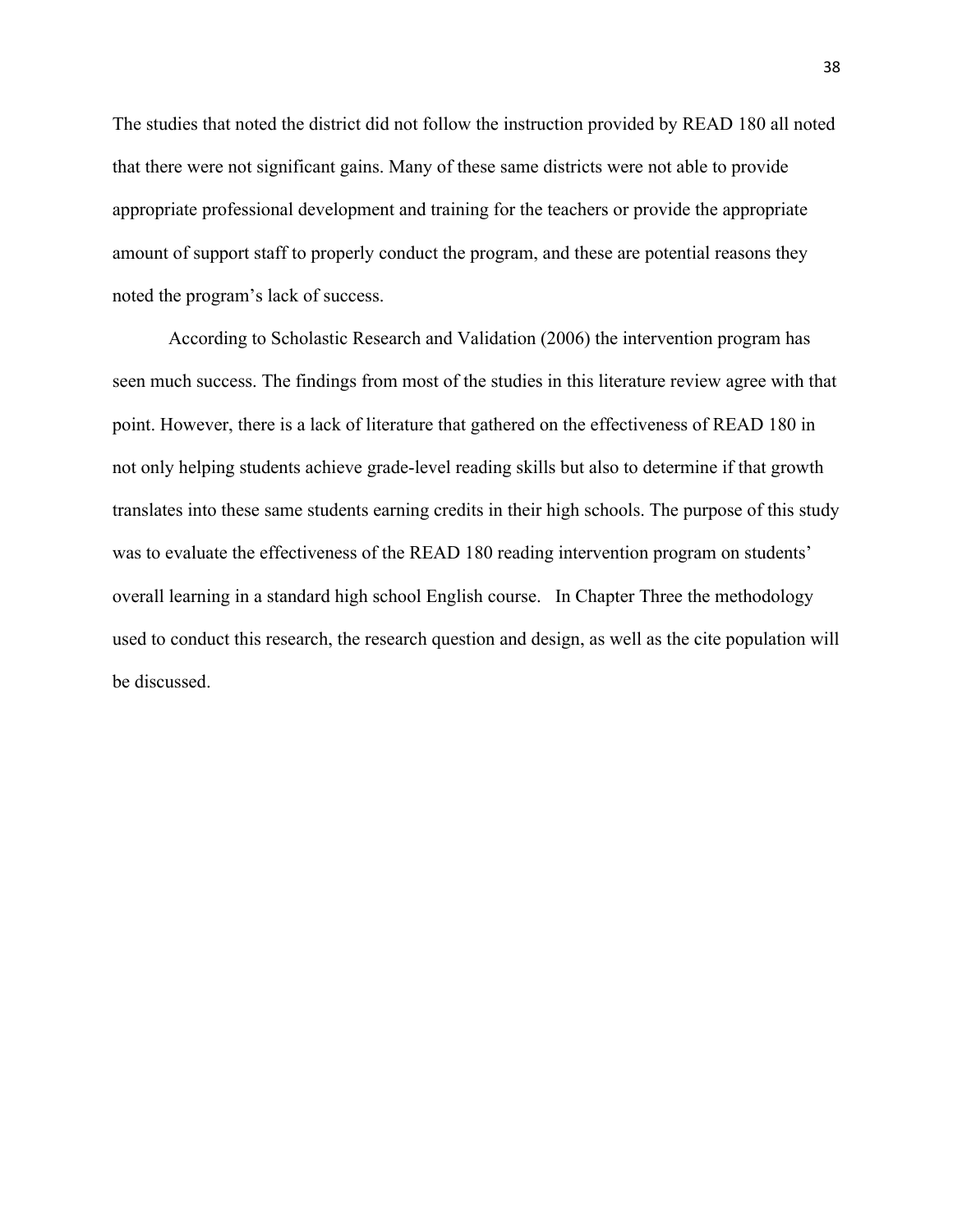# **CHAPTER 3: METHODOLOGY**

The problem this study addressed was that little research has been done to identify the impact the READ 180 program has on students' overall ability to meet the standards in other disciplines such as a standard high school English curriculum. The READ 180 intervention is designed to quickly improve the literacy skills of struggling learners with the specific purpose of, after obtaining better literacy skill, being capable of achievement in standardized curriculum. The purpose of this study was to examine, using historical data, the effectiveness of the READ 180 reading intervention program on students' overall learning in a standard high school English course. The researcher looked at the correlation between the growth in SRI scores in the READ 180 intervention program and student achievement of credits in a standard high school Freshmen English class. Ultimately, this study examined if the READ 180 intervention program is a suitable program to allow students who read below grade level to become proficient readers, and establish if this intervention, as it is currently presented, allows for these students to earn credits in standard high school curriculum. The goal of READ 180 is to increase student fluency in the domains of comprehension and general literacy achievement. Results that show a positive growth model in both the READ 180 intervention in the form of students progressing to a level of proficiency and attainment of passing grades in Freshman English would be an indication that the READ 180 intervention is an effective response to intervention.

This study was a quantitative causal-comparative design that determined if there was a correlation between the growth in SRI scores in the READ 180 intervention program and student achievement of credits in a standard high school Freshmen English class. According to Scholastic, growth in Lexile scores after the READ 180 intervention is implemented will give struggling readers the skills to not only read at grade level, but also be able to complete standard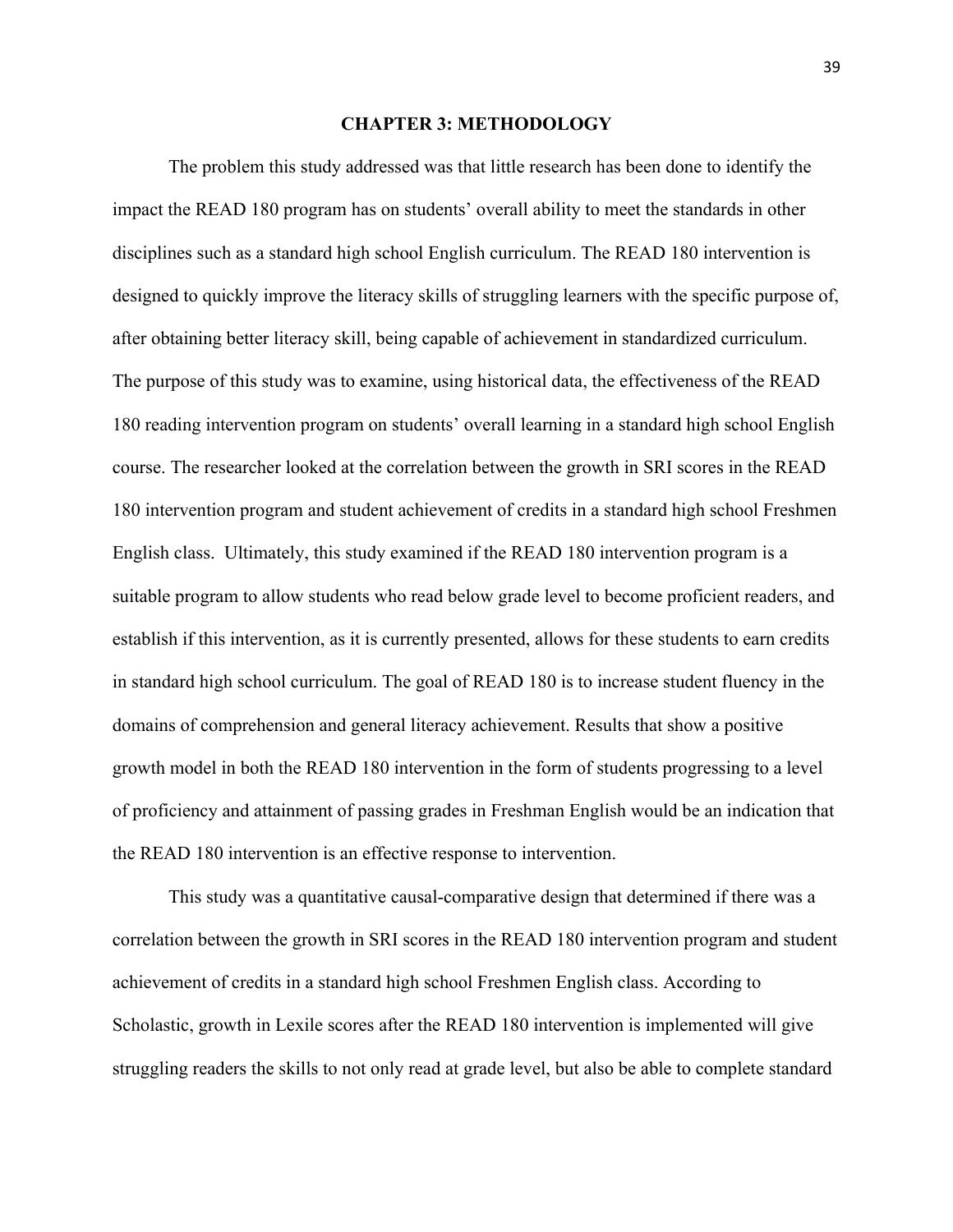curriculum. This study specifically looked at the 9<sup>th</sup> grade entry level Lexile scores of CHSNE's lowest reading freshman and track their progress through their entire first year of high school in which they had been enrolled in both the READ 180 intervention as well as CHSNE's Freshman English course. The data collected, in the form of SRI test results from the entire  $9<sup>th</sup>$  grade school year as well as the final grades of these same students at the completion of each trimester. The research looked to determine if there was a correlation between the results from each student's SRI test and the grades they receive in Freshman English. Judgement sampling was used to collect data which allowed the researcher to effectively analyze a specific sample size that possess a certain characteristic or trait and target directly the population of interest. Specific to this study, the students that receive the READ 180 intervention have significant reading limitations as defined by READ 180 and the Scholastic Reading Inventory (SRI) test.

This chapter explores the choice of using a causal-comparative design as the methodology for this research because it allows for secondary data previously collected to be analyzed to determine the cause and effect relationship of specific data. A complete review of the research design, site information and population, sampling methods, instruments, and analysis techniques will be presented in this chapter as well as any ethical consideration for this study.

#### **Research Question and Hypothesis**

The research question for this study was: To what extent does academic achievement in standard high school Freshmen English differ for students who participate in the READ 180 intervention and those who do not participate in the intervention?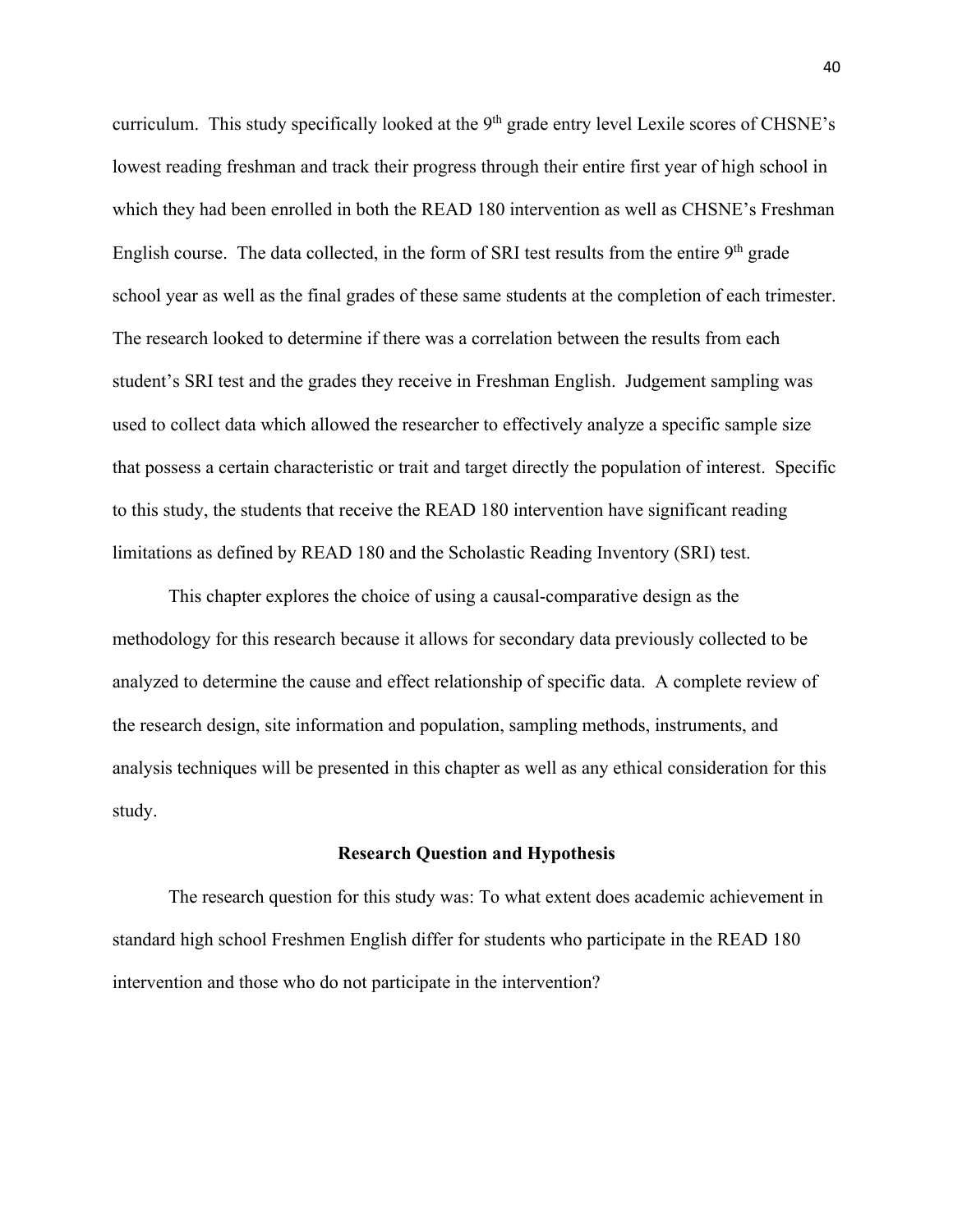### **Research Design**

Quantitative causal-comparative research was selected as the appropriate methodology to conduct this study because the study examines if there was a relationship between the independent variable (READ 180) and the dependent variable (standard high school curriculum, in this case Freshmen English at CHSNE) (Salkind, 2010, p. 6). The researcher collected historical data on 40 students who received the READ 180 reading intervention while also enrolled in a standard Freshman English course and determined if there was a correlation between growth in Lexile scores and the achievement of passing grades for these students in a standard high school freshmen English course. Specifically, the goal of READ 180 is to increase student fluency in the domains of comprehension and general literacy achievement. Results that show a positive growth model in both the READ 180 intervention in the form of students progressing to a level of proficiency and attainment of passing grades in Freshman English would be an indication that the READ 180 intervention is an effective response to intervention (RtI).

# **Null Hypothesis**

There will not be a significant difference in achievement in the Freshmen English course for students who received the READ 180 intervention compared with students who did not receive the READ 180 intervention.

# **Site Information and Population**

CHSNE serves some of the wealthiest and poorest students and families in the state. The premise behind utilizing programs such as this reading intervention program is to educate students who attend CHSNE from various sending schools and very different socio-economic backgrounds. Specifically, CHSNE has roughly 20% of its student population who qualify for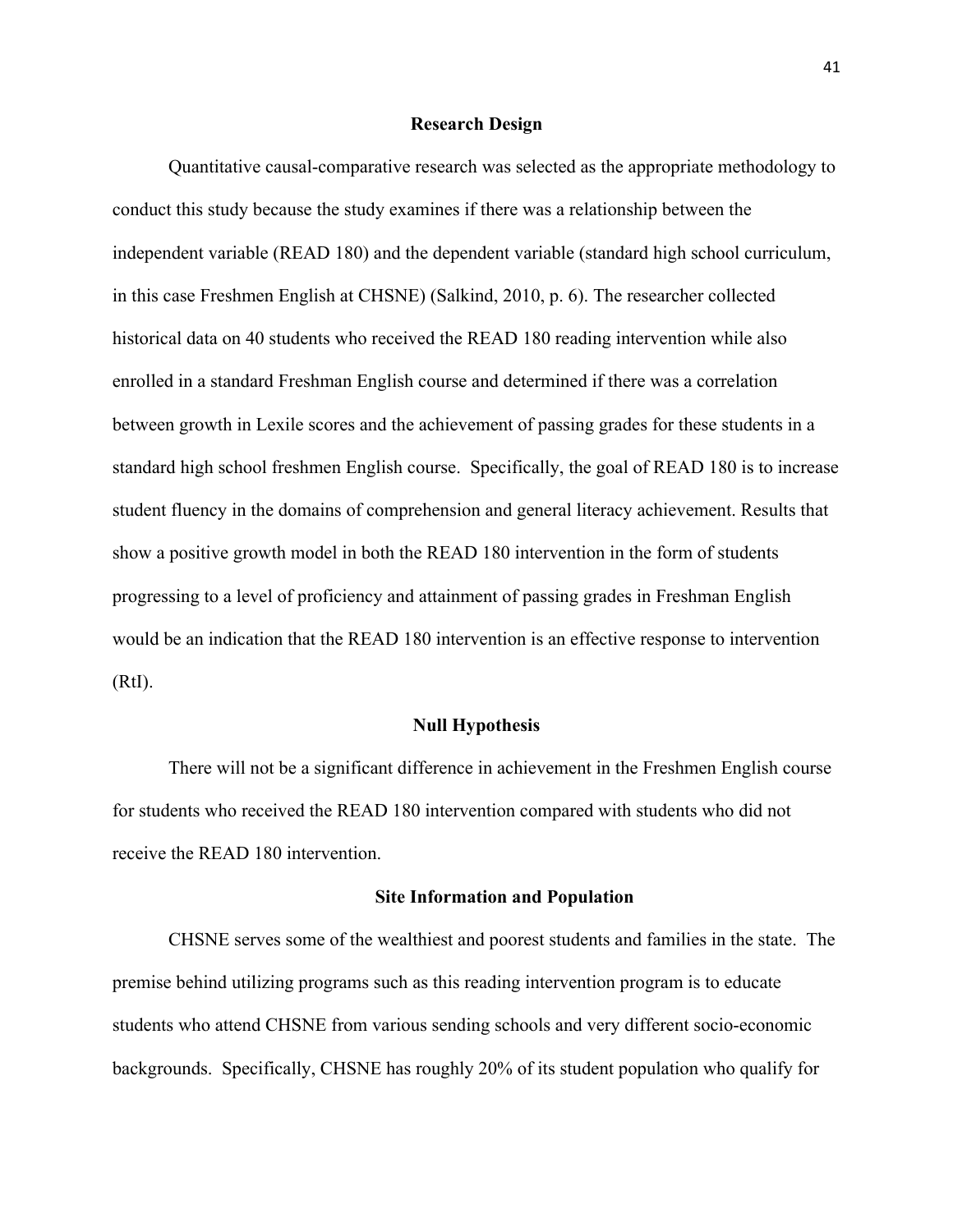free and reduced lunch. CHSNE also services a large transient population. Historically, students from one specific sending school, have not achieved at the same rate as other students at CHSNE. This lack of achievement is represented in the form of below average reading scores and high failure and dropout rates. The students from this same sending school are also the largest percentage of socioeconomically disadvantaged students attending CHSNE. Therefore, roughly a decade ago, CHSNE began to create pathways to specifically focus on these struggling learners. These students historically have represented the students who were most likely to drop out of high school (Wissick, 2010).

CHSNE is a cooperative high school located in New England. The student population is 1,100 students, and there are 125 certified teaching staff and close to 100 support staff. CHSNE has the largest socio-economic gap of any school in its state as it serves some of the wealthiest and poorest families in the state. CHSNE administers the Scholastic Reading Inventory (SRI) to all students three times each year. The purpose of the SRI is to measure all students' reading growth throughout their high school career and to inform administration of the specific population of students that do not read close to the high school level. Students who score at the Below Basic level on the SRI are determined eligible to receive the READ 180 intervention. This causal-comparative study compared the SRI scores previously collected over the 2018/2019 school year with the grades earned in Freshmen English for students who received the READ 180 intervention and determine if there was a direct correlation in the increased Lexile scores and the obtainment of credit in a standard high school Freshmen English class. The students selected for this study are fourteen to fifteen years and the students who receive the READ 180 intervention have all entered high school reading far below grade level and have received an SRI score in the Below Basic range.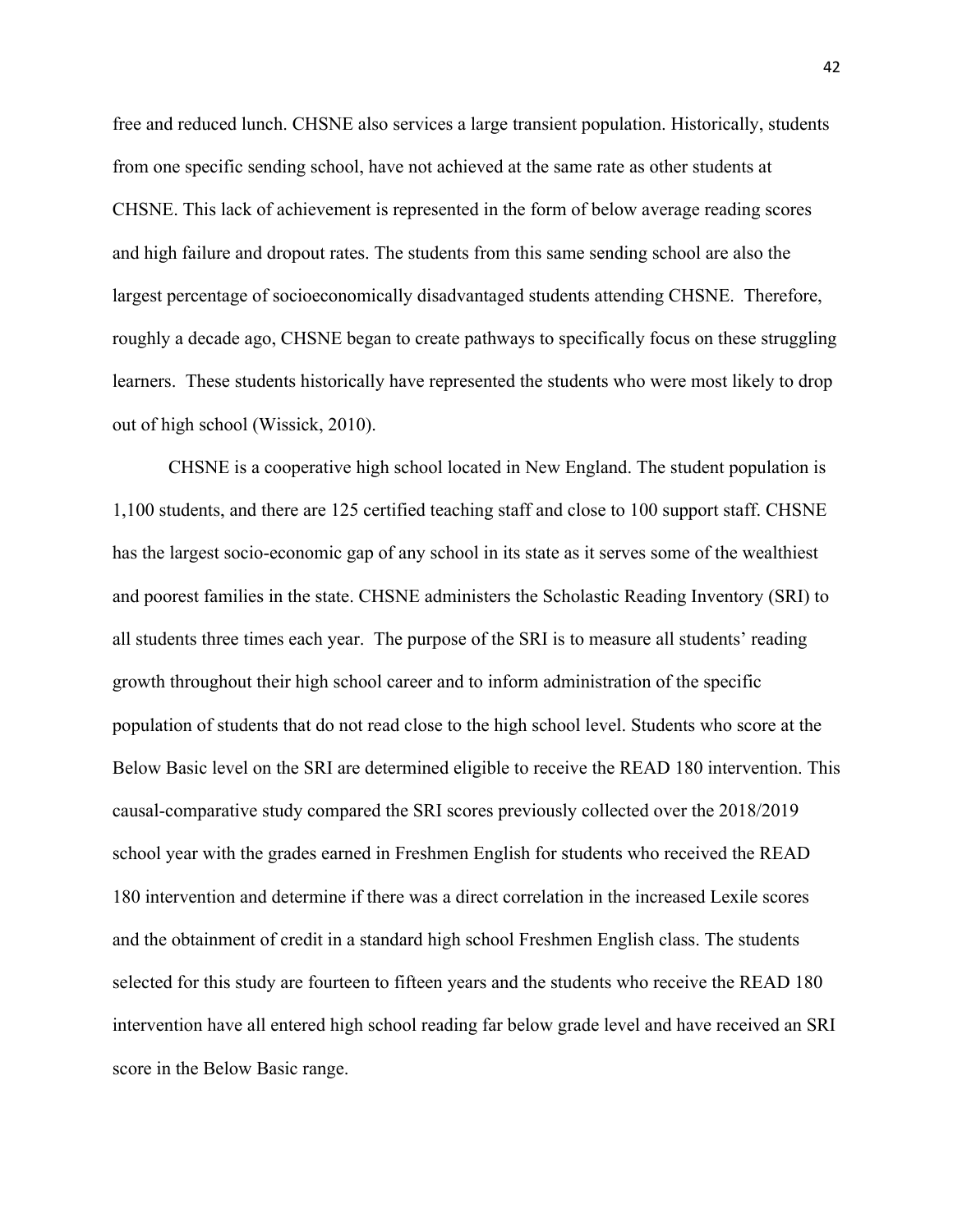Conducting a study about this population posed some potential ethical concerns.

Traditionally, the majority of students at CHSNE who score at the Below Basic level come from the same sending school, which is in one of the poorest communities in the state. It is possible that conducting a study involving this population of students could also have some effect on their sending school administration and teaching population. However, choosing this population for the study could have long-term and potentially positive effects for the students who come from a community whose students have traditionally performed poorly at this high school, which outweighs any potential negative implications of the study. Access to the data for this study has been granted by the Superintendent of Schools by authorization of the School Board for CHSNE.

## **Sampling Methods**

A Judgement Sampling, also known as Purposeful Sampling, is used often in quantitative research studies to identify and select information rich participants with limited resources (Creswell, 2013). This involved identifying and selecting the individual students at CHSNE that are furthest below the 9<sup>th</sup> grade level (Cresswell, 2013). Further, the availability of these students to be participants in this study also lead to using Judgment Sampling to conduct this study. This method allowed for the researcher to effectively analyze a specific sampling size that possesses a certain characteristic or trait and target directly the population of interest. Specifically, the researcher identified 40 students who scored Below Basic on the SRI test during the Fall of 2018, participated in the READ 180 intervention and were enrolled in Freshmen English and an equal number of Freshmen English takers who scored Basic on the SRI test and therefore, did not participate in the READ 180 intervention. Below Basic and Basic scores are classified by READ 180 as below grade level. The records used for this study included the SRI test scores and the Freshmen English class grades for both populations. All participants were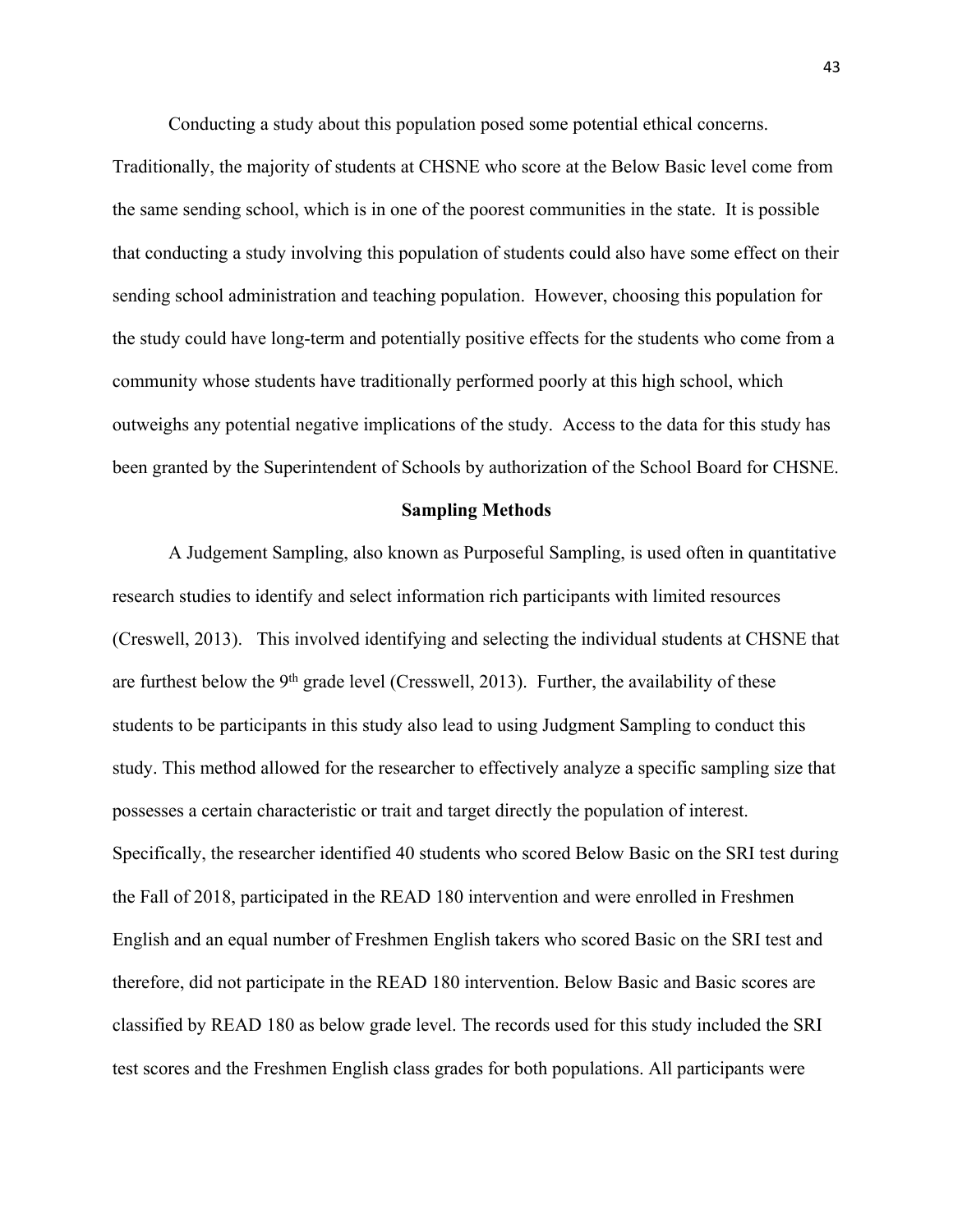freshmen in 2018/2019 however using a matching method which allowed for the control group and the treatment group to have the same number of male and female students as well as other critical demographic information that limited the variables of this research. Creswell (2013) stated that judgement or purposeful sampling is often used in quantitative research and is helpful in the identification and selection of data. Based on this criterion, it was hoped the data collected on these students will be able to answer the study's research question.

### **Instrumentation and Data Collection Procedures**

The Scholastic Reading Inventory (SRI) data in the form of individual student Lexile scores was collected from the student records. The SRI is an interactive, computer-based adaptive assessment tool that is designed to measure individual student reading levels through a variety of texts with multiple reading levels. "This psychometrically valid assessment instrument can be used as a diagnostic tool to place students at the best level in the program so they can read with success" (Scholastic, 2008, para 6). The SRI is a research-based program that has been the subject of six different validation studies ranging from a norming study that included over 500,000 students to an analysis of gender and race. The results of the SRI define a student's level of readability as either *Advanced, Proficient, Basic*, or *Below Basic*. For the purposes of this study, all freshmen students who scored in the Below Basic category on the SRI and are not identified as Special Education and an equal number of students who scored Basic were included. The records of approximately 40 students in each group were used in this study. Below Basic and Basic scores are classified by READ 180 as below grade level. Once identified, the same students' grades in Freshmen English were examined and analyzed to determine if there was a correlation between growth in the SRI test and passing Freshman English.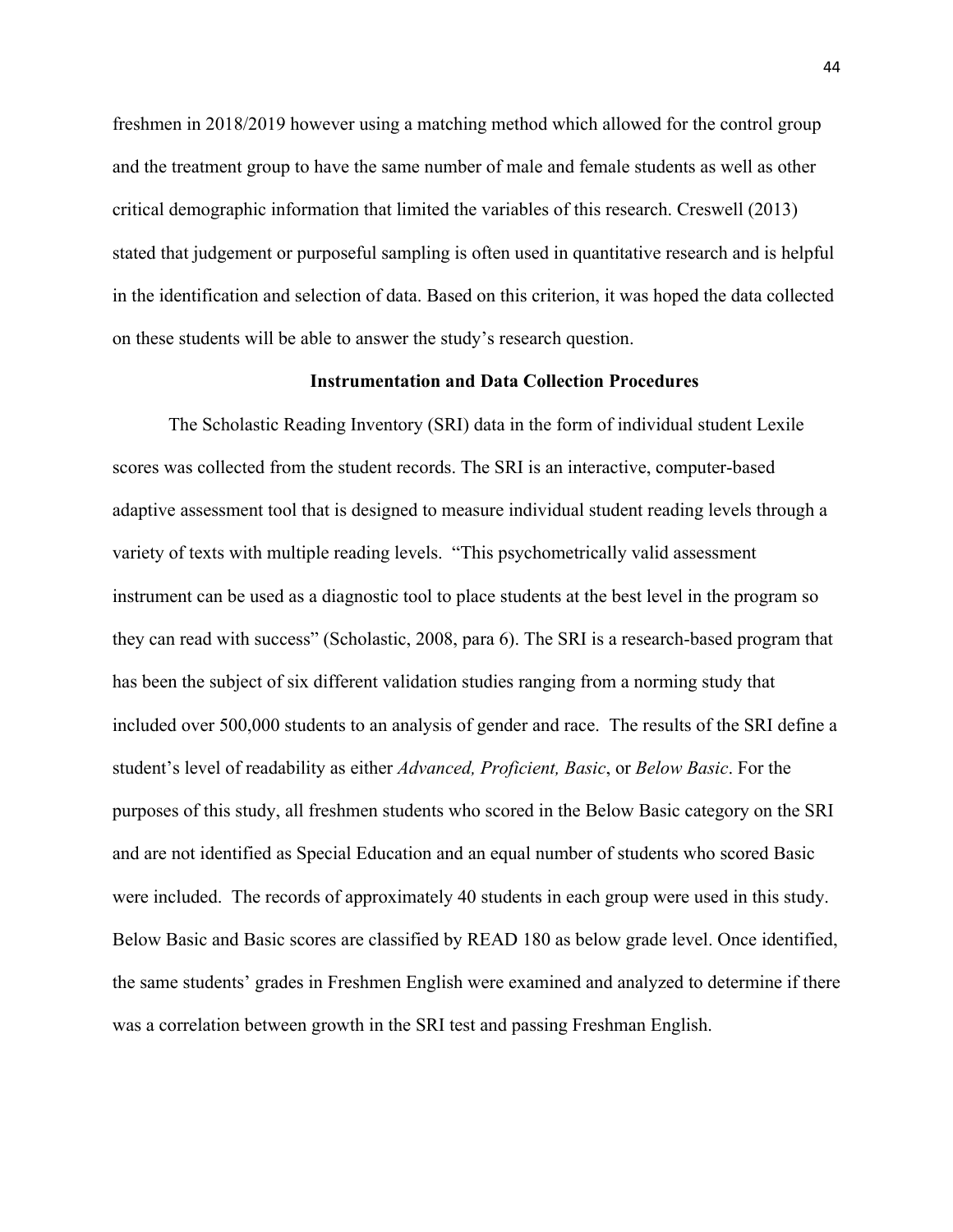A further, deeper analysis was also conducted to assess the correlation between READ 180 and the comprehension and literacy standards associated with both the READ 180 curriculum and the curriculum of the standard high school Freshman English course at CHSNE. CHSNE measures student success in four standards; reading, writing, speaking and listening, and research and these are the basis for the Common Core kindergarten through twelfth grade English/Language Arts Standards. READ 180 uses reading, language, speaking and listening, and writing as there standards and promotes their alignment with the Common Core and many state standards. The READ 180 program specifically looks to target students critical reading abilities focusing on key ideas, literary elements, navigating texts, and point of view. Together, these elements represent the areas in which READ 180 collects diagnostic details to build their individualized intervention plan for each struggling reader with the express intention of growing these skills which will lead to student achievement in standard course work. CHSNE standards include reading, writing, speaking and listening, and research. Within those standards are sub standards which also possess alignment with the READ 180 and Common Core standards. Specifically, CHSNE measures academic growth in Freshman English with growth in the sub standards of informative and literature reading, research, speaking, technology, and argumentative, informative, and narrative writing. Growth in Lexile scores at six times the rate in which READ 180 states is acceptable should lead to the attainment of credit in standard high school English class at CHSNE when the curriculum for that course is directly aligned with the diagnostic settings of the intervention itself as well as the Common Core Standards.

SRI scores are stored on a separate server at the high school, and the Superintendent has granted the researcher access to that data for all students eligible to be a part of this study from the 2018/2019 school year. Course grades in Freshmen English for these students are stored at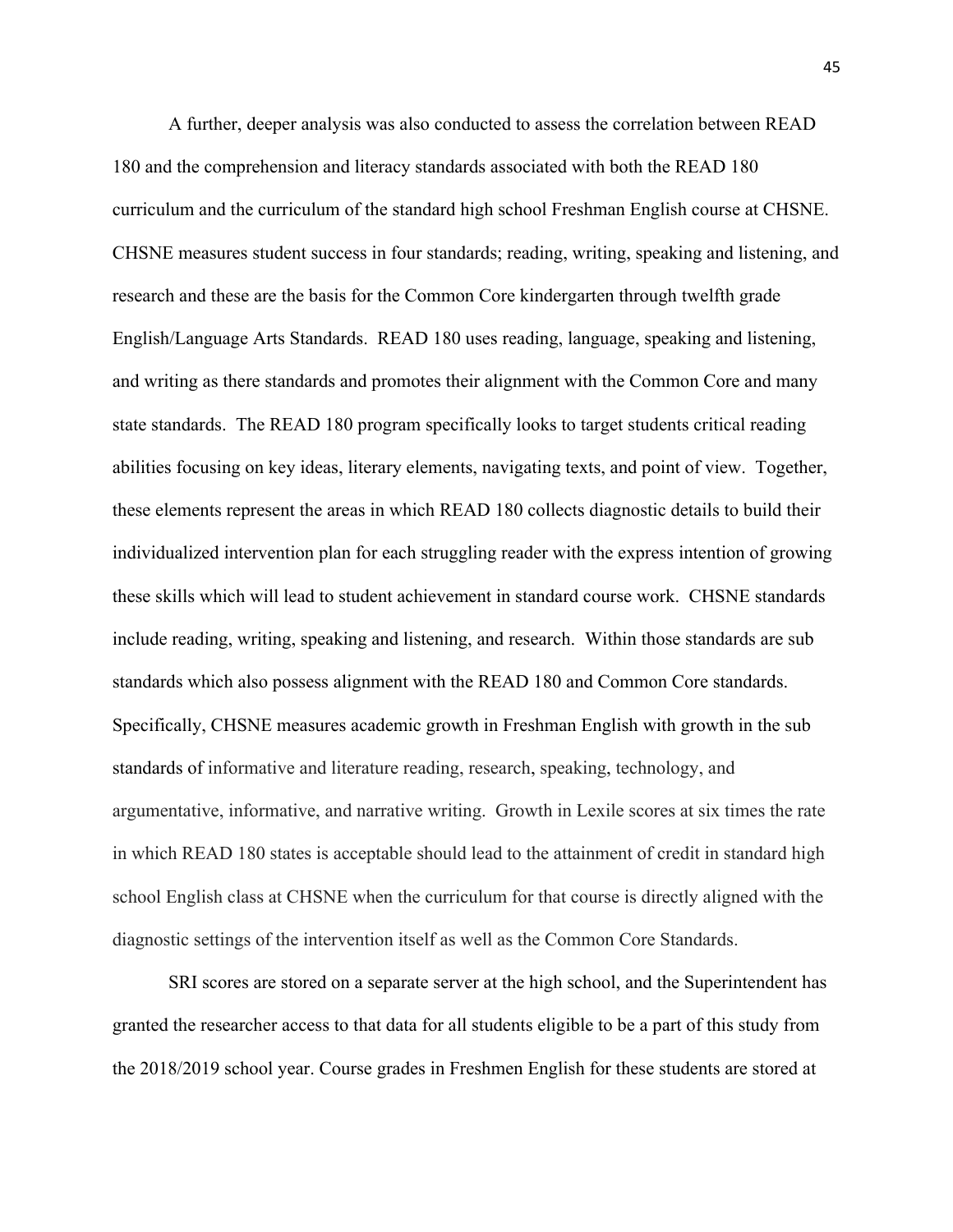the high school through the student data collection program called Power School. Access to this data has also been granted by the Superintendent. The data was analyzed to measure the impact of READ 180 on overall student achievement in a high school Freshmen English course for students who score Below Basic on the READ 180 Scholastic Reading Inventory (SRI) and participated in the READ 180 intervention versus those who scored Basic on the SRI and did not receive the READ 180 intervention.

### **Data Analysis**

This study was a quantitative causal-comparative study that examine if there was a relationship between growth in Lexile scores from the READ 180 intervention and the successful completion of high school Freshmen English between students receiving a literacy intervention and those that have not. A causal-comparative study allowed for the examination of a program and seeks to find relationships between independent variables after an action, such as an intervention, has occurred (Creswell, 2013). Data was collected from the SRI server at the high school which identified the number of students whose records were included in this study who were part of the READ 180 reading intervention program. After identifying the population for this study, a comparison of their SRI results (Lexile scores) and overall success in a high school Freshmen English class determined the success of the READ 180 intervention to prepare students for standard high school courses. Further, data on an equal number of students not receiving the READ 180 intervention program since they scored beyond Below Basic on the Fall of 2018 SRI test but also enrolled in Freshmen English was also compared to measure growth from their SRI test versus grades in the same Freshmen English class. Overall success was measured by grades earned in Freshmen English class versus student growth on the SRI. The results from the SRI test and the grades in the Freshmen English class were analyzed using a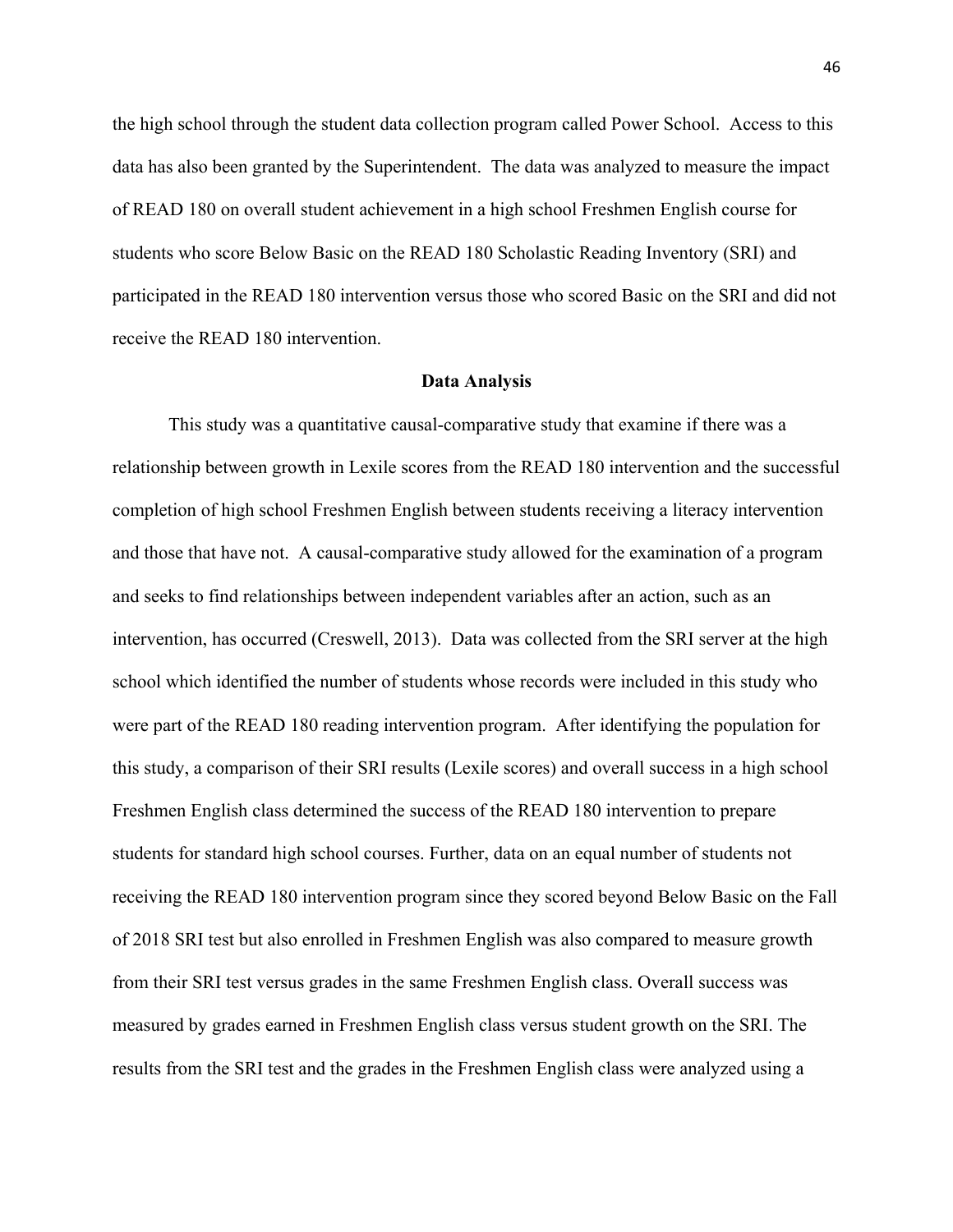Statistical Package for the Social Sciences (SPSS) designed by IBM which allows for the measurement and linear correlation between two variables as well as overall collection and organization of data.

Assumption testing for normality of distribution was conducted by using the Shaprio-Wilk test and a visual examination of the findings allowed the researcher to examine data for any outliers. Levene's Test for Equality of Variances was also used to test for the assumption of equal variances and determine whether there was a difference between the control groups, students who never took READ 180, and the experimental group, students who took READ 180. The data was analyzed at an alpha level of .05 which, according to Gall, Borg, and Gall, (1996), using an independent sample t test is effective and appropriate when the researcher is analyzing the means of a dependent variable to determine if there is a difference between groups.

### **Limitations of the Research Design**

There were a few perceived limitations to this type of study. First, all the students who received the READ 180 intervention, whose records are included in this study, all come from the same sending school and therefore, the same town. These students represent the reason why CHSNE has instituted the READ 180 intervention. The students who come from this sending school represent the greatest number of Below Basic readers that enter  $9<sup>th</sup>$  grade at CHSNE. This cohort of struggling readers never have access to the diverse curriculum that CHSNE offers because they are required to take many intervention programs, such as READ 180. The students that enter CHSNE from this sending school with major reading difficulties also represent the largest population of students that eventually drop out of CHSNE.

Another potential limitation was that there are two different teachers who teach the READ 180 intervention at CHSNE. Therefore, the consistency of the delivery of instruction to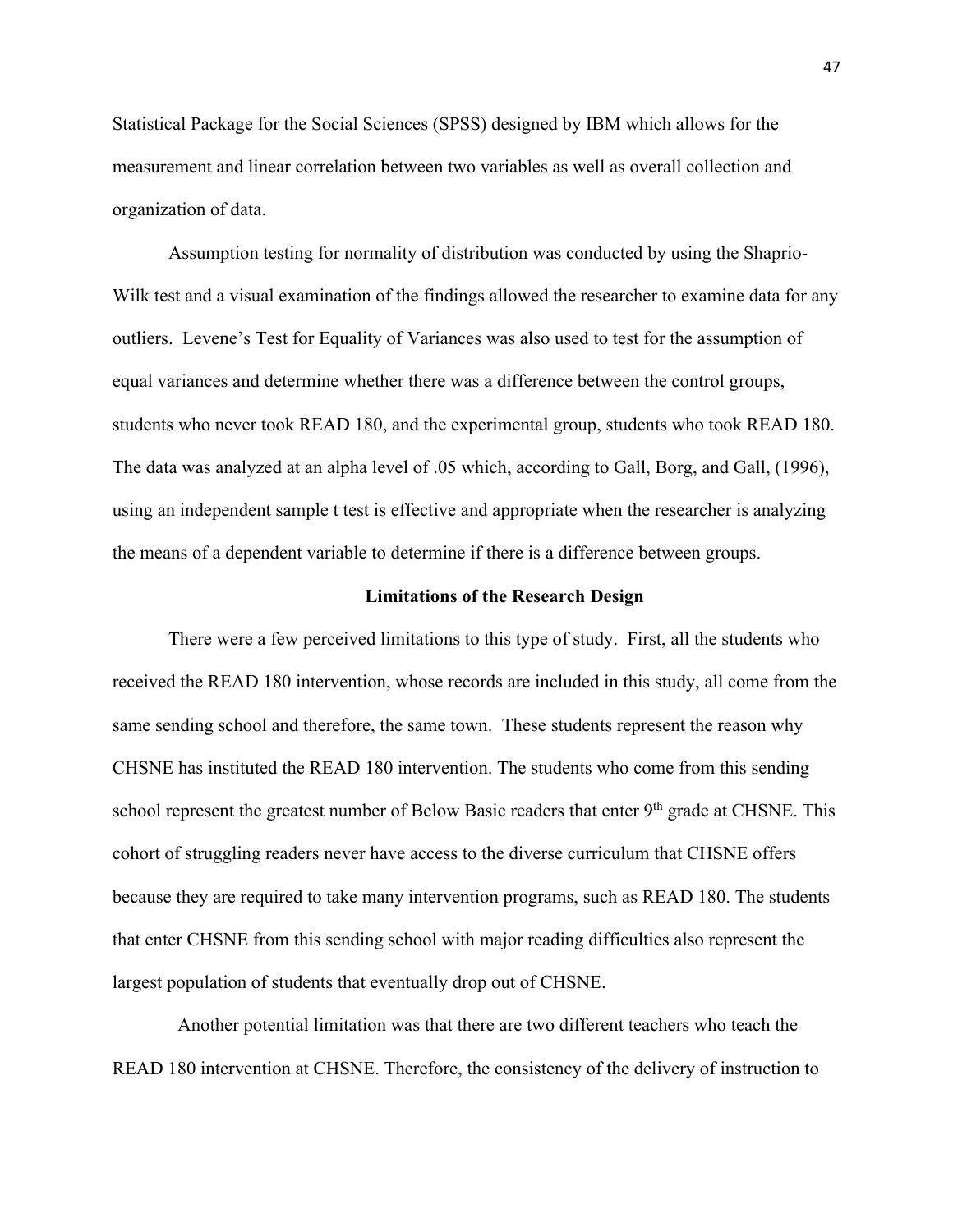the forty students could be in question although both teachers were trained simultaneously in the READ 180 programming. The variety of student learning styles could also be a limiting factor in this study as well as student attendance, tardiness, and suspension.

# **Internal and External Validity**

Validity was used to examine the accuracy and trustworthiness of the findings from the researcher, participants, or reader's point of view (Creswell, 2013). The researcher employed specific strategies and corroborated all findings associated with this study including the utilization of multiple resources (Creswell, 2013). One potential threat to the validity of this study was that random assignment was not possible in a causal-comparative study.

### **Ethical Issues in the Study**

This study used secondary data for the 2018/2019 school year of a group of roughly eighty high school students. All personal information for these students was not a part of this study, which includes their SRI scores and their grades in Freshmen English. The school and name as well as the district name were also withheld for the purposes of this study. There are a few potential ethical considerations within this study. First, the findings could potentially highlight poor teaching practices within one specific sending school within one specific town or these students require greater academic support such as being identified to receive Special Education or assistance under Section 504. Certainly, that could bring to light potential negative information to Central Office staff and community members. In addition, the findings could suggest that there are some students who participated in this study who are not Special Education identified and should be so identified.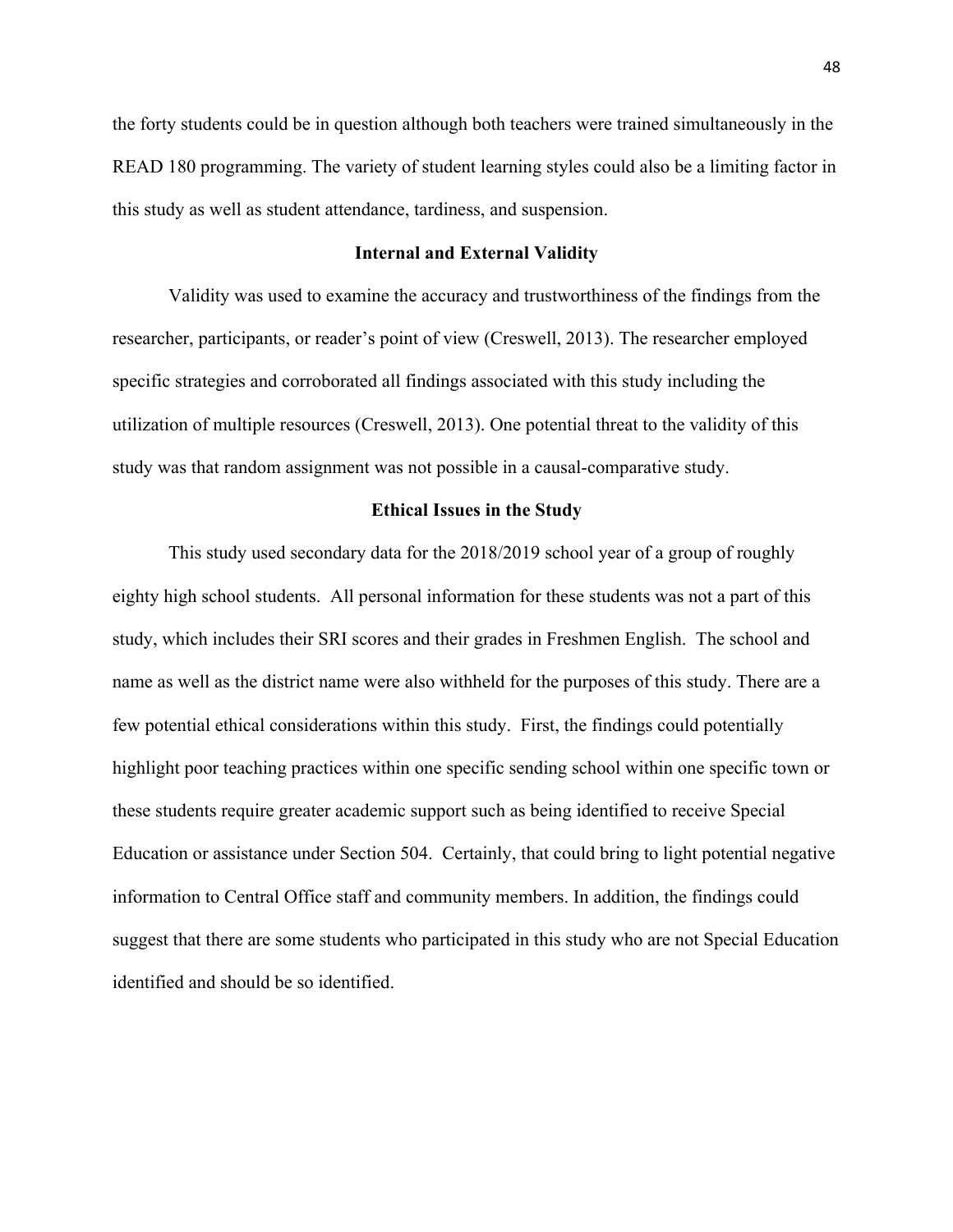# **Conclusion**

This section discussed the population, procedures, and participants that were included in this study as well as the methodology and research question. A quantitative causal-comparative research design was selected as the appropriate methodology to conduct this study because it provided the researcher the ability to study cause and effect relationships with secondary data and to study dat within a specific area of research. Further, a quantitative case study, when applied appropriately, can become a valuable way for a researcher to evaluate programs and develop theories (Creswell, 2013). Specifically, the researcher was able to examine if the READ 180 Response to Intervention is an effective tool to for struggling high school readers gain critical literacy skills that will allow them the ability to earn credit in a standard high school English class.

Targeted reading interventions allow for schools to make informed decisions on individual student data and create programs to support student achievement in specific areas of weakness. Literacy rates of students at CHSNE have been the focal point of such interventions for close to the last decade, and the specific data points have been identified that have factored into the decision-making process of school administration to create programs and plans for the students who struggle the most completing high school level curriculum. This data has led to identifying student literacy as a specific area of weakness at CHSNE.

Reading may be the single most important skill for children to learn, as it's a portal to the world of knowledge. Despite major efforts to help improve literacy levels, the percentage of struggling readers has barely decreased over the last decade. (Helman & Burns, 2012, para 3)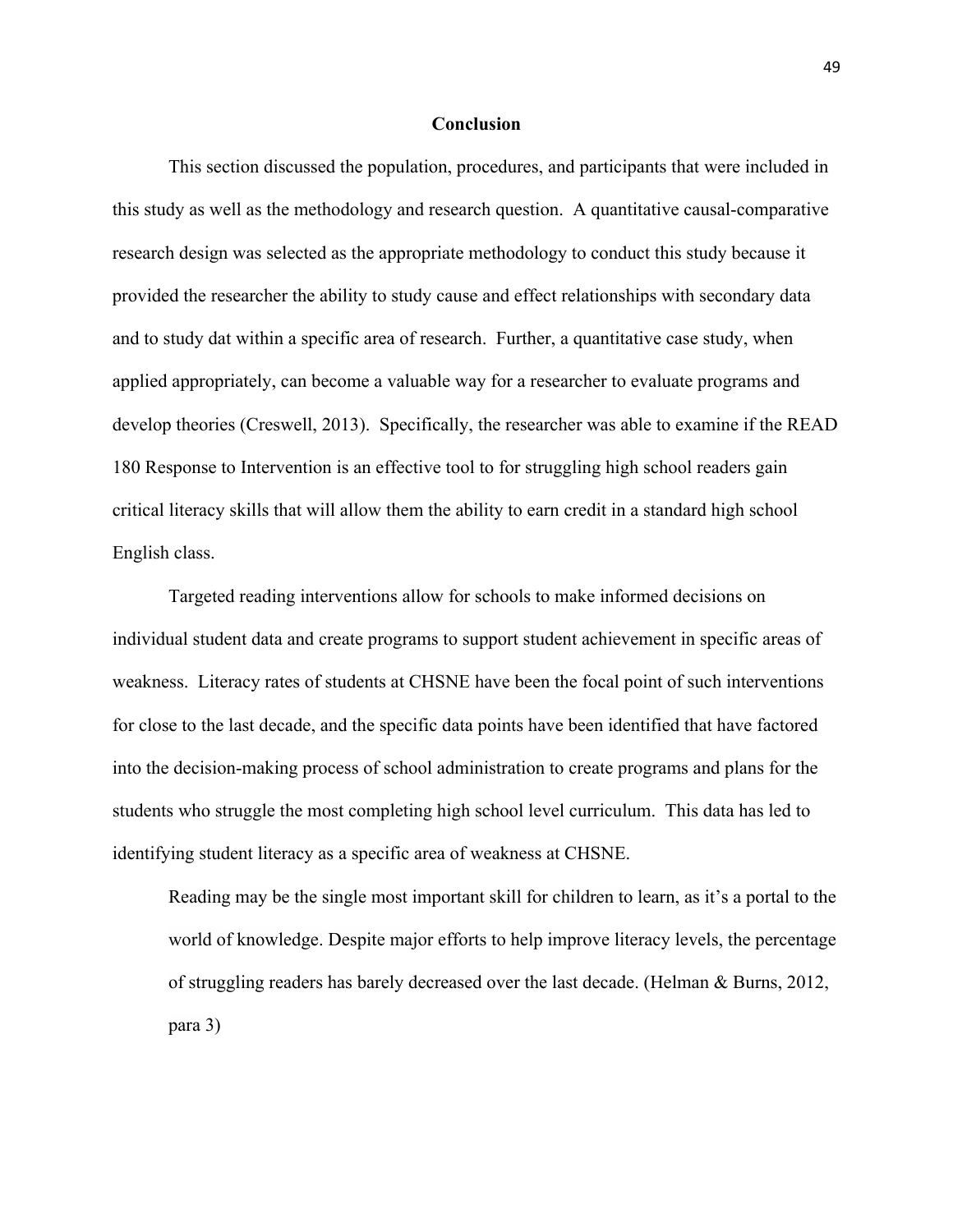CHSNE believes student literacy is of the utmost importance for student success to take place and to allow the high school to adhere to its mission that all high school students will leave CHSNE college- and career-ready. This targeted intervention is part of the process that allows CHSNE to achieve this goal. The next section will discuss data collection and data analysis.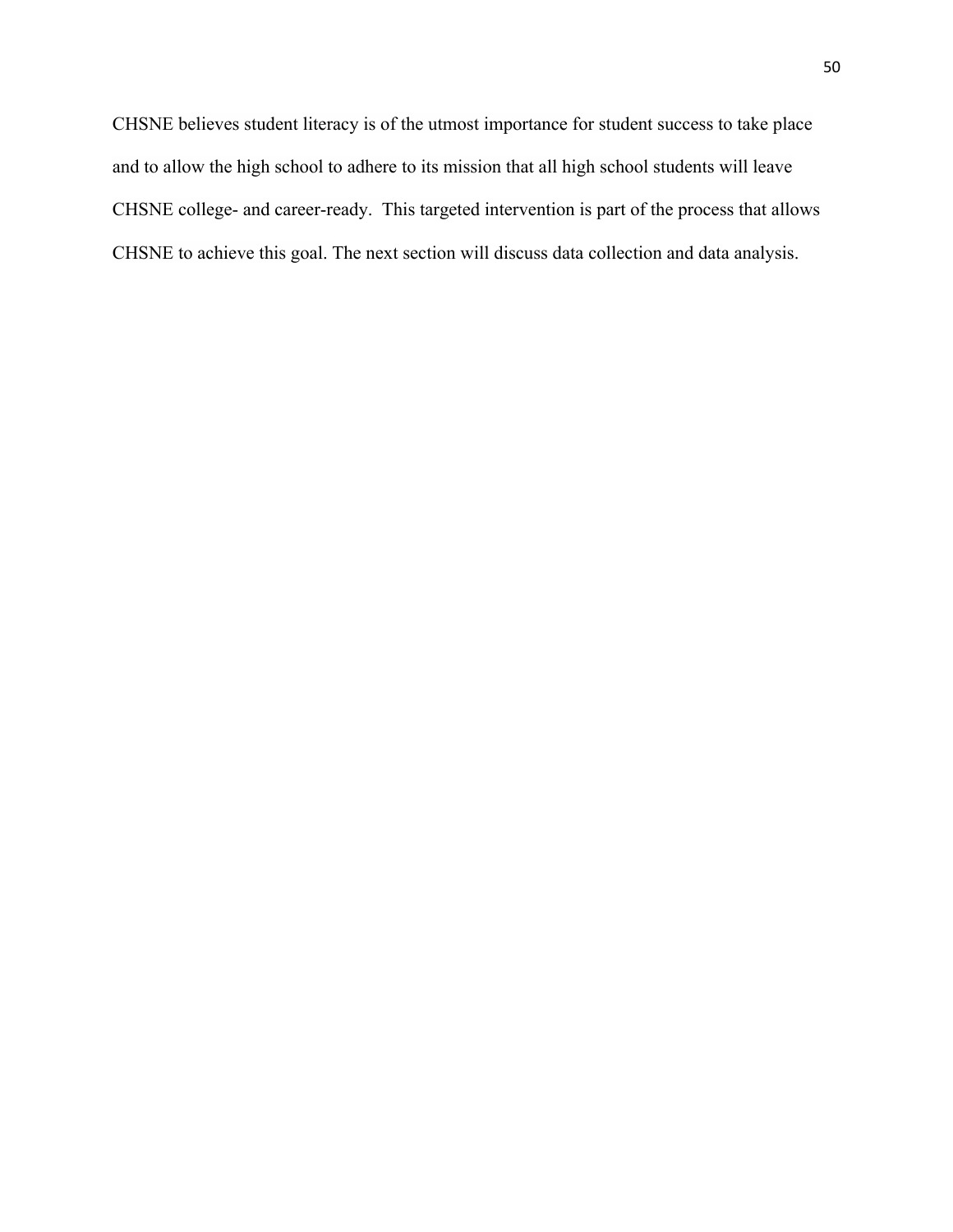# **CHAPTER 4: RESULTS**

Chapter four consists of four sections: research question and purpose, analysis methods, results, and results summary. The null hypothesis is provided in the first section of this chapter as well. The second section contains the data analysis methods used to gather data in Microsoft Excel  $TM$  and export to IBM's Statistical Package for Social Sciences (SPSS)  $TM$  to analyze if there was a direct correlation between growth in Lexile scores and student's achieving passing grades in a standard high school Freshman English course. The data will be examined to determine if there is a connection between the content standards in Freshmen English and the Combined Critical Reading Scores (CCRS) in the READ 180 intervention. Both the standards in Freshmen English at CHSNE and the CCRS from READ 180 are derived directly from the Common Core State Standards and are aligned with the state standards for the state in which CHSNE resides. The last two sections share the results of the analysis and a summary of those results.

#### **Research Question**

The purpose of this study was to use historical data to examine the effectiveness of the READ 180 reading intervention program on students' overall learning in a standard high school Freshman English course. The researcher looked at the correlation between the growth in SRI scores in the READ 180 intervention program and student achievement of credits in Freshmen English. Ultimately, this study examined if the READ 180 intervention program was a suitable Response to Intervention (RtI) program to allow students who read below grade level to become better readers, and establish if this intervention, as it is currently presented, allows for these students to earn credits in a standard high school Freshman English course.

The research question that provided the framework for this study was: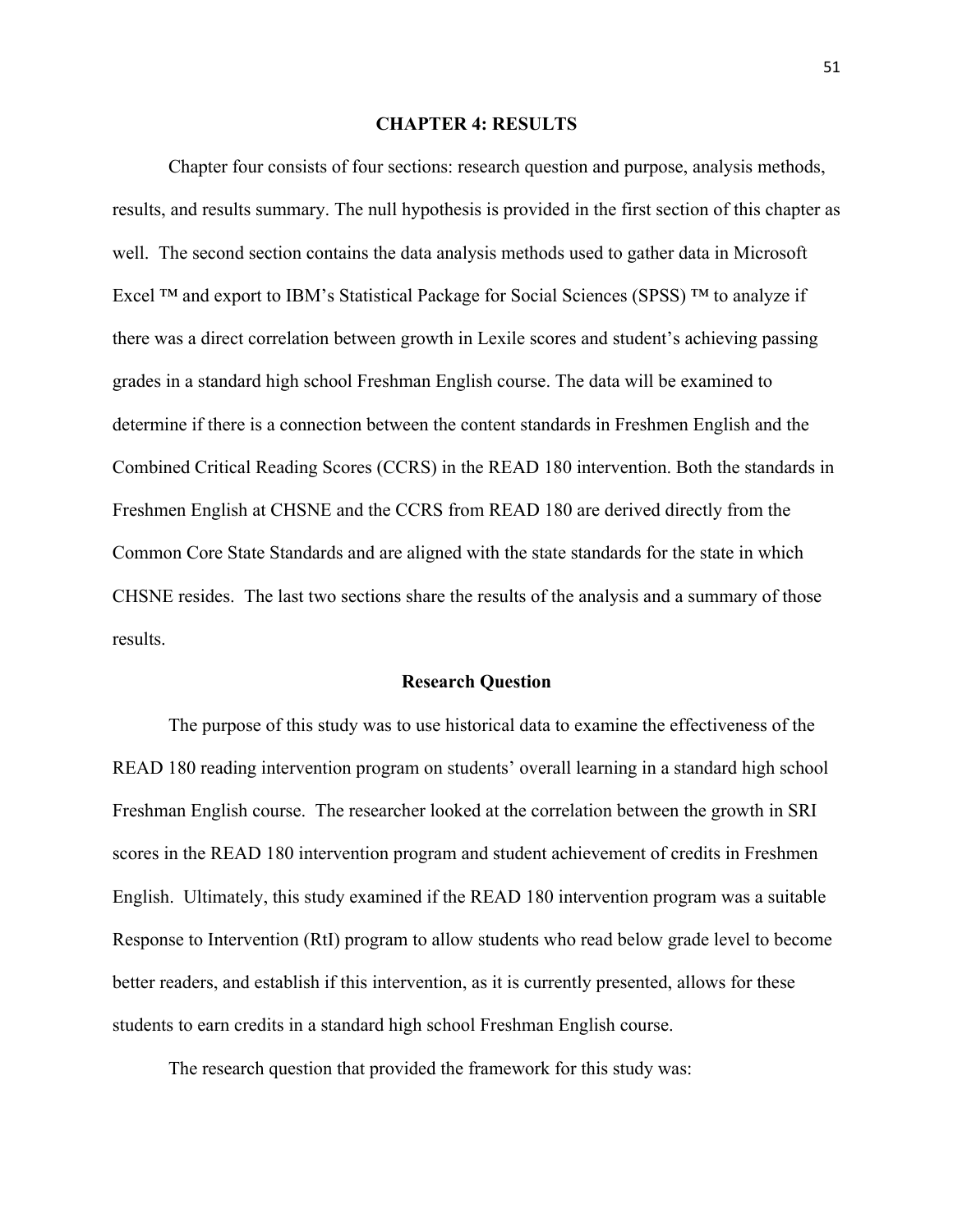To what extent does academic achievement in standard high school Freshmen English differ for students who participate in the READ 180 intervention and those who do not participate in the intervention? The treatment, READ 180, is only given to the Below Basic group. The Below Basic group also takes the standard high school Freshman English course while the Basic group, not receiving the treatment, only takes the standard high school Freshman English course. The null hypothesis for this study suggested that there will not be a significant difference in achievement in the Freshmen English course for students who received the READ 180 intervention compared with students who did not receive the READ 180 intervention.

### **Data Analysis Methods**

Historical data from the 2018/2019 school year was used for analysis in this study. Specifically, the Scholastic Reading Inventory (SRI) scores of eighty students (n=80) were collected for the purposes of this study. Forty of those scores represented Below Basic readers and forty were from readers who were classified as Basic readers. Also collected for this study were the grades of each of these eighty students throughout the course of one school year in a standard high school Freshman English class. CHSNE has a trimester scheduling system. These variables were collected and organized in Microsoft Excel ™ and then exported to IBM's SPSS ™ to determine if there was a direct correlation between growth in Lexile scores and student's achieving passing grades in a standard high school Freshman English course.

Assumption testing for normality of distribution was conducted by using the Shaprio-Wilk test and a visual examination of the findings allowed the researcher to examine data for any outliers. Levene's Test for Equality of Variances was also used to test for the assumption of equal variances and determine whether there was a difference between the control group, students who never took READ 180, and the experimental group (students who took READ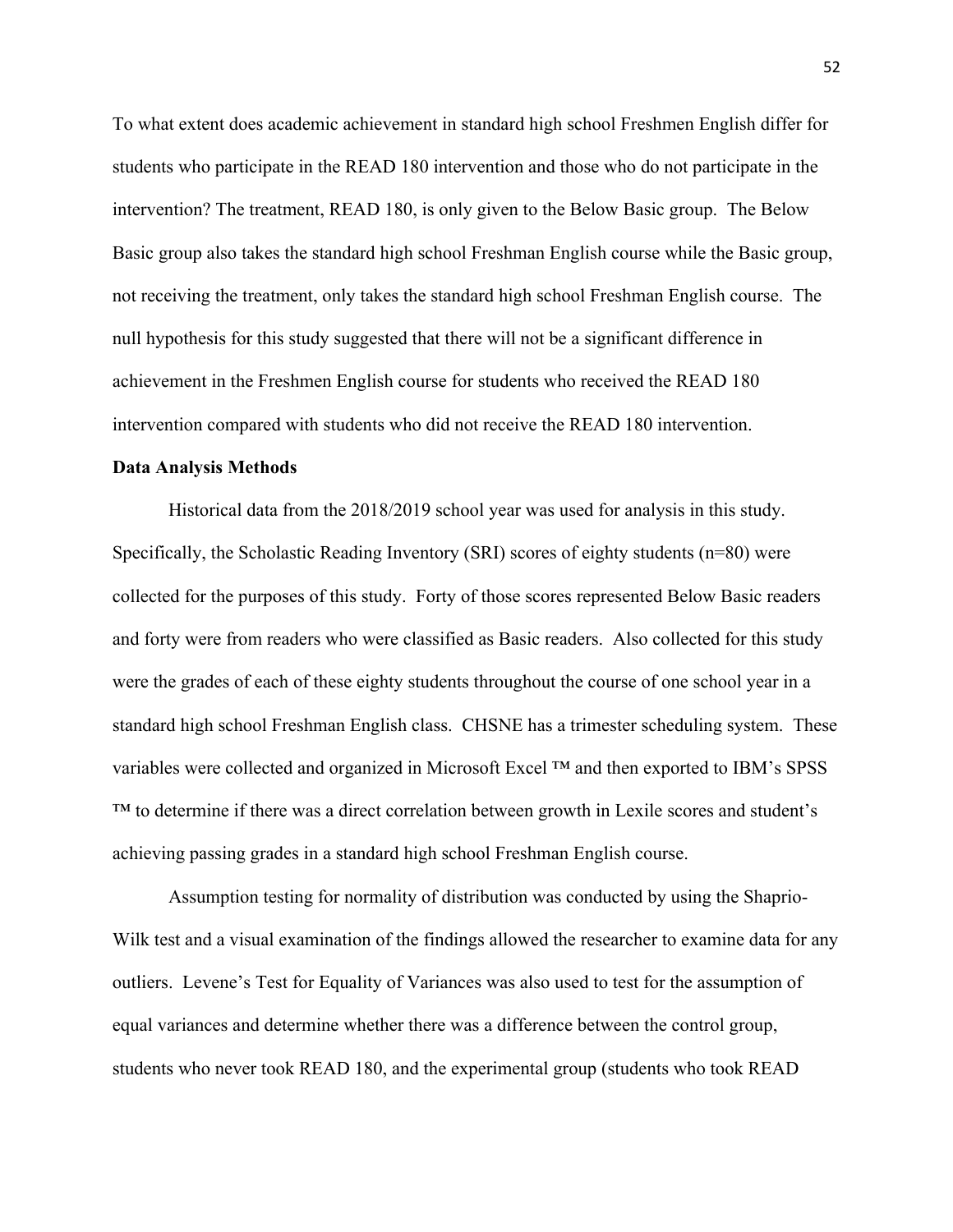180). The data was analyzed at an alpha level of .05. According to Gall, Borg, and Gall, (1996), using an independent sample t test was effective and appropriate when the researcher was analyzing the means of a dependent variable to determine if there was a difference between groups.

Historical data was gathered from the eighty unidentifiable students who tested either at the Below Basic or Basic level as determined by the SRI test. Below Basic scores fall in the range of 750 or below and are measured in a unit called a Lexile. Basic scores range from 751 to 899. The SRI test was administered during the 2018/2019 school year to these eighty students four times each during the course of this school year. The grades of each of these eighty students in their Freshmen English course during the 2018/2019 school year were also gathered for analysis for the purposes of this study. CHSNE uses a trimester scheduling system which provided three grading periods for each student that was a part of this study. This data also served to make determination of the accuracy of the null hypothesis which stated there would not be a significant difference in achievement in the Freshmen English course for students who received the READ 180 intervention compared with students who did not receive the READ 180 intervention.

### **Demographics**

This study only used historical data from the school year 2018/2019. The data analyzed for this study included 80 participants from CHSNE. Forty of these students were classified as Below Basic readers and forty students as Basic readers as determined by the READ 180 Scholastic Reading Inventory (SRI) test that was administered in the fall of 2018. Below Basic readers score 750 or lower on the SRI test. Table 1 shows the complete scoring range for each high school grade level with corresponding Lexile score (Scholastic, 2015).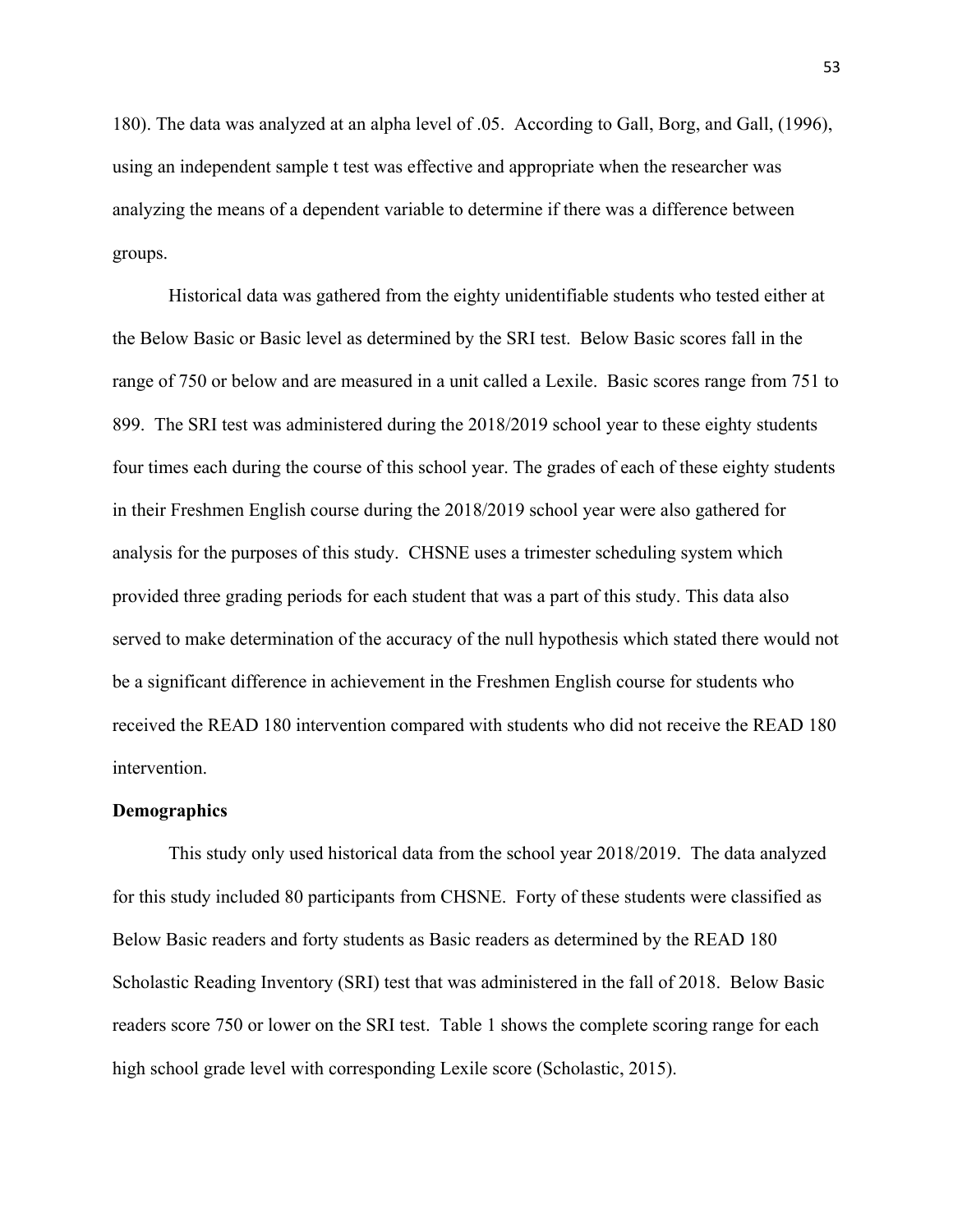|  |  |  | Table 1. Lexile Score Chart |  |
|--|--|--|-----------------------------|--|
|--|--|--|-----------------------------|--|

| Grade | <b>Below</b> | <b>Basic</b> | Proficient  | Advanced   |
|-------|--------------|--------------|-------------|------------|
|       | Basic        |              |             |            |
|       | $0 - 750$    | 751-999      | 1000-1,250  | 1,251 $\&$ |
|       |              |              |             | Above      |
| 10    | $0 - 900$    | 901-1,149    | 1,150-1,300 | 1,301 $&$  |
|       |              |              |             | Above      |
| 11/12 | $0 - 950$    | 951-1,099    | 1,100-1,350 | 1,351 $&$  |
|       |              |              |             | Above      |

# **Results**

The data gathered for this study was used to address both the research question and the null hypothesis. For the purposes of comparison, an independent t-test was used to analyze the dependent and independent variable. The researcher compared the growth in Lexile scores of 40 Below Basic students who received the READ 180 reading intervention, the dependent variable, and their performance in Freshmen English, the independent variable, compared to the performance of 40 Basic students enrolled in the same Freshmen English class but who did not receive the intervention, the control group as they tested on grade level. The result of the independent t test to measure the mean difference of the variables had a p value of 0.01 which considered highly significant.

Once the significance level of less than 0.05 was confirmed in IBM's SPSS ™ program, the t-test was conducted to confirm or reject the null hypothesis that there would not be a significant difference in achievement in the Freshmen English course for students who received the READ 180 intervention compared with students who did not receive the READ 180 intervention. Therefore, the null hypothesis should be retained. Table 2 shows the descriptive statistics from the READ 180 SRI Test Results used in this study.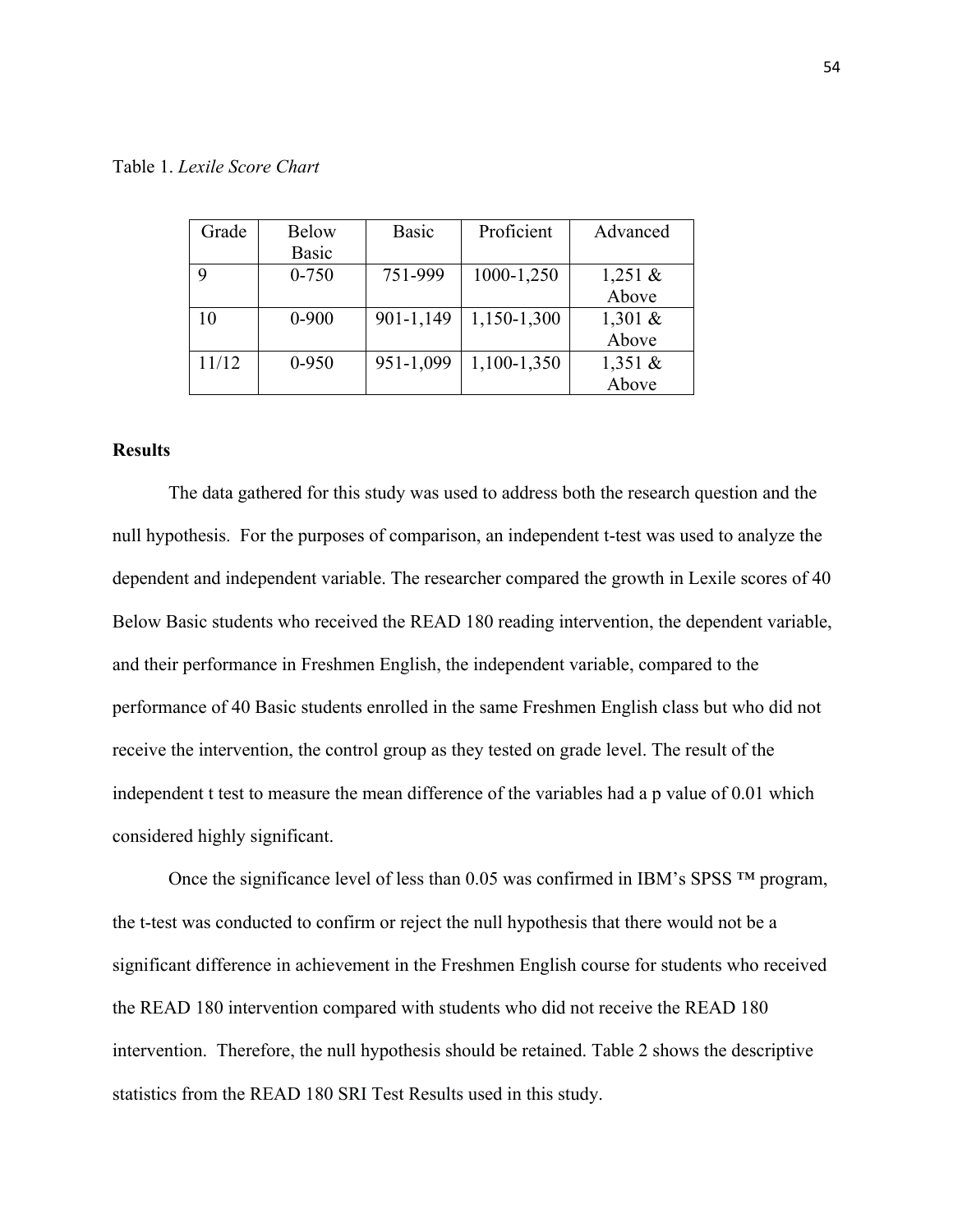|  | Table 2. Descriptive Statistics |  |
|--|---------------------------------|--|
|--|---------------------------------|--|

|                       | N  | Minimu<br>m  | Maximu<br>m | Mean   | Std.<br>Deviation | Variance  |
|-----------------------|----|--------------|-------------|--------|-------------------|-----------|
| 1st test              | 80 | 327          | 998         | 744.61 | 178.368           | 31815.278 |
| 2nd test              | 80 | 103          | 1074        | 805.14 | 200.532           | 40213.082 |
| 3rd test              | 80 | 351          | 1351        | 875.91 | 180.962           | 32747.195 |
| 4th test              | 80 | 411          | 1266        | 934.81 | 169.536           | 28742.407 |
| T <sub>1</sub>        | 80 | $\mathbf{1}$ | 5           | 2.15   | 1.415             | 2.003     |
| T2                    | 80 | $\mathbf{1}$ | 5           | 2.39   | 1.373             | 1.886     |
| T <sub>3</sub>        | 80 | $\mathbf{1}$ | 5           | 2.64   | 1.362             | 1.854     |
| <b>FINAL</b>          | 80 | $\mathbf{1}$ | 5           | 2.34   | 1.368             | 1.872     |
| Valid N<br>(listwise) | 80 |              |             |        |                   |           |

# **READ 180 SRI Test Results - Descriptive Statistics**

# **READ 180**

The Null Hypothesis was then tested to determine the correlation between SRI growth and achievement of credits in a standard high school English class.

Null Hypothesis: There will not be a significant difference in achievement in the Freshmen English course for students who received the READ 180 intervention compared with students who did not receive the READ 180 intervention.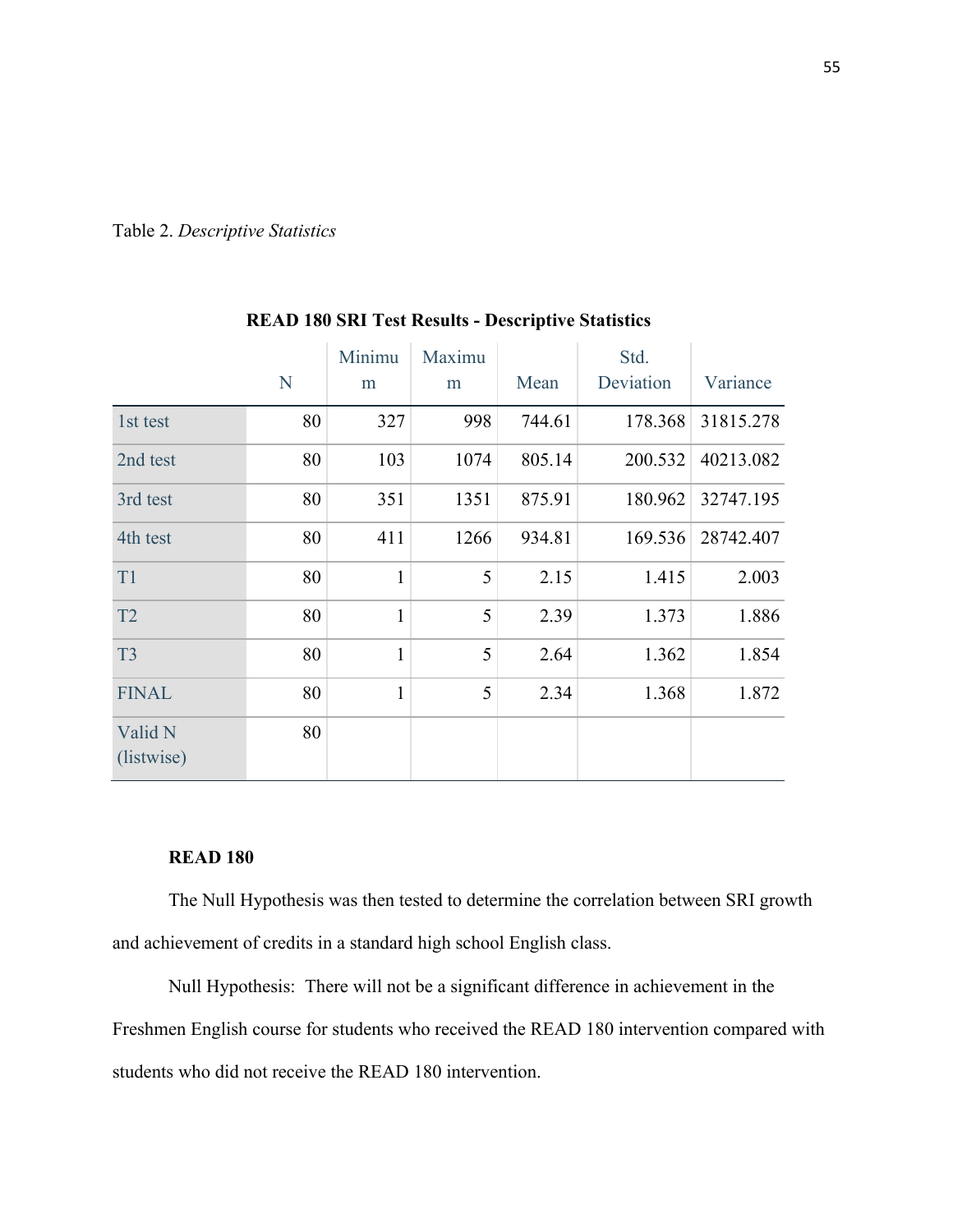To determine if READ 180 was an effective Response to Intervention (RtI) program at CHSNE with the purpose of understanding to what extent does academic achievement in standard high school Freshmen English, differ for students who participate in the READ 180 intervention, and those who do not participate in the intervention, two comparison tests were used. First, correlation testing was used to determine the strength of the relationship between the dependent and independent variables. Correlation testing was done for the first SRI test for all 80 SRI scores and the corresponding grades. A second correlation test was completed for the final SRI test and final grades for the Freshmen English course. Using a two tailed Pearson Correlation, it was determined that there was a positive, uphill correlation for both tests. The first test showed a strong correlation between variables at .704 and the second test showed a moderate correlation between variables at .561. These results allow for the rejection of the null hypothesis for this study, which stated that there will not be a significant difference in achievement in the Freshmen English course for students who received the READ 180 intervention compared with students who did not receive the READ 180 intervention. Tables 3 and 4 shows these results.

| <b>Correlations</b> |                            |             |           |  |  |  |
|---------------------|----------------------------|-------------|-----------|--|--|--|
|                     |                            | 1st test    | T1        |  |  |  |
| 1st test            | <b>Pearson Correlation</b> |             | $.704**$  |  |  |  |
|                     | Sig. (2-tailed)            |             | .000      |  |  |  |
|                     | Sum of Squares and         | 2513406.987 | 14043.650 |  |  |  |
|                     | Cross-products             |             |           |  |  |  |
|                     | Covariance                 | 31815.278   | 177.768   |  |  |  |
|                     | N                          | 80          | 80        |  |  |  |
| T <sub>1</sub>      | <b>Pearson Correlation</b> | $.704**$    |           |  |  |  |
|                     | Sig. (2-tailed)            | .000        |           |  |  |  |
|                     | Sum of Squares and         | 14043.650   | 158.200   |  |  |  |

Table 3. *Correlation results, SRI Test 1 and Trimester 1 Grade*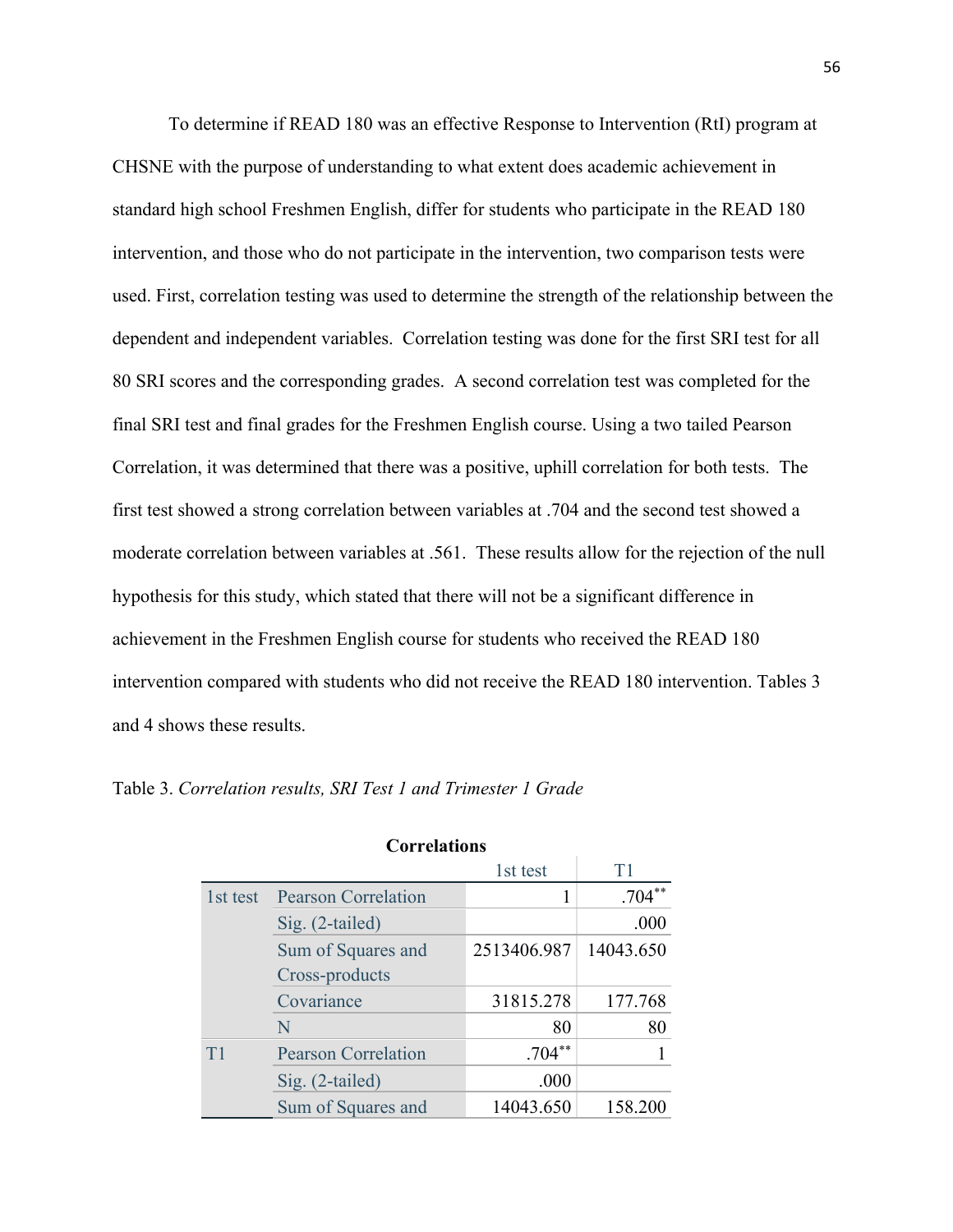| Cross-products |         |  |
|----------------|---------|--|
| Covariance     | 177.768 |  |
|                |         |  |

\*\*. Correlation is significant at the 0.01 level (2-tailed).

# Table 4. *Correlation results, SRI Test 4 and Final Grade*

| <b>Correlations</b> |                            |             |              |  |  |  |
|---------------------|----------------------------|-------------|--------------|--|--|--|
|                     |                            | 4th test    | <b>FINAL</b> |  |  |  |
| 4th test            | <b>Pearson Correlation</b> |             | .561         |  |  |  |
|                     | Sig. (2-tailed)            |             | .000         |  |  |  |
|                     | Sum of Squares and         | 2270650.188 | 10272.063    |  |  |  |
|                     | Cross-products             |             |              |  |  |  |
|                     | Covariance                 | 28742.407   | 130.026      |  |  |  |
|                     | N                          | 80          | 80           |  |  |  |
| <b>FINAL</b>        | <b>Pearson Correlation</b> | $.561**$    |              |  |  |  |
|                     | Sig. (2-tailed)            | .000        |              |  |  |  |
|                     | Sum of Squares and         | 10272.063   | 147.888      |  |  |  |
|                     | Cross-products             |             |              |  |  |  |
|                     | Covariance                 | 130.026     | 1.872        |  |  |  |
|                     | N                          | 80          | 80           |  |  |  |

\*\*. Correlation is significant at the 0.01 level (2-tailed).

Next, a comparison between the mean growth in Lexiles per each of the four tests given to each of the eighty students was compared between the Below Basic and Basic groups. The Below Basic group mean growth per test was 77.1 Lexiles while the Basic group's mean growth was 49.4 Lexiles. These results were then compared to the historical grades earned in their Freshman English course for each the Below Basic group to those of the grades in the Basic group. The previous comparison of mean Lexile growth showed that the Below Basic group gained almost twice as many Lexiles per test than that of the Basic group however, of the 160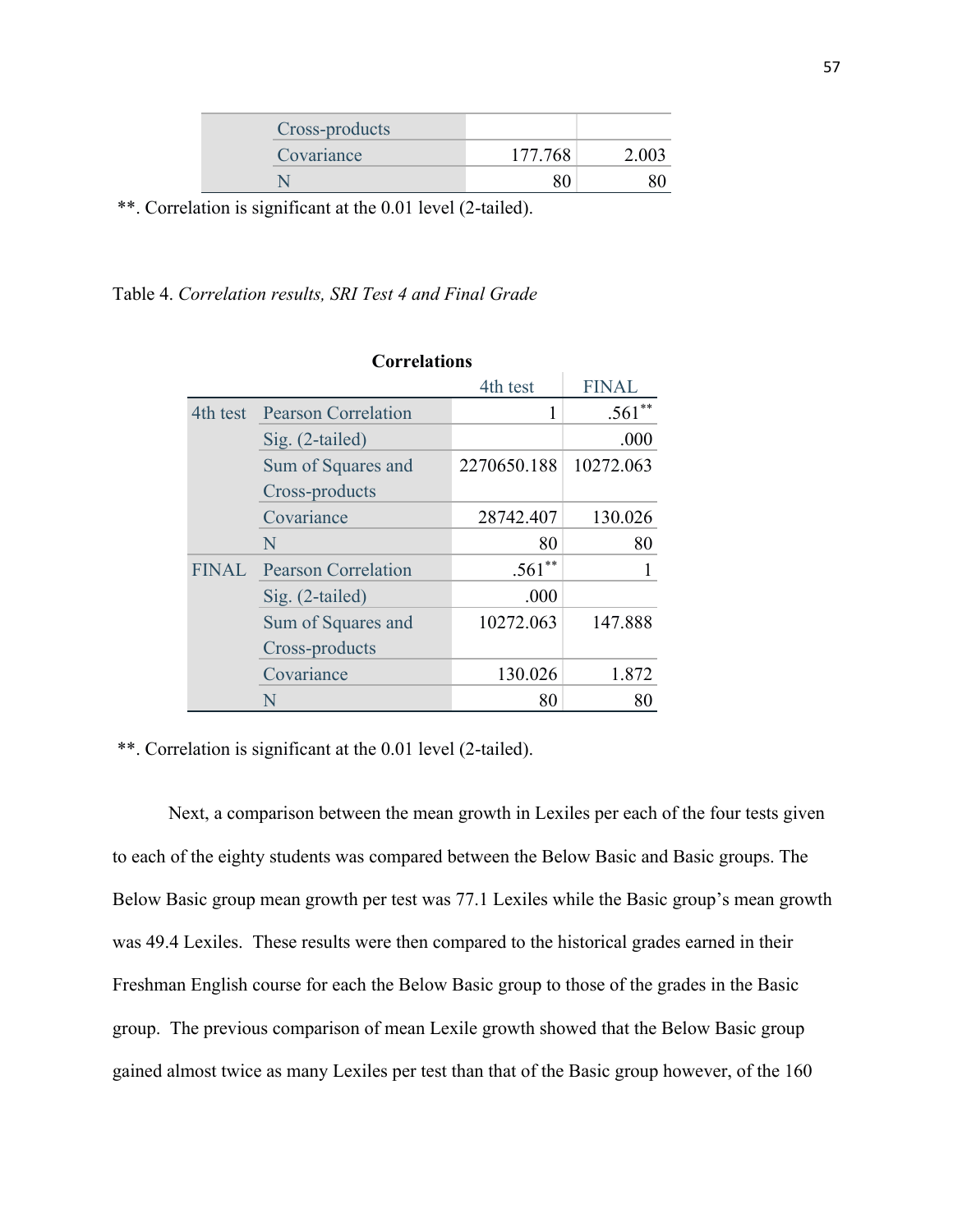grades assigned to each of the 40 students in the Below Basic group, only 26% earned a passing grade and only 8 students earned a final passing grade. The same comparison was tested for the Basic group where 93% of students earned passing grades. Table 5 shows the results of average Lexile growth for Below Basic students versus the average Lexile growth of Basic students during the three different testing periods during the 2018/2019 school year.



Table 5. *Average Lexile Growth*

### **Results Summary**

Chapter 4 presented the findings in this study which indicate that the READ 180 reading intervention program does not provide students at CHSNE who are identified as Below Basic readers, an appropriate method to gain enough Lexile growth in a year to earn credits in a standard high school Freshmen English class. The null hypothesis for this study, which stated that there will not be a significant difference in achievement in the Freshmen English course for students who received the READ 180 intervention compared with students who did not receive the READ 180 intervention was retained. This finding was based on the fact that students in the Below Basic group gained almost twice as many Lexiles per trimester at CHSNE compared to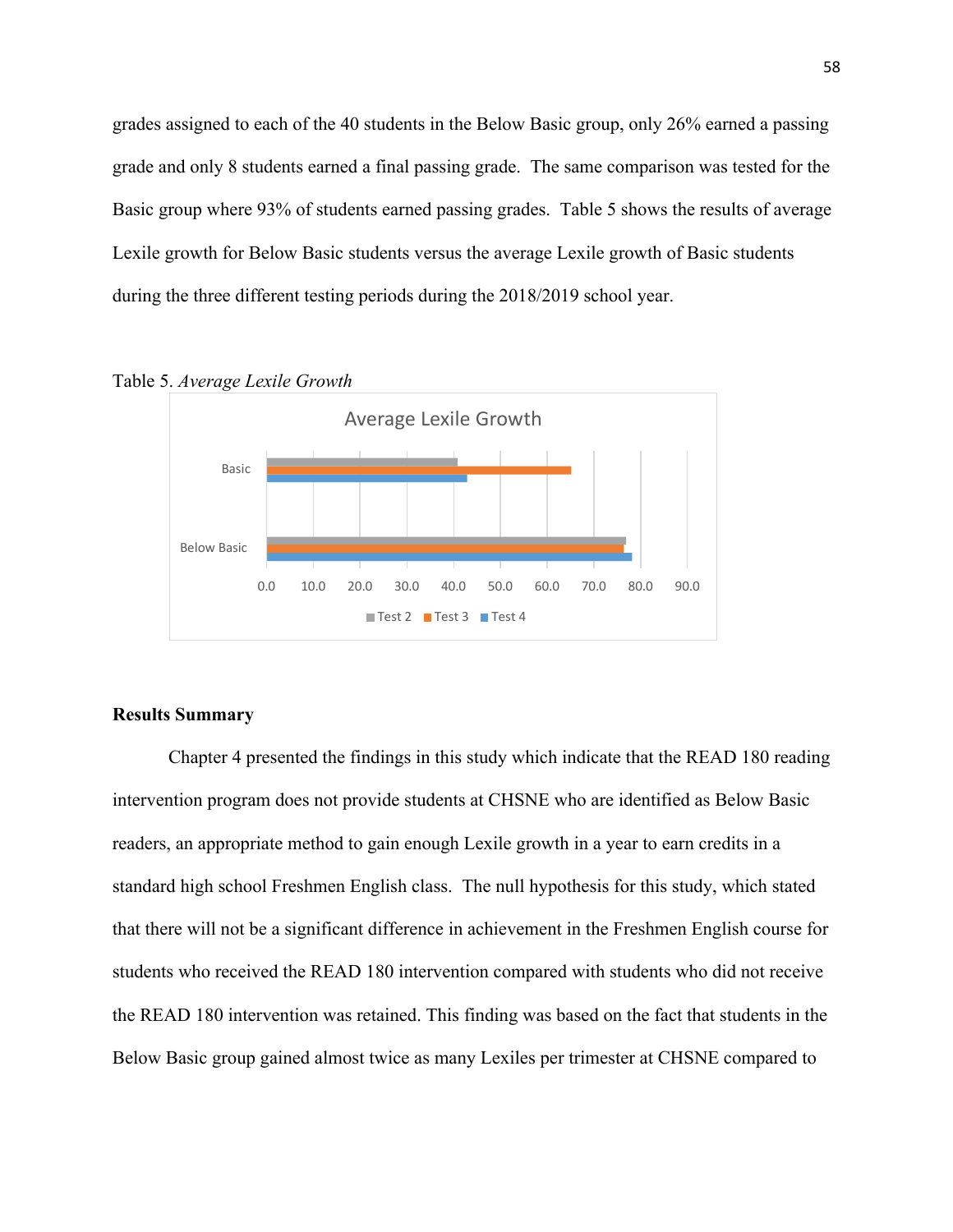students in the Basic group however, this growth in Lexiles for Below Basic readers did not lead to a significant growth in earning a passing grade in the standard Freshmen English course.

The average Lexile score of the Below Basic group at CHSNE at the time of the first SRI test at the start of the school year was 608 versus that of the Basic group which was 880. According to Scholastic, each of these average scores are considered below grade level. Throughout the course of the 2018/2019 school year at CHSNE, and three subsequent SRI tests, students in the Below Basic group gained an average of 77 Lexiles per trimester and the students in the Basic group averaged almost 43 Lexiles per trimester. According to Scholastic's Demographic Characteristics Growth Chart, 9<sup>th</sup> grade students the US average a growth rate of 43 Lexiles in a school year (Scholastic, 2015). Students at CHSNE in the Basic group are averaging a growth rate of three times that and the Below Basic group is gaining almost six times the average Lexile rate that Scholastic indicates is appropriate yet students in the Below Basic group are not earning credit in a standard Freshman English class which was the original intent of the implementation of the READ 180 program (Scholastic, 2015).

| Grade                                  | African<br>American | Hispanic | White | Asian          | Other<br>Ethnicity | Free/Red.<br>Lunch | ESOL <sup>a</sup> | <b>ESE</b> | Male            |
|----------------------------------------|---------------------|----------|-------|----------------|--------------------|--------------------|-------------------|------------|-----------------|
| Level                                  | $\%$                | $\%$     | $\%$  | $\frac{9}{6}$  | $\%$               | $\%$               | $\%$              | $\%$       | $\%$            |
| 3                                      | 28                  | 24       | 38    | 3              | $\overline{7}$     | 52                 | 17                | 24         | 52              |
| 4                                      | 27                  | 24       | 40    | 3              | 7                  | 49                 | 11                | 25         | 52              |
| 5                                      | 26                  | 24       | 41    | 3              | 6                  | 48                 | 8                 | 24         | 51              |
| 6                                      | 28                  | 23       | 40    | 3              | $\overline{7}$     | 47                 | 5                 | 23         | 52              |
| $\overline{7}$                         | 27                  | 22       | 43    | 3              | 5                  | 43                 | 5                 | 21         | 51              |
| 8                                      | 28                  | 23       | 42    | $\overline{2}$ | 5                  | 42                 | 6                 | 21         | 51              |
| 9                                      | 29                  | 21       | 43    | $\overline{2}$ | 4                  | 36                 | 6                 | 15         | 51              |
| 10                                     | 28                  | 20       | 44    | $\overline{2}$ | 4                  | 32                 | $\overline{7}$    | 12         | 50              |
| A11                                    | 28                  | 23       | 41    | 3              | 5                  | 44                 | 8                 | 21         | 51              |
| U.S.<br>Public<br>Schools <sup>b</sup> | 17                  | 21       | 56    | 5              | 1                  | 43                 | 11                | 13         | 51 <sup>c</sup> |

Table 6. *Demographic Characteristics Growth Chart*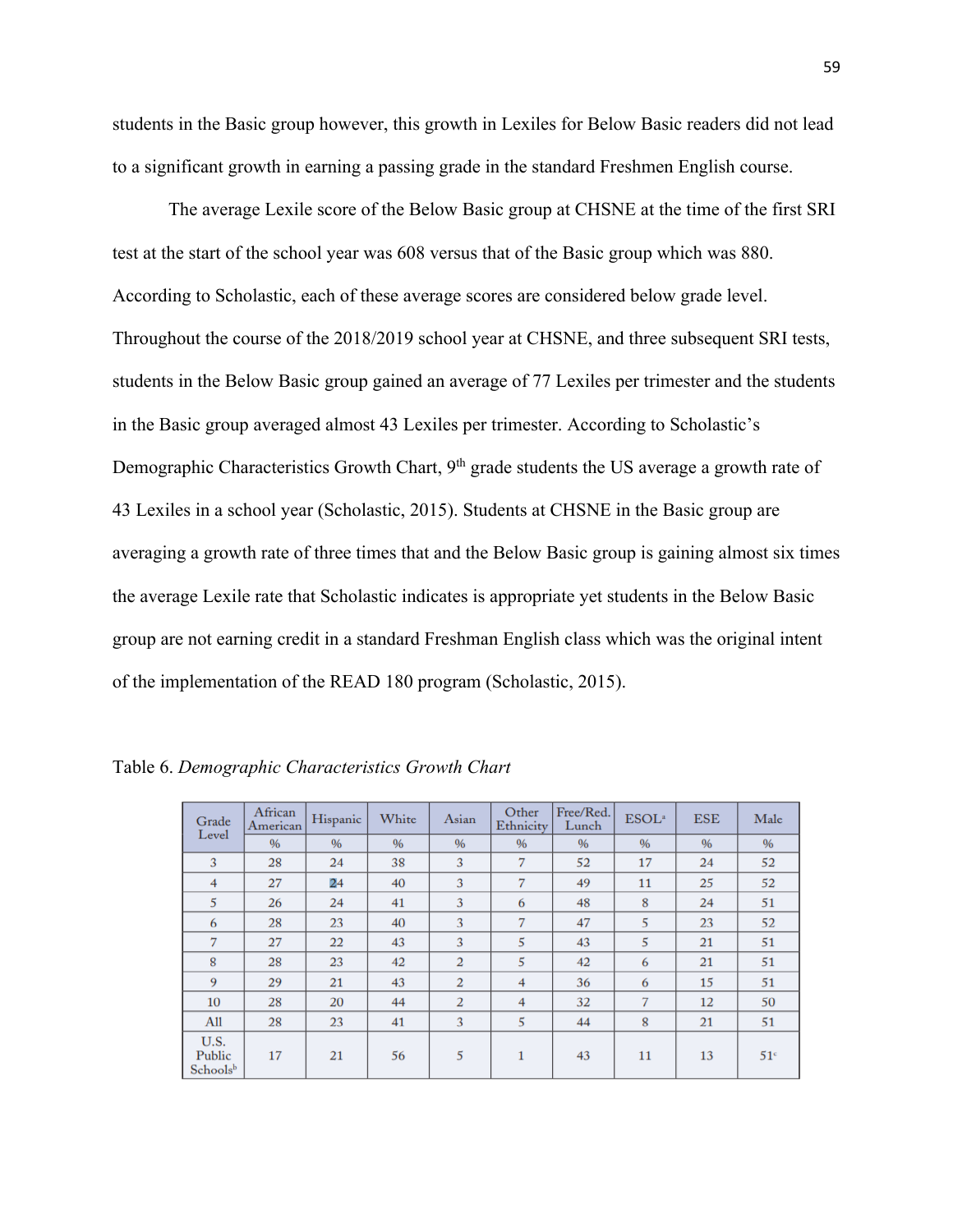Twenty states in the U.S. have aligned their state assessments with Lexile frameworks and many states have gone further by aligning their state standards with those of READ 180 which are currently aligned with the Common Core State Standards. This is the case for the state in which CHSNE is located. Scholastic and READ 180 attempts to align the growth in Lexiles to that of achievement at grade level for students who participate in their intervention program.

Normative data was developed from linking studies conducted with the Lexile Framework for Reading. One study consisted of a sample of 512,224 students in a medium-to-large state. These linking studies with the Lexile Framework are designed to provide information on how a given student performed in relation to other students of the same age or grade (using units such as percentiles, stanines, or Normal Curve Equivalents to make comparisons). (Scholastic, 2015, p.6)

Throughout the course of the 2018/2019 school year in which the data for this study was collected, 160 grades were collected for both the Below Basic and Basic groups. CHSNE grades students on a trimester basis and a final grade, the average of the three trimesters, is then assigned giving a total of 160 grades per each group available for this study. Of the 160 grades earned from the 40 students' in the Below Basic group in this study, only 42 passing grades were recorded or 26% of all grades. Of the 160 grades recorded for the 40 students who represent the Basic group used in this study, 149 passing grades (93%) were achieved by the Basic group.

Students in the Below Basic group ended the 2018/2019 school year with an average Lexile score of 840 while the students in the Basic group began the same school year with an average Lexile score 40 points higher at 880. However, only twenty students in the Below Basic group managed to earn a passing grade in their highest Lexile score trimester at the end of the 2018/2019 school year while 36 students in the Basic group earned a passing grade in their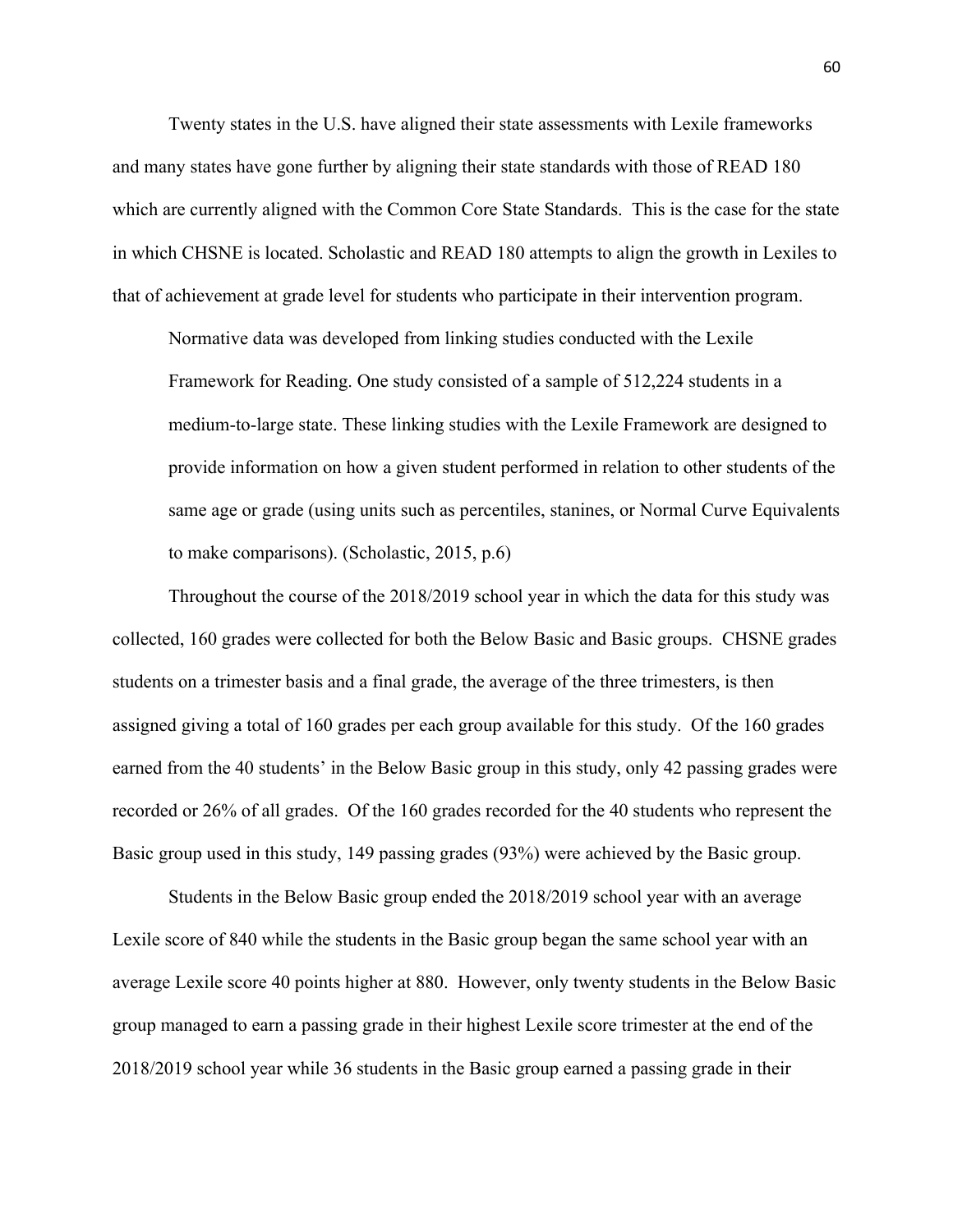lowest scoring Lexile trimester at the start of the year at CHSNE. This data suggests that even though the READ 180 intervention is surpassing expectations in raising Lexile levels of these Below Basic students at CHSNE, this intervention is not adequate in allowing these students to earn credit in a standard high school English course. This is further defined because the standard Freshman English curriculum at CHSNE is aligned directly with state and Common Corse Standards which are also aligned with the READ 180.Specifically, CHSNE measures student success in four standards; reading, writing, speaking and listening, and research which are the basis for the Common Core kindergarten through twelfth grade English/Language Arts Standards. READ 180 uses reading, language, speaking and listening, and writing as there standards and promotes their alignment with the Common Core and many state standards.

Looking further into the lack of connection between increased Lexile scores and attainment of passing grades for the Below Basic students at CHSNE, the READ 180 program specifically looks to target students critical reading abilities focusing on key ideas, literary elements, navigating texts, and point of view. Together, these elements represent the areas in which READ 180 collects diagnostic details to build their individualized intervention plan for each struggling reader with the express intention of growing these skills which will lead to student achievement in standard course work. CHSNE standards include reading, writing, speaking and listening, and research. Within those standards are sub standards which also possess alignment with the READ 180 and Common Core standards. Specifically, CHSNE measures academic growth in Freshman English with growth in the sub standards of informative and literature reading, research, speaking, technology, and argumentative, informative, and narrative writing. Growth in Lexile scores at six times the rate in which READ 180 states is acceptable should lead to the attainment of credit in standard high school English class at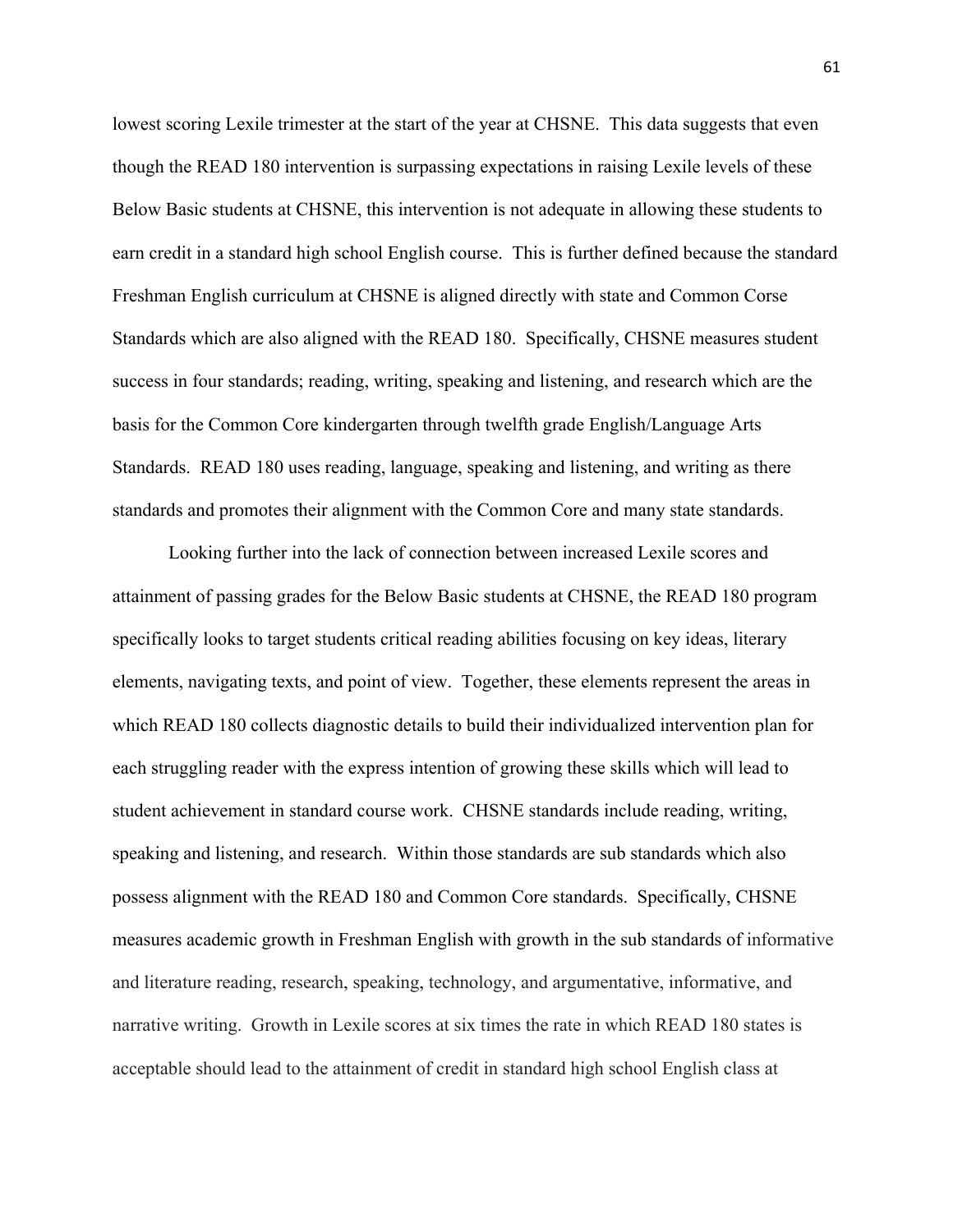CHSNE when the curriculum for that course is directly aligned with the diagnostic settings of the intervention itself as well as the Common Core Standards.

These results caused further, deeper analysis to determine if there was a connection between the common standards of READ 180 and the Freshman English course at CHSNE. Those common elements within the like standards appear in Table 7:

Table 7. *Common Elements of Standards*

| <b>READ 180 Standard</b> | <b>CHSNE Freshman English Standard</b>      |
|--------------------------|---------------------------------------------|
| Literary Elements        | Informative and Literature Reading          |
| Navigating Texts         | Argumentative/Informative/Narrative Writing |
| Point of View            | Speaking                                    |

There is clear alignment between the READ 180 standards and the standards aligned in the standard Freshman English class at CHSNE. The results of this comparison between common standards for the Below Basic group revealed scores that were close to or in the passing range according to READ 180 standards however, this group's scores in the common CHSNE Freshman English course were at a below passing level. Table 8 shows a specific breakdown of these scores revealing that even though the READ 180 intervention and CHSNE marks growth for the Below Basic group within these common standards during the 2018/2019 school year, there is clearly a discrepancy in what should lead to attainment of skills to pass a standard high school English course. The assessment of standards at CHSNE are determined by classroom teachers and students are assigned a numerical grade for each standard.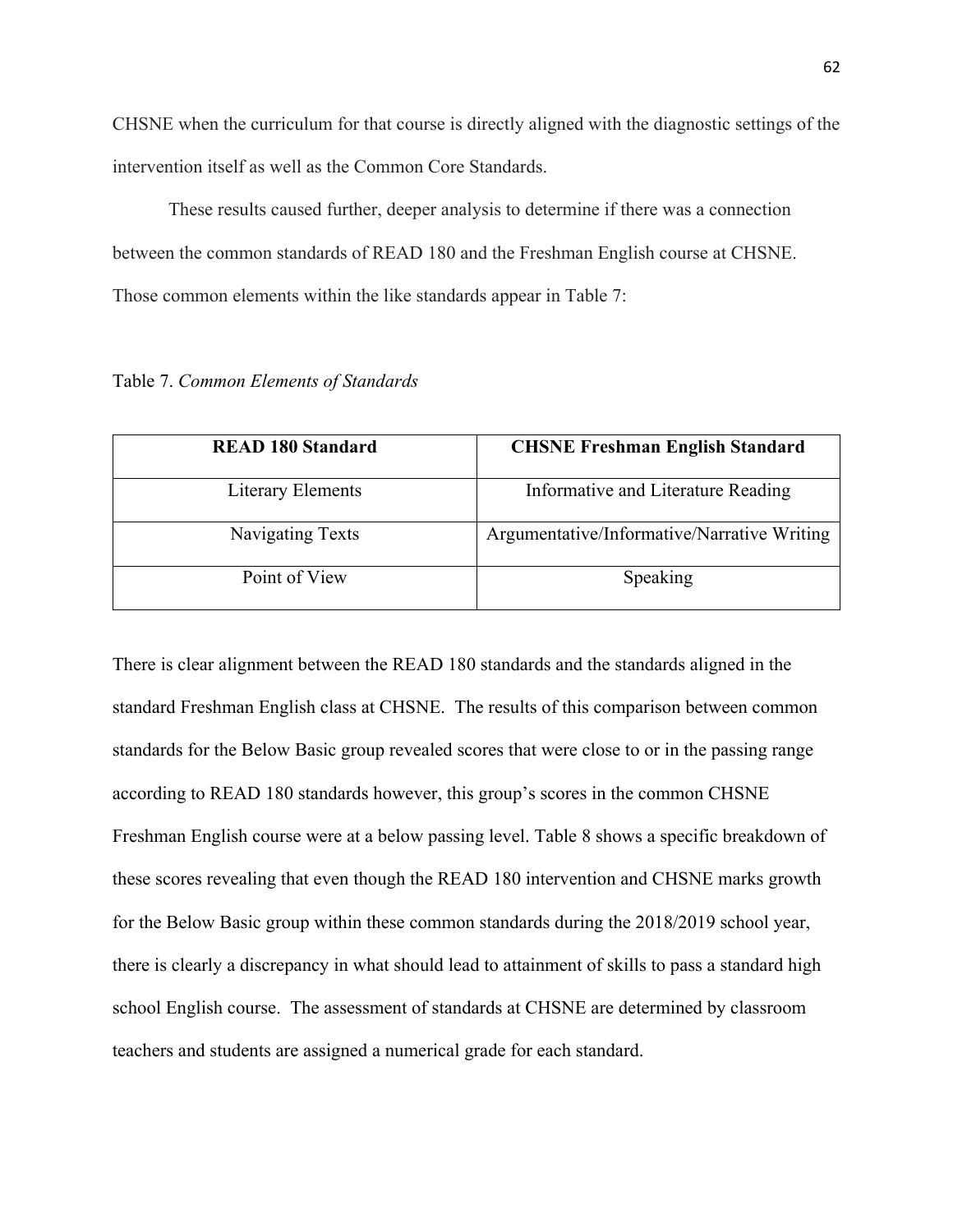

Table 8. *READ 180 Standards vs CHSNE Standards (Common Standards) - Below Basic Group*

Completing a similar analysis for the Basic group of readers also revealed similar findings and therefore, a similar discrepancy between READ 180 scoring and CHSNE within common standards. Table 9 shows results for the Basic group that were comparable to the results of the Below Basic group in that, by the completion of the 2018/2019 school year, the Basic group were also scored higher by READ 180 scoring of like standards than CHSNE.



Table 9. *READ 180 Standards vs CHSNE Standards (Common Standards) - Basic Group*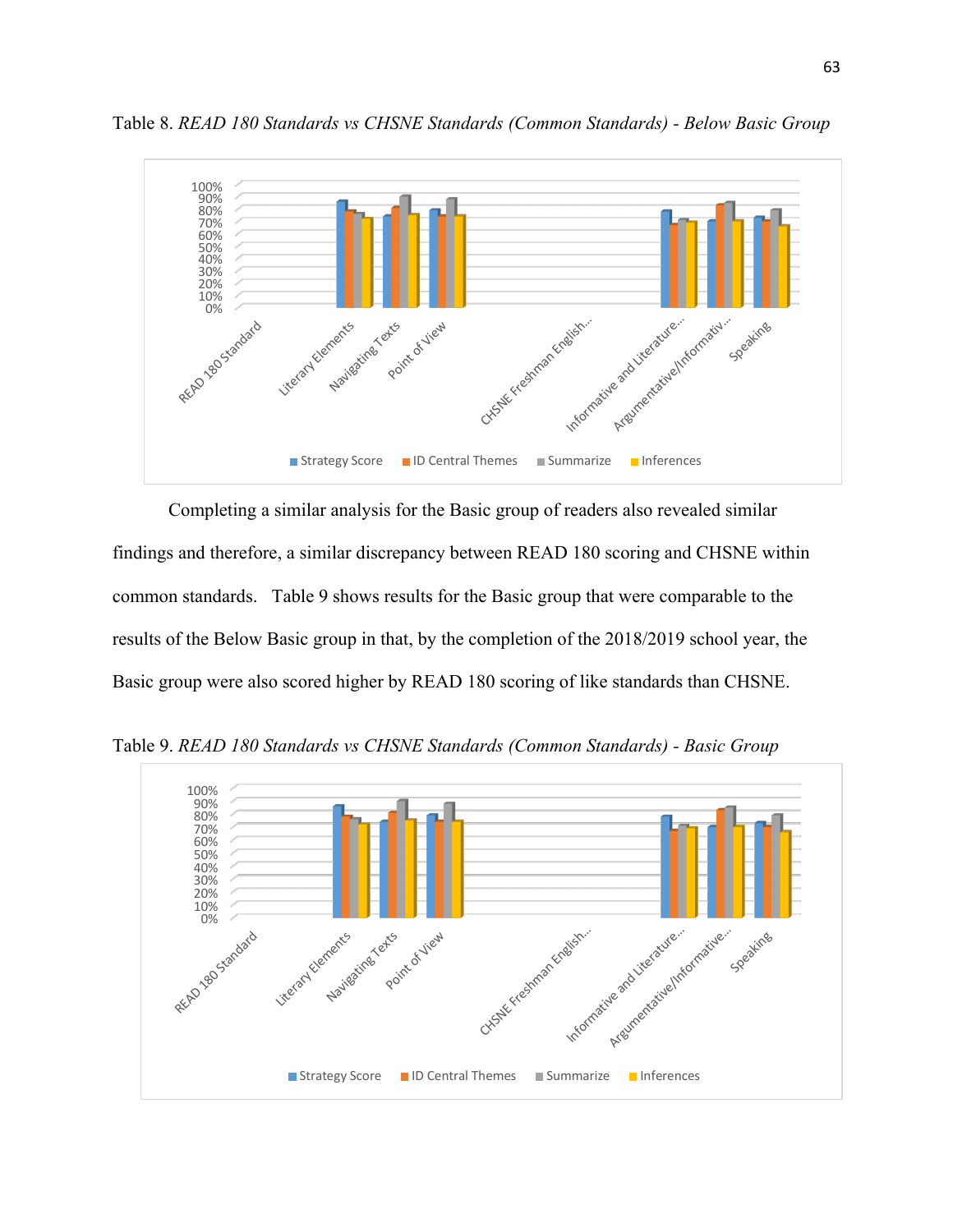Below Basic readers at CHSNE see Lexile growth at a rate of almost two to one compared to Basic readers yet these two groups see a similar grading pattern when assessed on the standard high school English class standards at CHSNE. This data supports that even though there is direct alignment of CHSNE standards and READ 180 standards which are both derived from the Common Core state standards, growth in Lexile scores does not have a direct link to attainment of credit in a standard high school Freshman English course at CHSNE.

Chapter 5 further discusses the findings of the study, implications that it may have, recommendations for action and further study, and conclusions.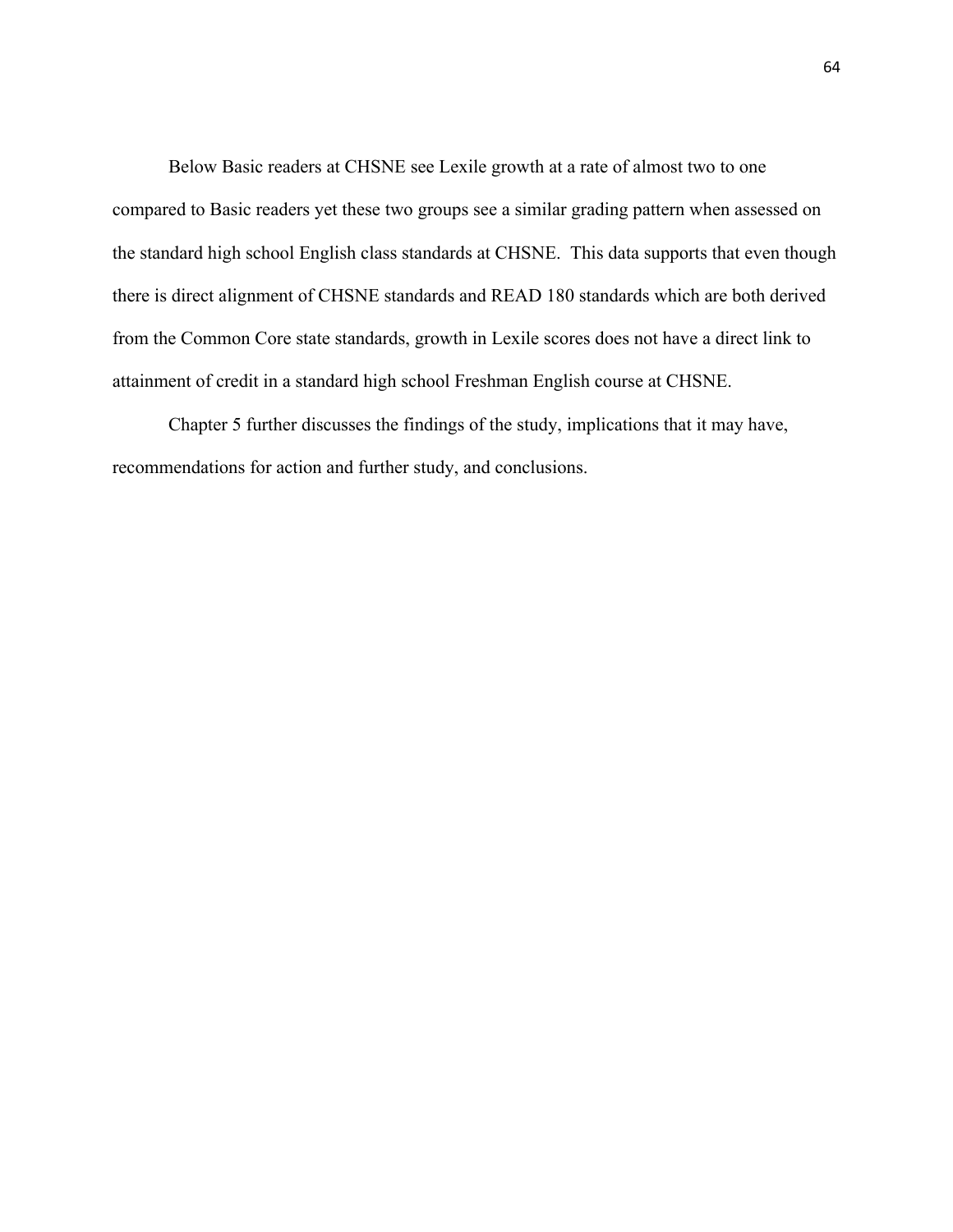# **CHAPTER 5: CONCLUSIONS**

The purpose of this study was to examine historical data to measure the effectiveness of the READ 180 reading intervention program on students' overall learning in a standard high school English course. The researcher looked directly at the correlation between the growth in scores on the READ 180 Scholastic Reading Inventory (SRI) test and student achievement of credits in Freshmen English with further analysis of the aligned, specific skills and standards associated with both the intervention and the English class. Ultimately, this study examined if the READ 180 intervention program is a suitable program to allow students who read below grade level to become better readers, and established if this intervention, as it is currently presented, allows for these students to earn credits in standard high school curriculum. Further, any potential curriculum or substantial program change should be done with caution and should not be completed based solely on the results of standardized test scores (Mertler, 2014).

Ultimately, this study examined a single research question and corresponding null hypothesis which determined if the READ 180 reading intervention program is a suitable and effective Response to Intervention (RtI) program for below grade level readers at Cooperative High School of New England (CHSNE). There have been many hours spent developing and implementing such RtI programs at CHSNE as well as throughout the US and the amount of funds spent on acquiring and executing such programs requires school district personnel to carefully evaluate the effectiveness of such programing (Sparks, 2015). The No Child Left Behind (NCLB) act of 2002 required that all students in the US would be proficient in reading by 2014 (National Center for Learning Disabilities, 2017). However, NCLB did not take into account the varied needs of students with learning disabilities or the social-emotional learning (SEL) requirements of many of the students who read so far below grade level whereas, the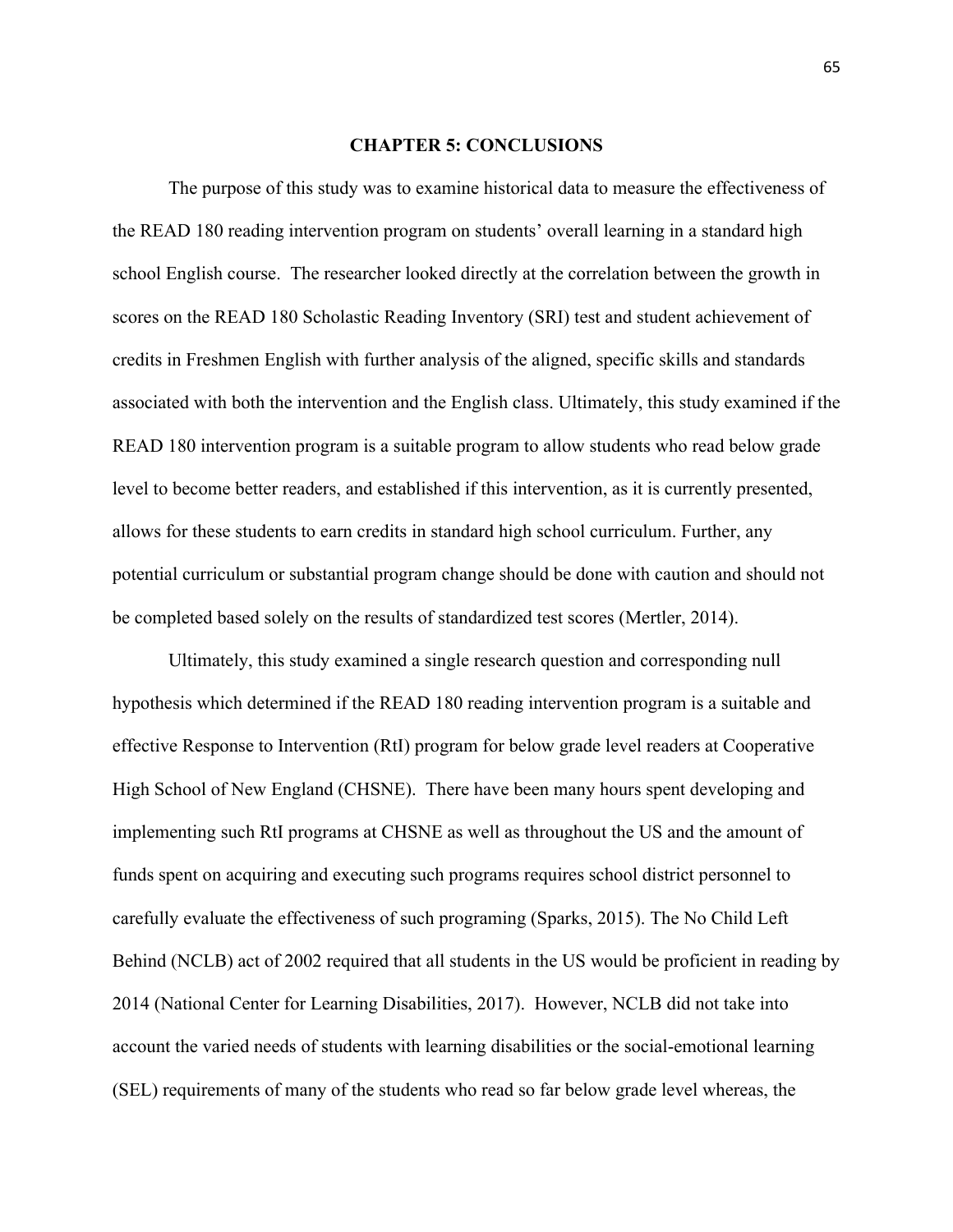current Every Student Succeeds Act (ESSA) that replace NCLB places more onus and power within each state's local control (Carlson, 2019). Regardless of the act or mandate that is in place, schools are required an expectation of rigor and allow students access to grade level learning.

Scholastic's READ 180 reading intervention program has been the RtI program that CHSNE has used to diagnose and treat high school students who read below grade level for the more than a decade. READ 180 tests students reading ability through their Scholastic Reading Inventory (SRI) test and CHSNE tests all students a minimum of three times each academic year with the very first school year test taking place the first week of school. Ninth grade students who score Below Basic on the SRI test are placed in the READ 180 reading intervention program as well as assigned to CHSNE's standard high school Freshman English class. CHSNE has these students take the intervention and the standard class in an attempt to quickly increase these struggling reader's SRI scores with the belief that once these students achieve a proficient reading score, they will be successful in obtaining credit.

This study looked to evaluate the effectiveness of the READ 180 program for CHSNE. Specifically, with regard to the research question, this study assessed the correlation between the growth in Lexile scores for Below Basic readers at CHSNE and these same student's attainment of credit in a standard high school English class at CHSNE. Further, once that correlation was established, this study determined there was a direct alignment of standards associated with both CHSNE's standard Freshman English course and the standards of the READ 180 program and further determined that both sets of standards were derived from the Common Core state standards. While this study's results are only applicable at a single institution from which all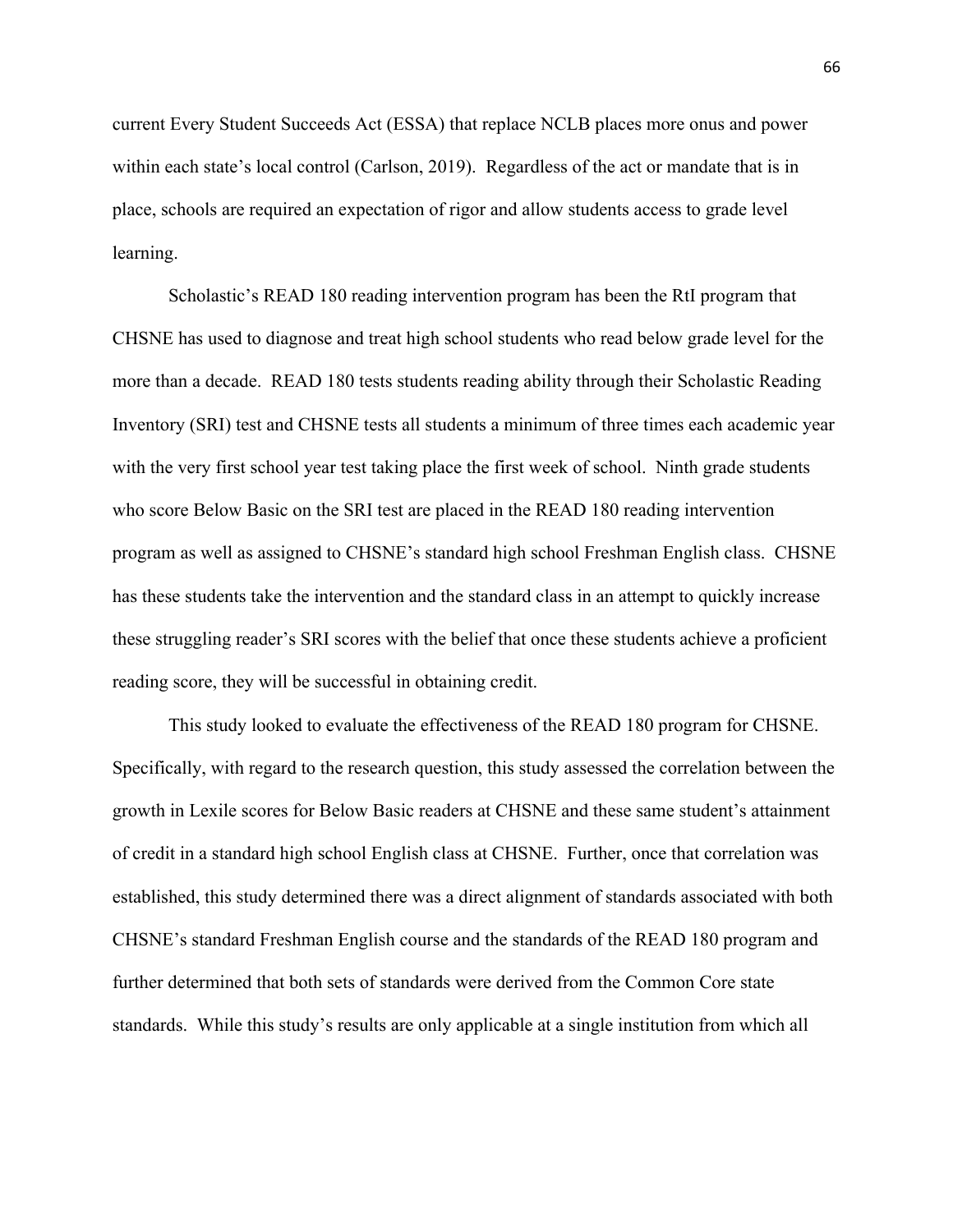data was gathered from, similar studies conducted at other demographically similar schools like CHSNE could enable a deeper understanding of the results.

### **Interpreting the Findings**

This study sought to answer the research question: To what extent does academic achievement in standard high school Freshmen English differ for students who participate in the READ 180 intervention-and those who do not participate in the intervention?

The READ 180 intervention program was the treatment and was only given to the Below Basic group. The Below Basic group also takes the standard high school Freshman English course while the Basic group, not receiving the treatment, only takes the standard high school Freshman English course. The null hypothesis for this study suggested that there will not be a significant difference in achievement in the Freshmen English course for students who received the READ 180 intervention compared with students who did not receive the READ 180 intervention. Historical data from the 2018/2019 school year was gathered from the eighty unidentifiable students who tested either at the Below Basic or Basic level as determined by the SRI test. Forty students were in the Below Basic group and forty students in the Basic group. Data was gathered collected and organized in Microsoft Excel ™ and then exported to IBM's SPSS ™ to determine if there was a direct correlation between growth in Lexile scores and student's achieving passing grades in a standard high school Freshman English course. This data served to make determination of the accuracy of the null hypothesis which stated there would not be a significant difference in achievement in the Freshmen English course for students who received the READ 180 intervention compared with students who did not receive the READ 180 intervention.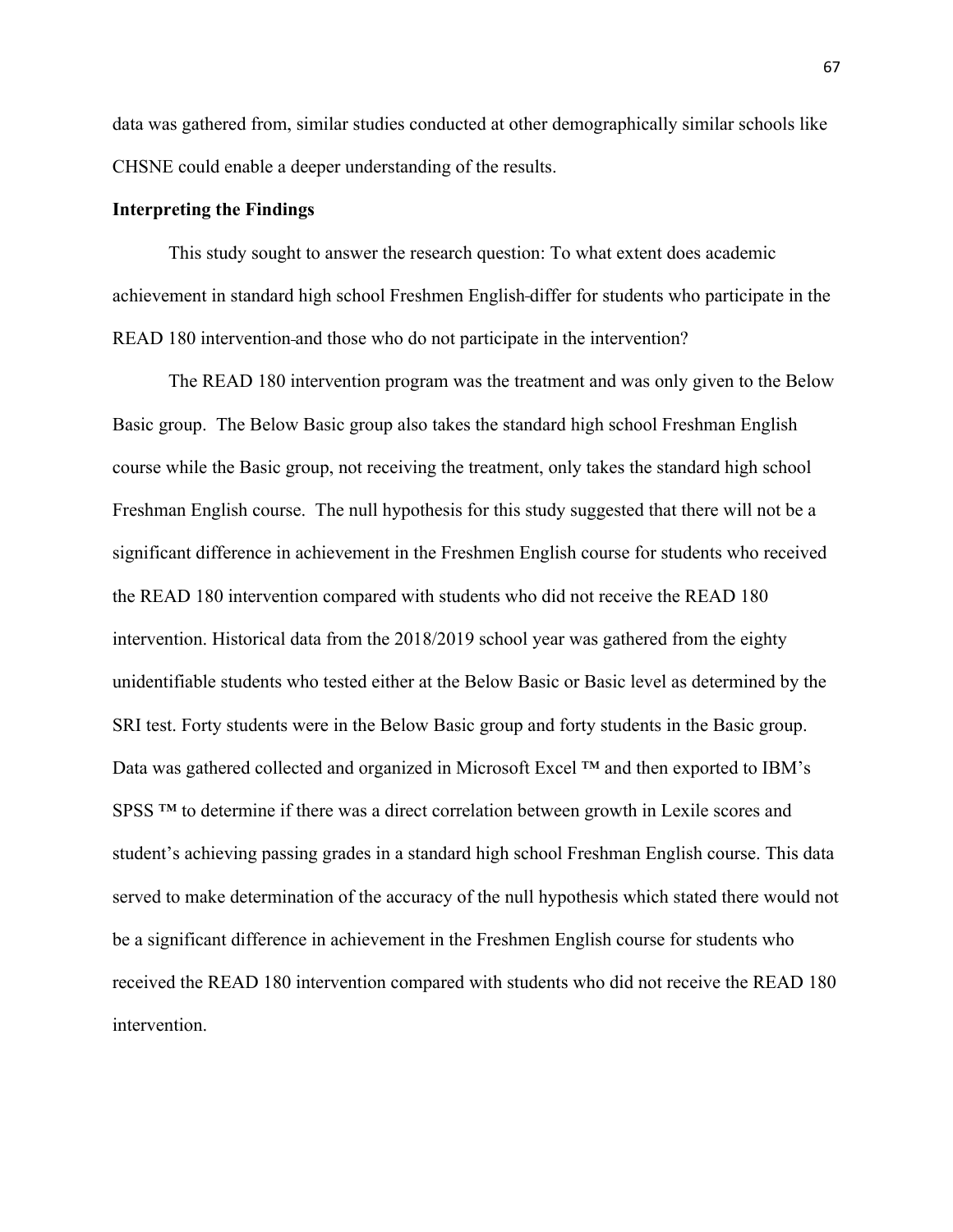Assumption testing for normality of distribution was conducted by using the Shaprio-Wilk test and Levene's Test for Equality of Variances was also used to test for the assumption of equal variances. These tests determine there was a strong correlation between the control group, students who never took READ 180, and the experimental group (students who took READ 180). According to Gall, Borg, and Gall, (1996), using an independent sample t test was effective and appropriate when the researcher was analyzing the means of a dependent variable to determine if there was a difference between groups.

Based on the analysis of the data from the SPSS instrument, these results state that even with direct alignment of standards between the READ 180 program and the standard Freshman English class at CHSNE, students who see growth in Lexile scores do not obtain passing grades in this standard course. Further, the students represented in the Below Basic group who received the READ 180 intervention and the standard Freshman English course gained Lexiles at a rate of three to one compared to their counterparts in the Basic group during the 2018/2019 school year but were still six times less likely to earn credit in the standard Freshman English course. For this research question and null hypostasis, it can be concluded that the READ 180 intervention program is not a suitable RtI program for the students at CHSNE when the specific purpose of READ 180 is to rapidly increase below grade level reader's Lexile scores with the express purpose of these students obtaining credits in grade level subject matter.

#### **Limitations**

This study had a few limitations. First, most students who received the READ 180 intervention in the 2018/2019 school year came from the same sending school and the same town; therefore, they may not be representative of students from other sending schools. Second, there are two different teachers who teach the READ 180 intervention at CHSNE as well as six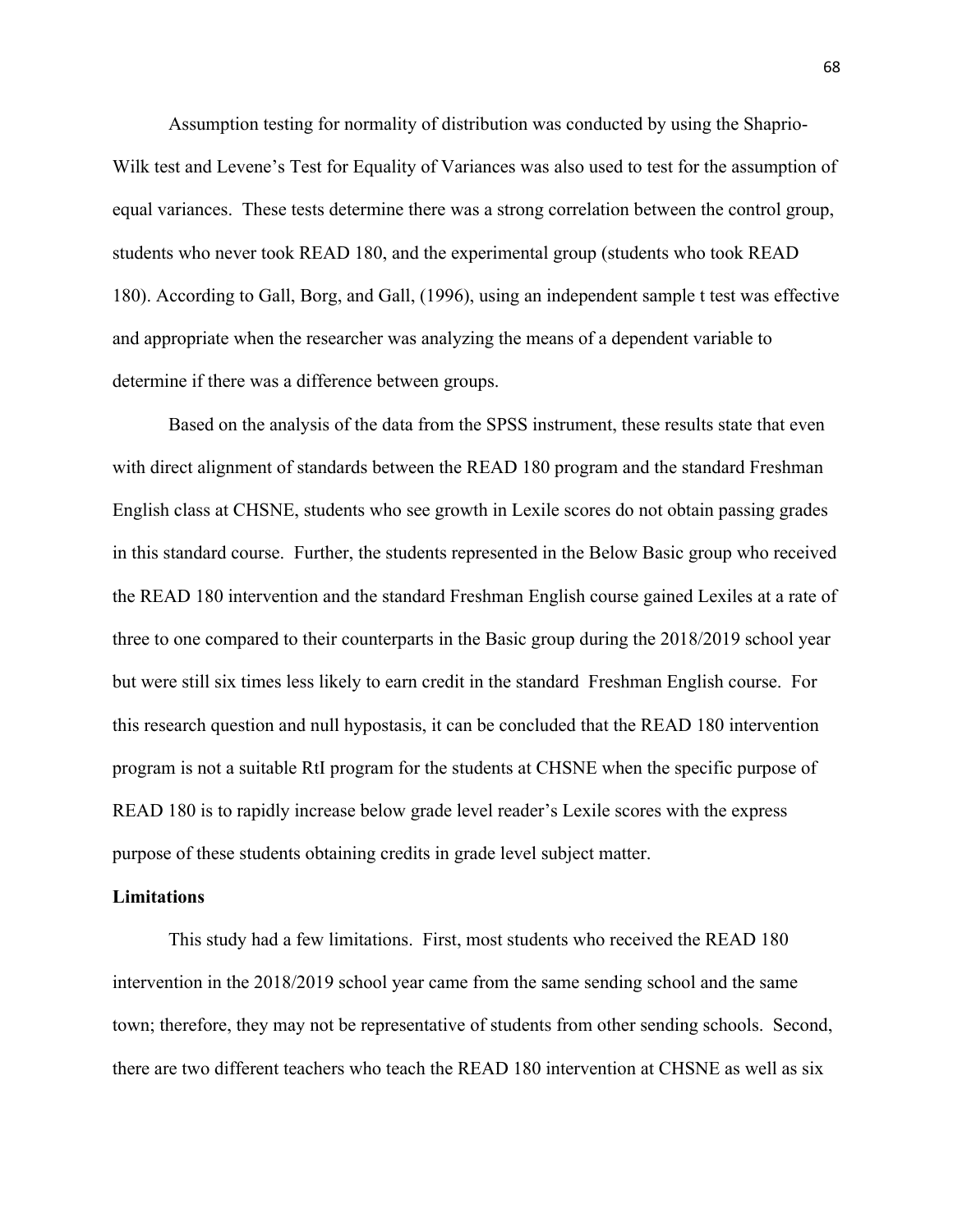different teachers who teach the standard high school freshmen English class. Although both READ 180 teachers were trained simultaneously in the READ 180 programming, the consistency of the delivery of instruction to the students could be in question. Further, the six different Freshman English teachers, although they work as a team to determine pace and scope of curriculum, have various and different teaching styles. The forty students that were part of the Below Basic group were enrolled in four of the six teacher's Freshman English class.

The sample size of this study is also a limitation and while this study's results are pertinent at CHSNE, similar studies conducted at other demographically similar schools like CHSNE could enable a deeper understanding of the results. Also, only using the grades and standards from the standard Freshman English course was a limitation to this study. Future studies could expand and include writing courses or other general elective courses with similar standards to those aligned with the READ 180 program. Further, the variety of student learning styles could also be a variable in this study as well as student attendance, tardiness, and suspension rates.

# **Implications**

Statistically,  $82\%$  of  $6<sup>th</sup>$  grade students who have failed an English class will not graduate from high school (Bryan & Kerns, 2018). Students who struggle with literacy in middle school have those issues compounded in each subsequent year and therefore, fall further and further behind as they are socially promoted to high school. School leaders need to use appropriate Response to Intervention tools to aid in assessing student needs but not solely rely on these singular tools to get struggling students back to performing at grade level. In fact, many of these students who need the intervention have never been at grade level. Rather, using appropriate RtI tools and programs to diagnose struggling students needs and then using these same tools as part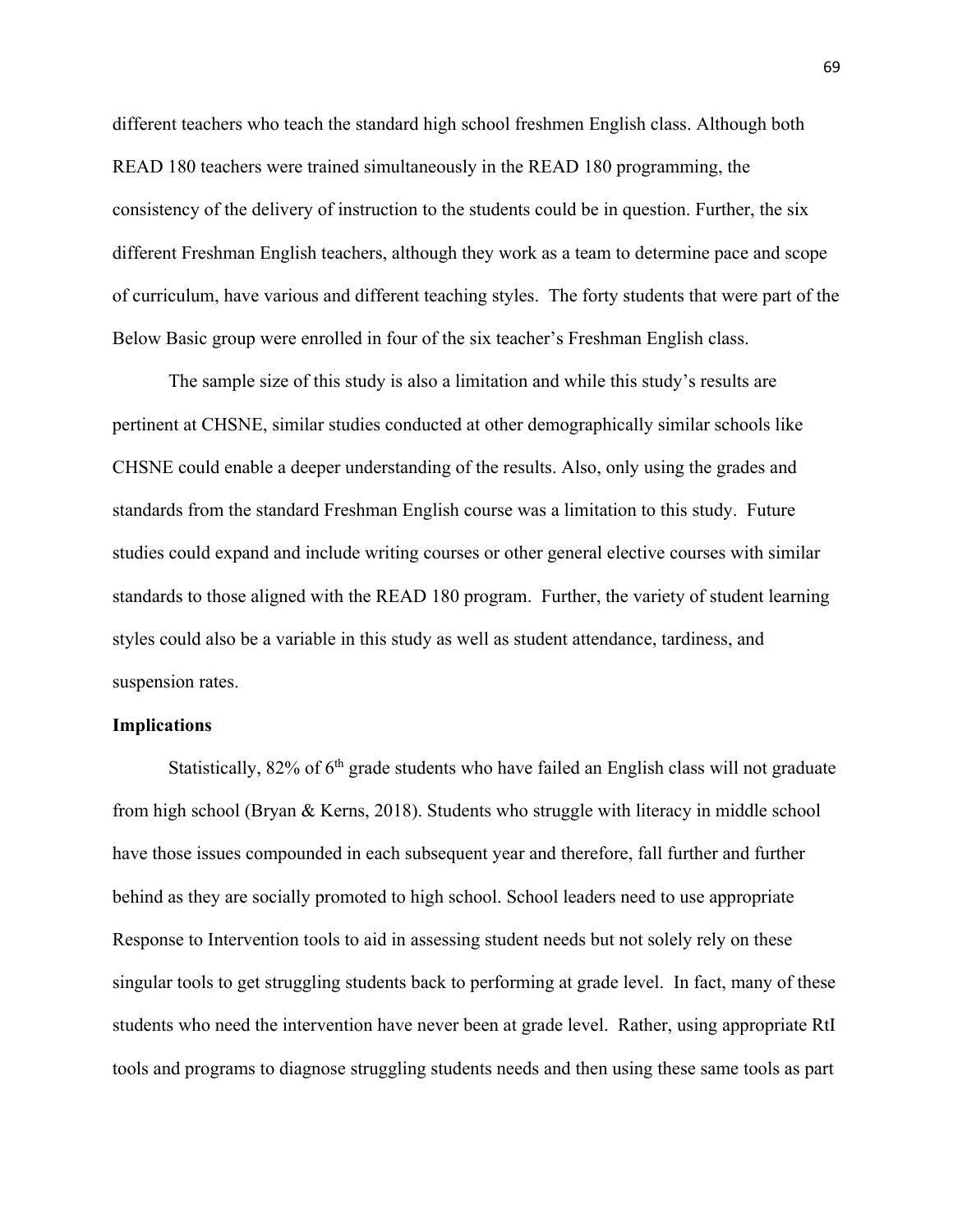of the larger intervention program would allow schools to continue with successful diagnosis but would allow schools to create appropriate and personalized learning plans that could ultimately accomplish the goal of remediating students who are a larger culture of failing.

RTI has the potential to meet the challenges of increasing diversity in student populations and the need for increasingly complex systems of instructional design. Three fundamental shifts in understanding systems and systems change must ground RTI policy and implementation work. First, RTI must be seen as an activity system nested within a larger system of influences and practices. Second, change is context-sensitive and, therefore, systems must invest in multiple strategies for implementing RTI. Third, local education agencies (LEAs) and state education agencies (SEAs) must invest in system and school improvement so that RTI aligns at multiple levels of the system to bridge the significant gap between research and practice. (Kozleski & Huber, 2010)

For the purposes of this study, CHSNE has spent over a decade using a well regarding RtI platform to diagnose and treat a population of incoming freshmen who read well below grade level. Over this ten-year span of using the READ 180 program, CHSNE has spent almost \$750,000 on the software components of READ 180, program materials, and training of staff yet this population of struggling readers still do not graduate from CHSNE. Rather than using the READ 180 program as the whole Response to Intervention, READ 180 should be part of a multitier intervention program in which the whole student is treated rather than just the deficit in reading ability.

The Common Core standards were implemented to help create a generation of learners in this country that would leave high school college and career ready however, statistics suggest that high school graduates in this country are not prepared for college.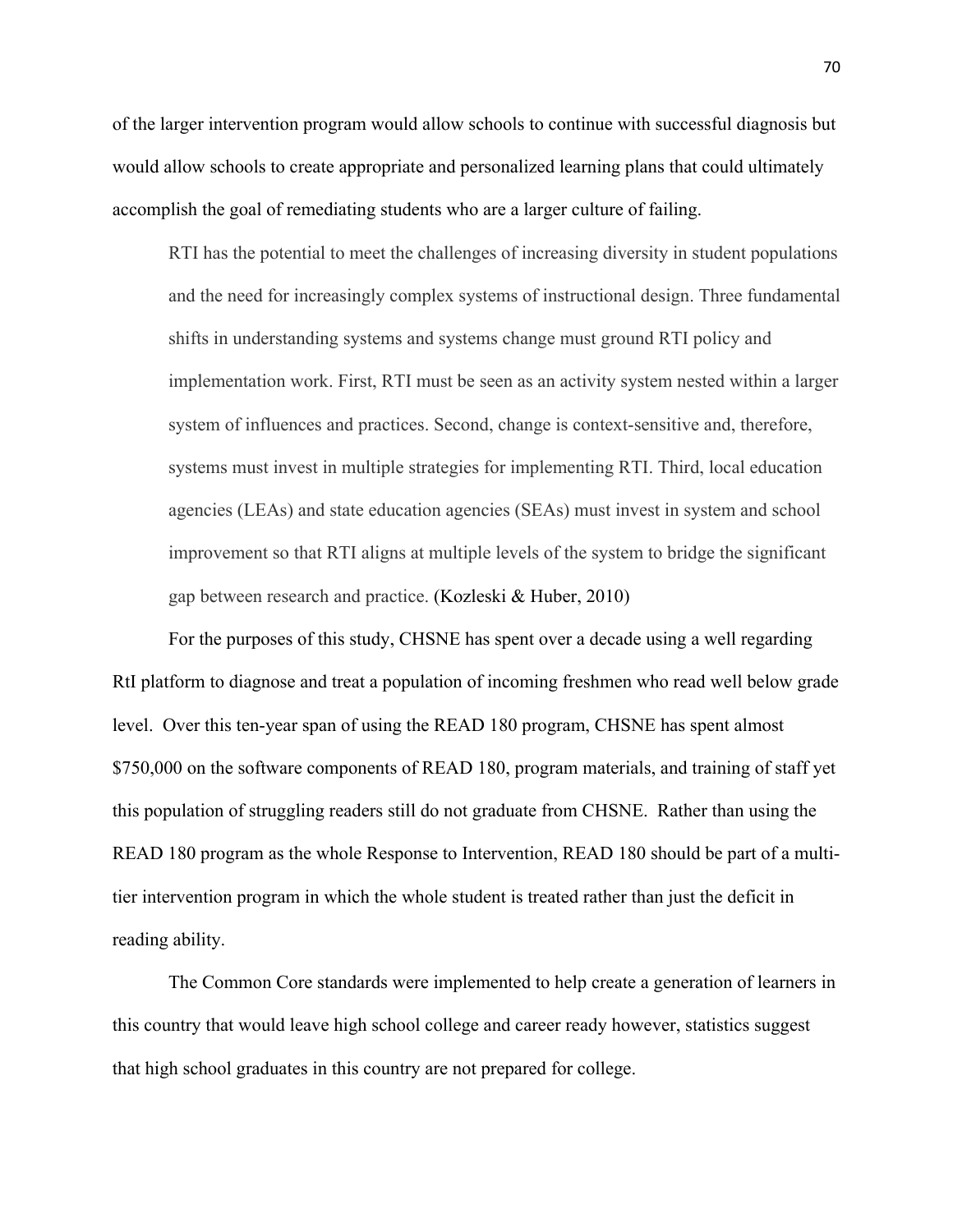Today, far less than half of U.S. 12th graders are college ready. Never mind those who have already dropped out of high school. The National Assessment Governing Board estimates not quite 40 percent are college ready. The ACT folks estimate 26 percent are

college ready across the four subjects that comprise their suite of questions. (Finn, 2015) This data clearly suggests that high school graduates are not prepared for the rigors of the curriculum colleges offer. If these students are not prepared after receiving the standard high school curriculum, then there is no way students that enter high school with a  $5<sup>th</sup>$  grade reading level will never meet this standard.

Finn (2015) suggested in order to counterbalance the inequity in the diploma system there needs to be a radical shift in the system itself in this country. However, if districts implement such a strategic shift in programming there needs special attention paid to making sure a minimum standards diploma does not limit access to regular programming for these students and the possibility of advancement is still achievable (Kahlenberg, 2015). Programming of this type is not meant for the lower half of struggling students but rather, the lowest 5% in each school that cannot access any standard high school curriculum (Kahlenberg, 2015).

### **Recommendations for Action**

The results of this study suggest there is clear evidence that there is a population of students who enter CHSNE who read well below the ninth grade reading level and these students are not able to earn passing grades in CHSNE's standard high school Freshman English course even though these students receive CHSNE's RtI program. CHSNE, which offers a single intervention for these struggling learners, should offer more comprehensive programming with the specific intent of targeting this population's needs. Creating a larger, more comprehensive, student centered RtI program students who enter CHSNE at such an academic deficit would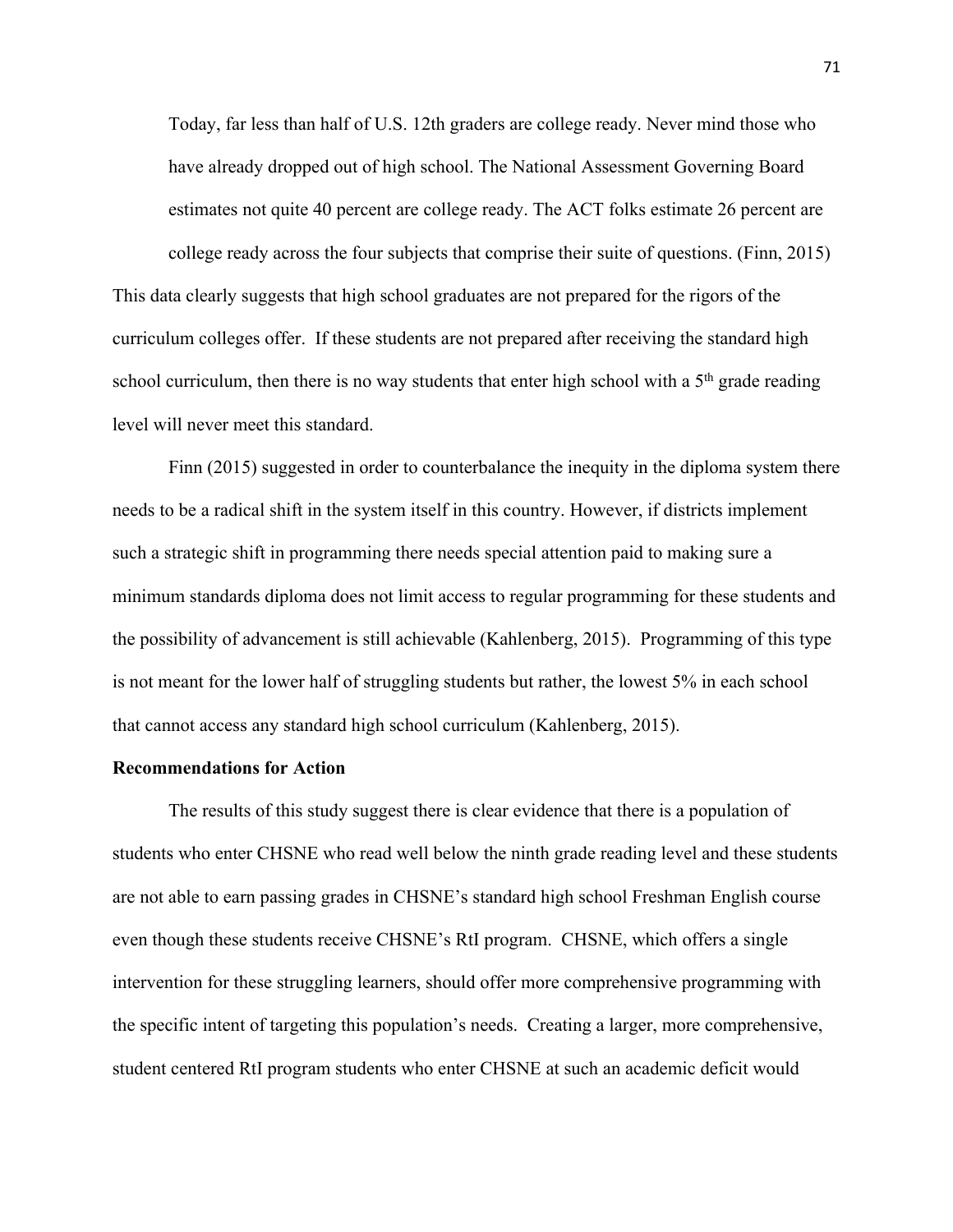foster a culture caring about the whole student while creating positive pathways to successful attainment of a diploma. Further programing needs to be created at CHSNE to create this pathway to student's success. Clearly, the current curricular offerings of CHSNE are not appropriate for this population of struggling learners. A skills-based curriculum should be developed for this population of students that while allowing them access to the state standards they are required to demonstrate proficiency in prior to graduating are still met, the process of obtaining them is presenting in a more manageable manner. Further, CHSNE should re-align staffing needs and budgetary considerations to meet the teaching requirements this curricular shift would necessitate. CHSNE should continue to use the READ 180 intervention program as an effective tool for diagnosis but should only use the intervention software as a single part of the intervention and no longer as the whole intervention.

In order to assist with the implementation of the actions of this study, the results need to be disseminated to other school leaders and district personnel. The researcher had previously agreed to make copies of this study available to the principal of CHSNE as well as the district's superintendent, assistant superintendent, the executive director of pupil services, and the school board. The results of this study could assist these people in implement potential changes at CHSNE. Further, this study will be made public through the University of New England online dissertation data base called DUNE and therefore will be assessible by other researchers and the findings of this study can be expanded. Submitting this study to DUNE enables the researchers to contribute to the topics related to this study both on the local level as well as throughout the country.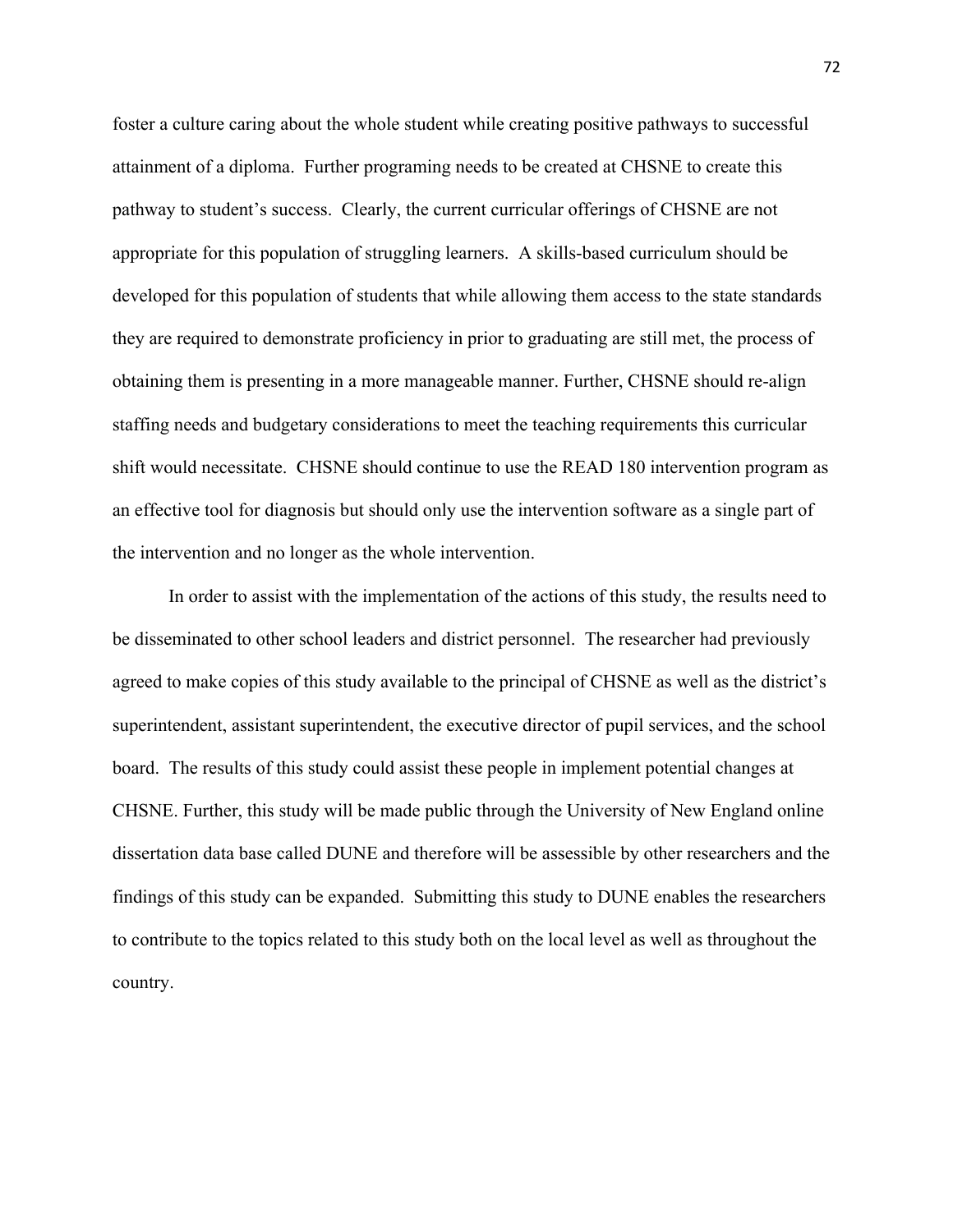### **Recommendations for Further Study**

Throughout this study, several themes for potential future study became apparent. First, given the significant gap in the mean difference in results of student growth in Lexiles in the Below Basic group and these same students attainment of passing grades in a standard Freshman English class, even though there is direct alignment of the standards that define both the course and the READ 180 intervention program, it is apparent that a future study is needed focusing on the relationship between Lexile scores and the READ 180 standards. Further, additional studies that are similar to this study but focusing on students of a different high school with a similar demographic would also expand and contribute to this topic. Also, completing a similar study with more historical data would enrichen this topic.

Another recommendation for future research would be to replicate this study in future years with the exact same population of student's at CHSNE through the lens of Every Student Succeeds Act (ESSA) versus that of No Child Left Behind Act (NCLB). ESSA has placed a greater onus and therefore more power, with local school districts and states to implement appropriate curriculum and interventions with the end goal of better performance on standardized tests (Carlson, 2019). Further, repeating this study at CHSNE in future years could also be an assessment of the Recommendations for Action that this study offered and were implemented by CHSNE.

Lastly, researchers who look to expand on the findings of this study should conduct their work focusing on the relationship common standards of the READ 180 intervention and those of more than just the standard high school Freshman English course. Specifically, with the repeal of NCLB in 2015 and the implementation of ESSA, schools are redefining the standards that they evaluate their students on to determine the attainment of credit. Further, many schools are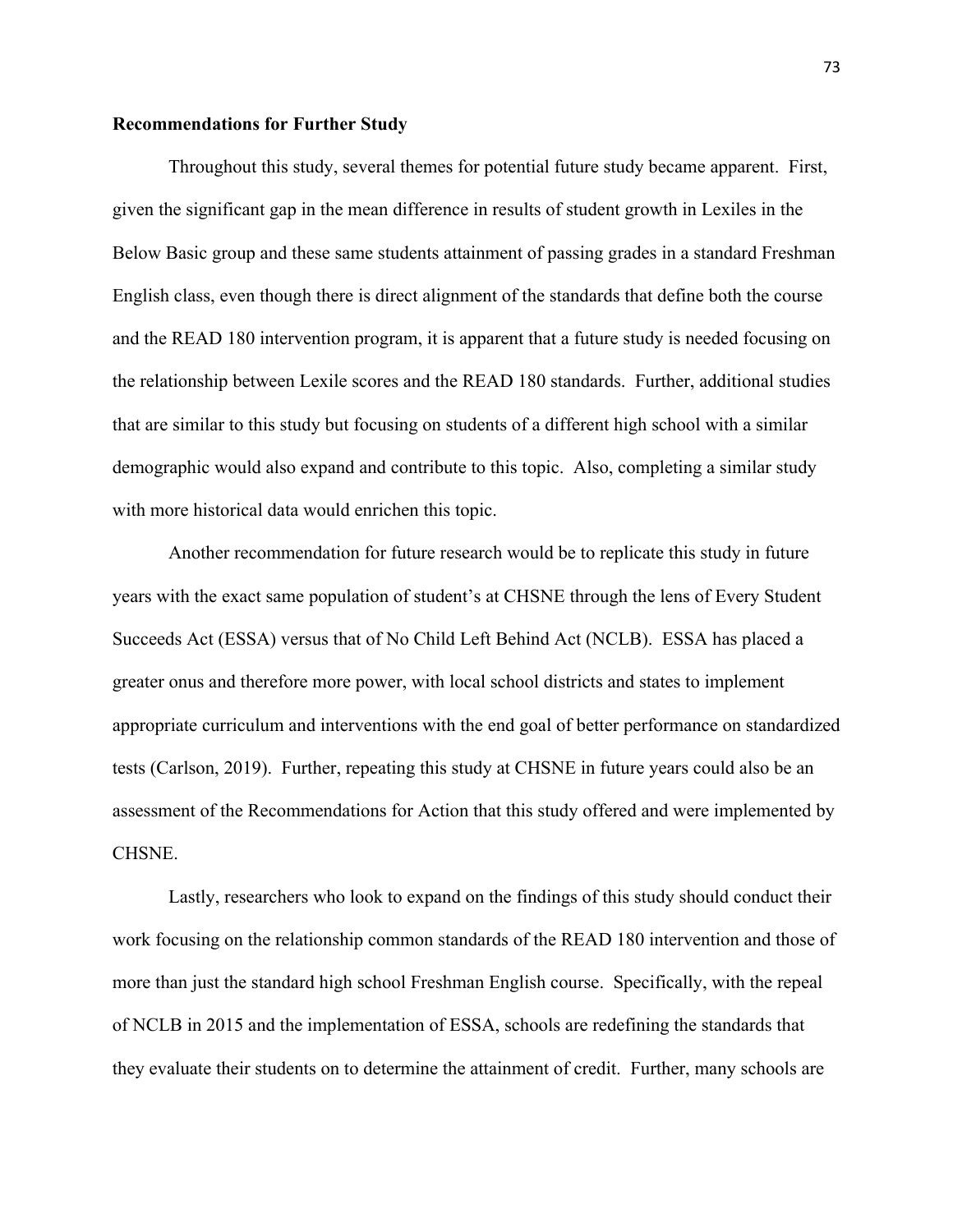moving to a competency-based model of evaluating student success. Completing a study that assessed Lexile growth compared to competencies instead of grades and the currently aligned standards the at are shared between the READ 180 intervention and CHSNE would be a valuable addition to the research on this topic.

# **Conclusion**

Schools need to become personalized to meet the ever-varying requirements of their most disadvantaged learners. In the last decade this personalized learning shift has been evidenced in the creation of ESSA and the repeal of NCLB allowing for more local control of how to best educate the whole student. Once, the popular movement was for schools to introduce specific RtI programs to work with below grade level students. Programs, such as READ 180 were introduced to school districts as an all in one approach to quickly bring struggling learners to grade level so they could access appropriate grade level curriculum. Now, schools are instituting a more personalized approach for individual students at all levels and this has appeared in the forms of competency-based evaluation systems, differentiated instructional model of teaching, and the clear and constant communication of student's individual goals and needs (Pane, Steiner, Baird, Hamilton, & Pane, 2020).

Creating learning profiles, personal learning paths, competency-based progression, and a flexible learning environment allows schools to meet students where they are when they enter and build a systematic approach of educating the whole child rather than trying to continuously get these struggling learners to engage a traditional learning approach that has failed these students in previous years. Implementing this personalized approach starts with individual plans based on students' greatest areas of need and should end with school systems creating a diploma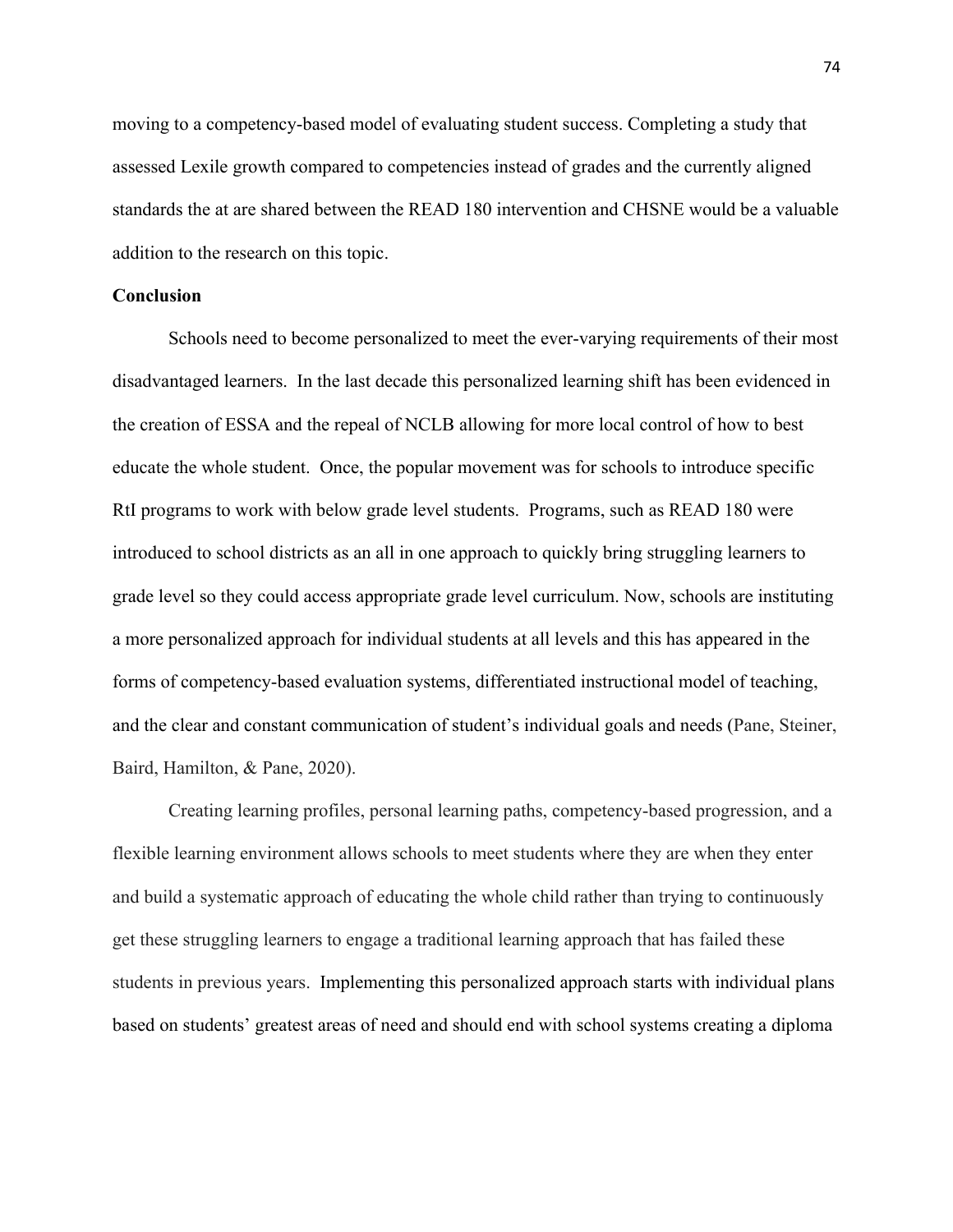system that resembles this approach. This determination could still come from using effective RtI tools such as READ 180 but the intervention plan cannot stop there.

Current research shows that, rather than creating intervention programs based on a common areas of student deficit, the creation of personalized learning plans has both short and long-term growth benefits.

In both mathematics and reading, cumulative growth over the two years is evident. Students started significantly below national norms, gained ground after one academic year, and gained further ground the second academic year, placing them above (though not statistically significantly above) national norms at the end of two years. The largest gains on average appeared to occur in the second year. This suggests that PL systems may require some experience before operating at their fullest potential. (pane et al, 2020).

Creating programs around the needs of students has shown direct growth for students who were below the national average and put these students back on track after two school years. CHSNE has used READ 180 for over a decade and has found significant growth in student Lexile scores but this growth has not translated into students achieving in the classroom at the same level as their peers. Personalized learning has replaced traditional methods of teaching and learning and has been determined to be the most effective way to educate students currently and therefore, it makes sense that personalized learning should also be the method of intervention for the next generation of struggling students. It is important to note that these findings and conclusions are limited directly to this study. Additional research along this topic or expansion of this topic would prove beneficial in advancing the scholarly findings surrounding this topic.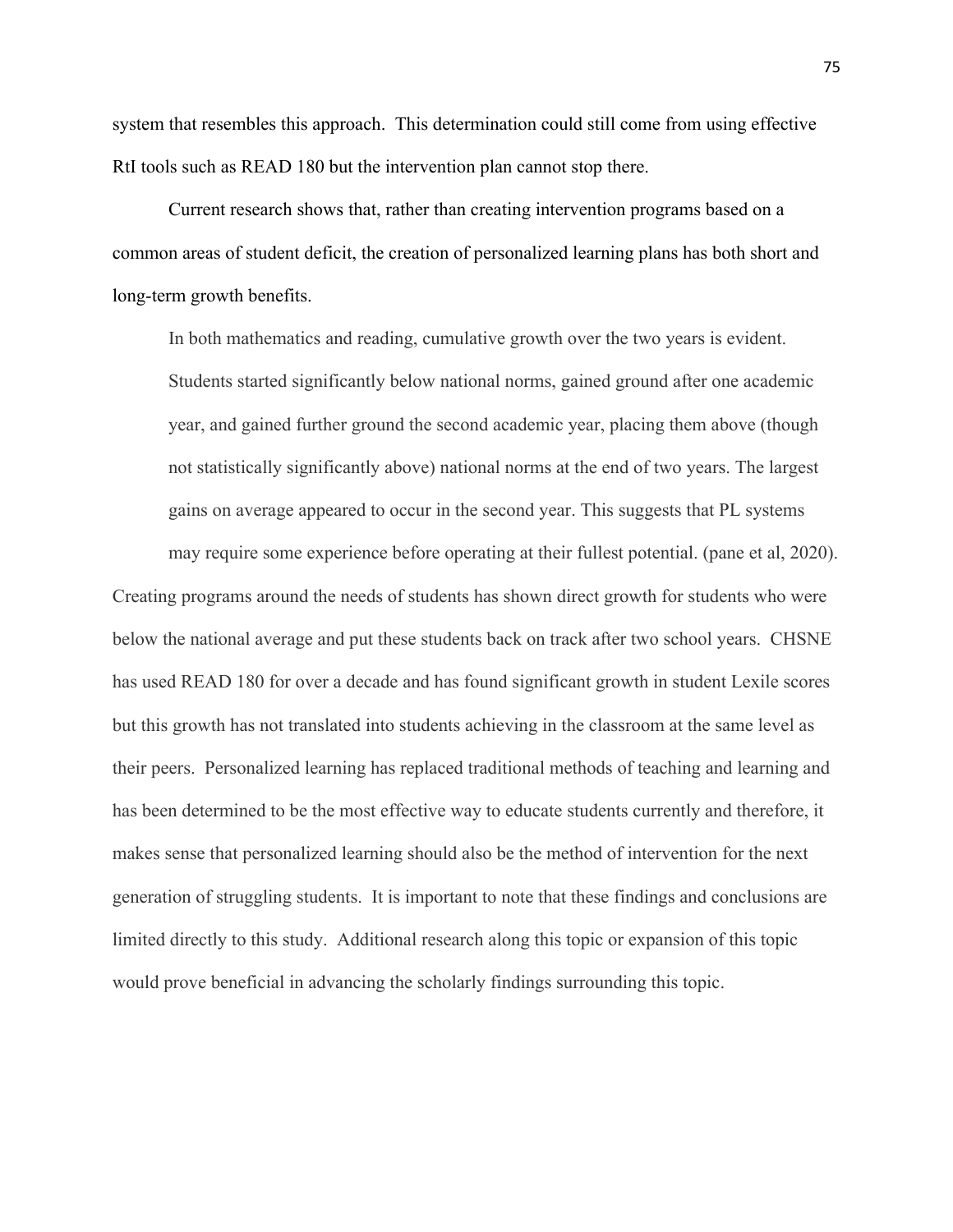# **References**

- Alliance for Excellent Education, NGA Center for Best Practices, National Association of Secondary School Principals, & National Association of State Boards of Education. (2005). *Reading instruction is for everybody - even teenagers.* Washington, DC: Retrieved from https://sde.ok.gov/sites/ok.gov.sde/files/ACE-NatAlliance.pdf
- Alternative pathways to high school graduation. Retrieved

from https://www.education.nh.gov/standards/documents/advisory16.pdf

- Bass, B. M., Bass, R., & Bass, B. M. (2008). *The Bass handbook of leadership: Theory, research, and managerial applications*. New York: Free Press.
- Bryan, Jan Dr. and Kerns, Gene Dr. (2018). 10 staggering statistics about struggling readers and reading growth. Retrieved from https://schoolleadersnow.weareteachers.com/staggeringstatistics-about-struggling-readers-and-reading-growth/
- Brown, G. (2019). Setting record straight on 'read 180' costs.(Education Week) Retrieved from https://www.edweek.org/ew/articles/2009/11/18/12letter-4.h29.html
- Carlson, D. (2019). No child left behind, national ambitions, and local realities: Implications for social and emotional learning. *Aei,* Retrieved from https://www.aei.org/wpcontent/uploads/2019/09/No-child-left-behind-national-ambitions-and-local-realities.pdf
- Chapman, C., Laird, J., & KewalRamani, A. (2010). *Trends in high school dropout and completion rates in the United States*: 1972–2008 (NCES 2011-012). Washington, DC: National Center for Education Statistics, Institute of Education Sciences, U.S.

Department of Education. Retrieved from https://nces.ed.gov/pubs2011/2011012.pdf

Common core state standards initiative. (2019). English Language Arts standards. Retrieved from http://www.corestandards.org/ELA-Literacy/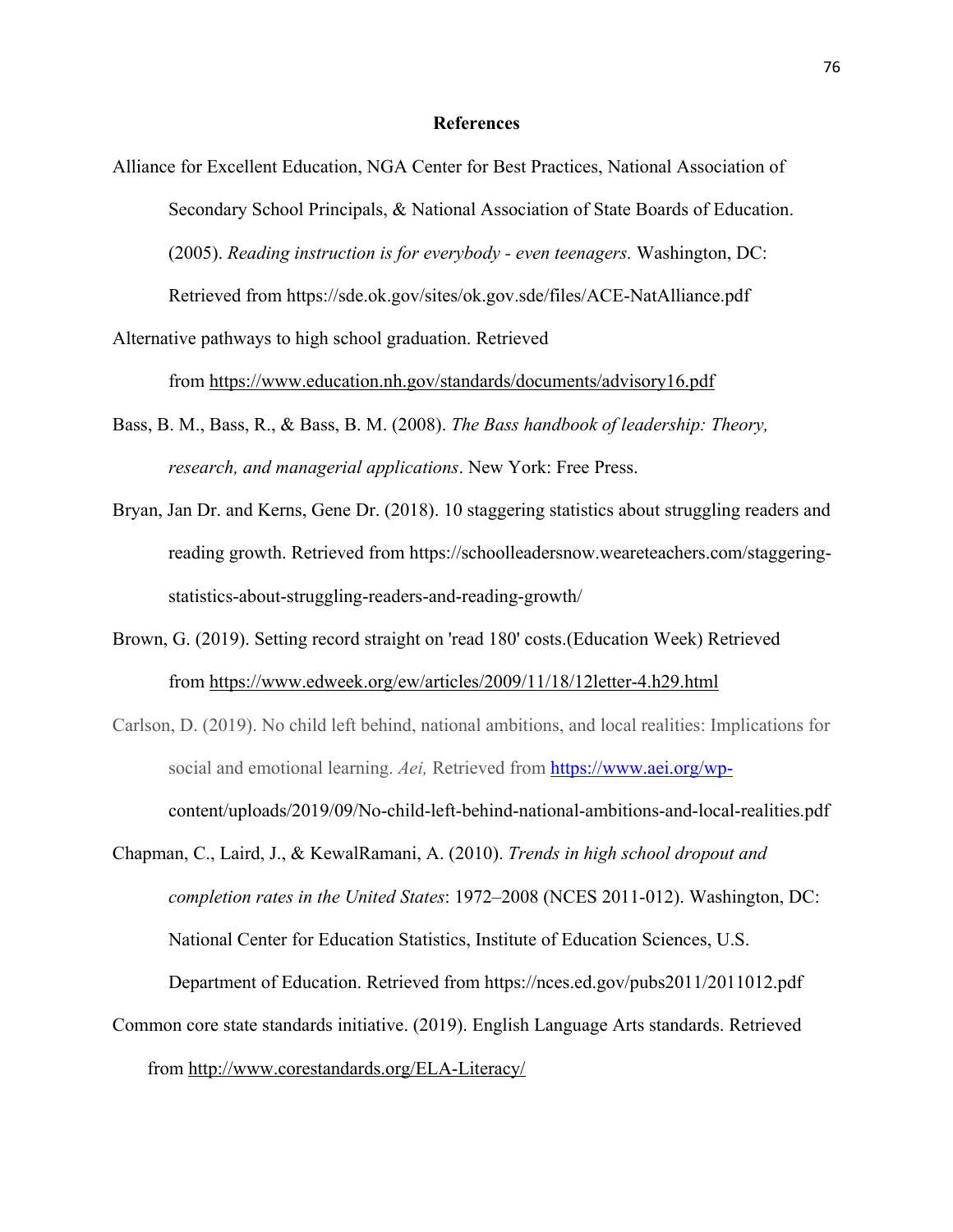Creswell, J. W. (2013). *Educational research: Planning, conducting, and evaluating quantitative and qualitative research.* Pearson Education. Retrieved from http://www.vlebooks.com/vleweb/product/openreader?id=none&isbn=9781292034 379&uid=none

- CTB Macmillan/McGraw-Hill. (2015). *California Achievement Tests*. Monterey, CA: CTB Macmillan/McGraw-Hill. Retrieved from http://worldcat.org/identities/lccn-n94098439/
- Dowling, S. (2016). Examining Teachers' attitudes on the READ 180 program in six Southern Louisiana Schools. Retrieved from

https://digitalcommons.lsu.edu/cgi/viewcontent.cgi?article=3488&context=gradschool\_th eses

- Duckworth, A. (2016). *Grit: The power of passion and perseverance.* New York, NY, US: Scribner/Simon & Schuster.
- Education News. (2018). Crisis Point: The State of Literacy in America. Retrieved from https://education.cu-portland.edu/blog/education-news-roundup/illiteracy-inamerica/
- Farrington, R. (2014). A college degree is the new high school diploma. *Forbes,* Retrieved from https://www.forbes.com/sites/robertfarrington/2014/09/29/a-college-degree-is-thenew-high-school-diploma/#17c3d12f4b44

Finn, J., Chester E. (2015). Different kids need different credentials. *EducationNext, VOL. 15, NO. 1* Retrieved from https://www.educationnext.org/different-kids-need-differentcredentials/

Florida Department of Education. (2010a). The Florida comprehensive assessment test. Retrieved from http://fcat.fldoe.org/.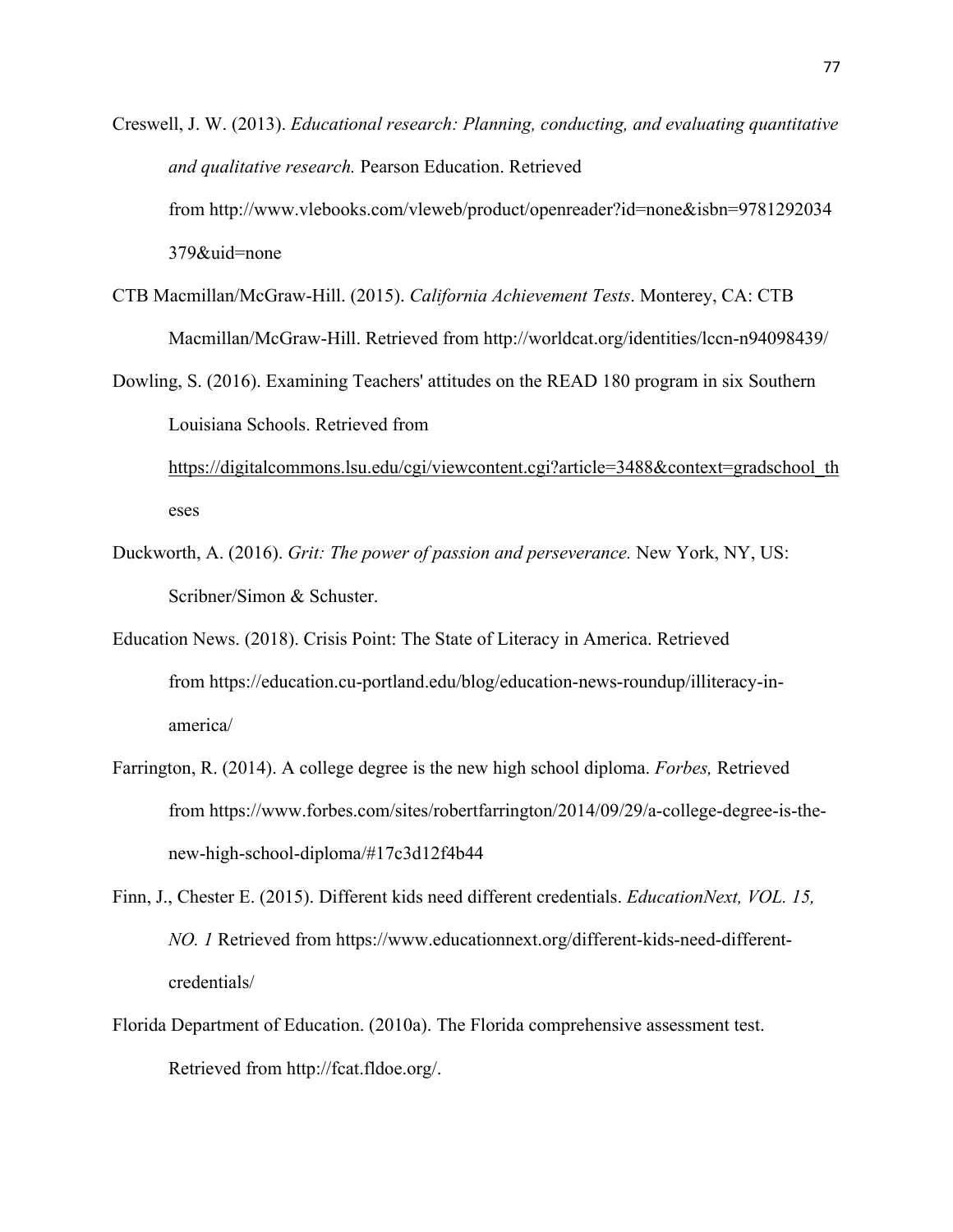- Gall, M. D., Borg, W. R., & Gall, J. P. (1996). *Educational research: An introduction*. White Plains, N.Y: Longman Publishers USA.
- Georgia Department of Education. (2012). Georgia criterion referenced competency tests. Retrieved from http://www.gadoe.org./Curriculum-Instruction-andAssessment/Pages/ CRC T-Content-Descriptions.aspx.
- Gober, C. (2014). *READ 180: Is it an effective reading intervention for English language learners?* Available from Dissertations & Theses Europe Full Text: Health & Medicine. Retrieved from https://search.proquest.com/docview/1648410385
- Haslam, M. B., White, R. N., & Klinge, A. (2006). Improving student literacy: READ 180 in the Austin Independent School District, 2004–05. Washington, DC: Policy Studies Associates. Interactive Inc. (2002). An efficacy study of READ 180, a print and electronic adaptive intervention program, grades 4 and above. New York, NY: Scholastic Inc.
- Helman, L. P. D., & Burns, M., Ph.D. (2012). A targeted approach to interventions for struggling readers. Retrieved from https://cehdvision2020.umn.edu/blog/interventions-forstruggling-readers/
- Holland, G., Jones, D., & Parker, C. A. (2013). The effectiveness of two reading intervention program in a south Texas urban school district. National Forum of Applied Educational Research Journal, 26, 1-8.
- Kahlenberg, R. D. (2015). Hold students accountable and support them. *Hold Students Accountable and Support Them, VOL. 15, NO. 1*(EducationNext) Retrieved from https://www.educationnext.org/hold-students-accountable-support/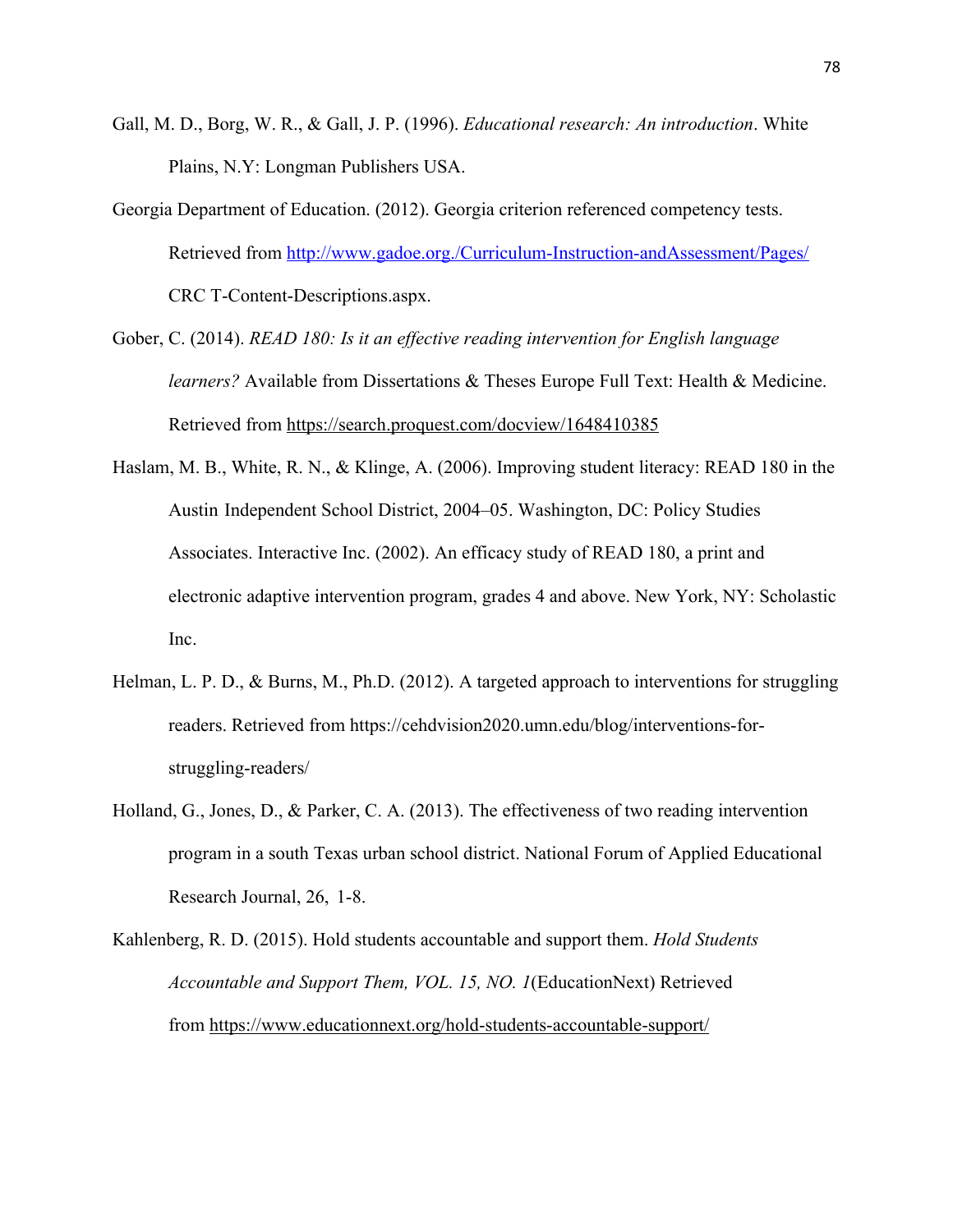- Kozleski, E. B., & Huber, J. J. (2010). Systemic change for RTI: Key shifts for practice. *Theory into Practice, 49*(4), 258-264. doi:10.1080/00405841.2010.510696
- Lang, L. H., Torgesen, J. K., Petscher, Y., Vogel, W., Chanter, C., & Lefsky, E. (2008, March). Exploring the relative effectiveness of reading interventions for high school students. Paper presented at the annual research conference of the Society for Research on Educational Effectiveness, Crystal City, VA.
- Loadman, E. W., Lomax, R. G., Moore, R., & Zhu, J. (2010). Evaluating intervention effects of scholastic READ 180 on low-achieving incarcerated youth. Society for Research on Educational Effectiveness. Retrieved from http://files.eric.ed.gov/fulltext/ED514404.pdf.
- McWhorter, H. (2009). Facilitating high school student success through READ 180: Analysis of program impact using measures of academic progress (MAP) program (doctoral dissertation, Walden University). Retrieved from:

http://scholarworks.waldenu.edu/dissertations/701/.

- Mertler, C. A. (2014). *Action research: Improving schools and empowering educators* (4th ed.). Los Angeles: Sage.
- Moje, E. B., Dr. (2017). The Adolescent Literacy Crisis in America. *John Hopkins School of Education, THE INSTITUTE,* Retrieved from https://edpolicy.education.jhu.edu/theadolescent-literacy-crisis-in-america/
- National Center for Learning Disabilities (2017). *Identifying struggling students*. Retrieved from https://www.ncld.org/identifying-struggling-students
- Northwest Evaluation Association. (2014). Measures of academic progress-English language arts (MAP). Portland: OR: Northwest Evaluation Association. Retrieved from https://www.nwea.org/map-growth/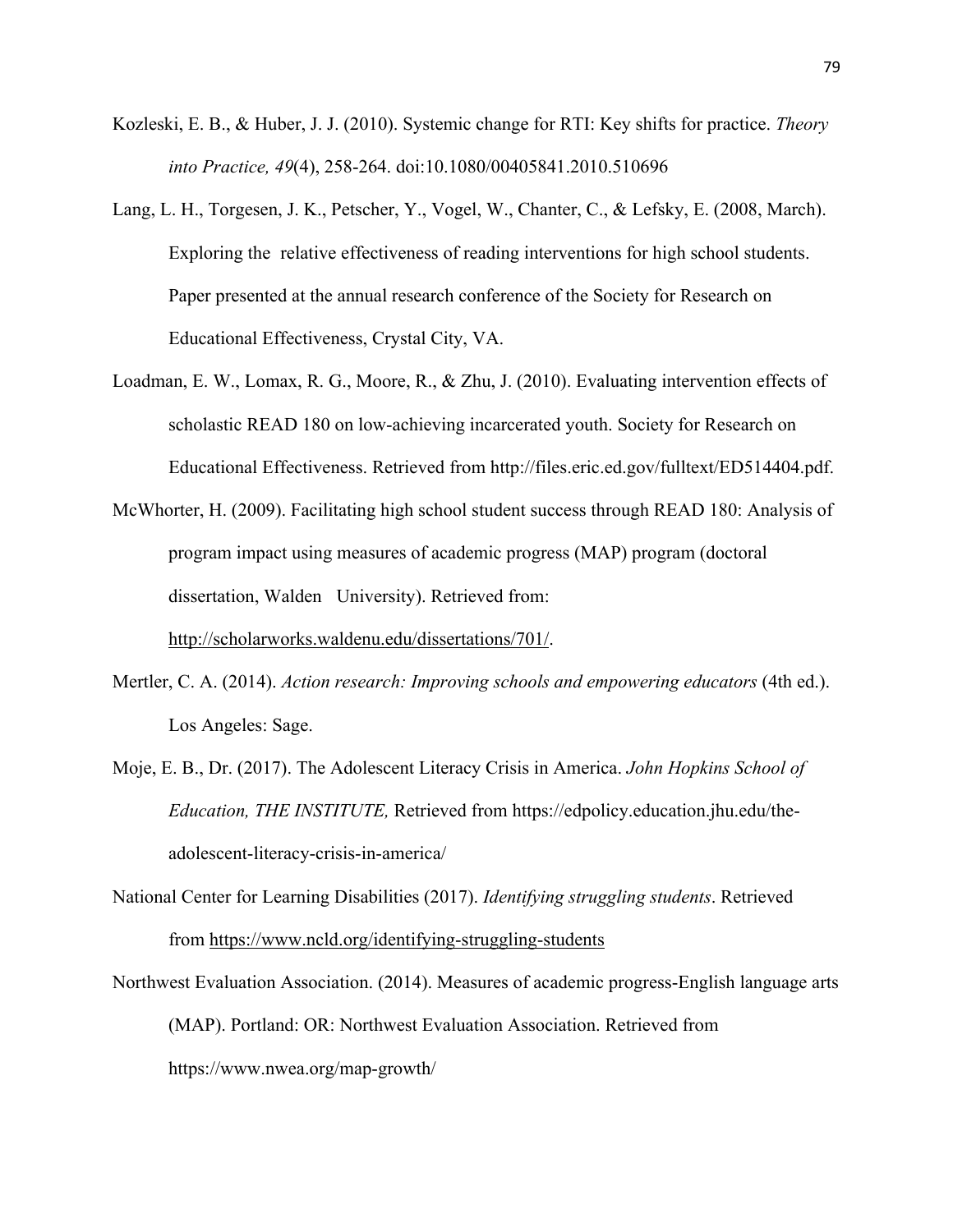- Pane, John F., Elizabeth D. Steiner, Matthew D. Baird, Laura S. Hamilton, and Joseph D. Pane, *How Does Personalized Learning Affect Student Achievement?*, Santa Monica, Calif.: RAND Corporation, RB-9994-BMGF, 2017. As of February 20, 2020: https://www.rand.org/pubs/research\_briefs/RB9994.html
- Rakestraw, K. R. (2013). The impact of the READ 180 program on response to intervention services (Doctoral Dissertation, Liberty University). Retrieved from http://digitalcommons.liberty.edu/cgi/viewcontent.cgi?article=1801&context=doctoral.
- Ranjana, D. (2012). READ 180: Program implementation and impact. Albuquerque, New Mexico: Research, Development and Accountability of Albuquerque Pubic Schools. Retrieved from http://www.rda.aps.edu/RDA/Documents/publicaton/11\_12/Read\_180ProgramImplement ationAndImpactApril2012.pdf.
- Ravitch, S. & Riggan, M. (2017). Reason & Rigor 2nd ed. Thousand Oaks, CA: Sage Publications.
- READ 180. READ 180, Retrieved from https://www.hmhco.com/products/read-180/viewcomponent.php
- Salinger, T. (2008). Addressing the "Crisis" in Adolescent Literacy (American Institute for Research). Retrieved from https://www2.ed.gov/programs/slcp/finalcrisis.pdf
- Salkind, N. J. (2010). *Encyclopedia of research design* Thousand Oaks, CA: SAGE Publications, Inc. doi: 10.4135/9781412961288
- Scholastic Research. (2008). Desert Sands Unified School District, CA. New York, NY: Scholastic Inc.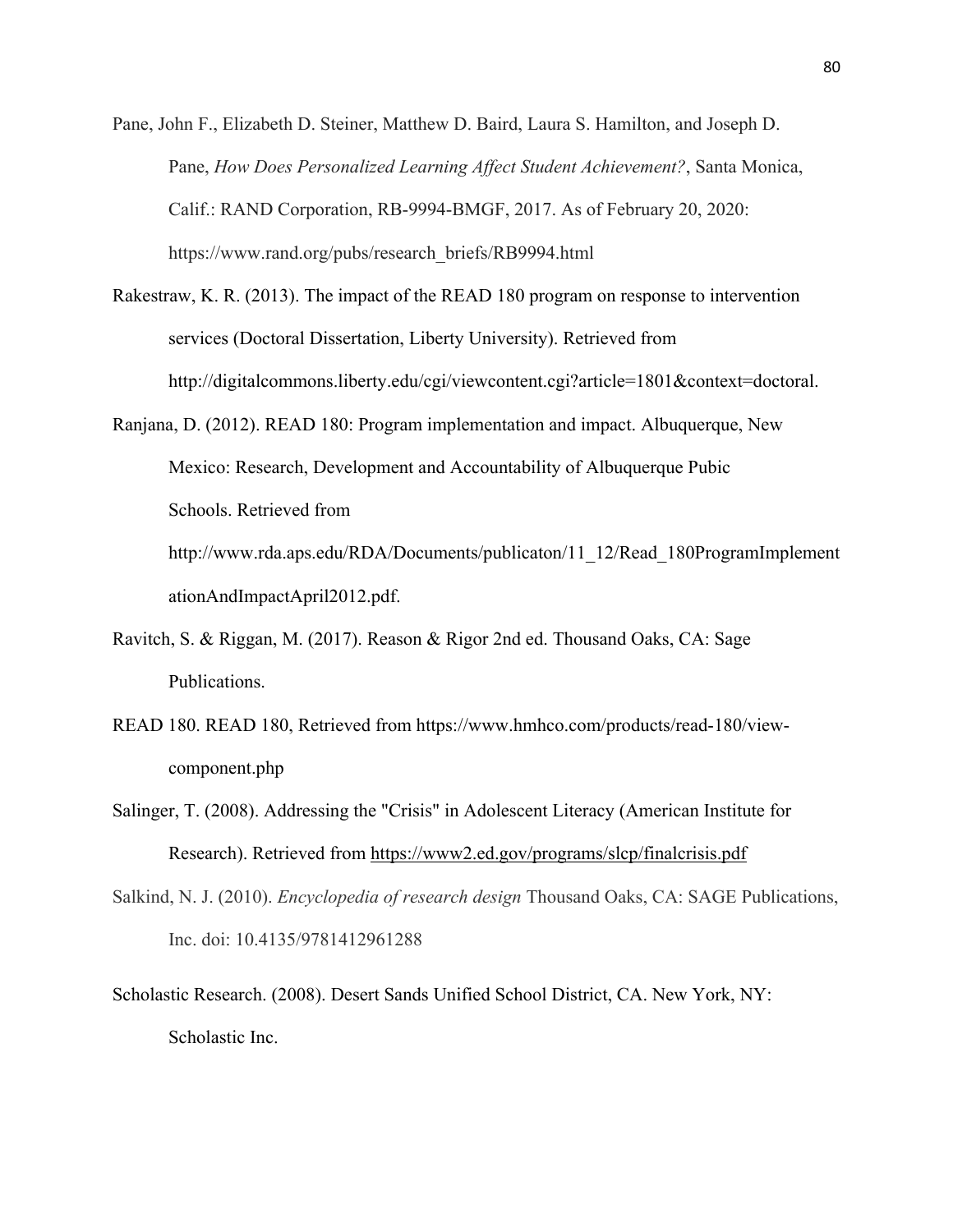Scholastic, Inc. (2013). Compendium of READ 180 research. Retrieved from

http://www.scholastic.com/read180/research-and-results/research-validation.htm

Scholastic, Inc. (2015). Leading blended learning solution for struggling readers in grades 4–

12+. Retrieved from http://www.scholastic.com/read180/#sthash. XlGusFaX.dpuf.

- Scholastic, Inc. (2015). READ 180 (product video demo). Retrieved from http://www.scholastic. com/read180/read180ng\_demo/.
- Scholastic Research and Validation. (2008). Compendium of READ 180 research. New York, NY: Scholastic Inc.
- Scholastic Research and Validation. (2007). Department of Defense Education Activity Schools (DoDEA). New York, NY: Scholastic Inc.
- Smith, K. J. (2012). Impact of READ 180 on adolescent struggling readers (Doctoral Dissertation, University of North Florida). Retrieved from http://digitalcommons.unf.edu/etd/355/
- Sparks, S. D. (2015). Study: RTI practice falls short of promise. *Education Week,* Retrieved from https://www.edweek.org/ew/articles/2015/11/11/study-rti-practice-falls-short-ofpromise.html
- Spectrum K12 School Solutions. (2009). *RTI adoption survey.* Towson, MD: Author.

Tilly, W. D., Harken, S., Robinson, W., & Kurns, S. (2008). Three tiers of intervention. *American Association of School Superintendents,* (https://www.aasa.org/SchoolAdministratorArticle.aspx?id=4934)

Vogel, T. V. (2013). A case study on the impact of the READ 180 reading intervention program on affective and cognitive reading skills for at-risk secondary level students